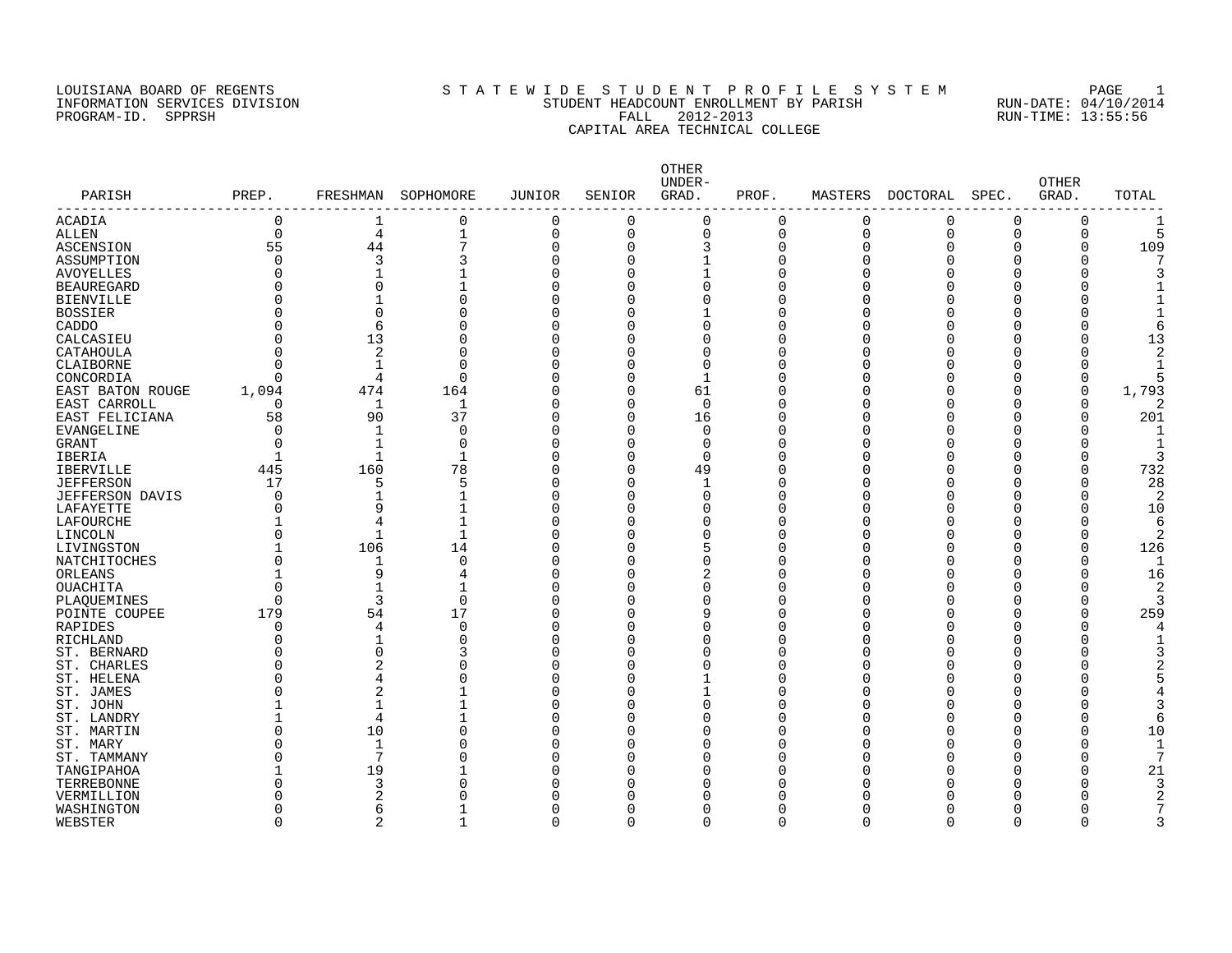#### LOUISIANA BOARD OF REGENTS SOURCLEARIE WIDE STUDENT PROFILE SYSTEM PAGE 2 INFORMATION SERVICES DIVISION STUDENT HEADCOUNT ENROLLMENT BY PARISH RUN-DATE: 04/10/2014 PROGRAM-ID. SPPRSH FALL 2012-2013 RUN-TIME: 13:55:56 CAPITAL AREA TECHNICAL COLLEGE

| PARISH                                                    | PREP. | FRESHMAN | SOPHOMORE | JUNIOR | SENIOR | OTHER<br>UNDER-<br>GRAD. | PROF. | MASTERS | DOCTORAL | SPEC. | OTHER<br>GRAD. | TOTAL       |
|-----------------------------------------------------------|-------|----------|-----------|--------|--------|--------------------------|-------|---------|----------|-------|----------------|-------------|
| WEST BATON ROUGE<br>WEST FELICIANA                        | 152   | 22       | 54        |        |        |                          |       |         |          |       |                | 186<br>231  |
| WINN                                                      |       |          |           |        |        |                          |       |         |          |       |                |             |
| LOUISIANA TOTALS<br>OUT-OF-STATE TOTALS<br>FOREIGN TOTALS | 2,064 | 1,165    | 410       |        |        | 204                      |       |         |          |       |                | 3,843<br>39 |
| TOTAL STUDENTS                                            | 2,078 | 1,194    | 413       |        |        | 205                      |       |         |          |       |                | 3,890       |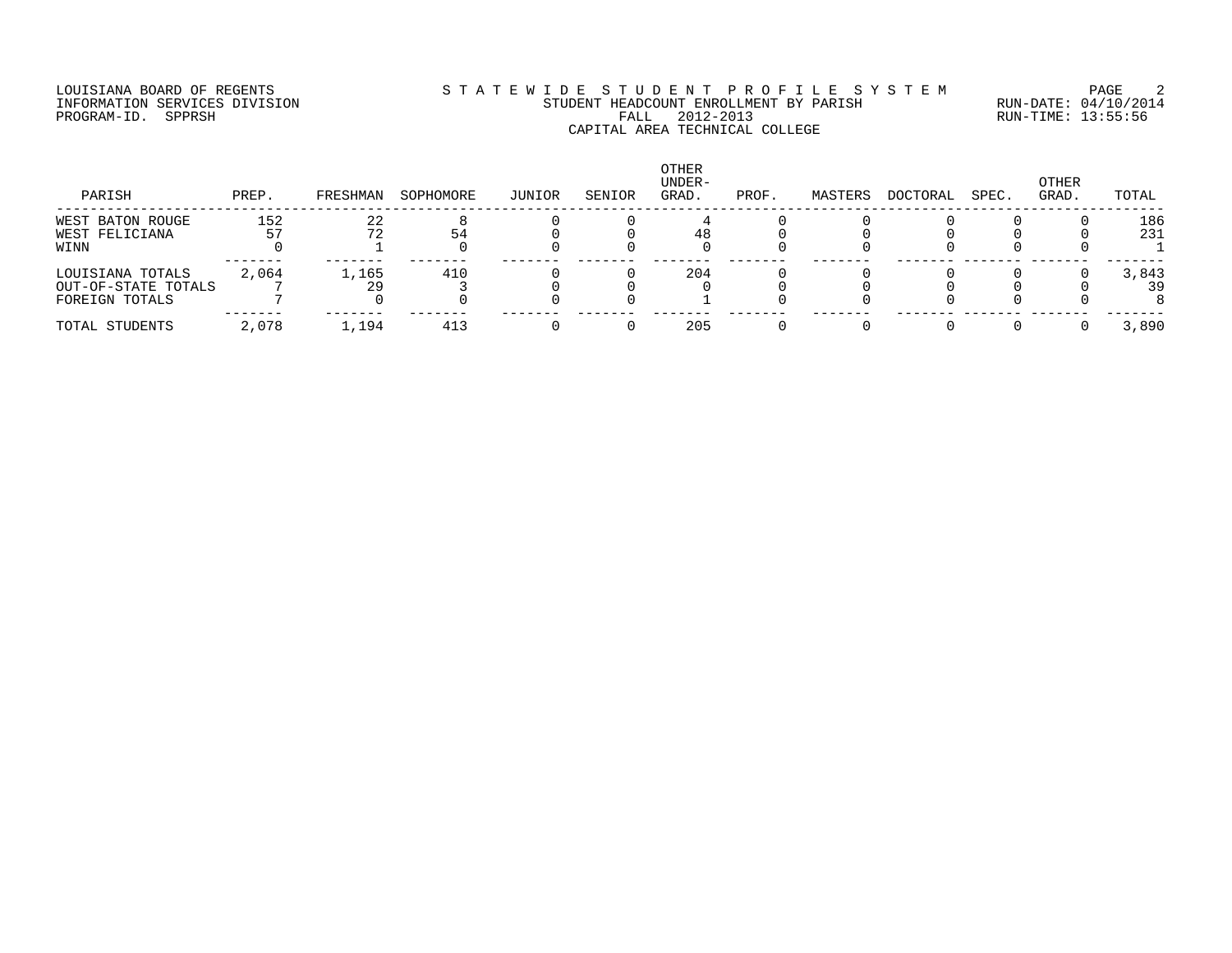#### LOUISIANA BOARD OF REGENTS SOURCLEARIE STA T E W I D E S T U D E N T P R O F I L E S Y S T E M PAGE 3 INFORMATION SERVICES DIVISION STUDENT HEADCOUNT ENROLLMENT BY PARISH RUN-DATE: 04/10/2014 PROGRAM-ID. SPPRSH FALL 2012-2013 RUN-TIME: 13:55:56 S. CENTRAL LA. TECH. COLLEGE

| PARISH                 | PREP.          | FRESHMAN       | SOPHOMORE    | <b>JUNIOR</b> | SENIOR       | OTHER<br>UNDER-<br>GRAD. | PROF.    | MASTERS        | DOCTORAL | SPEC.    | <b>OTHER</b><br>GRAD. | TOTAL          |
|------------------------|----------------|----------------|--------------|---------------|--------------|--------------------------|----------|----------------|----------|----------|-----------------------|----------------|
| ACADIA                 | 0              | 8              | 0            | $\Omega$      | $\Omega$     | 0                        | 0        | 0              | 0        | 0        | 0                     | 8              |
| ASCENSION              | $\Omega$       | 17             | 3            | $\Omega$      | $\Omega$     | 2                        | 0        | $\mathbf 0$    | $\Omega$ | $\Omega$ | 0                     | 22             |
| ASSUMPTION             | $\overline{2}$ | 22             | 14           | $\Omega$      | $\Omega$     | 6                        | 0        | $\overline{0}$ | $\Omega$ | O        | 0                     | 44             |
| <b>AVOYELLES</b>       |                | 4              | $\mathbf 0$  | $\Omega$      | $\Omega$     | $\mathbf 0$              | $\Omega$ | $\Omega$       |          |          | U                     |                |
| <b>BEAUREGARD</b>      |                | 4              | 0            | $\Omega$      | $\Omega$     | $\Omega$                 | $\Omega$ | $\Omega$       |          | ∩        |                       |                |
| <b>BIENVILLE</b>       |                |                | 0            |               | $\Omega$     | 0                        | $\Omega$ | $\Omega$       |          |          |                       |                |
| <b>BOSSIER</b>         | O              |                | 0            |               | $\Omega$     | $\Omega$                 | 0        | $\Omega$       |          | n        |                       |                |
| CADDO                  |                | $\overline{2}$ | 0            |               |              | $\Omega$                 | $\Omega$ | C              |          |          |                       |                |
| CALCASIEU              |                | 9              | 0            |               | $\Omega$     | $\Omega$                 | $\Omega$ | $\Omega$       |          |          |                       |                |
| CALDWELL               |                |                | 0            |               | $\Omega$     | 0                        | O        | $\Omega$       |          | ∩        |                       |                |
| CONCORDIA              |                | 3              | 0            |               | <sup>0</sup> | 0                        | O        | <sup>0</sup>   |          | O        |                       |                |
| DE SOTO                |                |                | 0            | Ω             | $\Omega$     | 0                        | O        | $\Omega$       |          | O        |                       |                |
| EAST BATON ROUGE       | $\Omega$       | 10             | 2            | O             | <sup>0</sup> | $\mathbf{1}$             | $\Omega$ | $\Omega$       |          | O        | $\Omega$              | 13             |
| EVANGELINE             | $\cap$         | 10             | $\Omega$     | <sup>n</sup>  | ∩            | $\Omega$                 | O        | n              |          | ∩        | U                     | 10             |
| FRANKLIN               | $\Omega$       | $\overline{2}$ | 0            | O             |              | $\Omega$                 | $\Omega$ | n              |          |          |                       | $\overline{2}$ |
| <b>GRANT</b>           | $\Omega$       | 3              | 0            | <sup>n</sup>  | ∩            | $\Omega$                 | O        | n              |          | n        | ∩                     | 3              |
| IBERIA                 | 11             | 19             | 0            | O             | $\Omega$     | 1                        | $\Omega$ | $\Omega$       |          |          |                       | 31             |
| <b>IBERVILLE</b>       | $\Omega$       | $\mathbf{1}$   | $\mathbf{1}$ | $\Omega$      | $\Omega$     | $\Omega$                 | $\Omega$ | $\Omega$       |          | ∩        | O                     |                |
| <b>JEFFERSON</b>       | 76             | 77             | 22           | Ω             | $\Omega$     | 12                       | U        | $\cap$         |          |          |                       | 187            |
| <b>JEFFERSON DAVIS</b> | $\cap$         | $\overline{2}$ | $\mathbf 0$  | n             | $\Omega$     | $\Omega$                 | U        | $\cap$         |          |          |                       | 2              |
| LAFAYETTE              | 1              | 10             | $\mathbf 0$  | Ω             | <sup>0</sup> | 0                        | O        | n              |          |          |                       | 11             |
| LAFOURCHE              | 68             | 117            | 50           | $\Omega$      | $\Omega$     | 22                       | O        | $\Omega$       |          | n        | O                     | 257            |
| LINCOLN                | $\Omega$       | 2              | $\mathbf 0$  | $\Omega$      | $\Omega$     | $\mathbf 0$              | $\Omega$ | $\Omega$       |          |          | 0                     | 2              |
| LIVINGSTON             | $\Omega$       | 12             | 3            | U             | $\Omega$     | $\Omega$                 | $\Omega$ | $\Omega$       |          | ∩        | $\Omega$              | 15             |
| MOREHOUSE              | $\Omega$       | $\mathbf{1}$   | $\mathbf{1}$ | U             | $\Omega$     | $\Omega$                 | $\Omega$ | $\Omega$       |          |          |                       | 2              |
| ORLEANS                | 50             | 19             | 5            |               | $\Omega$     | 3                        | 0        | $\Omega$       |          |          | 0                     | 77             |
| <b>OUACHITA</b>        | $\Omega$       | 5              | 0            | Ω             |              | 0                        | 0        | $\Omega$       |          |          |                       |                |
| PLAQUEMINES            |                | 8              | $\mathbf{1}$ |               |              | $\Omega$                 | $\Omega$ | $\Omega$       |          |          |                       |                |
| <b>RAPIDES</b>         |                | 6              | 0            |               | $\Omega$     | $\Omega$                 | O        | $\cap$         |          |          |                       |                |
| RED RIVER              | O              | $\Omega$       | 0            |               |              | 1                        | O        | $\Omega$       |          |          |                       |                |
| RICHLAND               | $\Omega$       |                | 0            | ∩             | ∩            | 0                        | O        | <sup>0</sup>   |          | O        |                       |                |
| SABINE                 | $\Omega$       | $\overline{2}$ | 0            |               | $\Omega$     | 0                        | 0        | $\Omega$       |          |          |                       |                |
| ST. BERNARD            | $\Omega$       | 3              | $\mathbf{1}$ | $\Omega$      | $\Omega$     | $\mathbf 0$              | O        | $\Omega$       |          | O        | 0                     |                |
| ST. CHARLES            | 306            | 103            | 38           | U             | $\Omega$     | 19                       | $\Omega$ | n              |          |          | $\Omega$              | 466            |
| ST. HELENA             | $\Omega$       | 2              | $\mathbf 0$  | $\Omega$      | $\Omega$     | $\Omega$                 | $\Omega$ | $\Omega$       |          | ∩        |                       | 2              |
| ST. JAMES              | 111            | 67             | 39           | U             | $\Omega$     | 15                       | $\Omega$ | n              |          |          | $\Omega$              | 232            |
| ST. JOHN               | 144            | 169            | 61           | $\Omega$      | $\Omega$     | 28                       | O        | $\Omega$       |          | ∩        | $\Omega$              | 402            |
| ST. LANDRY             | 1              | 17             | 2            | O             | $\Omega$     | $\overline{0}$           | $\Omega$ | $\Omega$       |          |          | $\Omega$              | 20             |
| ST. MARTIN             | 261            | 132            | 54           | <sup>n</sup>  | $\Omega$     | 27                       | $\Omega$ | $\cap$         |          | ∩        | $\Omega$              | 474            |
| ST. MARY               | 27             | 35             | 18           | Ω             | $\Omega$     | 11                       | $\Omega$ | U              |          |          |                       | 91             |
| ST. TAMMANY            | -1             | 19             | 3            | Ω             | O            | 3                        | O        | n              |          | n        | $\Omega$              | 26             |
| TANGIPAHOA             | $\Omega$       | 31             | 20           |               | $\Omega$     | 7                        | O        |                |          |          |                       | 58             |
| TENSAS                 | $\Omega$       | $\mathbf{1}$   | 0            | O             | O            | $\Omega$                 | O        | n              |          | n        | O                     |                |
| TERREBONNE             |                | 35             | 9            |               |              | 4                        | O        |                |          |          |                       | 49             |
| VERMILLION             | U              |                | 0            |               |              | O                        | U        |                |          |          |                       |                |
| <b>VERNON</b>          | <sup>0</sup>   | 2              | 0            |               | O            |                          | 0        | <sup>0</sup>   |          | n        |                       |                |
| WASHINGTON             | $\Omega$       | 7              | $\Omega$     | $\Omega$      | $\Omega$     | 2                        | $\Omega$ | $\Omega$       | $\Omega$ | $\Omega$ | $\Omega$              | q              |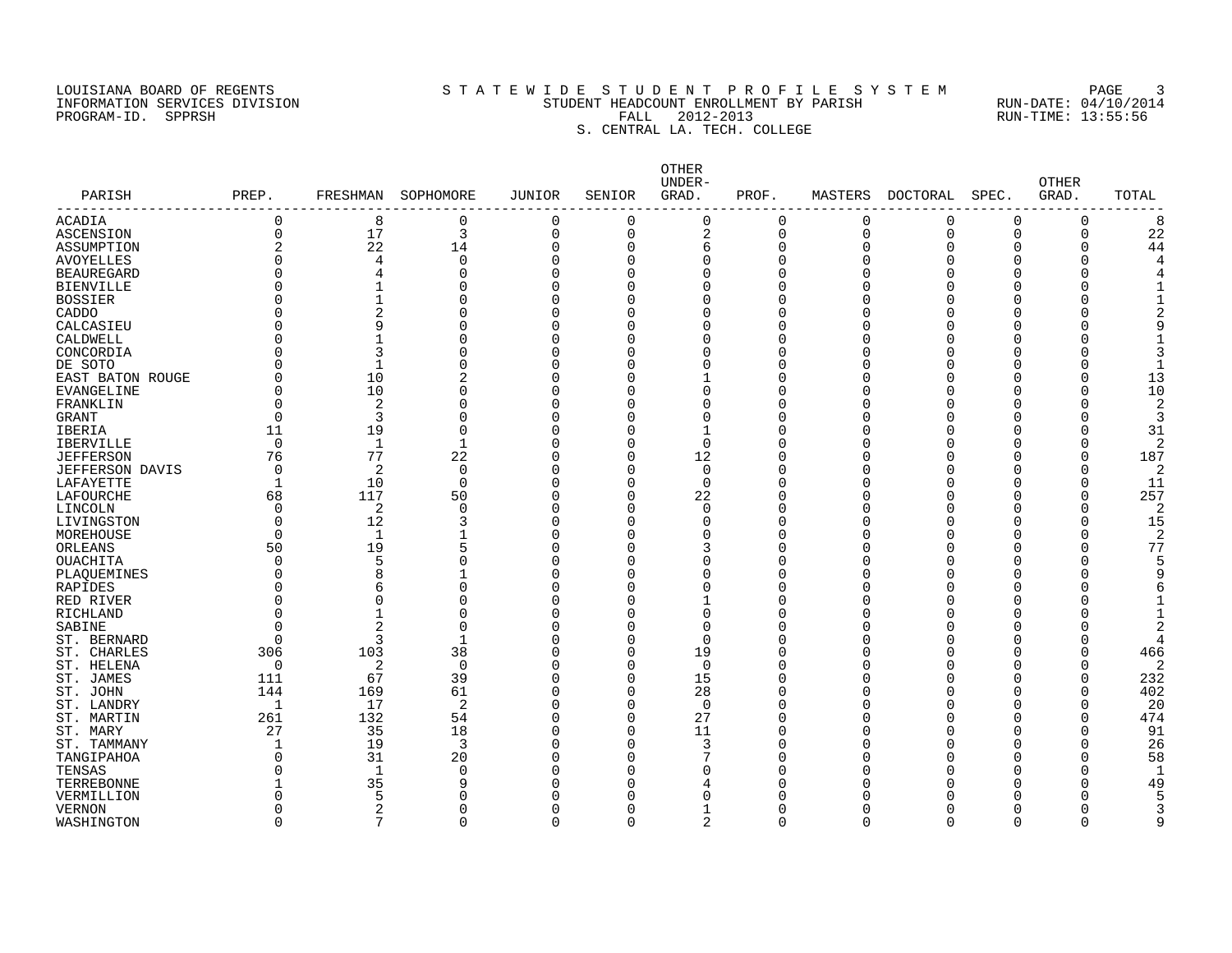# LOUISIANA BOARD OF REGENTS S T A T E W I D E S T U D E N T P R O F I L E S Y S T E M PAGE 4 INFORMATION SERVICES DIVISION STUDENT HEADCOUNT ENROLLMENT BY PARISH RUN-DATE: 04/10/2014 PROGRAM-ID. SPPRSH FALL 2012-2013 RUN-TIME: 13:55:56 EALL 2012-2013<br>S. CENTRAL LA. TECH. COLLEGE

| PARISH              | PREP. | FRESHMAN | SOPHOMORE | JUNIOR | SENIOR | <b>OTHER</b><br>UNDER-<br>GRAD. | PROF. | MASTERS | DOCTORAL | SPEC. | OTHER<br>GRAD. | TOTAL |
|---------------------|-------|----------|-----------|--------|--------|---------------------------------|-------|---------|----------|-------|----------------|-------|
| WEBSTER             |       |          |           |        |        |                                 |       |         |          |       |                |       |
| WEST CARROLL        |       |          |           |        |        |                                 |       |         |          |       |                |       |
| WINN                |       |          |           |        |        |                                 |       |         |          |       |                |       |
| LOUISIANA TOTALS    | 1,060 | 1,011    | 347       |        |        | 165                             |       |         |          |       |                | 2,583 |
| OUT-OF-STATE TOTALS |       | 292      |           |        |        |                                 |       |         |          |       |                | 294   |
| FOREIGN TOTALS      |       |          |           |        |        |                                 |       |         |          |       |                |       |
| TOTAL STUDENTS      | 1,065 | 1,307    | 348       |        |        | 165                             |       |         |          |       |                | 2,885 |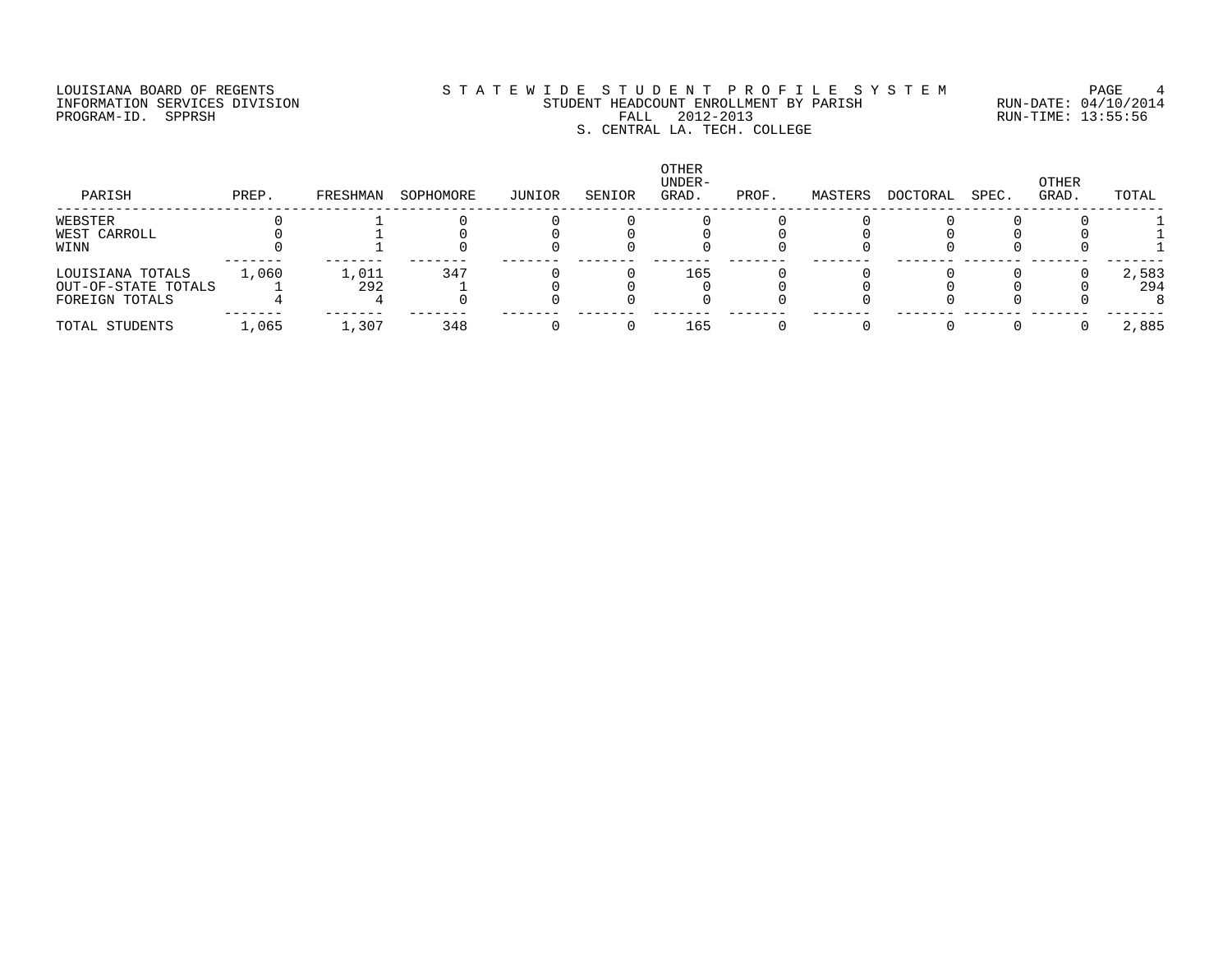## LOUISIANA BOARD OF REGENTS SOURCLEARIE STA T E W I D E S T U D E N T P R O F I L E S Y S T E M PAGE 5 INFORMATION SERVICES DIVISION STUDENT HEADCOUNT ENROLLMENT BY PARISH RUN-DATE: 04/10/2014 PROGRAM-ID. SPPRSH FALL 2012-2013 RUN-TIME: 13:55:56 EALL 2012-2013<br>
FALL 2012-2013<br>
CENTRAL LA. TECH COMM COLLEGE

| PARISH             |             |                     |                |               |                      | OTHER<br>UNDER- |                |             |             |          | <b>OTHER</b> |                     |
|--------------------|-------------|---------------------|----------------|---------------|----------------------|-----------------|----------------|-------------|-------------|----------|--------------|---------------------|
| ------------------ | PREP.       | FRESHMAN            | SOPHOMORE      | <b>JUNIOR</b> | SENIOR               | GRAD.           | PROF.          | MASTERS     | DOCTORAL    | SPEC.    | GRAD.        | TOTAL               |
| ACADIA             | $\mathbf 0$ | -1                  | $\mathbf 0$    | $\Omega$      | $\Omega$             | $\mathbf 0$     | $\mathbf 0$    | 0           | 0           | $\Omega$ | 0            |                     |
| <b>ALLEN</b>       | $\Omega$    | 134                 | 56             | 0             | $\mathbf 0$          | 19              | $\overline{0}$ | $\mathbf 0$ | $\mathbf 0$ | $\Omega$ | $\mathbf 0$  | 209                 |
| <b>ASCENSION</b>   | $\Omega$    | 2                   | $\mathbf{1}$   | $\Omega$      | $\Omega$             | $\mathbf 0$     | $\Omega$       | $\Omega$    | $\Omega$    | ∩        | O            |                     |
| <b>AVOYELLES</b>   | 253         | 180                 | 88             | $\Omega$      | $\Omega$             | 50              | $\mathbf 0$    | C           |             |          | $\Omega$     | 571                 |
| <b>BEAUREGARD</b>  | 38          | 29                  | 14             | $\Omega$      | $\Omega$             | 9               | $\Omega$       | $\Omega$    |             |          | O            | 90                  |
| <b>BIENVILLE</b>   | 0           | $\overline{2}$      | $\overline{2}$ | $\Omega$      | $\Omega$             | 2               | $\mathbf 0$    | ſ           |             |          | O            |                     |
| <b>BOSSIER</b>     | O           | $\overline{2}$      | $\mathbf 0$    | $\Omega$      | $\Omega$             | 0               | 0              |             |             |          |              |                     |
| CADDO              | U           | -1                  | $\mathbf{1}$   | $\Omega$      | O                    | 1               | $\mathbf 0$    |             |             |          |              | 3                   |
| CALCASIEU          | $\Omega$    | 8                   | 3              | U             | O                    | $\Omega$        | $\Omega$       | ſ           |             |          | U            | 11                  |
| CALDWELL           | $\Omega$    |                     | $\mathbf{1}$   | $\Omega$      | $\Omega$             | $\Omega$        | 0              | ſ           |             |          |              | 2                   |
| CATAHOULA          | 16          | 11                  | 14             | O             | $\Omega$             | 10              | 0              | ſ           |             |          | U            | 51                  |
| CLAIBORNE          | $\Omega$    | 2                   | $\mathbf 0$    | O             | $\Omega$             | $\mathbf 0$     | O              | ſ           |             |          |              | 2                   |
| CONCORDIA          | 89          | 33                  | 22             | O             | $\Omega$             | 20              | 0              | C           |             |          | O            | 164                 |
| DE SOTO            | $\Omega$    | $\mathbf 0$         | 1              | $\Omega$      | $\Omega$             | $\Omega$        | 0              | $\sqrt{ }$  |             |          | U            |                     |
| EAST BATON ROUGE   | O           | 5                   | $\overline{2}$ | $\Omega$      | $\Omega$             | 1               | $\mathbf 0$    | C           |             |          | 0            | 8                   |
| <b>EVANGELINE</b>  |             | 9                   | 4              | $\Omega$      | O                    | 3               | 0              | ſ           |             |          | O            | 16                  |
| FRANKLIN           | $\cap$      | 6                   | $\overline{2}$ | U             |                      | $\Omega$        | $\Omega$       | ſ           |             |          | O            | 8                   |
| <b>GRANT</b>       | $\Omega$    | 40                  | 47             | U             | ∩                    | 5               | $\Omega$       | ſ           |             |          | Λ            | 92                  |
| IBERIA             | U           | $\Omega$            | 2              | U             |                      | 0               | $\Omega$       |             |             |          |              | 2                   |
| <b>IBERVILLE</b>   | $\cap$      | 3                   | $\mathbf 1$    | U             |                      | 0               | O              | ſ           |             |          | U            |                     |
| <b>JACKSON</b>     | 37          | 19                  | 11             | U             |                      | 4               | 0              | ſ           |             |          | O            | 71                  |
| <b>JEFFERSON</b>   | $\Omega$    | 7                   | 2              | O             |                      | 3               | 0              | ſ           |             |          | O            | 12                  |
| LAFAYETTE          | $\Omega$    | $\overline{4}$      | $\mathbf 1$    | $\Omega$      |                      | 0               | 0              |             |             |          | $\Omega$     | 5                   |
| LA SALLE           | U           | 19                  | 23             | $\Omega$      | $\Omega$             | 2               | $\mathbf 0$    | ſ           |             |          | O            | 44                  |
| LINCOLN            |             | $\mathbf 0$         | $\mathbf 0$    | $\Omega$      |                      | $\Omega$        | $\mathbf 0$    |             |             |          |              |                     |
| LIVINGSTON         |             | $\overline{2}$      | $\mathbf 0$    | U             | O                    | 0               | $\Omega$       | r           |             |          |              | 2                   |
| MOREHOUSE          |             | 1                   | $\Omega$       | $\Omega$      |                      | 0               | $\Omega$       |             |             |          |              | $\mathbf{1}$        |
| NATCHITOCHES       |             | 7                   | 5              | U             | $\Omega$             | 2               | $\Omega$       | ſ           |             |          | O            | 15                  |
| ORLEANS            |             | 11                  | 6              | ∩             | ∩                    | 2               | 0              | ſ           |             |          | Λ            | 19                  |
|                    |             | $\overline{2}$      | $\mathbf 0$    | O             |                      | 0               | 0              | ſ           |             |          |              |                     |
| OUACHITA           | U           |                     | $\mathbf 0$    | $\Omega$      | $\Omega$             | $\Omega$        | 0              | $\sqrt{ }$  |             |          |              |                     |
| PLAQUEMINES        | $\Omega$    |                     | $\mathbf{1}$   | $\Omega$      |                      |                 |                |             |             |          |              |                     |
| POINTE COUPEE      | 185         | $\mathbf{1}$<br>178 | 102            | $\Omega$      | $\Omega$<br>$\Omega$ | $\mathbf{1}$    | 0              | C           |             |          | O            |                     |
| RAPIDES            | $\Omega$    | $\Omega$            |                | $\Omega$      | $\Omega$             | 31<br>$\Omega$  | 0<br>$\Omega$  | ſ<br>ſ      |             |          | O<br>U       | 496<br>$\mathbf{1}$ |
| RED RIVER          |             |                     | 1              | $\Omega$      | ∩                    |                 | $\Omega$       |             |             |          |              |                     |
| RICHLAND           | U           |                     | $\Omega$       |               |                      | 0               |                | r           |             |          | U            |                     |
| SABINE             |             | 5                   | 4              | U             | O                    | 1               | $\Omega$       | ſ           |             |          | U            | 11                  |
| ST. HELENA         |             | U                   | $\Omega$       | U             |                      | 1               | O              |             |             |          | Λ            |                     |
| ST. JOHN           |             |                     | 1              | U             |                      | 0               | 0              |             |             |          |              |                     |
| ST. LANDRY         |             | 3                   | $\mathbf 0$    | U             |                      | 0               | 0              | ſ           |             |          |              |                     |
| ST. TAMMANY        |             |                     | $\mathbf{1}$   | $\Omega$      |                      |                 | 0              |             |             |          |              | 6                   |
| TANGIPAHOA         |             |                     | $\mathbf 0$    |               |                      | $\Omega$        | $\mathbf 0$    |             |             |          |              |                     |
| TENSAS             |             | 3                   | $\overline{2}$ | $\Omega$      |                      | 4               | $\Omega$       |             |             |          |              | 10                  |
| TERREBONNE         | $\Omega$    |                     | $\Omega$       |               | $\Omega$             | $\Omega$        | $\Omega$       |             |             |          | U            |                     |
| <b>VERNON</b>      | 36          | 59                  | 36             | U             | $\Omega$             | 19              | O              |             |             |          | U            | 150                 |
| WASHINGTON         | $\Omega$    | -1                  | 1              |               | $\Omega$             | $\Omega$        | O              |             |             |          |              |                     |
| WEBSTER            | $\Omega$    |                     | $\mathbf 0$    | O             | <sup>0</sup>         | 0               | O              | ∩           |             |          |              |                     |
| WEST CARROLL       | $\Omega$    | 1                   | $\Omega$       | $\Omega$      | $\Omega$             | $\Omega$        | $\Omega$       | $\Omega$    | $\Omega$    | $\Omega$ | $\Omega$     |                     |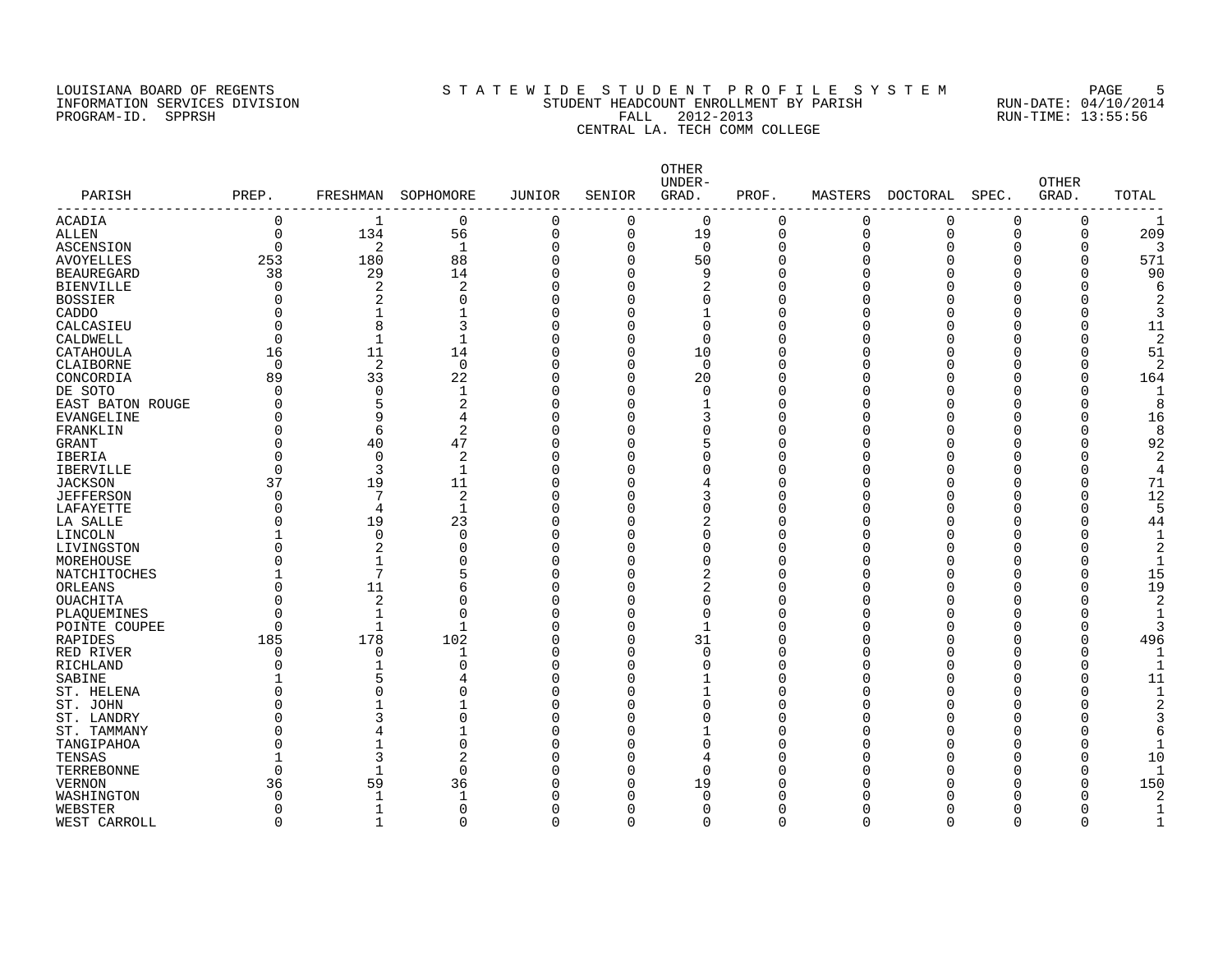## LOUISIANA BOARD OF REGENTS SOURCLEARIE STA T E W I D E S T U D E N T P R O F I L E S Y S T E M PAGE 6 INFORMATION SERVICES DIVISION STUDENT HEADCOUNT ENROLLMENT BY PARISH RUN-DATE: 04/10/2014 PROGRAM-ID. SPPRSH FALL 2012-2013 RUN-TIME: 13:55:56 EALL 2012-2013<br>CENTRAL LA. TECH COMM COLLEGE

| PARISH              | PREP. | FRESHMAN | SOPHOMORE | JUNIOR | SENIOR | <b>OTHER</b><br>UNDER-<br>GRAD. | PROF. | MASTERS | DOCTORAL | SPEC. | OTHER<br>GRAD. | TOTAL |
|---------------------|-------|----------|-----------|--------|--------|---------------------------------|-------|---------|----------|-------|----------------|-------|
| WEST FELICIANA      |       |          |           |        |        |                                 |       |         |          |       |                |       |
| WINN                | 22    | 86       | 24        |        |        | 10                              |       |         |          |       |                | 142   |
| LOUISIANA TOTALS    | 680   | 888      | 483       |        |        | 201                             |       |         |          |       |                | 2,252 |
| OUT-OF-STATE TOTALS |       |          |           |        |        |                                 |       |         |          |       |                | 31    |
| FOREIGN TOTALS      |       |          |           |        |        |                                 |       |         |          |       |                |       |
| TOTAL STUDENTS      | 682   | 897      | 492       |        |        | 212                             |       |         |          |       |                | 2,283 |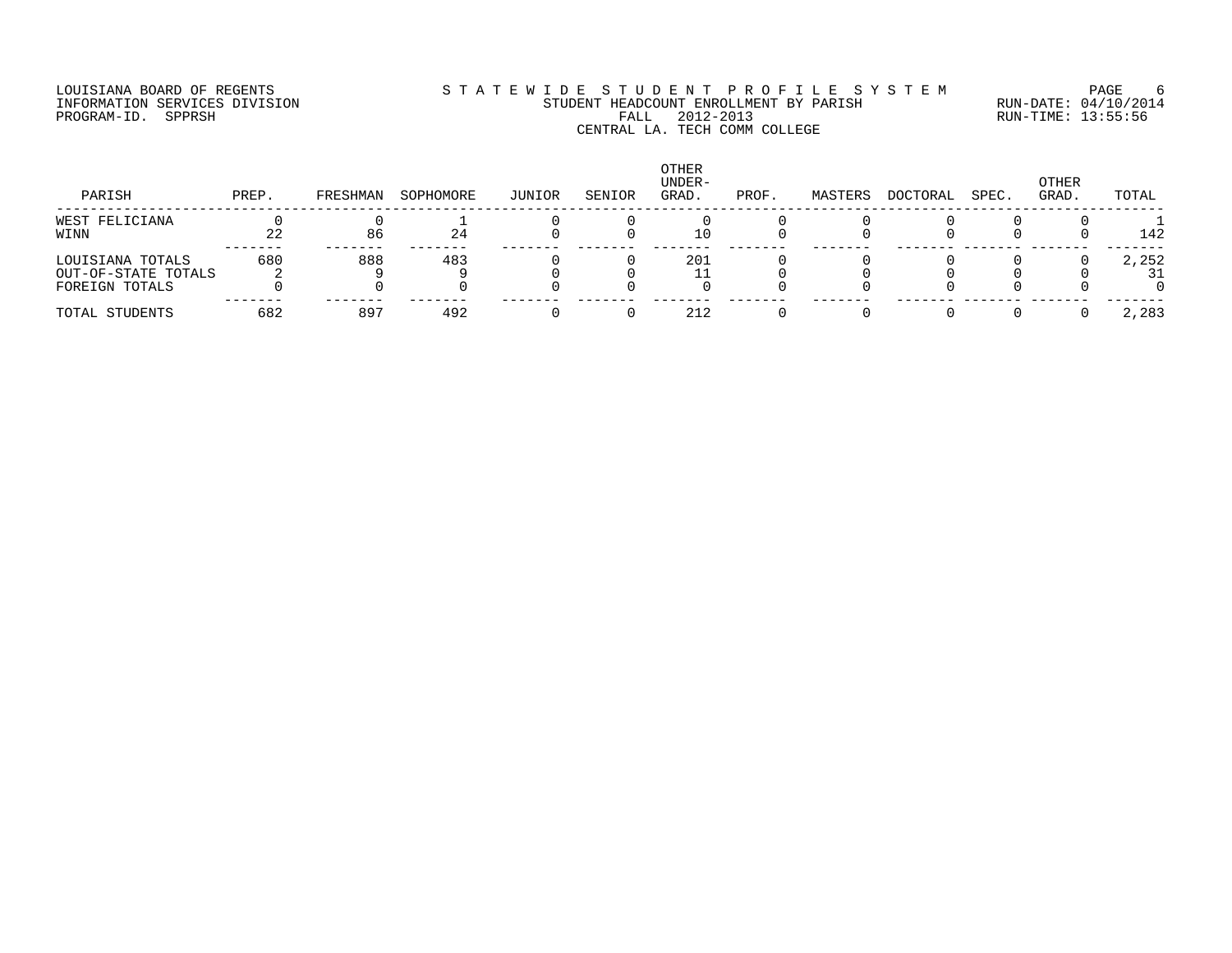## LOUISIANA BOARD OF REGENTS SOURCLEARIE STA T E W I D E S T U D E N T P R O F I L E S Y S T E M PAGE 7 INFORMATION SERVICES DIVISION STUDENT HEADCOUNT ENROLLMENT BY PARISH RUN-DATE: 04/10/2014 PROGRAM-ID. SPPRSH FALL 2012-2013 RUN-TIME: 13:55:56 NORTHERST LA. TECH. COLLEGE

| PARISH              | PREP.    | FRESHMAN       | SOPHOMORE      | <b>JUNIOR</b> | SENIOR   | OTHER<br>UNDER-<br>GRAD. | PROF.       | MASTERS     | <b>DOCTORAL</b> | SPEC.       | <b>OTHER</b><br>GRAD. | TOTAL     |
|---------------------|----------|----------------|----------------|---------------|----------|--------------------------|-------------|-------------|-----------------|-------------|-----------------------|-----------|
| <b>ACADIA</b>       | O        | $\Omega$       | 1              | 0             | C        | $\Omega$                 | $\Omega$    | 0           | 0               | 0           | O                     |           |
| <b>ASCENSION</b>    |          | $\Omega$       | $\Omega$       | 0             | 0        | $\Omega$                 | 0           | $\Omega$    | 0               | $\Omega$    |                       |           |
| <b>AVOYELLES</b>    |          |                | 3              |               |          | $\Omega$                 | 0           |             |                 | 0           |                       |           |
| <b>BEAUREGARD</b>   |          |                | 0              |               |          | $\Omega$                 |             |             |                 | O           |                       |           |
| <b>BIENVILLE</b>    | 10       | 38             | 15             |               |          | 11                       |             |             |                 |             |                       | 74        |
| <b>BOSSIER</b>      | 162      | 177            | 40             |               |          | 14                       |             |             |                 |             |                       | 393       |
| CADDO               | 53       | 380            | 118            |               |          | 50                       |             |             |                 |             |                       | 601       |
| CALCASIEU           | $\Omega$ | 4              | $\Omega$       |               |          | $\Omega$                 |             |             |                 |             |                       |           |
| CLAIBORNE           | O        | 96             | 48             |               |          | 20                       |             |             |                 |             |                       | 164       |
| CONCORDIA           | $\Omega$ | $\overline{2}$ | $\mathbf 1$    |               |          | $\Omega$                 |             |             |                 |             |                       |           |
| DE SOTO             | 88       | 73             | 30             |               |          | 16                       |             |             |                 |             |                       | 207       |
| EAST BATON ROUGE    |          |                | $\Omega$       |               |          |                          |             |             |                 |             |                       |           |
| GRANT               |          |                |                |               |          |                          |             |             |                 |             |                       |           |
| <b>JACKSON</b>      |          |                |                |               |          |                          |             |             |                 |             |                       |           |
| <b>JEFFERSON</b>    |          |                |                |               |          |                          |             |             |                 |             |                       |           |
| JEFFERSON DAVIS     |          |                |                |               |          |                          |             |             |                 |             |                       |           |
| LAFAYETTE           |          |                |                |               |          |                          |             |             |                 |             |                       |           |
| LAFOURCHE           |          |                |                |               |          |                          |             |             |                 |             |                       |           |
| LA SALLE            |          |                |                |               |          |                          |             |             |                 |             |                       |           |
| LINCOLN             | $\Omega$ | 10             |                |               |          |                          |             |             |                 |             |                       | 14        |
| NATCHITOCHES        | 266      | 103            | 76             |               |          | 19                       |             |             |                 |             |                       | 464       |
| ORLEANS             |          | -1             | U              |               |          |                          |             |             |                 |             |                       |           |
| <b>OUACHITA</b>     |          | 6              |                |               |          |                          |             |             |                 |             |                       |           |
| RAPIDES             |          | 3              | O              |               |          |                          |             |             |                 |             |                       |           |
| RED RIVER           | 60       | 13             | 2              |               |          |                          |             |             |                 |             |                       | 78        |
| RICHLAND            | $\Omega$ | 1              | 0              |               |          | $\Omega$                 |             |             |                 |             |                       | -1        |
| SABINE              | 22       | 83             | 32             |               |          | 26                       |             |             |                 |             |                       | 163       |
| ST. BERNARD         | ∩        | 1              | $\Omega$       |               |          |                          |             |             |                 |             |                       |           |
| ST. CHARLES         |          |                | U              |               |          |                          |             |             |                 |             |                       |           |
| ST. MARTIN          |          |                |                |               |          |                          |             |             |                 |             |                       |           |
| UNION               |          |                |                |               |          |                          |             |             |                 |             |                       |           |
| VERMILLION          |          |                |                |               |          |                          |             |             |                 |             |                       |           |
| <b>VERNON</b>       |          |                |                |               |          |                          |             |             |                 |             |                       |           |
| WASHINGTON          |          |                | $\Omega$       |               |          | $\Omega$                 |             |             |                 |             |                       |           |
| WEBSTER             | 42       | 129            | 78             |               |          | 22                       |             |             |                 | U           |                       | 271<br>-1 |
| WEST FELICIANA      | $\Omega$ | $\mathbf{1}$   | $\mathbf 0$    | O             | C        | $\Omega$                 | O           | $\Omega$    | U               | O           |                       |           |
| WINN                | $\cap$   |                | $\overline{2}$ | $\Omega$      | $\Omega$ |                          | $\Omega$    | $\Omega$    | O               | $\Omega$    | $\Omega$              |           |
| LOUISIANA TOTALS    | 706      | 1,155          | 453            | $\mathbf 0$   | 0        | 193                      | $\mathbf 0$ | $\mathbf 0$ | 0               | 0           | 0                     | 2,507     |
| OUT-OF-STATE TOTALS | 0        | 113            | 5              | 0             | 0        | 1                        | 0           | 0           | 0               | $\Omega$    | 0                     | 119       |
| FOREIGN TOTALS      | 0        | 0              | $\Omega$       | 0             | 0        | O                        | 0           | $\Omega$    | $\Omega$        | 0           | $\Omega$              | $\Omega$  |
| TOTAL STUDENTS      | 706      | 1,268          | 458            | $\mathbf 0$   | 0        | 194                      | $\mathbf 0$ | $\mathbf 0$ | 0               | $\mathbf 0$ | 0                     | 2,626     |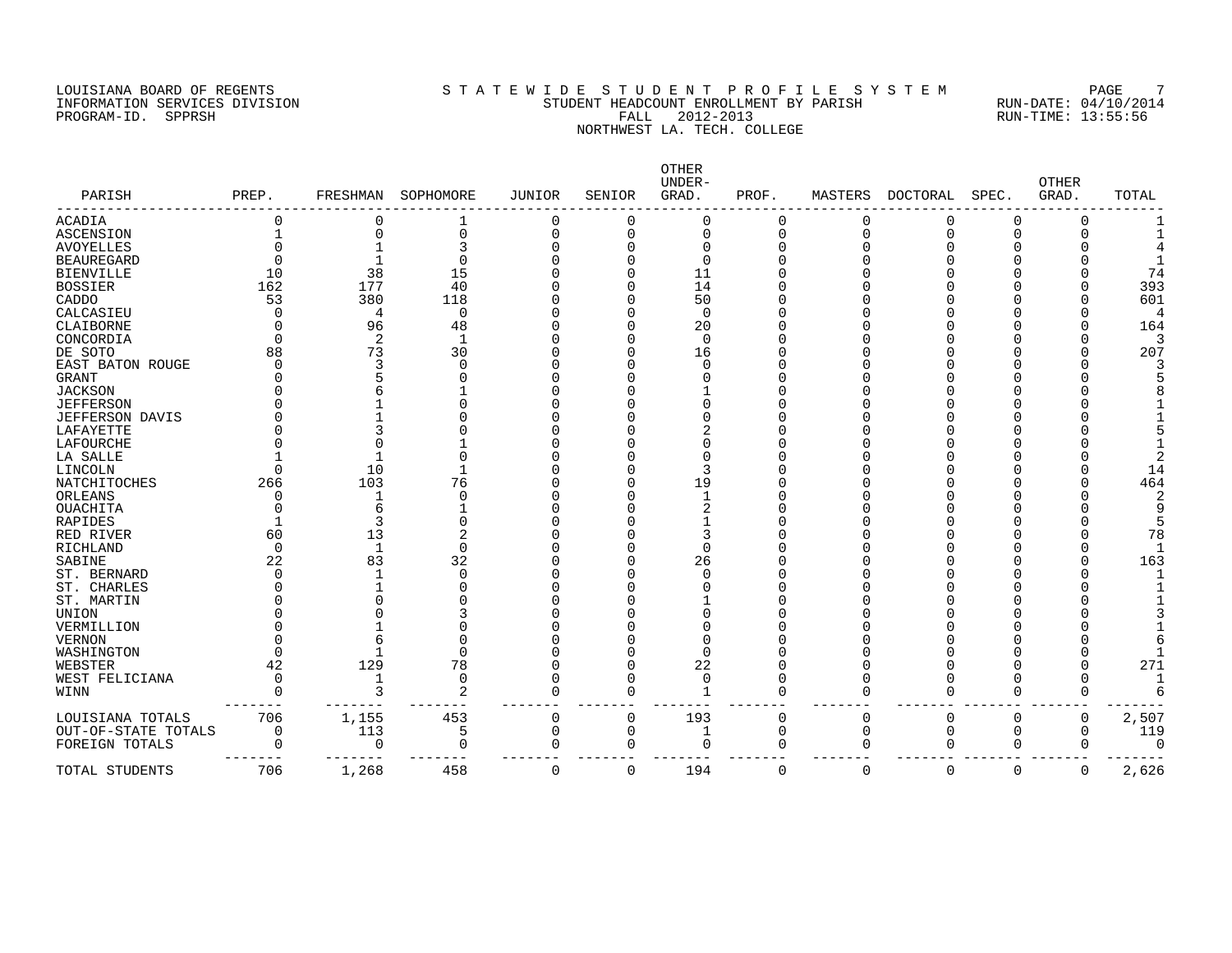#### LOUISIANA BOARD OF REGENTS SOURCLEARIE STA T E W I D E S T U D E N T P R O F I L E S Y S T E M PAGE 8 INFORMATION SERVICES DIVISION STUDENT HEADCOUNT ENROLLMENT BY PARISH RUN-DATE: 04/10/2014 PROGRAM-ID. SPPRSH FALL 2012-2013 RUN-TIME: 13:55:56 NORTHSHORE TECH COMM. COLLEGE

| PARISH              | PREP. | FRESHMAN | SOPHOMORE | JUNIOR       | SENIOR | OTHER<br>UNDER-<br>GRAD. | PROF. | MASTERS  | DOCTORAL | SPEC. | <b>OTHER</b><br>GRAD. | TOTAL |
|---------------------|-------|----------|-----------|--------------|--------|--------------------------|-------|----------|----------|-------|-----------------------|-------|
| <b>ACADIA</b>       |       |          |           | C            |        |                          |       |          |          |       |                       |       |
| <b>ASCENSION</b>    |       |          |           |              |        |                          | U     |          |          |       |                       | 11    |
| ASSUMPTION          |       |          |           |              |        |                          |       |          |          |       |                       |       |
| <b>AVOYELLES</b>    |       |          |           |              |        |                          |       |          |          |       |                       |       |
| CALCASIEU           |       |          |           |              |        |                          |       |          |          |       |                       | 13    |
| CATAHOULA           |       |          |           |              |        |                          |       |          |          |       |                       |       |
| EAST BATON ROUGE    |       | 16       |           |              |        |                          |       |          |          |       |                       | 30    |
| EAST FELICIANA      |       | 11       |           |              |        |                          |       |          |          |       |                       | 22    |
| <b>IBERVILLE</b>    |       | 2        |           |              |        |                          |       |          |          |       |                       |       |
| <b>JEFFERSON</b>    |       | 75       | 27        |              |        | 50                       |       |          |          |       |                       | 152   |
| LAFAYETTE           |       |          |           |              |        |                          |       |          |          |       |                       |       |
| LAFOURCHE           |       |          |           |              |        |                          |       |          |          |       |                       |       |
| LINCOLN             |       |          |           |              |        |                          |       |          |          |       |                       |       |
| LIVINGSTON          | 402   | 62       | 39        |              |        | 11                       |       |          |          |       |                       | 514   |
| ORLEANS             |       | 24       | 9         |              |        | 25                       |       |          |          |       |                       | 58    |
| <b>OUACHITA</b>     |       |          |           |              |        |                          |       |          |          |       |                       |       |
| PLAQUEMINES         |       |          |           |              |        |                          |       |          |          |       |                       |       |
| POINTE COUPEE       |       |          |           |              |        |                          |       |          |          |       |                       |       |
| RED RIVER           |       |          |           |              |        |                          |       |          |          |       |                       |       |
| ST. BERNARD         |       |          |           |              |        |                          |       |          |          |       |                       | 11    |
| ST. CHARLES         |       | 15       |           |              |        |                          |       |          |          |       |                       | 16    |
| ST. HELENA          | 26    | 39       | 13        |              |        |                          |       |          |          |       |                       | 85    |
| ST. JOHN            |       |          |           |              |        |                          |       |          |          |       |                       | 12    |
| ST. LANDRY          | 11    |          |           |              |        |                          |       |          |          |       |                       | 13    |
| ST. MARTIN          | U     |          |           |              |        |                          |       |          |          |       |                       |       |
| ST. TAMMANY         | 479   | 173      | 43        |              |        | 35                       |       |          |          |       |                       | 730   |
| TANGIPAHOA          | 46    | 388      | 157       |              |        | 62                       |       |          |          |       |                       | 653   |
| TERREBONNE          |       |          |           |              |        | $\overline{c}$           |       |          |          |       |                       |       |
| UNION               |       |          | O         |              |        | $\Omega$                 |       |          |          |       |                       |       |
| WASHINGTON          | 231   | 228      | 143       |              |        | 80                       |       |          |          |       |                       | 682   |
| WEBSTER             |       |          | O         |              |        |                          |       |          |          |       |                       |       |
| WEST BATON ROUGE    |       |          | U         |              |        |                          |       |          |          |       |                       |       |
| WEST FELICIANA      |       |          | 5         |              |        |                          |       |          |          |       |                       |       |
| LOUISIANA TOTALS    | 1,224 | 1,063    | 460       | 0            | O      | 294                      |       |          |          |       | O                     | 3,041 |
| OUT-OF-STATE TOTALS | 3     | 32       | 17        | <sup>0</sup> | O      | 15                       | O     |          |          |       |                       | 67    |
| FOREIGN TOTALS      |       |          | $\Omega$  |              |        | ∩                        | U     |          |          |       |                       |       |
| TOTAL STUDENTS      | 1,228 | 1,097    | 477       | $\Omega$     | 0      | 309                      | 0     | $\Omega$ | 0        | 0     | 0                     | 3,111 |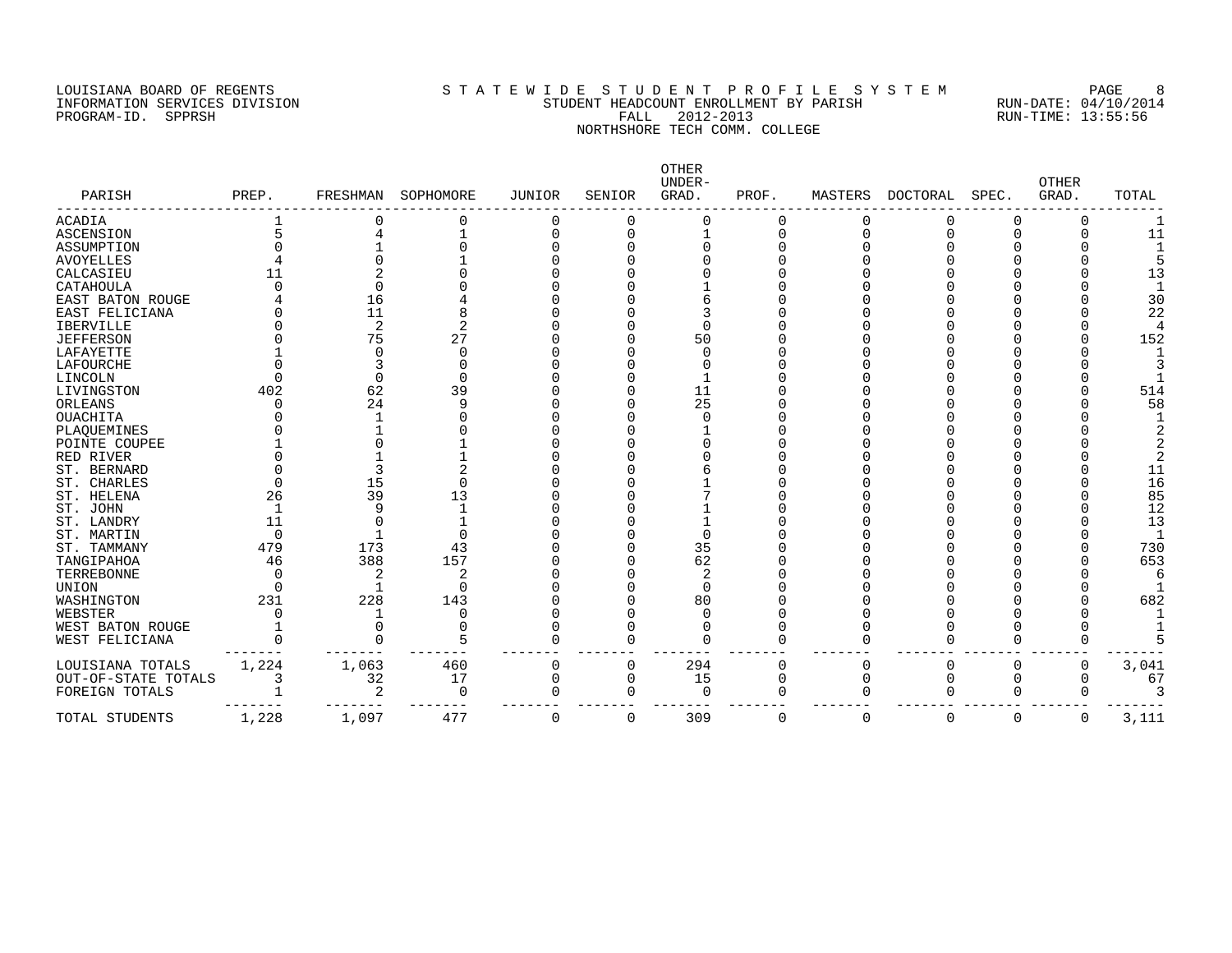#### LOUISIANA BOARD OF REGENTS SOURCLEARIE WIDE STUDENT PROFILE SYSTEM PAGE 9 INFORMATION SERVICES DIVISION STUDENT HEADCOUNT ENROLLMENT BY PARISH RUN-DATE: 04/10/2014 PROGRAM-ID. SPPRSH FALL 2012-2013 RUN-TIME: 13:55:56 GRAMBLING STATE UNIVERSITY

| PARISH            | PREP.    | FRESHMAN       | SOPHOMORE                | <b>JUNIOR</b> | SENIOR         | OTHER<br>UNDER-<br>GRAD. | PROF.    | MASTERS      | DOCTORAL | SPEC.    | <b>OTHER</b><br>GRAD. | TOTAL |
|-------------------|----------|----------------|--------------------------|---------------|----------------|--------------------------|----------|--------------|----------|----------|-----------------------|-------|
| ACADIA            | 0        | 3              | 1                        | $\mathbf 0$   | 1              | $\mathbf 0$              | 0        | 0            | 0        | $\Omega$ | 0                     | 5     |
| ALLEN             | $\Omega$ | 5              | $\mathbf{1}$             | 1             | 0              | $\mathbf 0$              | $\Omega$ | 0            | $\Omega$ | $\Omega$ | $\Omega$              | 7     |
| ASCENSION         | $\Omega$ |                | 3                        | $\mathbf{1}$  | 2              | $\mathbf 0$              | $\Omega$ | $\Omega$     | Λ        | ∩        |                       |       |
| ASSUMPTION        |          | $\Omega$       |                          | $\mathbf 0$   | 2              | $\Omega$                 | $\Omega$ |              |          |          |                       | 3     |
| <b>AVOYELLES</b>  |          | 9              | $\overline{2}$           | $\mathbf{1}$  | $\mathbf 1$    | $\Omega$                 | $\cap$   | <sup>n</sup> |          |          |                       | 13    |
| <b>BEAUREGARD</b> |          | $\overline{2}$ | $\overline{2}$           | 2             | 0              | $\Omega$                 | $\cap$   | <sup>n</sup> |          |          |                       | 6     |
| <b>BIENVILLE</b>  |          | 36             | 19                       | 13            | 24             | $\Omega$                 | $\Omega$ | 21           |          |          |                       | 113   |
| <b>BOSSIER</b>    |          | 9              | $7\phantom{.0}$          | 7             | 5              | $\Omega$                 | $\Omega$ | 8            |          |          |                       | 41    |
| CADDO             | O        | 105            | 60                       | 49            | 121            | $\Omega$                 | $\Omega$ | 75           | 10       | Λ        | O                     | 420   |
| CALCASIEU         |          | 8              | 6                        | 6             | 9              | $\Omega$                 | $\cap$   | 3            | $\cap$   |          | U                     | 32    |
| CALDWELL          |          | $\Omega$       | $\mathbf{1}$             | $\mathbf 0$   | 1              | $\Omega$                 | $\Omega$ | 1            |          |          | Λ                     |       |
| CAMERON           |          | 1              | $\Omega$                 | $\mathbf 0$   | 0              | $\Omega$                 | $\Omega$ | $\Omega$     |          |          |                       |       |
| CATAHOULA         |          | $\mathbf{1}$   | 2                        | 2             | 0              | $\Omega$                 | $\Omega$ | 2            |          |          |                       | 7     |
| CLAIBORNE         |          | 28             | 9                        | 11            | 14             | $\Omega$                 | $\Omega$ | 14           |          |          |                       | 78    |
| CONCORDIA         |          | 16             | 7                        | $\mathbf{1}$  | 12             | $\Omega$                 | $\cap$   | 5            |          |          |                       | 41    |
| DE SOTO           | U        | 7              | 7                        | 3             | 10             | $\Omega$                 | $\cap$   | 3            |          |          | ∩                     | 30    |
|                   |          | 31             | 7                        | 8             | 10             | $\Omega$                 | ∩        |              |          |          |                       | 57    |
| EAST BATON ROUGE  | $\Omega$ | 15             | 8                        | 8             | 13             | $\Omega$                 | ∩        |              |          |          |                       | 52    |
| EAST CARROLL      |          | $\mathbf{1}$   |                          |               |                | $\Omega$                 |          |              |          |          |                       | 4     |
| EAST FELICIANA    |          |                | 2                        | $\mathbf 0$   | 1              |                          |          |              |          |          |                       |       |
| EVANGELINE        |          | 2              | 2                        |               | $\mathbf{1}$   | $\Omega$                 |          |              |          |          |                       |       |
| FRANKLIN          |          | 13             | 5                        |               | 8              | $\Omega$                 |          | 6            |          |          |                       | 35    |
| GRANT             |          | $\mathbf{1}$   | 2                        | 0             | 0              | $\Omega$                 |          |              |          |          |                       | 3     |
| IBERIA            |          | 6              | 2                        | 4             | 8              | $\Omega$                 |          | Ω            |          |          |                       | 20    |
| <b>IBERVILLE</b>  | $\Omega$ | 5              | 2                        | 4             | 5              | $\Omega$                 | $\cap$   | $\Omega$     |          |          |                       | 16    |
| <b>JACKSON</b>    | 53       | 23             | 27                       | 17            | 31             | $\Omega$                 | $\cap$   | 22           |          |          | O                     | 174   |
| <b>JEFFERSON</b>  | 0        | 8              | 3                        | 10            | 16             | $\mathbf 0$              | $\Omega$ | $\Omega$     |          |          | $\Omega$              | 37    |
| JEFFERSON DAVIS   |          | $\overline{4}$ | $\Omega$                 | $\mathbf{1}$  | $\overline{a}$ | $\Omega$                 | $\Omega$ | $\cap$       |          |          |                       |       |
| LAFAYETTE         |          | 10             | 3                        | 6             | 11             | $\Omega$                 | $\cap$   |              |          |          |                       | 31    |
| LAFOURCHE         | U        | $\Omega$       | $\Omega$                 | $\Omega$      | 2              | $\Omega$                 | $\cap$   | <sup>n</sup> |          |          |                       |       |
| LA SALLE          |          | $\Omega$       | 2                        | $\Omega$      | $\Omega$       | $\Omega$                 | $\cap$   | <sup>n</sup> | ∩        |          |                       | 2     |
| LINCOLN           | 8        | 162            | 113                      | 67            | 130            | $\Omega$                 | $\cap$   | 305          | 20       |          | ∩                     | 805   |
| LIVINGSTON        |          | 1              | $\mathbf 0$              | $\mathbf 0$   | 0              | $\Omega$                 | $\cap$   | $\Omega$     | $\cap$   |          |                       | -1    |
| MADISON           |          | 35             | 18                       | 13            | 25             | $\mathbf 0$              | $\Omega$ | 2            |          |          |                       | 93    |
| MOREHOUSE         |          | 19             | 11                       | 18            | 30             | $\Omega$                 | $\cap$   | 13           |          |          |                       | 91    |
| NATCHITOCHES      |          | 2              | $\mathbf 0$              | 5             | 5              | $\Omega$                 | $\cap$   | 4            |          |          |                       | 16    |
| ORLEANS           |          | 44             | 15                       | 12            | 25             | $\Omega$                 | $\Omega$ | 4            |          |          |                       | 100   |
| <b>OUACHITA</b>   | $\Omega$ | 113            | 70                       | 52            | 92             | $\Omega$                 | $\Omega$ | 111          |          |          |                       | 447   |
| PLAQUEMINES       |          | 2              | $\overline{\phantom{a}}$ | $\mathbf 1$   | $\mathbf{1}$   | $\Omega$                 | n        |              |          |          |                       |       |
| POINTE COUPEE     |          | $\overline{2}$ | $\mathbf 0$              | $\mathbf{1}$  | $\mathbf 0$    | $\Omega$                 | $\Omega$ | $\Omega$     |          |          |                       |       |
| RAPIDES           |          | 22             | 12                       | 16            | 21             | $\Omega$                 | n        |              |          |          |                       | 78    |
| RED RIVER         |          | $\Omega$       | $\mathbf{1}$             | $\mathbf{1}$  | $\mathbf{1}$   | $\Omega$                 | n        |              |          |          | U                     |       |
| RICHLAND          |          | 10             | 5                        | 4             | 13             | $\Omega$                 | ∩        | 6            |          |          | U                     | 38    |
| SABINE            |          | 3              | $\Omega$                 | 2             | 3              | $\Omega$                 |          |              |          |          |                       |       |
| ST. BERNARD       |          |                | ∩                        | 1             | 1              | O                        |          |              |          |          |                       |       |
| ST. CHARLES       |          |                |                          | 2             | 3              | O                        |          |              |          |          |                       |       |
| ST. HELENA        |          |                | $\Omega$                 | $\Omega$      | 0              | $\Omega$                 | ∩        | ∩            |          |          |                       |       |
|                   | $\Omega$ | 1              | $\Omega$                 | 0             |                | $\Omega$                 | $\Omega$ | 2            | $\Omega$ | $\Omega$ | $\Omega$              |       |
| ST. JAMES         |          |                |                          |               | 1              |                          |          |              |          |          |                       |       |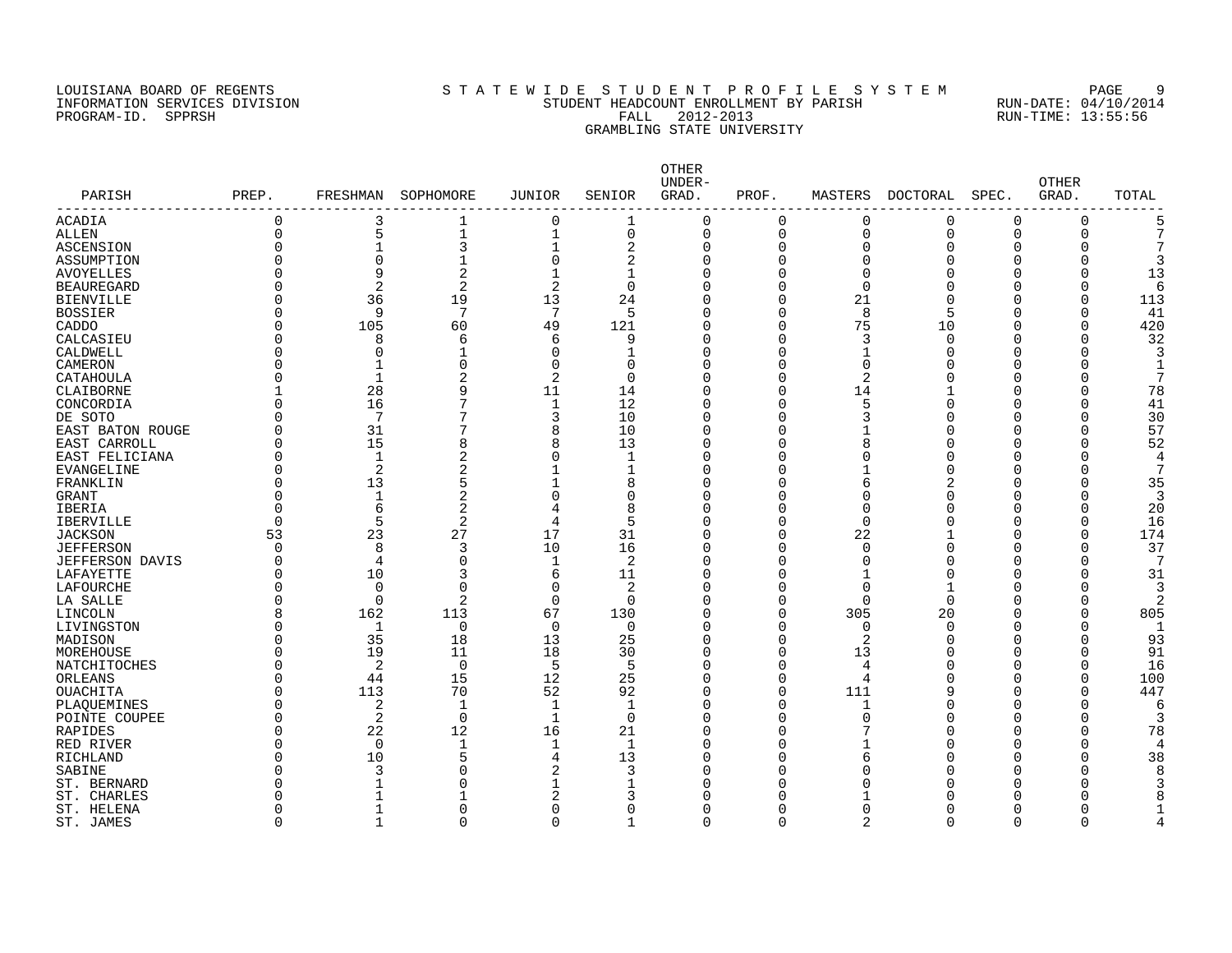#### LOUISIANA BOARD OF REGENTS S T A T E W I D E S T U D E N T P R O F I L E S Y S T E M PAGE 10 INFORMATION SERVICES DIVISION STUDENT HEADCOUNT ENROLLMENT BY PARISH RUN-DATE: 04/10/2014 PROGRAM-ID. SPPRSH FALL 2012-2013 RUN-TIME: 13:55:56 GRAMBLING STATE UNIVERSITY

| PARISH              | PREP. | FRESHMAN | SOPHOMORE | JUNIOR | SENIOR | OTHER<br>UNDER-<br>GRAD. | PROF. | MASTERS | DOCTORAL | SPEC. | OTHER<br>GRAD. | TOTAL |
|---------------------|-------|----------|-----------|--------|--------|--------------------------|-------|---------|----------|-------|----------------|-------|
| ST. JOHN            |       |          |           |        |        |                          |       |         |          |       |                | 19    |
| ST. LANDRY          |       |          |           |        |        |                          |       |         |          |       |                | 20    |
| ST. MARTIN          |       |          |           |        |        |                          |       |         |          |       |                |       |
| ST. MARY            |       |          |           |        |        |                          |       |         |          |       |                | 13    |
| ST. TAMMANY         |       |          |           |        |        |                          |       |         |          |       |                | 14    |
| TANGIPAHOA          |       |          |           |        |        |                          |       |         |          |       |                | 18    |
| TENSAS              |       |          |           |        |        |                          |       |         |          |       |                | 19    |
| TERREBONNE          |       |          |           |        |        |                          |       |         |          |       |                | 11    |
| UNION               |       | 24       |           |        | l 8    |                          |       |         |          |       |                | 67    |
| VERMILLION          |       |          |           |        |        |                          |       |         |          |       |                |       |
| VERNON              |       |          |           |        |        |                          |       |         |          |       |                | 10    |
| WASHINGTON          |       |          |           |        |        |                          |       |         |          |       |                | 26    |
| WEBSTER             |       |          |           | 25     | 39     |                          |       |         |          |       |                | 108   |
| WEST BATON ROUGE    |       |          |           |        |        |                          |       |         |          |       |                |       |
| WEST CARROLL        |       |          |           |        |        |                          |       |         |          |       |                |       |
| WEST FELICIANA      |       |          |           |        |        |                          |       |         |          |       |                |       |
| WINN                |       |          |           |        |        |                          |       |         |          |       |                | 22    |
| LOUISIANA TOTALS    | 62    | 870      | 506       | 411    | 773    |                          |       | 655     | 50       |       |                | 3,327 |
| OUT-OF-STATE TOTALS |       | 452      | 276       | 283    | 539    |                          |       | 62      | 33       |       |                | 1,645 |
| FOREIGN TOTALS      |       | 53       | 42        | 61     | 107    |                          |       | 35      |          |       |                | 305   |
| TOTAL STUDENTS      | 62    | 1,375    | 824       | 755    | 1,419  |                          | O     | 752     | 90       |       | O              | 5,277 |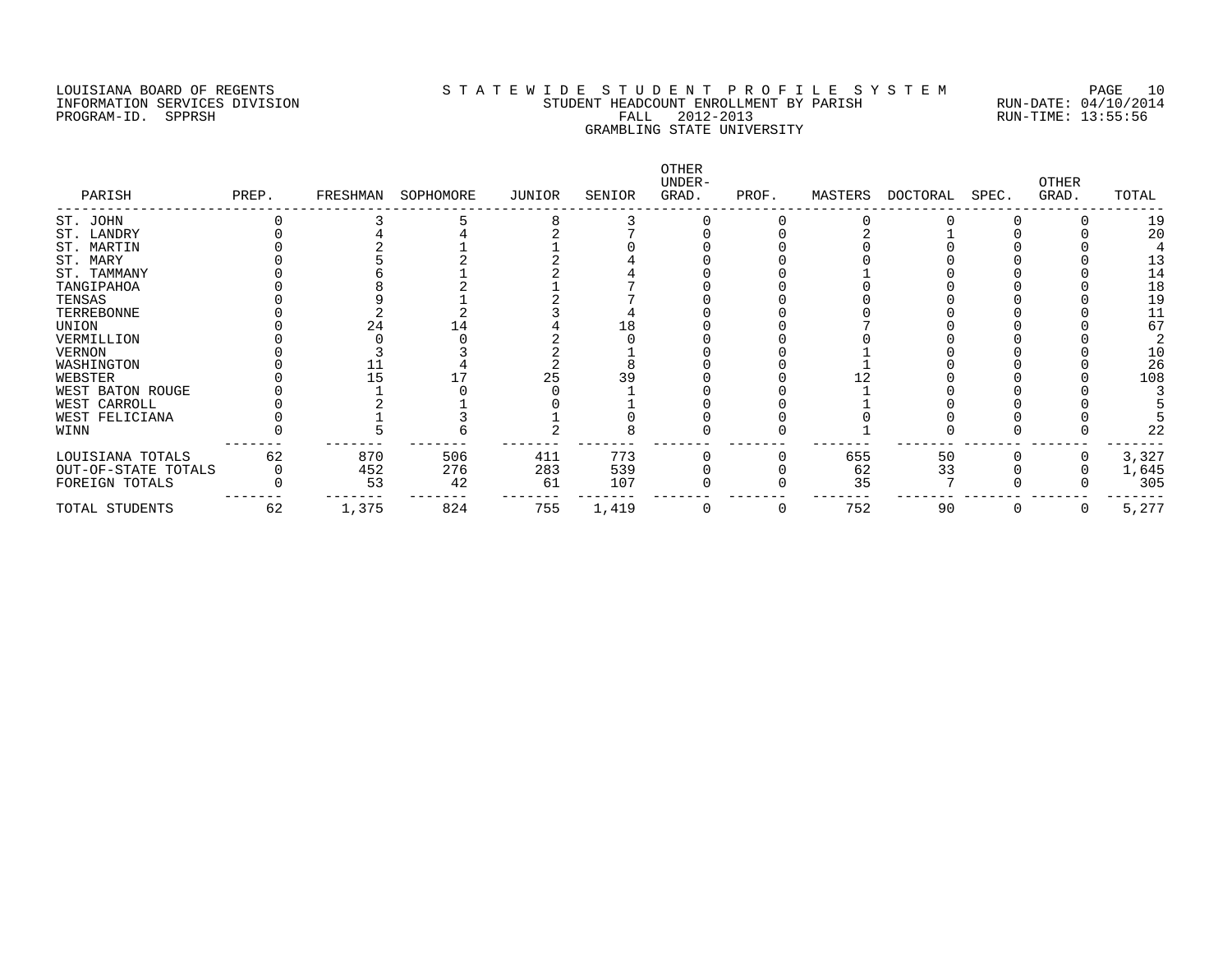#### LOUISIANA BOARD OF REGENTS S T A T E W I D E S T U D E N T P R O F I L E S Y S T E M PAGE 11 INFORMATION SERVICES DIVISION STUDENT HEADCOUNT ENROLLMENT BY PARISH RUN-DATE: 04/10/2014 PROGRAM-ID. SPPRSH FALL 2012-2013 RUN-TIME: 13:55:56 LOUISIANA TECH UNIVERSITY

| PARISH<br>-------------- | PREP.          | FRESHMAN       | SOPHOMORE    | <b>JUNIOR</b>  | SENIOR         | OTHER<br>UNDER-<br>GRAD. | PROF.    | MASTERS        | DOCTORAL       | SPEC.        | <b>OTHER</b><br>GRAD. | TOTAL |
|--------------------------|----------------|----------------|--------------|----------------|----------------|--------------------------|----------|----------------|----------------|--------------|-----------------------|-------|
| ACADIA                   | 14             | 3              | 4            |                | 2              | $\Omega$                 | $\Omega$ | 2              | 1              | $\Omega$     | 0                     | 33    |
| ALLEN                    | $\mathbf 0$    | 5              | 4            | 5              | $\mathbf{1}$   | $\Omega$                 | $\Omega$ | $\Omega$       | 1              | $\mathbf 0$  | $\mathbf{1}$          | 17    |
| <b>ASCENSION</b>         | $\Omega$       | 19             | 10           | 10             | 15             | $\mathbf{1}$             | O        | 3              | $\mathbf{1}$   | $\Omega$     | 6                     | 65    |
| ASSUMPTION               | $\Omega$       | 3              | $\Omega$     | $\mathbf{1}$   | $\overline{2}$ | $\Omega$                 | 0        | $\Omega$       | $\Omega$       | 0            | $\Omega$              | 6     |
| <b>AVOYELLES</b>         | 9              | 9              | 4            | $\mathbf{3}$   | 5              | $\Omega$                 | U        | $\Omega$       |                | $\Omega$     | 19                    | 50    |
| <b>BEAUREGARD</b>        | $\Omega$       | $\overline{2}$ | 14           | 6              | 9              |                          | $\Omega$ | 3              | 2              | $\Omega$     | 1                     | 38    |
| <b>BIENVILLE</b>         | 23             | 11             | 12           | 16             | 13             | 8                        | 0        | 12             | 3              | $\mathbf 0$  | 17                    | 115   |
| <b>BOSSIER</b>           | 6              | 193            | 141          | 114            | 206            | 27                       | 0        | 97             | 14             | $\Omega$     | 52                    | 850   |
| CADDO                    | 52             | 256            | 193          | 196            | 270            | 34                       | 0        | 137            | 21             | $\mathbf 0$  | 89                    | 1,248 |
| CALCASIEU                | $\Omega$       | 19             | 34           | 19             | 26             |                          | 0        | 8              | $\mathbf{1}$   | $\Omega$     | 38                    | 146   |
| CALDWELL                 | 48             | 6              | 9            | .5             | 7              | $\Omega$                 | 0        | 6              | O              | $\Omega$     | 4                     | 85    |
| CATAHOULA                | 1              | 4              | 2            | 5              | 2              |                          | O        | 2              | C              | O            | 2                     | 19    |
| CLAIBORNE                | 16             | 23             | 22           | 19             | 22             | 5                        | O        | 7              | 3              | $\Omega$     | 17                    | 134   |
| CONCORDIA                | $\Omega$       | 13             | 6            | 8              | 12             | 2                        | O        |                | O              | $\Omega$     | $\mathbf{1}$          | 49    |
| DE SOTO                  |                | 6              | 10           | 8              | 19             |                          | 0        | 5              |                | $\Omega$     | 6                     | 57    |
| EAST BATON ROUGE         | $\overline{2}$ | 62             | 60           | 39             | 56             | 3                        | 0        | 10             | 5              | $\Omega$     | 67                    | 304   |
| EAST CARROLL             | 1              | 4              | 1            | $\overline{0}$ | 5              | $\Omega$                 | O        | $\Omega$       | O              | O            | $\mathbf{1}$          | 12    |
| EAST FELICIANA           | $\Omega$       | 2              | 0            | $\mathbf{1}$   | 2              | $\Omega$                 | Ω        | ∩              |                | $\Omega$     | 5                     | 11    |
| EVANGELINE               | 6              | 3              | 1            | 5              | 3              | $\Omega$                 | O        | $\Omega$       | $\Omega$       | O            | 0                     | 18    |
| FRANKLIN                 | 13             | 11             | 5            | 12             | 13             | $\Omega$                 | O        | 4              | C              | $\Omega$     | 15                    | 73    |
| <b>GRANT</b>             | 6              | 12             | 11           | $\overline{2}$ | 13             | $\Omega$                 | 0        | 1              | C              | $\Omega$     | 2                     | 47    |
| IBERIA                   | 31             | 4              | 5            | $\mathbf{1}$   | 3              |                          | Ω        | 1              | U              | $\cap$       | 16                    | 62    |
| <b>IBERVILLE</b>         | $\Omega$       | $\Omega$       | $\mathbf{1}$ | $\mathbf{1}$   | $\Omega$       | $\mathbf{1}$             | O        | $\Omega$       | O              | $\Omega$     | 12                    | 15    |
| <b>JACKSON</b>           | 29             | 42             | 31           | 33             | 36             | 25                       | U        | 8              |                | $\Omega$     | 19                    | 224   |
| <b>JEFFERSON</b>         | $\Omega$       | 33             | 11           | 17             | 24             | 3                        | 0        | 8              |                | $\Omega$     | 6                     | 105   |
| <b>JEFFERSON DAVIS</b>   | 5              | 3              | 5            | 5              | 6              | $\Omega$                 | 0        | 2              | O              | O            | 2                     | 28    |
|                          | 1              | 21             | 9            | 4              | 7              |                          | 0        | $\overline{2}$ |                | $\Omega$     | 8                     | 54    |
| LAFAYETTE                | 66             | 15             | 11           | 7              | 16             | 3                        | O        | 7              |                | O            | 8                     | 137   |
| LAFOURCHE                |                |                | 5            | 4              |                | 2                        |          | 1              | 4<br>-1        | O            |                       |       |
| LA SALLE                 | $\Omega$       | 4              |              |                | 12             |                          | 0        |                |                |              | 1                     | 30    |
| LINCOLN                  | 196            | 150            | 154          | 172            | 234            | 598                      | 0        | 100            | 31             | 0            | 61                    | 1,696 |
| LIVINGSTON               | 168            | 10             | 11           | 3              | 5              | $\Omega$                 | O        | 1              | $\mathbf{1}$   | $\Omega$     | 27                    | 226   |
| MADISON                  | 8              | 6              | 4            | 9              | 8              |                          | 0        | 3              | $\Omega$       | $\Omega$     | 3                     | 42    |
| MOREHOUSE                | 42             | 13             | 22           | 11             | 27             |                          | U        | 9              | -1             | $\Omega$     | 19                    | 148   |
| NATCHITOCHES             | 1              | 5              | 13           | 9              | 23             | $\Omega$                 | O        | 8<br>7         | 5              | 0            | 10                    | 74    |
| ORLEANS                  | $\Omega$       | 4              | 9            | 8              | 5              |                          | O        |                | $\overline{a}$ | $\mathbf 0$  | 13                    | 49    |
| OUACHITA                 | 105            | 196            | 182          | 141            | 176            | 58                       | 0        | 110            | 21             | 0            | 105                   | 1,094 |
| PLAOUEMINES              | $\Omega$       | 2              | 4            | 5              | 2              | $\Omega$                 | 0        | $\mathbf 0$    | $\Omega$       | $\Omega$     | 4                     | 17    |
| POINTE COUPEE            | 18             | $\mathbf{1}$   | 2            | $\Omega$       | $\Omega$       | $\Omega$                 | 0        | $\mathbf{1}$   | $\Omega$       | $\Omega$     | 2                     | 24    |
| RAPIDES                  | 110            | 67             | 74           | 61             | 78             | 3                        | Ω        | 31             | 4              | $\Omega$     | 13                    | 441   |
| RED RIVER                | 1              | 4              | 2            | 8              | 8              |                          | O        | 1              | O              | $\Omega$     | 4                     | 29    |
| RICHLAND                 | 50             | 18             | 21           | 13             | 13             |                          | O        | 5              | 2              | <sup>0</sup> | 27                    | 150   |
| SABINE                   | $\Omega$       | 2              | 12           | 6              | 4              | $\Omega$                 | 0        | 3              |                | $\Omega$     | 35                    | 63    |
| ST. BERNARD              | $\Omega$       | $\overline{2}$ | 2            | $\Omega$       | $\Omega$       |                          | O        | 1              |                | O            | $\Omega$              | 6     |
| ST. CHARLES              |                | 11             | 9            | 14             | 19             |                          | O        | 2              |                | U            | 5                     | 62    |
| ST. HELENA               | ∩              | $\Omega$       | 1            | $\mathbf{1}$   | $\Omega$       |                          | Ω        | $\Omega$       |                | U            | U                     | 2     |
| ST. JAMES                |                | 3              | 2            | $\mathbf{1}$   | 2              |                          | 0        |                |                | O            |                       | 15    |
| ST. JOHN                 | 8              | 2              | 4            | $\overline{2}$ | 6              | $\cap$                   | $\Omega$ | $\Omega$       | ς              | $\Omega$     | -1                    | 26    |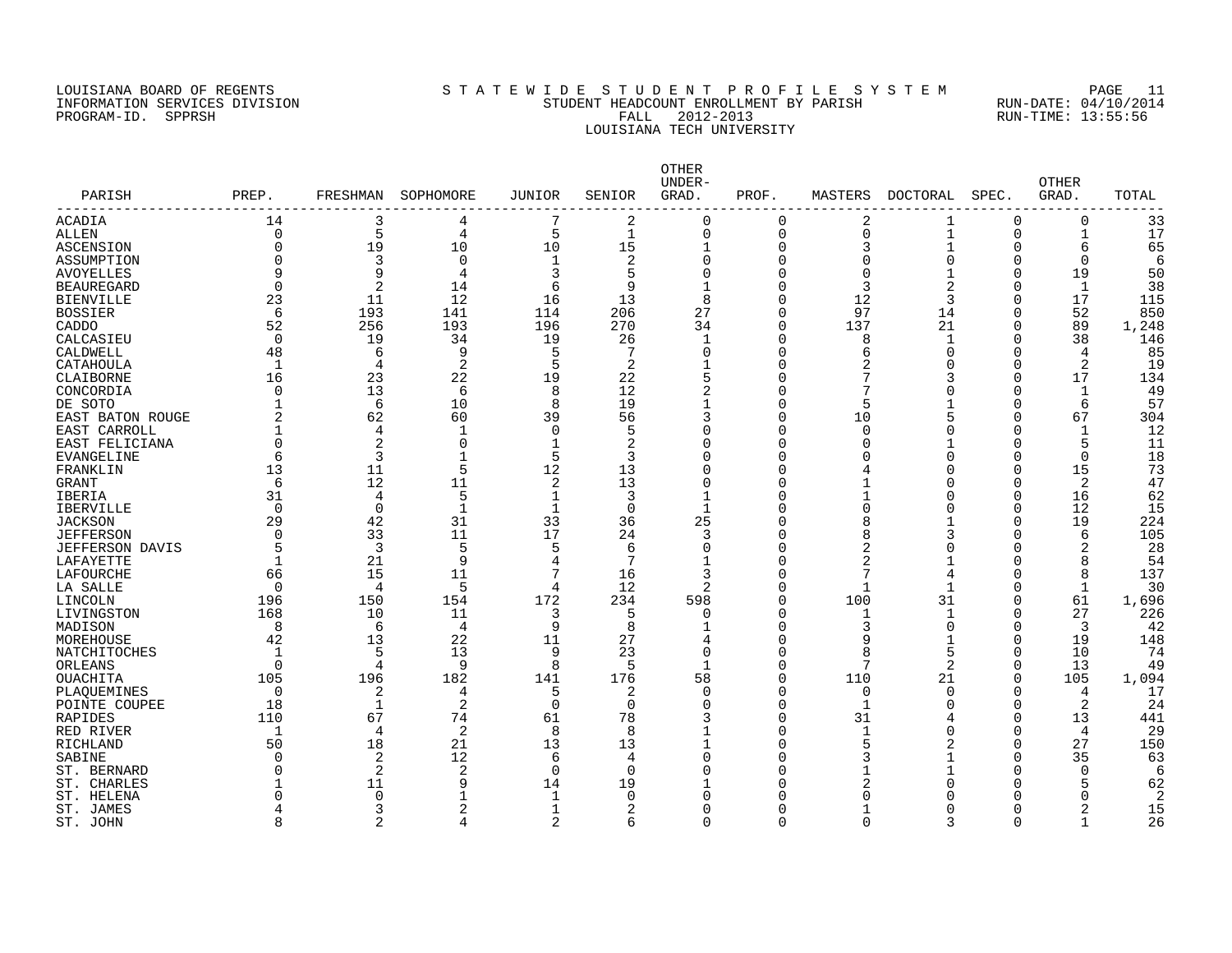## LOUISIANA BOARD OF REGENTS S T A T E W I D E S T U D E N T P R O F I L E S Y S T E M PAGE 12 INFORMATION SERVICES DIVISION STUDENT HEADCOUNT ENROLLMENT BY PARISH RUN-DATE: 04/10/2014 PROGRAM-ID. SPPRSH FALL 2012-2013 RUN-TIME: 13:55:56 LOUISIANA TECH UNIVERSITY

| PARISH              | PREP. | FRESHMAN | SOPHOMORE | JUNIOR | SENIOR | OTHER<br>UNDER-<br>GRAD. | PROF. | MASTERS | DOCTORAL | SPEC. | OTHER<br>GRAD. | TOTAL  |
|---------------------|-------|----------|-----------|--------|--------|--------------------------|-------|---------|----------|-------|----------------|--------|
| ST. LANDRY          |       |          |           |        |        |                          |       |         |          |       |                | 36     |
| ST. MARTIN          | 36    |          |           |        |        |                          |       |         |          |       |                | 45     |
| ST. MARY            |       |          |           |        |        |                          |       |         |          |       |                | 20     |
| ST. TAMMANY         | 54    |          | 42        |        | 43     |                          |       |         |          |       |                | 234    |
| TANGIPAHOA          |       |          | 14        | 14     | 16     |                          |       |         |          |       |                | 78     |
| TENSAS              |       |          |           |        |        |                          |       |         |          |       |                | 10     |
| TERREBONNE          |       |          |           | 12     |        |                          |       |         |          |       |                | 39     |
| UNION               |       | 58       | 38        | 15     | 36     |                          |       |         |          |       |                | 232    |
| VERMILLION          |       |          |           |        |        |                          |       |         |          |       |                |        |
| <b>VERNON</b>       |       |          |           |        |        |                          |       |         |          |       |                | 53     |
| WASHINGTON          |       |          |           |        |        |                          |       |         |          |       |                | 29     |
| WEBSTER             | 98    |          | 38        |        | 52     |                          |       | 22      |          |       |                | 330    |
| WEST BATON ROUGE    |       |          |           |        |        |                          |       |         |          |       |                | 15     |
| WEST CARROLL        |       |          |           |        |        |                          |       |         |          |       |                | 33     |
| WEST FELICIANA      |       |          |           |        |        |                          |       |         |          |       |                | 23     |
| WINN                |       | 18       | 10        |        | 20     |                          |       |         |          |       | 12             | 76     |
| LOUISIANA TOTALS    | 1,281 | 1,508    | 1,334     | 1,171  | 1,637  | 817                      |       | 689     | 146      |       | 873            | 9,456  |
| OUT-OF-STATE TOTALS |       | 217      | 171       | 181    | 262    | 34                       |       | 135     | 61       |       | 105            | 1,168  |
| FOREIGN TOTALS      |       | 56       | 45        | 72     | 159    | 10                       |       | 208     | 112      |       | 17             | 680    |
| TOTAL STUDENTS      | 1,284 | 1,781    | 1,550     | 1,424  | 2,058  | 861                      | 0     | 1,032   | 319      |       | 995            | 11,304 |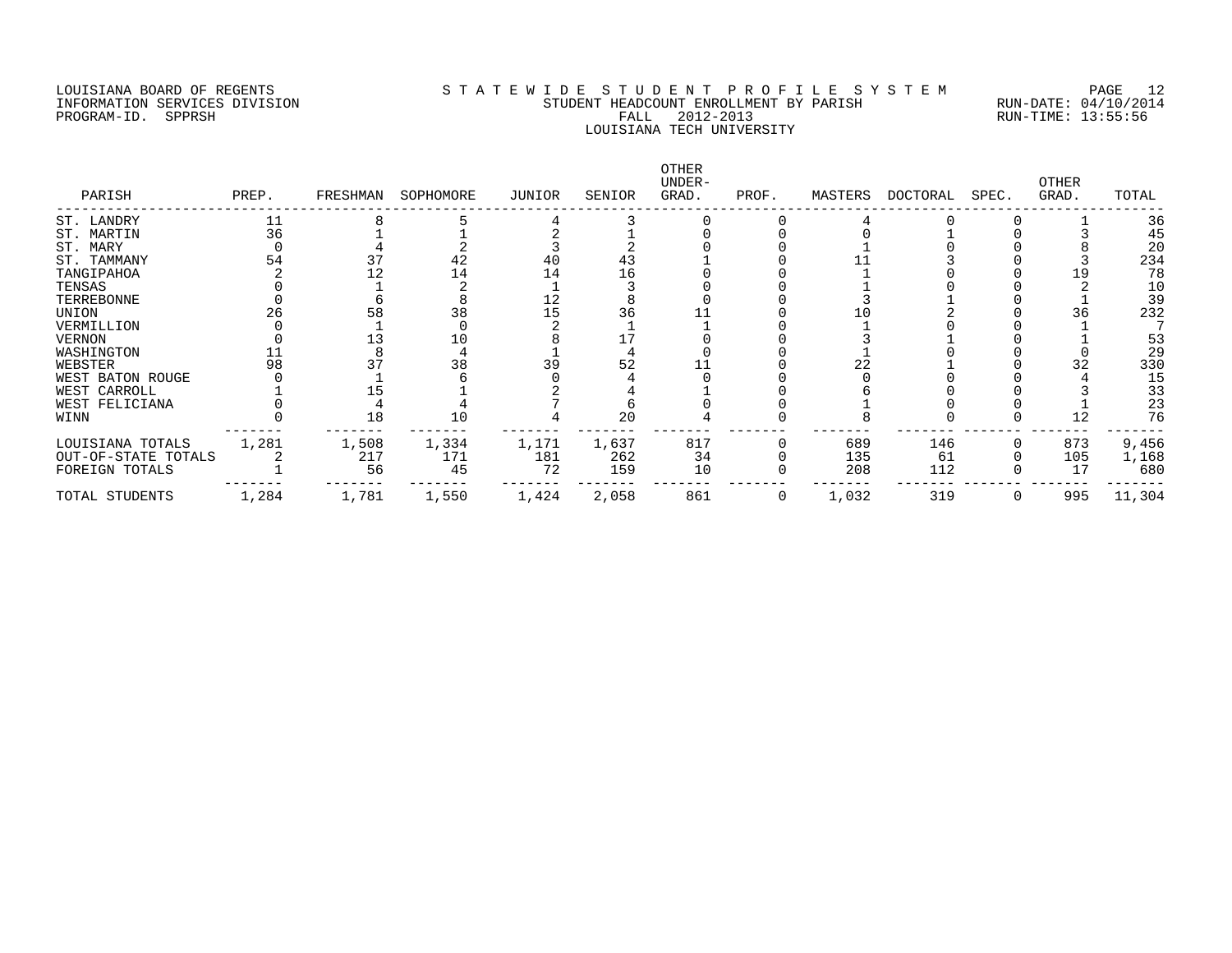#### LOUISIANA BOARD OF REGENTS S T A T E W I D E S T U D E N T P R O F I L E S Y S T E M PAGE 13 INFORMATION SERVICES DIVISION STUDENT HEADCOUNT ENROLLMENT BY PARISH RUN-DATE: 04/10/2014 PROGRAM-ID. SPPRSH FALL 2012-2013 RUN-TIME: 13:55:56 MCNEESE STATE UNIVERSITY

| PARISH<br>---------- | PREP.    | FRESHMAN       | SOPHOMORE      | JUNIOR         | SENIOR         | <b>OTHER</b><br>UNDER-<br>GRAD. | PROF.        | MASTERS      | <b>DOCTORAL</b> | SPEC.        | <b>OTHER</b><br>GRAD. | TOTAL          |
|----------------------|----------|----------------|----------------|----------------|----------------|---------------------------------|--------------|--------------|-----------------|--------------|-----------------------|----------------|
| <b>ACADIA</b>        | 14       | 46             | 24             | 41             | 95             | $\mathbf 0$                     | $\mathbf 0$  | 19           | 0               | $\mathbf 1$  | 9                     | 249            |
| ALLEN                | 90       | 37             | 50             | 39             | 76             | $\overline{0}$                  | $\mathbf 0$  | 22           | $\mathbf 0$     | 0            | 8                     | 322            |
| ASCENSION            | $\Omega$ | 5              | $\mathbf{1}$   | 5              | 5              | $\Omega$                        | $\mathbf 0$  | $\Omega$     | $\Omega$        | $\Omega$     | 0                     | 16             |
| ASSUMPTION           | O        | $\mathbf{1}$   | $\mathbf 1$    | $\Omega$       | 2              | $\Omega$                        | $\Omega$     | $\Omega$     | 0               | 0            | 0                     | 4              |
| <b>AVOYELLES</b>     |          | 3              | $\mathbf{1}$   | $\mathbf{1}$   | $\overline{2}$ | $\Omega$                        | $\Omega$     | $\Omega$     | 0               | U            | 0                     | 8              |
| <b>BEAUREGARD</b>    | 105      | 106            | 81             | 79             | 108            | $\Omega$                        | $\Omega$     | 25           | 0               | 0            | 7                     | 511            |
| <b>BIENVILLE</b>     | $\Omega$ | $\mathbf 0$    | $\mathbf 0$    | $\mathbf 1$    | 0              | $\Omega$                        | 0            | $\Omega$     | 0               | 0            | $\Omega$              | 1              |
| <b>BOSSIER</b>       | $\Omega$ | 6              | 3              | 2              | 7              | $\Omega$                        | $\Omega$     | -1           | 0               | 0            | 0                     | 19             |
| CADDO                | $\Omega$ | 6              | 4              | 6              | 10             | 0                               | $\mathbf 0$  | 3            | $\Omega$        | 0            | 0                     | 29             |
| CALCASIEU            | 390      | 867            | 776            | 646            | 1,249          | 4                               | $\mathbf 0$  | 296          | 0               | 1            | 107                   | 4,336          |
| CAMERON              | 12       | 33             | 31             | 37             | 63             | 0                               | 0            | 11           | 0               | 0            | 6                     | 193            |
| CATAHOULA            | O        | $\Omega$       | 0              | $\mathbf 1$    | $\Omega$       | $\Omega$                        | $\Omega$     | O            | 0               | 0            | 0                     | $\mathbf 1$    |
| CONCORDIA            |          | $\mathbf{1}$   | 0              | $\Omega$       | 3              | $\Omega$                        | 0            |              | $\Omega$        | 0            |                       | 5              |
| DE SOTO              |          | $\mathbf{1}$   | $\Omega$       | $\Omega$       | $\overline{2}$ | $\Omega$                        | $\Omega$     |              | $\Omega$        | 0            | 0                     | 4              |
| EAST BATON ROUGE     |          | 10             | 17             | 15             | 13             | $\Omega$                        | $\Omega$     | 6            | $\Omega$        | O            | 3                     | 64             |
| EAST FELICIANA       |          | $\mathbf{1}$   | $\Omega$       | $\mathbf 1$    | 1              | $\Omega$                        | $\Omega$     |              | $\Omega$        | U            | 0                     | 4              |
| <b>EVANGELINE</b>    |          | 12             | 19             | 37             | 51             | $\Omega$                        | $\cap$       |              | O               | Ω            | 2                     | 130            |
| FRANKLIN             |          | $\Omega$       | $\mathbf{1}$   | $\Omega$       | $\Omega$       | $\Omega$                        | $\Omega$     |              | O               | U            | 0                     | 2              |
| GRANT                |          | $\mathbf{1}$   | 2              | 4              | 5              | $\Omega$                        | $\Omega$     |              | $\Omega$        | U            | 0                     | 13             |
| <b>IBERIA</b>        |          | 16             | 14             | 13             | 32             | $\Omega$                        | $\Omega$     |              | $\Omega$        | U            | $\overline{2}$        | 80             |
| <b>IBERVILLE</b>     |          | $\overline{4}$ | $\overline{2}$ | 1              | 5              | $\Omega$                        | $\Omega$     |              | 0               | 0            | 0                     | 13             |
| <b>JACKSON</b>       |          | $\Omega$       | $\overline{c}$ | 0              | 0              | $\Omega$                        | $\Omega$     | O            | 0               | 0            | $\Omega$              | $\overline{2}$ |
| <b>JEFFERSON</b>     |          | 6              | 2              | $\overline{4}$ | 8              | $\Omega$                        | $\Omega$     | 6            | 0               | O            | $\Omega$              | 26             |
| JEFFERSON<br>DAVIS   | 78       | 127            | 86             | 68             | 164            | 2                               | $\Omega$     | 34           | 0               | 0            | 14                    | 573            |
| LAFAYETTE            | U        | 22             | 29             | 23             | 63             | $\Omega$                        | $\Omega$     | 25           | O               | O            | $\overline{a}$        | 164            |
| LAFOURCHE            |          | 3              | 8              | $\mathbf{1}$   | -1             | $\Omega$                        | $\Omega$     | $\mathbf{1}$ | 0               | O            | $\Omega$              | 14             |
| LA SALLE             |          | $\Omega$       |                | O              | 1              | $\Omega$                        | $\Omega$     | U            | $\Omega$        | Ω            | O                     | 2              |
| LIVINGSTON           |          | $\overline{c}$ | 2              | O              | 4              | $\Omega$                        | $\Omega$     |              | $\Omega$        | O            | 0                     | 9              |
| MADISON              |          | O              | O              | O              | $\mathbf{1}$   | $\Omega$                        | $\Omega$     |              | $\Omega$        | Ω            | O                     | 2              |
| MOREHOUSE            |          | $\Omega$       | U              | 0              | $\mathbf{1}$   | $\Omega$                        | $\Omega$     |              | $\Omega$        | Ω            | 0                     | $\mathbf{1}$   |
| NATCHITOCHES         |          | 4              | 2              | 4              | 6              | $\Omega$                        | $\Omega$     |              | $\Omega$        | Ω            | O                     | 20             |
| ORLEANS              |          | 7              | 8              | 4              | 11             | $\Omega$                        | $\Omega$     |              | O               | Ω            | O                     | 33             |
| OUACHITA             |          | 5              | 1              | 2              | 12             | $\Omega$                        | $\Omega$     |              | $\Omega$        | U            | 1                     | 21             |
| PLAOUEMINES          |          |                | $\Omega$       | 0              | $\mathbf 0$    | $\Omega$                        | $\Omega$     |              | $\Omega$        | 0            | 0                     | $\mathbf{1}$   |
| POINTE COUPEE        | 25       | $\Omega$       | $\mathbf{1}$   | 0              | 3              | $\Omega$                        | $\Omega$     |              | $\Omega$        | 0            | 0                     | 29             |
| RAPIDES              |          | 12             | 12             | 13             | 19             | $\Omega$                        | $\Omega$     |              | $\Omega$        | O            | 2                     | 65             |
| RICHLAND             |          | 2              | 1              | $\mathbf 0$    | $\Omega$       | $\Omega$                        | $\Omega$     |              | 0               | O            | 0                     | 3              |
| SABINE               |          | 5              | 2              | 2              | 5              | $\Omega$                        | $\Omega$     |              | $\Omega$        | O            |                       | 16             |
| ST. BERNARD          |          | $\Omega$       | C              | 0              | 1              | $\Omega$                        | $\Omega$     |              | O               | O            | O                     | 1              |
| ST. CHARLES          |          | 2              |                | 2              | 6              | $\Omega$                        | $\Omega$     |              | $\Omega$        | O            | O                     | 16             |
| ST. JAMES            |          | $\Omega$       | 0              | $\Omega$       | 2              | $\Omega$                        | $\Omega$     |              | $\Omega$        | 0            | 0                     | 3              |
| ST. JOHN             |          | 6              | $\overline{a}$ | $\overline{2}$ | 2              | $\Omega$                        | <sup>0</sup> |              | $\Omega$        | U            | 0                     | 12             |
| ST. LANDRY           |          | 18             | 34             | 16             | 68             | $\Omega$                        | n            |              | O               | O            | 8                     | 148            |
| ST. MARTIN           |          | 9              | 5              | 9              | 13             | $\Omega$                        | ∩            |              | $\Omega$        | U            | 2                     | 45             |
| ST. MARY             |          | 10             | 4              | 6              | 16             | $\Omega$                        | n            |              | O               | O            | $\mathbf{1}$          | 38             |
| ST. TAMMANY          |          | 14             | 7              | 5              | 7              | O                               | $\Omega$     |              | $\Omega$        | <sup>0</sup> | 2                     | 36             |
| TANGIPAHOA           | O        | 3              | $\mathbf{1}$   | 3              | $\overline{2}$ | $\Omega$                        | $\mathbf 0$  | $\mathbf{1}$ | $\Omega$        | $\Omega$     | $\Omega$              | 10             |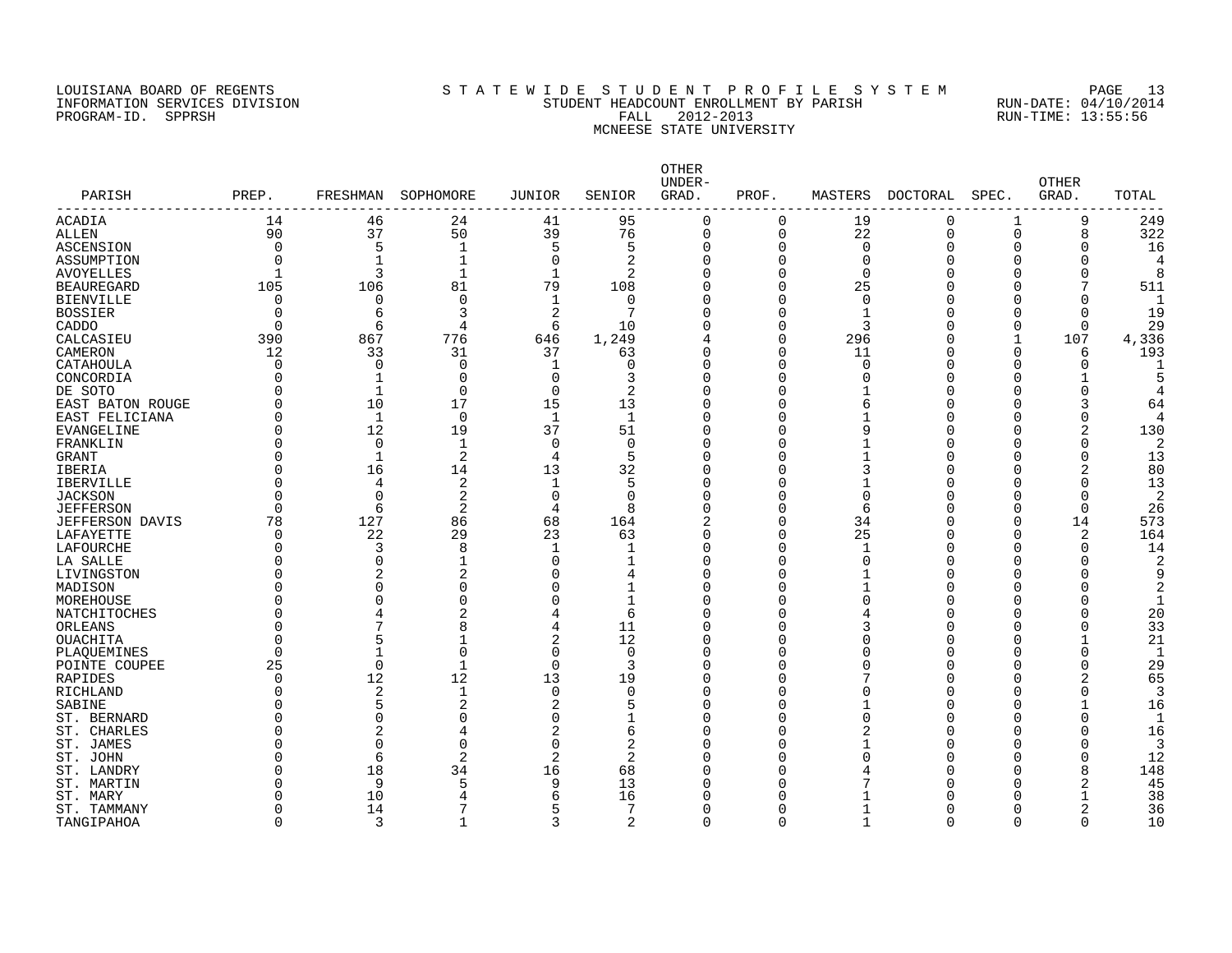## LOUISIANA BOARD OF REGENTS S T A T E W I D E S T U D E N T P R O F I L E S Y S T E M PAGE 14 INFORMATION SERVICES DIVISION STUDENT HEADCOUNT ENROLLMENT BY PARISH RUN-DATE: 04/10/2014 PROGRAM-ID. SPPRSH FALL 2012-2013 RUN-TIME: 13:55:56 MCNEESE STATE UNIVERSITY

| PARISH              | PREP. | FRESHMAN | SOPHOMORE | JUNIOR | SENIOR | OTHER<br>UNDER-<br>GRAD. | PROF. | MASTERS | DOCTORAL | SPEC. | OTHER<br>GRAD. | TOTAL |
|---------------------|-------|----------|-----------|--------|--------|--------------------------|-------|---------|----------|-------|----------------|-------|
| TENSAS              |       |          |           |        |        |                          |       |         |          |       |                |       |
| TERREBONNE          |       |          |           |        |        |                          |       |         |          |       |                |       |
| VERMILLION          |       |          | 23        |        | 37     |                          |       |         |          |       |                | 113   |
| VERNON              |       |          |           | 24     | 52     |                          |       |         |          |       |                | 129   |
| WASHINGTON          |       |          |           |        |        |                          |       |         |          |       |                |       |
| WEBSTER             |       |          |           |        |        |                          |       |         |          |       |                |       |
| WEST BATON ROUGE    |       |          |           |        |        |                          |       |         |          |       |                |       |
| WEST CARROLL        |       |          |           |        |        |                          |       |         |          |       |                |       |
| WEST FELICIANA      |       |          |           |        |        |                          |       |         |          |       |                |       |
| WINN                |       |          |           |        |        |                          |       |         |          |       |                |       |
| LOUISIANA TOTALS    | 719   | 1,471    | 1,291     | 1,143  | 2,252  |                          |       | 522     |          |       | 185            | 7,592 |
| OUT-OF-STATE TOTALS |       | 117      | 98        | 88     | 200    |                          |       | 86      |          |       |                | 591   |
| FOREIGN TOTALS      |       | 36       | 42        | 70     | 165    |                          |       | 77      |          |       |                | 396   |
| TOTAL STUDENTS      | 720   | 1,624    | 1,431     | 1,301  | 2,617  |                          |       | 685     |          |       | 190            | 8,579 |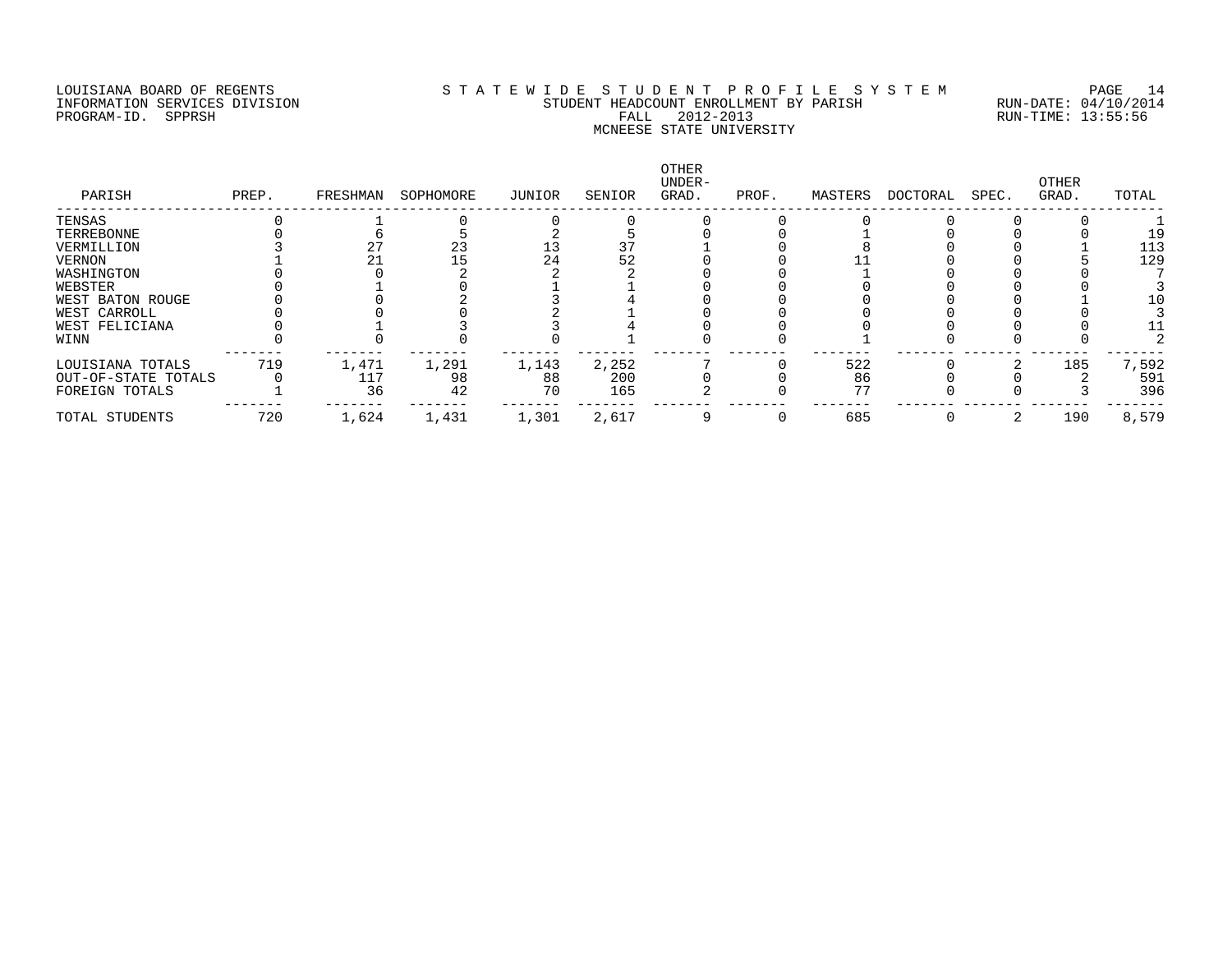#### LOUISIANA BOARD OF REGENTS S T A T E W I D E S T U D E N T P R O F I L E S Y S T E M PAGE 15 INFORMATION SERVICES DIVISION STUDENT HEADCOUNT ENROLLMENT BY PARISH RUN-DATE: 04/10/2014 PROGRAM-ID. SPPRSH FALL 2012-2013 RUN-TIME: 13:55:56 NICHOLLS STATE UNIVERSITY

| PARISH            | PREP.          | FRESHMAN          | SOPHOMORE    | <b>JUNIOR</b>  | SENIOR           | OTHER<br>UNDER-<br>GRAD. | PROF.         | MASTERS              | DOCTORAL | SPEC.                | <b>OTHER</b><br>GRAD. | TOTAL          |
|-------------------|----------------|-------------------|--------------|----------------|------------------|--------------------------|---------------|----------------------|----------|----------------------|-----------------------|----------------|
| <b>ACADIA</b>     | 0              | 2                 | 2            | 0              | 3                | 0                        | 0             | 0                    | 0        | 0                    | 0                     | 7              |
| <b>ALLEN</b>      | 0              | $\mathbf 1$       | 1            | $\overline{0}$ | $\mathbf 0$      | $\Omega$                 | 0             | $\mathbf 0$          | $\Omega$ | $\Omega$             | 0                     | $\overline{2}$ |
| ASCENSION         | 1              | 46                | 25           | 31             | 31               | $\mathbf{1}$             | $\mathbf 0$   | 11                   | 0        | $\Omega$             | 6                     | 152            |
| ASSUMPTION        | $\overline{a}$ | 84                | 59           | 49             | 68               |                          | $\Omega$      | 10                   | O        | 1                    | 2                     | 276            |
| <b>AVOYELLES</b>  | $\Omega$       | $\overline{2}$    | $\mathbf 0$  | $\Omega$       | -1               | $\Omega$                 | $\Omega$      | $\mathbf{1}$         | $\cap$   | $\Omega$             | $\Omega$              |                |
| <b>BEAUREGARD</b> | O              |                   |              | $\mathbf 0$    | $\Omega$         | $\Omega$                 | 0             | $\Omega$             |          | C                    |                       |                |
| <b>BOSSIER</b>    | O              | <sup>n</sup>      | 2            | 1              | $\Omega$         | $\Omega$                 | $\Omega$      | $\Omega$             | U        | C                    | $\Omega$              |                |
| CADDO             |                |                   | 2            | $\Omega$       | 3                | $\Omega$                 | $\Omega$      |                      | C        | C                    |                       | 11             |
| CALCASIEU         |                | 3                 | 7            | 2              | 3                | $\Omega$                 | O             |                      | U        |                      | 0                     | 17             |
| CALDWELL          |                | O                 | O            | $\Omega$       |                  | $\Omega$                 | O             | $\Omega$             | U        | C                    |                       |                |
| CATAHOULA         | U              | 1                 | 0            | $\Omega$       | $\Omega$         | O                        | 0             | $\Omega$             | O        | n                    | Ω                     |                |
| CLAIBORNE         |                | $\Omega$          |              | O              | $\Omega$         | $\Omega$                 | O             | $\Omega$             | C        | $\Omega$             |                       |                |
| CONCORDIA         | U              | $\Omega$          | $\Omega$     | $\overline{0}$ | -1               | $\Omega$                 | $\Omega$      | $\Omega$             | C        | $\Omega$             |                       |                |
| DE SOTO           |                | $\Omega$          | $\Omega$     | $\mathbf{1}$   | $\Omega$         | $\Omega$                 | $\Omega$      | $\Omega$             | U        | $\Omega$             | U                     |                |
| EAST BATON ROUGE  |                | 45                | 33           | 16             | 34               | $\Omega$                 | $\Omega$      | 14                   | C        | 3                    | 5                     | 150            |
| EAST FELICIANA    | U              | $\Omega$          | 2            | $\Omega$       | $\Omega$         | $\Omega$                 | $\Omega$      | $\Omega$             | U        | n                    | U                     |                |
| EVANGELINE        | O              | 1                 | $\mathbf 0$  | $\mathbf{1}$   | $\Omega$         | $\Omega$                 | 0             | $\Omega$             | C        | $\Omega$             | 0                     | 2              |
| <b>IBERIA</b>     | $\Omega$       | 23                | 13           | 8              | 14               | $\Omega$                 | $\Omega$      | 9                    | C        | -1                   |                       | 70             |
| IBERVILLE         | U              | 27                | 9            | 3              | 9                | $\Omega$                 | O             |                      | C        | $\Omega$             | U                     | 49             |
| <b>JACKSON</b>    | U              | $\Omega$          | $\Omega$     | $\mathbf{1}$   | $\mathbf{1}$     | $\Omega$                 | U             | $\Omega$             | U        | $\Omega$             | U                     | っ              |
| <b>JEFFERSON</b>  | O              | 145               | 53           | 69             | 91               |                          | O             | 8                    | O        | -1                   | 3                     | 370            |
| JEFFERSON DAVIS   | <sup>0</sup>   | 3                 | 0            | $\overline{0}$ | 1                | $\Omega$                 | O             | $\Omega$             | C        | -1                   | O                     |                |
| LAFAYETTE         | 0              | 14                | 11           | 12             | 13               |                          | $\Omega$      | 4                    | C        | $\Omega$             | $\mathbf 0$           | 55             |
| LAFOURCHE         | 32             | 447               | 293          | 326            | 441              | 18                       | $\Omega$      | 139                  | U        | 5                    | 25                    | 1,726          |
| LINCOLN           | $\Omega$       | $\mathbf 0$       | 2            | $\mathbf 1$    | 0                | $\Omega$                 | 0             | 0                    | U        | $\Omega$             | $\Omega$              |                |
| LIVINGSTON        | <sup>0</sup>   | 6                 | 5            | 3              | 6                | $\Omega$                 | 0             |                      | C        | $\Omega$             | O                     | 21             |
| MADISON           | O              | 1                 | 0            | 0              | 2                | $\Omega$                 | 0             | $\Omega$             | C        | $\Omega$             |                       |                |
| MOREHOUSE         | $\Omega$       | 2                 | $\mathbf 1$  | $\mathbf 0$    | $\mathbf{1}$     | $\Omega$                 | $\Omega$      | $\Omega$             | C        | $\Omega$             | 0                     |                |
| ORLEANS           |                | 83                | 35           | 27             | 19               | $\Omega$                 | O             | 6                    | U        | 2                    |                       | 173            |
|                   |                | $\mathbf{1}$      |              | $\mathbf 0$    | $\Omega$         | $\Omega$                 | O             | $\Omega$             | C        |                      | U                     | $\overline{2}$ |
| OUACHITA          |                | 9                 | 0<br>5       |                |                  | $\Omega$                 | O             | $\Omega$             | U        | $\Omega$             | Ω                     |                |
| PLAQUEMINES       |                |                   |              | 9              | 5                |                          |               |                      |          |                      |                       | 28             |
| POINTE COUPEE     |                | 3                 | 5            |                | 2                | $\Omega$                 | 0             | 2                    | C<br>U   | $\Omega$             | 0                     | 13             |
| RAPIDES           | U              | 8<br>$\mathbf{1}$ | 4            | $\Omega$       | 2                | $\Omega$<br>$\Omega$     | 0<br>$\Omega$ | $\Omega$<br>$\Omega$ | U        | $\Omega$<br>$\Omega$ | $\Omega$<br>$\Omega$  | 15             |
| RICHLAND          |                |                   |              |                | $\mathbf 0$<br>3 | $\Omega$                 | $\Omega$      |                      | U        |                      | U                     | 2              |
| SABINE            |                | 2                 |              | $\Omega$       |                  |                          |               | $\Omega$             |          | $\Omega$             |                       | 6              |
| ST. BERNARD       | U              | 18                | 8            | $\overline{2}$ | 3                | $\Omega$                 | $\Omega$      | 1                    | U        | $\Omega$             | $\Omega$              | 32             |
| ST. CHARLES       | U              | 71                | 49           | 36             | 67               | $\Omega$                 | $\Omega$      | 10                   | U        | -1                   | 6                     | 240            |
| ST. HELENA        | $\Omega$       | $\mathbf{1}$      | $\mathbf 0$  | $\overline{0}$ | 1                | $\Omega$                 | $\Omega$      | $\mathbf 0$          | C        | $\Omega$             | $\Omega$              | $\overline{2}$ |
| ST. JAMES         | 5              | 42                | 41           | 41             | 49               |                          | $\Omega$      | 18                   | U        | -1                   | 4                     | 202            |
| ST. JOHN          | $\Omega$       | 37                | 10           | 17             | 20               | $\Omega$                 | O             | 5                    | ſ        | $\Omega$             | $\mathbf 1$           | 90             |
| ST. LANDRY        | <sup>0</sup>   | 4                 | 3            | $\overline{2}$ | 4                | <sup>0</sup>             | $\Omega$      | 1                    | U        | n                    | $\Omega$              | 14             |
| ST. MARTIN        | $\Omega$       | 7                 | 4            | 3              | 4                |                          | O             | 2                    | ſ        | $\Omega$             | $\Omega$              | 20             |
| ST. MARY          | 102            | 174               | 102          | 109            | 121              |                          | $\Omega$      | 52                   | U        | $\Omega$             | 16                    | 681            |
| ST. TAMMANY       | 0              | 38                | 24           | 19             | 21               | <sup>0</sup>             | O             | $\mathbf 0$          |          | -1                   | -1                    | 104            |
| TANGIPAHOA        | O              | 7                 | 5            | $\overline{2}$ | 6                | ∩                        | O             | $\overline{2}$       |          | $\Omega$             | $\Omega$              | 22             |
| TERREBONNE        | 5              | 368               | 258          | 294            | 461              | 35                       | $\Omega$      | 107                  |          | 4                    | 26                    | 1,558          |
| UNION             | $\Omega$       | $\Omega$          | $\mathbf{1}$ | -1             | $\Omega$         | $\Omega$                 | $\Omega$      | $\Omega$             | ∩        | $\Omega$             | $\Omega$              | 2              |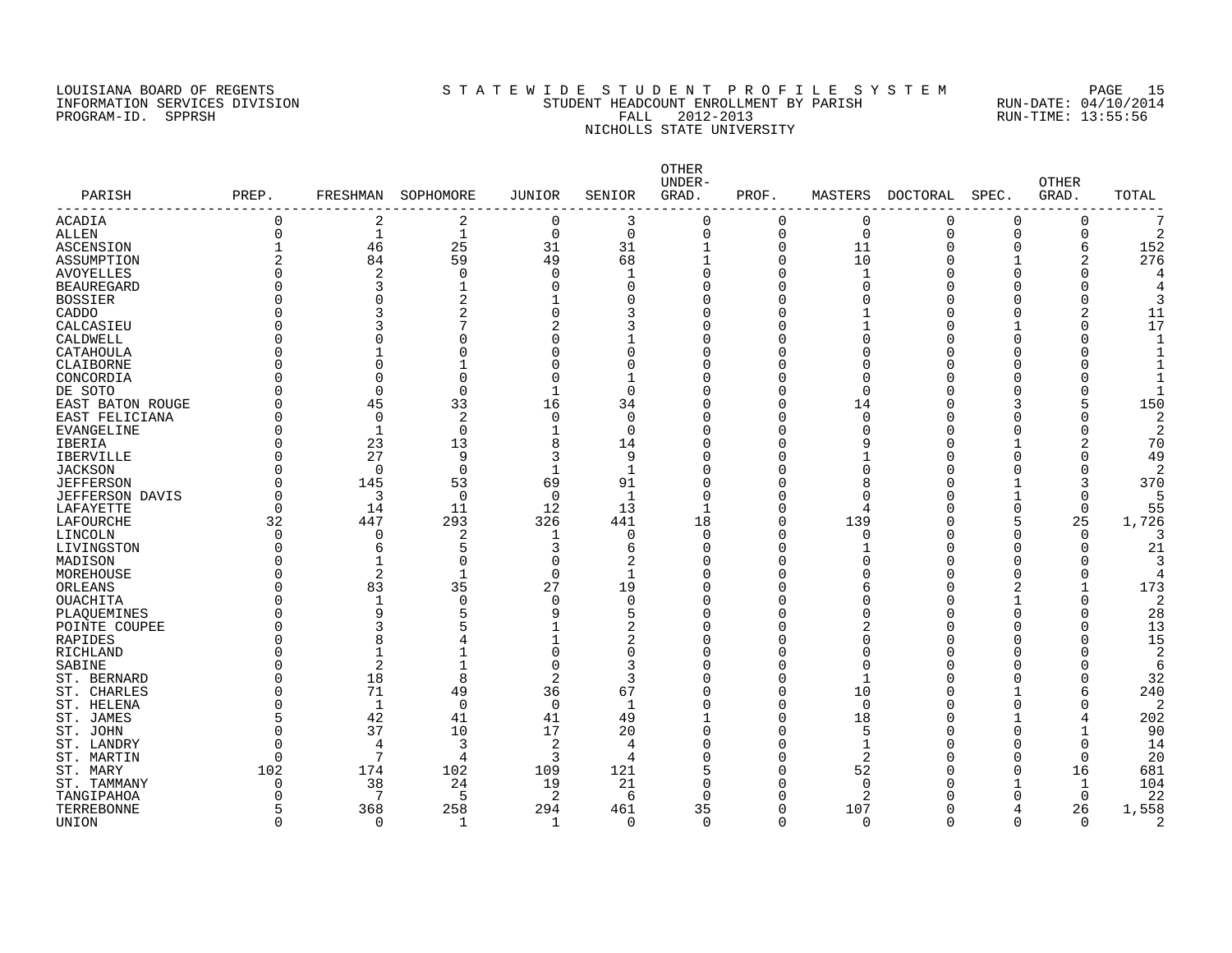## LOUISIANA BOARD OF REGENTS S T A T E W I D E S T U D E N T P R O F I L E S Y S T E M PAGE 16 INFORMATION SERVICES DIVISION STUDENT HEADCOUNT ENROLLMENT BY PARISH RUN-DATE: 04/10/2014 PROGRAM-ID. SPPRSH FALL 2012-2013 RUN-TIME: 13:55:56 NICHOLLS STATE UNIVERSITY

| PARISH              | PREP. | FRESHMAN | SOPHOMORE | JUNIOR | SENIOR | OTHER<br>UNDER-<br>GRAD. | PROF. | MASTERS | DOCTORAL | SPEC. | OTHER<br>GRAD. | TOTAL |
|---------------------|-------|----------|-----------|--------|--------|--------------------------|-------|---------|----------|-------|----------------|-------|
| VERMILLION          |       |          |           |        |        |                          |       |         |          |       |                |       |
| VERNON              |       |          |           |        |        |                          |       |         |          |       |                |       |
| WASHINGTON          |       |          |           |        |        |                          |       |         |          |       |                |       |
| WEBSTER             |       |          |           |        |        |                          |       |         |          |       |                |       |
| WEST BATON ROUGE    |       |          |           |        |        |                          |       |         |          |       |                | 20    |
| WEST FELICIANA      |       |          |           |        |        |                          |       |         |          |       |                | 10    |
| WINN                |       |          |           |        |        |                          |       |         |          |       |                |       |
| LOUISIANA TOTALS    | 147   | 1,755    | 1,092     | 1,095  | 1,527  | 62                       |       | 409     |          | 23    | 100            | 6,210 |
| OUT-OF-STATE TOTALS |       |          | 39        | 58     | 74     |                          |       | 43      |          |       |                | 281   |
| FOREIGN TOTALS      |       | 18       | 26        | 20     | 25     | 13                       |       | 28      |          |       |                | 130   |
| TOTAL STUDENTS      | 147   | 1,834    | 1,157     | 1,173  | 1,626  | 75                       |       | 480     |          | 25    | 104            | 6,621 |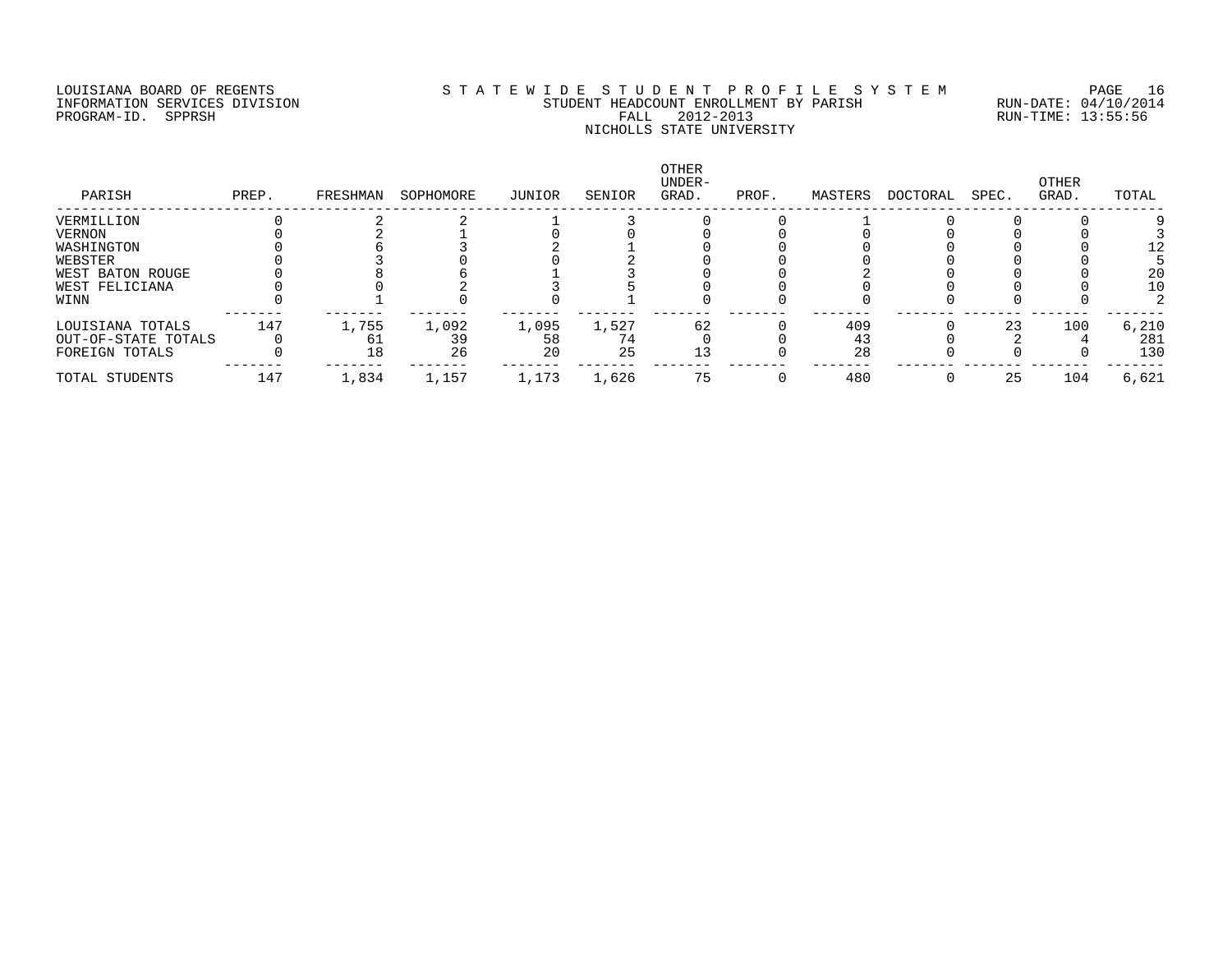#### LOUISIANA BOARD OF REGENTS S T A T E W I D E S T U D E N T P R O F I L E S Y S T E M PAGE 17 INFORMATION SERVICES DIVISION STUDENT HEADCOUNT ENROLLMENT BY PARISH RUN-DATE: 04/10/2014 PROGRAM-ID. SPPRSH FALL 2012-2013 RUN-TIME: 13:55:56 UNIVERSITY OF LA. AT MONROE

| PARISH<br>-------------- | PREP.        | FRESHMAN            | SOPHOMORE      | <b>JUNIOR</b>  | SENIOR       | OTHER<br>UNDER-<br>GRAD. | PROF.        | MASTERS        | DOCTORAL     | SPEC.    | <b>OTHER</b><br>GRAD. | TOTAL          |
|--------------------------|--------------|---------------------|----------------|----------------|--------------|--------------------------|--------------|----------------|--------------|----------|-----------------------|----------------|
| ACADIA                   | $\Omega$     | $\Omega$            | 3              | $\Omega$       | 7            | $\Omega$                 | 10           | 1              | 0            | $\Omega$ | 0                     | 21             |
| ALLEN                    | $\Omega$     | 7                   | 3              | $\overline{4}$ | 3            | $\Omega$                 | $\mathbf{1}$ | $\mathbf 0$    | $\mathbf{1}$ | $\Omega$ | $\Omega$              | 19             |
| ASCENSION                | 1            | 10                  | 3              | 5              | 6            | $\Omega$                 | $\mathbf 1$  | $\overline{2}$ | $\Omega$     | O        | O                     | 28             |
| ASSUMPTION               | $\Omega$     | $\mathbf{1}$        | 1              | -1             |              | $\Omega$                 | б            | $\Omega$       | C            | O        | $\Omega$              | 13             |
| <b>AVOYELLES</b>         |              | $\overline{2}$      | 6              | 4              | 5            | $\Omega$                 | 0            | 3              | C            | O        | $\Omega$              | 26             |
| <b>BEAUREGARD</b>        | ∩            | 7                   | 4              | 6              | 6            |                          | 3            | 1              |              | 0        | 0                     | 28             |
| <b>BIENVILLE</b>         | $\Omega$     | 8                   | 4              | 4              | 7            |                          | $\mathbf{1}$ | $\overline{2}$ | O            | O        | $\Omega$              | 26             |
| <b>BOSSIER</b>           |              | 33                  | 27             | 21             | 61           |                          | 8            | 9              | 3            | O        | 12                    | 180            |
| CADDO                    | $\Omega$     | 68                  | 63             | 41             | 105          |                          | 13           | 17             | 12           | $\Omega$ | 4                     | 324            |
| CALCASIEU                | 3            | 15                  | 10             | 8              | 18           | $\Omega$                 | 12           | 3              | -1           | O        | 0                     | 70             |
| CALDWELL                 | $\Omega$     | 18                  | 11             | 13             | 26           | $\Omega$                 | 1            | 7              | O            | O        | 1                     | 77             |
| CAMERON                  | $\Omega$     | $\Omega$            | $\mathbf 0$    | $\overline{0}$ | 2            | $\Omega$                 | 1            | $\Omega$       | C            | C        | $\Omega$              | 3              |
| CATAHOULA                | 36           | 12                  | 10             | 15             | 24           | $\Omega$                 | $\Omega$     | 5              | O            | 0        | 2                     | 104            |
| CLAIBORNE                | $\Omega$     | 7                   | 3              | $\overline{4}$ | 9            | $\Omega$                 | $\mathbf{1}$ | 1              |              | U        | U                     | 26             |
| CONCORDIA                | 41           | 22                  | 26             | 23             | 29           |                          | 2            | 6              | C            | C        | $\mathbf{1}$          | 151            |
| DE SOTO                  | ∩            | 6                   | 9              | 3              | $\mathbf{z}$ | $\Omega$                 | 1            | 6              | U            | O        | $\Omega$              | 32             |
| EAST BATON ROUGE         | 1            | 35                  | 24             | 18             | 29           | $\Omega$                 | 24           | 11             | 3            | C        | O                     | 145            |
| EAST CARROLL             | 3            | 6                   | 6              | 5              | 18           | $\Omega$                 |              | 7              | U            | O        | U                     | 46             |
| EAST FELICIANA           | $\Omega$     | $\Omega$            | 1              | $\mathbf{1}$   | 4            | $\Omega$                 | 1            | $\mathbf 0$    | C            | C        | U                     | 7              |
| <b>EVANGELINE</b>        | $\Omega$     | 5                   | 3              | $\overline{4}$ | 7            | $\Omega$                 | 4            | $\mathbf{1}$   | U            | C        | O                     | 24             |
| FRANKLIN                 | 52           | 34                  | 36             | 47             | 68           | $\Omega$                 | 3            | 16             | Ω            | C        | -1                    | 257            |
| <b>GRANT</b>             | $\Omega$     | 2                   | 7              | 13             | 14           |                          | O            | 3              |              | U        | U                     | 41             |
| IBERIA                   | $\Omega$     | 16                  | 9              | $\mathbf{1}$   | 9            | $\Omega$                 | 8            | $\Omega$       |              | O        | $\Omega$              | 44             |
| <b>IBERVILLE</b>         | 62           | 2                   | 5              | 3              | $\mathbf{1}$ | U                        | $\Omega$     | $\Omega$       | U            | C        | $\Omega$              | 73             |
| <b>JACKSON</b>           | 29           | 10                  |                |                | 18           | $\Omega$                 | 3            | 7              | C            | C        | 1                     | 78             |
|                          | $\mathbf{1}$ | 26                  | 6<br>16        | 4<br>9         |              | $\Omega$                 |              |                | 2            | O        | 0                     | 98             |
| <b>JEFFERSON</b>         | $\Omega$     |                     |                |                | 21           | $\Omega$                 | 11           | 12             | O            |          | 0                     |                |
| <b>JEFFERSON DAVIS</b>   | $\Omega$     | $\overline{4}$<br>5 | 2              | $\overline{2}$ | 2            |                          | 3            | 1<br>7         |              | C        |                       | 14             |
| LAFAYETTE                |              | $\mathsf{R}$        | 3              | $\overline{2}$ | 12           | $\Omega$                 | 11           |                | 3            | C        | 2                     | 45             |
| LAFOURCHE                | ∩            |                     | $\overline{2}$ | 9              | 9            |                          | 2            | $\overline{2}$ | Ω            | U        | U                     | 33             |
| LA SALLE                 | 14           | 13                  | 16             | 13             | 26           |                          | 2            | 2              | O            | O        | $\Omega$              | 87             |
| LINCOLN                  | $\Omega$     | 17                  | 15             | 26             | 32           |                          | 3            | 15             | 3            | O        | O                     | 112            |
| LIVINGSTON               | $\Omega$     | 5                   | 4              | 5              | 10           | $\Omega$                 | 6            | 5              |              | 0        | 0                     | 36             |
| MADISON                  | 20           | 8                   | 8              | 7              | 14           | $\Omega$                 | 1            | 7              | C            | $\Omega$ | 0                     | 65             |
| MOREHOUSE                | 52           | 38                  | 69             | 57             | 95           | 2                        | 4            | 16             | 3            | $\Omega$ | 14                    | 350            |
| NATCHITOCHES             | $\Omega$     | 9                   | 6              | 10             | 10           | $\Omega$                 | 4            | 4              | $\Omega$     | $\Omega$ | $\Omega$              | 43             |
| ORLEANS                  | 65           | 20                  | 15             | 5              | 19           | $\Omega$                 | 10           | 7              | -1           | $\Omega$ | $\Omega$              | 142            |
| <b>OUACHITA</b>          | 795          | 409                 | 418            | 376            | 869          | 17                       | 33           | 242            | 40           | $\Omega$ | 15                    | 3,214          |
| PLAQUEMINES              | $\Omega$     | $\Omega$            | 1              | .5             | 3            | $\Omega$                 | 2            | 1              | $\Omega$     | O        | $\Omega$              | 12             |
| POINTE COUPEE            | 1            | -1                  | 2              | $\overline{0}$ | $\Omega$     | $\Omega$                 | 2            | 0              | U            | O        | $\Omega$              | 6              |
| RAPIDES                  | 5            | 40                  | 40             | 35             | 80           | 2                        | 16           | 21             |              | C        | $\Omega$              | 243            |
| RED RIVER                | $\Omega$     | 2                   | 2              | 1              | 4            | $\Omega$                 | 0            | $\overline{2}$ | Ω            | 0        | 0                     | 11             |
| <b>RICHLAND</b>          | 34           | 42                  | 54             | 60             | 104          |                          | 4            | 29             |              | 0        | $\overline{a}$        | 331            |
| SABINE                   | ∩            | 7                   | 2              | $\overline{4}$ | 2            | $\Omega$                 | 0            | 4              |              | U        | U                     | 20             |
| ST. BERNARD              | ∩            |                     | 0              | $\Omega$       | 0            |                          | O            |                |              | U        |                       | $\overline{4}$ |
| ST. CHARLES              | ∩            | 12                  | 4              | Е              | 9            |                          |              | O              |              | U        |                       | 31             |
| ST. HELENA               | O            | $\Omega$            | O              |                | 1            |                          | 1            |                | Π            | O        |                       | 4              |
| ST. JAMES                | 1            | 3                   | 0              | 4              | 6            | $\Omega$                 | 2            | 1              | $\Omega$     | $\Omega$ | $\Omega$              | 17             |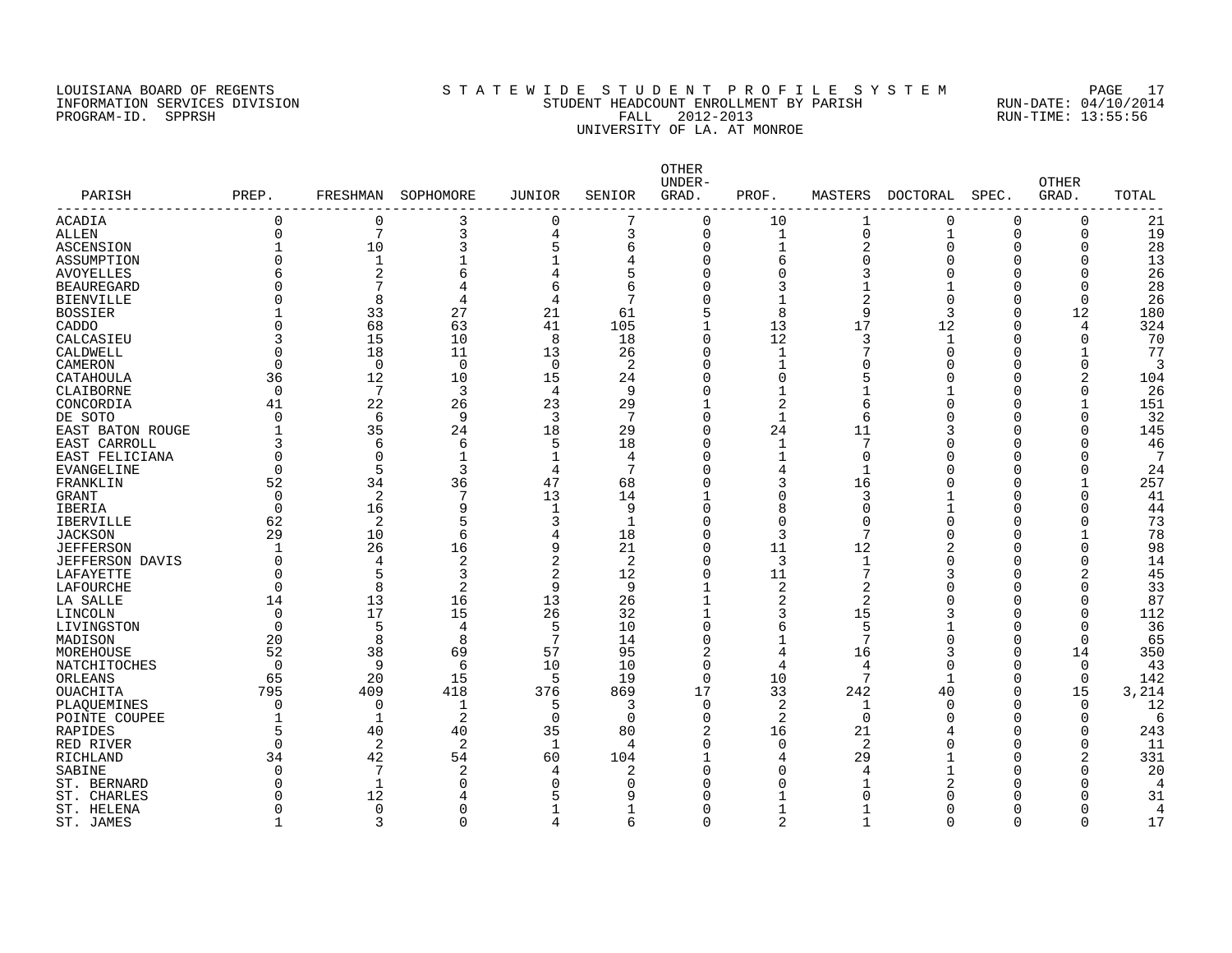#### LOUISIANA BOARD OF REGENTS S T A T E W I D E S T U D E N T P R O F I L E S Y S T E M PAGE 18 INFORMATION SERVICES DIVISION STUDENT HEADCOUNT ENROLLMENT BY PARISH RUN-DATE: 04/10/2014 PROGRAM-ID. SPPRSH FALL 2012-2013 RUN-TIME: 13:55:56 UNIVERSITY OF LA. AT MONROE

| PARISH              | PREP. | FRESHMAN | SOPHOMORE | JUNIOR | SENIOR | OTHER<br>UNDER-<br>GRAD. | PROF. | MASTERS | DOCTORAL | SPEC. | <b>OTHER</b><br>GRAD. | TOTAL |
|---------------------|-------|----------|-----------|--------|--------|--------------------------|-------|---------|----------|-------|-----------------------|-------|
| ST. JOHN            |       |          |           |        |        |                          |       |         |          |       |                       | 24    |
| ST. LANDRY          |       |          |           |        |        |                          |       |         |          |       |                       | 32    |
| ST. MARTIN          |       |          |           |        |        |                          |       |         |          |       |                       |       |
| ST. MARY            |       |          |           |        |        |                          |       |         |          |       |                       |       |
| ST. TAMMANY         |       |          |           |        | 23     |                          |       |         |          |       |                       | 146   |
| TANGIPAHOA          |       |          |           |        | 20     |                          |       |         |          |       |                       | 54    |
| TENSAS              |       |          |           |        |        |                          |       |         |          |       |                       | 30    |
| TERREBONNE          |       |          |           |        |        |                          |       |         |          |       |                       | 29    |
| UNION               |       | 26       | 25        | 18     | 32     |                          |       |         |          |       |                       | 121   |
| VERMILLION          |       |          |           |        |        |                          |       |         |          |       |                       | 22    |
| VERNON              |       |          |           |        |        |                          |       |         |          |       |                       | 44    |
| WASHINGTON          |       |          |           |        |        |                          |       |         |          |       |                       | 19    |
| WEBSTER             |       |          |           |        | 25     |                          |       |         |          |       |                       | 81    |
| WEST BATON ROUGE    |       |          |           |        |        |                          |       |         |          |       |                       | 13    |
| WEST CARROLL        |       | 26       |           | 19     | 39     |                          |       |         |          |       |                       | 172   |
| WEST FELICIANA      |       |          |           |        |        |                          |       |         |          |       |                       |       |
| WINN                |       |          |           |        | 16     |                          |       |         |          |       |                       | 45    |
| LOUISIANA TOTALS    | 1,357 | 1,146    | 1,088     | 993    | 2,025  | 38                       | 279   | 536     | 93       |       | 59                    | 7,614 |
| OUT-OF-STATE TOTALS |       | 112      | 104       | 100    | 208    |                          | 33    | 108     | 35       |       |                       | 710   |
| FOREIGN TOTALS      |       | 22       | 36        | 34     | 38     | 10                       |       | 42      | 33       |       |                       | 224   |
| TOTAL STUDENTS      | 1,365 | 1,280    | 1,228     | 1,127  | 2,271  | 53                       | 318   | 686     | 161      |       | 59                    | 8,548 |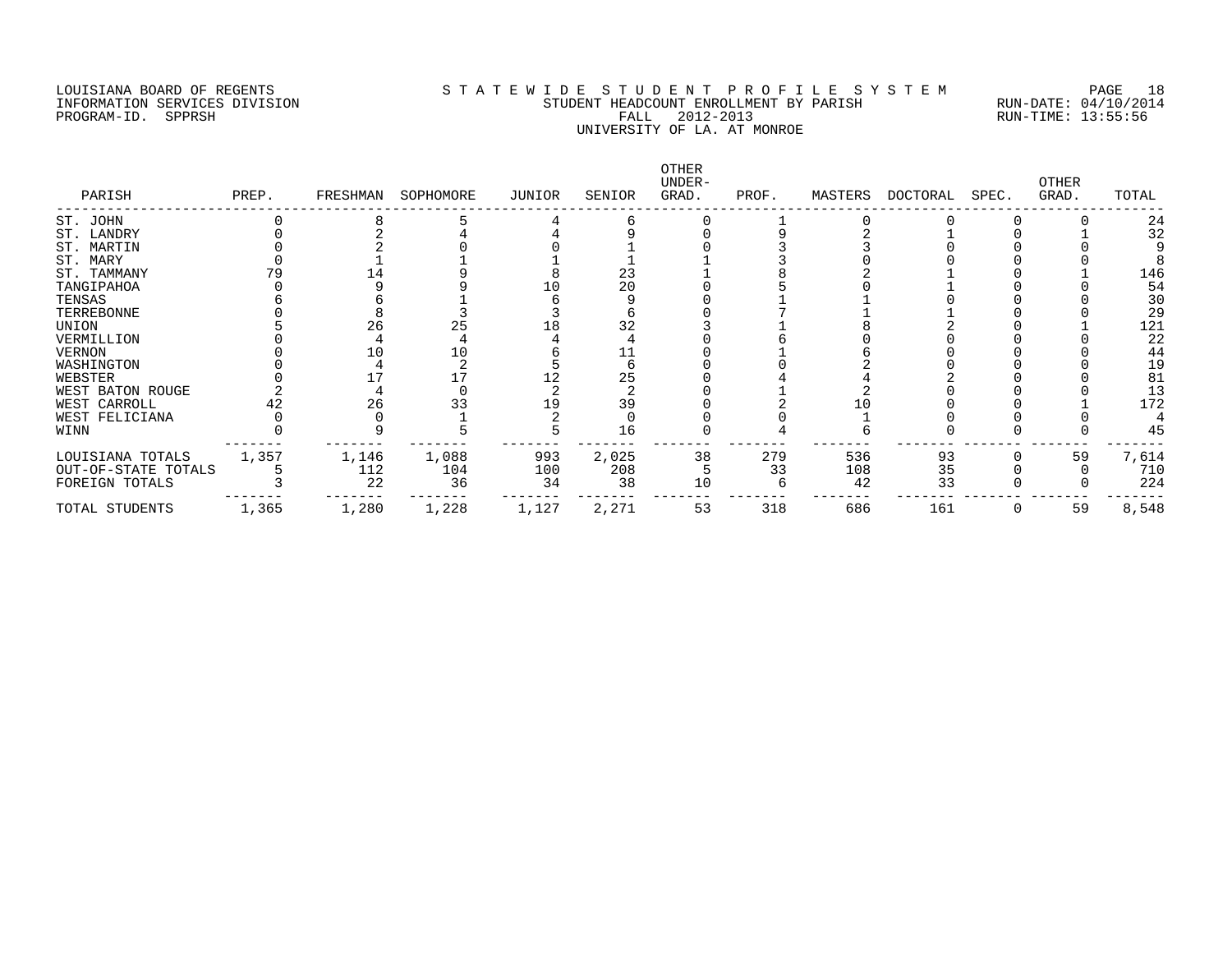## LOUISIANA BOARD OF REGENTS S T A T E W I D E S T U D E N T P R O F I L E S Y S T E M PAGE 19 INFORMATION SERVICES DIVISION STUDENT HEADCOUNT ENROLLMENT BY PARISH RUN-DATE: 04/10/2014 PROGRAM-ID. SPPRSH FALL 2012-2013 RUN-TIME: 13:55:56 NORTHWESTERN STATE UNIVERSITY

| PARISH<br>-------------- | PREP.       | FRESHMAN       | SOPHOMORE       | <b>JUNIOR</b>  | SENIOR | OTHER<br>UNDER-<br>GRAD. | PROF.        | MASTERS      | DOCTORAL | SPEC.    | <b>OTHER</b><br>GRAD. | TOTAL |
|--------------------------|-------------|----------------|-----------------|----------------|--------|--------------------------|--------------|--------------|----------|----------|-----------------------|-------|
| ACADIA                   | 9           | 4              | 6               | 4              | 10     | $\Omega$                 | O            | 6            | $\Omega$ | $\Omega$ | 1                     | 40    |
| ALLEN                    | $\Omega$    | 11             | 12              | 16             | 14     | $\mathbf 0$              | $\Omega$     | 4            | $\Omega$ | 2        | $\Omega$              | 59    |
| ASCENSION                | $\Omega$    | 16             | 12              | 8              | 21     | $\Omega$                 | $\Omega$     | 4            | O        | O        |                       | 62    |
| ASSUMPTION               | $\Omega$    | 0              | $\mathbf 0$     | 2              | 4      | $\mathbf 0$              | 0            | $\mathbf 1$  |          | $\Omega$ | O                     | 7     |
| <b>AVOYELLES</b>         | $\Omega$    | 45             | 35              | 31             | 52     | $\Omega$                 | 0            | 17           |          | $\Omega$ | $\Omega$              | 180   |
| <b>BEAUREGARD</b>        |             | 36             | 29              | 30             | 40     | $\Omega$                 | $\Omega$     | 13           |          |          |                       | 152   |
| <b>BIENVILLE</b>         | 14          | 21             | 13              | 14             | 22     | $\Omega$                 | $\Omega$     | 5            |          | ∩        | $\Omega$              | 89    |
| <b>BOSSIER</b>           | $\Omega$    | 111            | 77              | 94             | 195    | $\Omega$                 | $\Omega$     | 55           |          | ∩        |                       | 534   |
| CADDO                    | $\Omega$    | 174            | 142             | 171            | 345    | 0                        | <sup>0</sup> | 89           |          | 3        | 9                     | 933   |
| CALCASIEU                | O           | 39             | 20              | 24             | 27     | 0                        | O            | 30           |          |          | 3                     | 145   |
| CALDWELL                 | O           | 2              | 3               | -1             | 9      | $\Omega$                 | O            | 4            |          | O        | 0                     | 19    |
| CATAHOULA                | O           | 10             | 8               | 4              | 16     | $\Omega$                 | $\Omega$     | 13           |          | $\Omega$ |                       | 51    |
| CLAIBORNE                | $\Omega$    | 20             | 6               | 9              | 10     | $\mathbf 0$              | $\Omega$     | 3            |          | O        | $\Omega$              | 48    |
| CONCORDIA                | $\Omega$    | 13             | 12              | 8              | 16     | $\Omega$                 | $\Omega$     | 5            |          | ∩        |                       | 55    |
| DE SOTO                  | 15          | 55             | 24              | 22             | 59     | $\Omega$                 | $\Omega$     | 11           |          |          | $\Omega$              | 186   |
| EAST BATON ROUGE         | $\cap$      | 63             | 41              | 40             | 58     | $\Omega$                 | $\Omega$     | 42           |          | 4        | 5                     | 253   |
| EAST CARROLL             |             | $\Omega$       | 2               | -1             | 3      | $\Omega$                 | $\Omega$     | $\mathbf 1$  |          | ∩        |                       | 8     |
| EAST FELICIANA           | $\cap$      | $\mathbf{1}$   | $\Omega$        | $\Omega$       | 3      | $\Omega$                 | U            | $\Omega$     |          | ∩        |                       |       |
| EVANGELINE               | $\Omega$    | 13             | 4               | 6              | 17     | $\Omega$                 | $\Omega$     | 6            |          | n        |                       | 46    |
| FRANKLIN                 | $\Omega$    | $\mathbf{1}$   | 4               | $\mathbf{1}$   | 2      | $\Omega$                 | $\Omega$     | 6            |          | ∩        | $\Omega$              | 14    |
| <b>GRANT</b>             | 50          | 52             | 35              | 25             | 38     | $\Omega$                 | $\Omega$     | 14           |          |          | O                     | 215   |
|                          | $\Omega$    | 9              | $7\phantom{.0}$ | 12             | 21     | $\Omega$                 | <sup>0</sup> | 14           |          | ∩        | $\Omega$              | 63    |
| IBERIA                   | $\cap$      | 3              | $\mathbf 0$     | 4              |        | $\Omega$                 | $\Omega$     |              |          |          |                       | 12    |
| IBERVILLE                | $\cap$      | 5              |                 |                | 3<br>9 | $\Omega$                 | $\Omega$     | 1            |          | ∩        |                       | 27    |
| <b>JACKSON</b>           |             |                | 5               | 3              |        |                          |              | 5            |          |          | $\Omega$              |       |
| <b>JEFFERSON</b>         |             | 42             | 10              | 14             | 29     | $\Omega$                 | 0            | 16           |          |          |                       | 113   |
| <b>JEFFERSON DAVIS</b>   | $\Omega$    | 13             | 10              | 6              | 13     | $\Omega$                 | $\Omega$     | 3            |          | ∩        | $\mathbf 0$           | 45    |
| LAFAYETTE                |             | 45             | 25              | 20             | 36     | $\Omega$                 | $\Omega$     | 25           |          | ∩        |                       | 152   |
| LAFOURCHE                | $\Omega$    | 15             | 8               | $\overline{4}$ | 5      | $\Omega$                 | $\Omega$     | $\Omega$     |          |          | O                     | 33    |
| LA SALLE                 |             | 17             | 20              | 11             | 19     | $\Omega$                 | O            | 10           |          |          |                       | 85    |
| LINCOLN                  | O           | 11             | 12              | 6              | 16     | $\Omega$                 | O            | 3            |          | ∩        | O                     | 48    |
| LIVINGSTON               | U           | 31             | 14              | 8              | 10     | $\Omega$                 | O            | 4            |          | ∩        | U                     | 67    |
| MADISON                  | $\Omega$    | $\overline{2}$ | 1               | $\Omega$       | 4      | $\Omega$                 | O            | 2            |          |          | O                     | 9     |
| MOREHOUSE                | $\cap$      | 5              | 5               | 6              | 2      | $\Omega$                 | O            | 5            |          | ∩        |                       | 24    |
| NATCHITOCHES             | 60          | 234            | 158             | 138            | 235    | $\Omega$                 | $\Omega$     | 59           |          | 5        | 6                     | 895   |
| ORLEANS                  | $\Omega$    | 25             | 18              | 18             | 47     | $\Omega$                 | $\Omega$     | 21           |          |          |                       | 131   |
| OUACHITA                 | -1          | 36             | 12              | 13             | 39     | $\Omega$                 | U            | 37           |          | ∩        |                       | 139   |
| PLAQUEMINES              | $\Omega$    | 2              | 4               | -1             | 2      | U                        | U            | $\Omega$     |          | ∩        | $\Omega$              | Q     |
| POINTE COUPEE            | 3           | 10             | 2               | 9              | 6      | $\Omega$                 | O            | -1           |          | ∩        |                       | 32    |
| RAPIDES                  | 121         | 274            | 171             | 142            | 272    | $\Omega$                 | $\Omega$     | 92           |          | 9        | 6                     | 1,087 |
| RED RIVER                | 28          | 27             | 28              | 17             | 26     | $\Omega$                 | 0            | 14           |          | $\Omega$ | O                     | 140   |
| RICHLAND                 | $\mathbf 0$ | 6              | $\overline{c}$  | 3              | 3      | $\Omega$                 | 0            | 6            |          | ∩        | $\Omega$              | 20    |
| SABINE                   | 80          | 96             | 53              | 48             | 89     | $\Omega$                 | $\Omega$     | 32           |          |          | 6                     | 407   |
| ST. BERNARD              | $\Omega$    | 3              | $\Omega$        | $\Omega$       | 1      | $\Omega$                 | $\Omega$     | $\mathbf{1}$ |          |          | U                     | 5     |
| ST. CHARLES              |             | 5              | 1               | 2              | 4      | O                        | U            |              |          | ∩        |                       | 15    |
| ST. JAMES                | 17          |                | 1               | 3              |        | U                        | U            | -1           |          |          |                       | 25    |
| ST. JOHN                 | $\Omega$    | 6              | 4               | 6              | 3      | O                        | O            | 2            |          | O        |                       | 21    |
| ST. LANDRY               | 3           | 23             | 17              | 19             | 32     | $\Omega$                 | $\Omega$     | 20           | $\Omega$ | 2        |                       | 117   |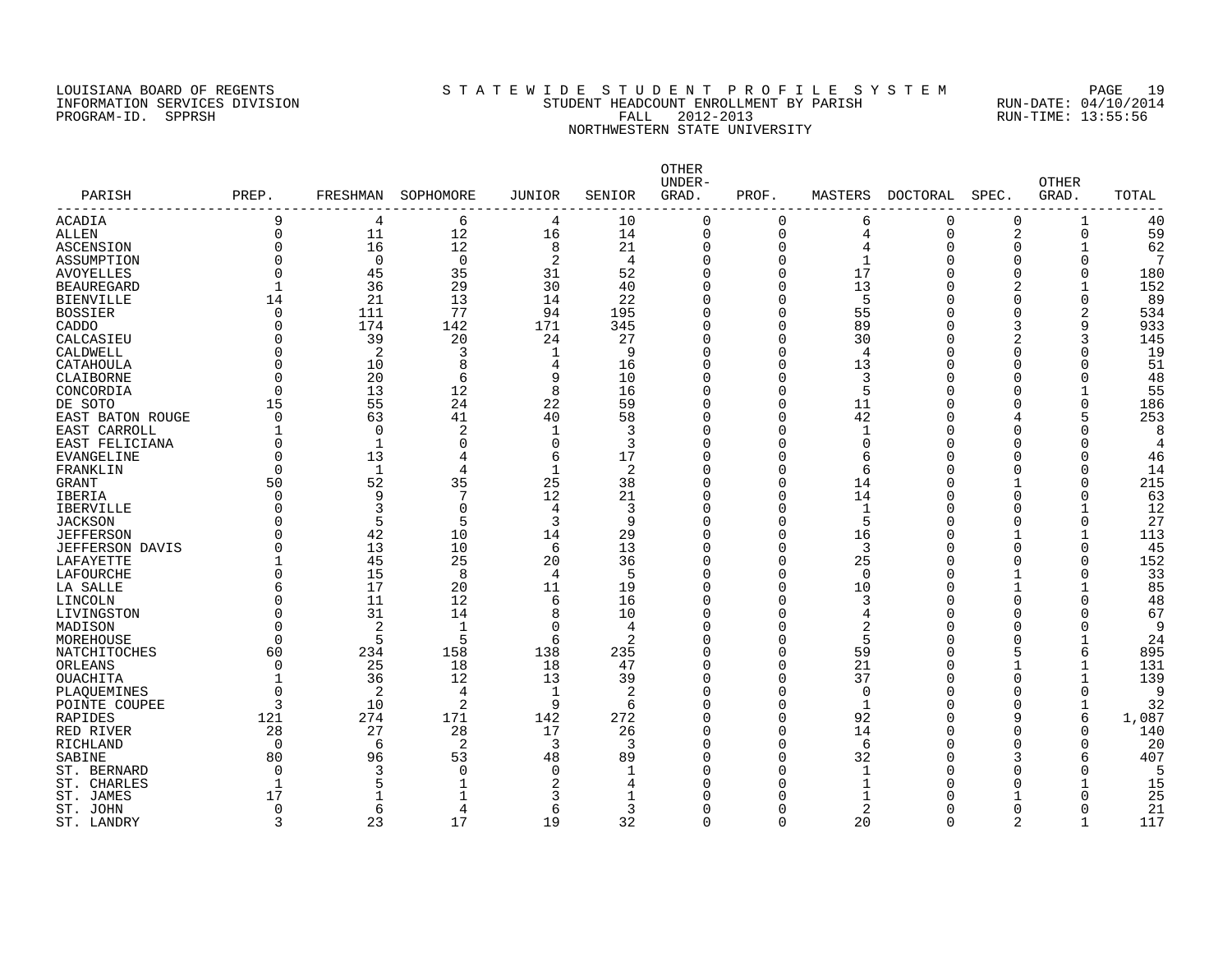## LOUISIANA BOARD OF REGENTS S T A T E W I D E S T U D E N T P R O F I L E S Y S T E M PAGE 20 INFORMATION SERVICES DIVISION STUDENT HEADCOUNT ENROLLMENT BY PARISH RUN-DATE: 04/10/2014 PROGRAM-ID. SPPRSH FALL 2012-2013 RUN-TIME: 13:55:56 NORTHWESTERN STATE UNIVERSITY

| PARISH              | PREP. | FRESHMAN | SOPHOMORE | JUNIOR | SENIOR | OTHER<br>UNDER-<br>GRAD. | PROF. | MASTERS | DOCTORAL | SPEC. | OTHER<br>GRAD. | TOTAL |
|---------------------|-------|----------|-----------|--------|--------|--------------------------|-------|---------|----------|-------|----------------|-------|
| ST. MARTIN          |       |          |           |        | b      |                          |       | 10      |          |       |                | 21    |
| ST. MARY            | 36    | 16       |           | 14     |        |                          |       | 13      |          |       |                | 101   |
| ST. TAMMANY         |       | 41       | 23        | 19     | 23     |                          |       | 10      |          |       |                | 136   |
| TANGIPAHOA          |       |          |           |        |        |                          |       |         |          |       |                | 40    |
| TENSAS              |       |          |           |        |        |                          |       |         |          |       |                |       |
| TERREBONNE          |       |          |           |        | 12     |                          |       | 14      |          |       |                | 54    |
| UNION               |       |          |           |        |        |                          |       |         |          |       |                | 13    |
| VERMILLION          |       |          |           |        |        |                          |       |         |          |       |                | 55    |
| VERNON              | 158   | 204      | 130       | 103    | 134    |                          |       |         |          |       |                | 779   |
| WASHINGTON          |       |          |           |        |        |                          |       |         |          |       |                | 26    |
| WEBSTER             |       |          |           |        |        |                          |       |         |          |       |                | 108   |
| WEST BATON ROUGE    |       |          |           |        |        |                          |       |         |          |       |                |       |
| WEST CARROLL        |       |          |           |        |        |                          |       |         |          |       |                |       |
| WEST FELICIANA      |       |          |           |        |        |                          |       |         |          |       |                | 13    |
| WINN                | 23    |          | 32        | 28     | 38     |                          |       | 13      |          |       |                | 209   |
| LOUISIANA TOTALS    | 661   | 2,041    | 1,324     | 1,237  | 2,190  |                          |       | 848     |          | 44    | 56             | 8,401 |
| OUT-OF-STATE TOTALS |       | 200      | 133       | 161    | 312    |                          |       | 157     |          | 10    |                | 989   |
| FOREIGN TOTALS      |       | 15       | 10        |        | 16     |                          |       |         |          |       |                | 57    |
| TOTAL STUDENTS      | 666   | 2,256    | 1,467     | 1,405  | 2,518  |                          |       | 1,014   |          | 54    | 67             | 9,447 |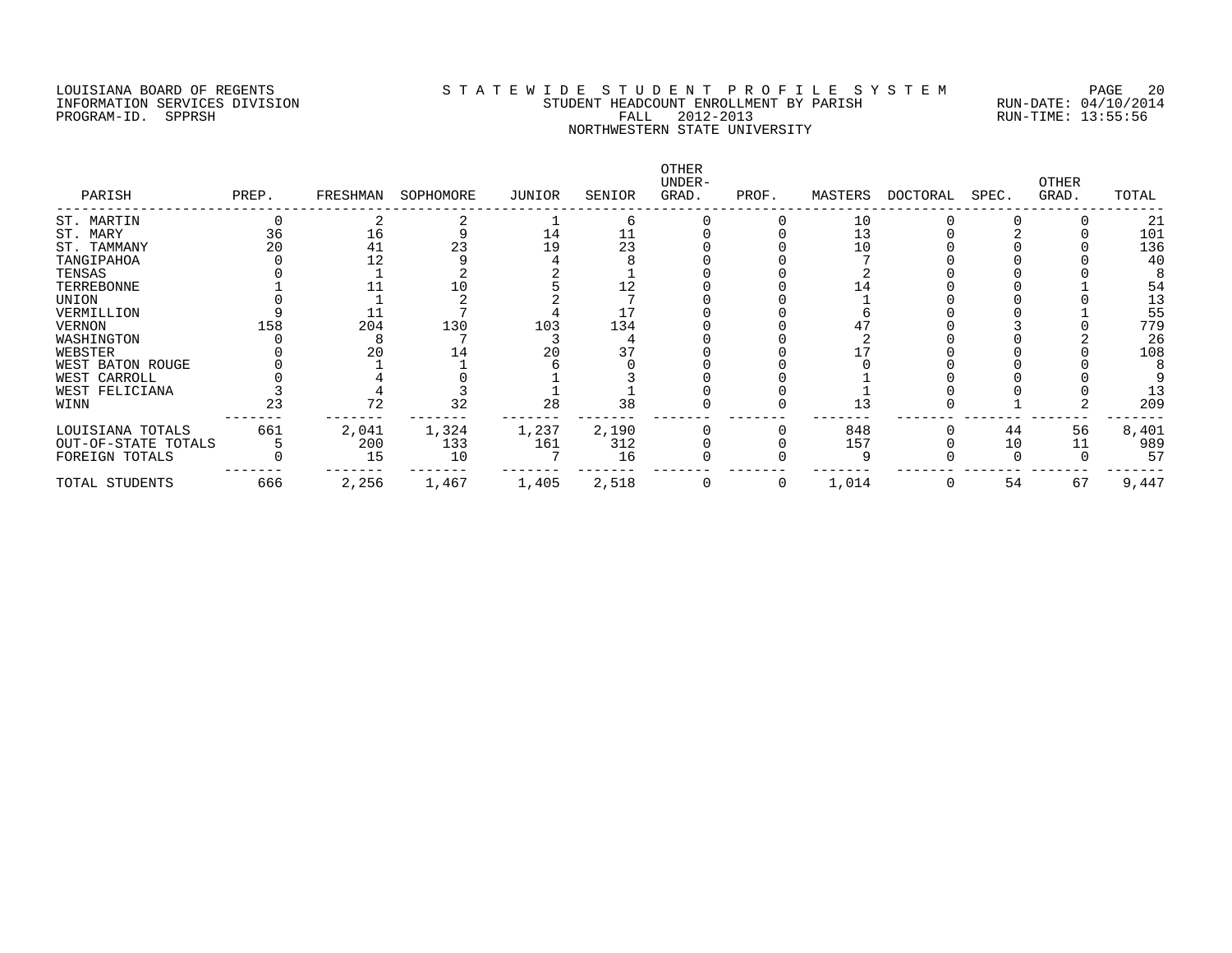#### LOUISIANA BOARD OF REGENTS S T A T E W I D E S T U D E N T P R O F I L E S Y S T E M PAGE 21 INFORMATION SERVICES DIVISION STUDENT HEADCOUNT ENROLLMENT BY PARISH RUN-DATE: 04/10/2014 PROGRAM-ID. SPPRSH FALL 2012-2013 RUN-TIME: 13:55:56 SOUTHEASTERN LA. UNIVERSITY

| PARISH                 | PREP.       | FRESHMAN     | SOPHOMORE      | JUNIOR         | SENIOR         | OTHER<br>UNDER-<br>GRAD. | PROF.    | MASTERS      | <b>DOCTORAL</b> | SPEC.        | <b>OTHER</b><br>GRAD. | TOTAL          |
|------------------------|-------------|--------------|----------------|----------------|----------------|--------------------------|----------|--------------|-----------------|--------------|-----------------------|----------------|
| ACADIA                 | 0           | 1            | 3              | 3              | 2              | $\Omega$                 | $\Omega$ | 3            | $\Omega$        | 0            | 0                     | 12             |
| <b>ALLEN</b>           | $\mathbf 0$ | 2            | $\mathbf{1}$   | $\mathbf{1}$   | 0              | $\Omega$                 | 0        | $\mathbf 1$  | 0               | 0            | 1                     | 6              |
| ASCENSION              | 472         | 185          | 109            | 143            | 226            | $\Omega$                 | 0        | 61           | 5               | 0            | 10                    | 1,211          |
| ASSUMPTION             | $\Omega$    | 7            | 1              | $\Omega$       | 2              | $\Omega$                 | 0        | 3            | $\Omega$        | $\Omega$     | $\Omega$              | 13             |
| <b>AVOYELLES</b>       | $\Omega$    | 2            | $\overline{2}$ | 2              | 5              | $\Omega$                 | 0        | 2            | Ω               | O            | $\Omega$              | 13             |
| <b>BEAUREGARD</b>      |             |              | 4              |                | 5              | $\Omega$                 | 0        | 2            |                 | C            |                       | 15             |
| <b>BIENVILLE</b>       | U           | $\Omega$     | 0              | $\Omega$       | 2              | $\Omega$                 | 0        | $\Omega$     |                 | C            | $\Omega$              | $\overline{2}$ |
| <b>BOSSIER</b>         | ∩           | 3            | 3              |                | 3              | $\Omega$                 | 0        | 3            |                 | C            |                       | 13             |
| CADDO                  | ∩           |              |                |                | 6              | $\Omega$                 | 0        | 3            |                 | U            | 4                     | 22             |
| CALCASIEU              |             |              | 6              | 5              | 11             | $\Omega$                 | 0        | 14           |                 | U            | 5                     | 47             |
| CALDWELL               | $\Omega$    |              | 0              | $\Omega$       | 0              | $\Omega$                 | O        | 0            | O               | O            | 0                     |                |
| CAMERON                |             | $\Omega$     | N              | $\Omega$       | -1             | $\Omega$                 | O        | $\Omega$     | O               | C            |                       |                |
| CATAHOULA              | ∩           | $\Omega$     | O              | $\Omega$       | $\mathbf{1}$   | $\Omega$                 | 0        | $\Omega$     | C               | O            | $\Omega$              |                |
| CONCORDIA              | $\Omega$    | $\Omega$     | $\Omega$       | p              | 3              | $\Omega$                 | O        | 4            | $\cap$          | O            | $\Omega$              | 10             |
|                        | $\Omega$    | $\mathbf{1}$ | $\Omega$       | $\Omega$       | $\overline{1}$ | $\Omega$                 | 0        | $\Omega$     | $\Omega$        | O            | 0                     | $\mathfrak{D}$ |
| DE SOTO                |             |              |                |                |                |                          | $\Omega$ |              |                 | $\Omega$     |                       |                |
| EAST BATON ROUGE       | 26          | 496          | 294            | 338            | 593            | 2                        |          | 172          | 14              |              | 26                    | 1,961          |
| EAST FELICIANA         | 22          | 19           | 22             | 16             | 26             | $\Omega$                 | O        | 6            | $\Omega$        | $\Omega$     | $\mathbf{1}$          | 112            |
| <b>EVANGELINE</b>      | $\Omega$    | $\mathbf 1$  | 0              | $\Omega$       | $\mathbf{1}$   | $\Omega$                 | 0        | 1            | O               | $\Omega$     | $\overline{2}$        | 5              |
| FRANKLIN               | $\Omega$    | $\Omega$     | 2              | ٦              | $\Omega$       | $\Omega$                 | O        |              | U               | U            | $\Omega$              |                |
| GRANT                  | $\Omega$    | $\Omega$     | $\Omega$       |                | 3              | $\Omega$                 | Ω        | $\Omega$     | U               | U            | $\mathbf{1}$          |                |
| IBERIA                 | $\Omega$    | 2            | $\Omega$       | $\Omega$       | 8              |                          | O        | 3            | O               | U            | 1                     | 14             |
| <b>IBERVILLE</b>       | $\Omega$    | 15           | 10             | 6              | 14             | U                        | O        | 8            | C               | O            | 1                     | 54             |
| <b>JEFFERSON</b>       | 199         | 251          | 150            | 146            | 270            | $\overline{c}$           | 0        | 44           | 6               | 0            | 12                    | 1,080          |
| <b>JEFFERSON DAVIS</b> | O           | 1            | $\mathbf 0$    | $\Omega$       | $\Omega$       | $\Omega$                 | O        | 1            | U               | $\Omega$     | 1                     |                |
| LAFAYETTE              | $\Omega$    | 9            | 10             |                | 16             | $\Omega$                 | 0        | 6            | $\cap$          | C            | 3                     | 45             |
| LAFOURCHE              | $\Omega$    | 16           | 19             | 6              | 20             | $\Omega$                 | 0        | 14           |                 | O            | $\mathbf{1}$          | 78             |
| LA SALLE               | $\Omega$    | -1           | 1              | $\Omega$       | 0              | $\Omega$                 | 0        | 0            | Ω               | C            | $\Omega$              |                |
| LINCOLN                | $\Omega$    | $\Omega$     | $\Omega$       |                | $\Omega$       | $\Omega$                 | 0        | $\mathbf{1}$ |                 | O            | $\Omega$              |                |
| LIVINGSTON             | 269         | 519          | 318            | 260            | 436            | $\Omega$                 | 0        | 100          |                 | O            | 19                    | 1,925          |
| MADISON                | $\Omega$    | $\Omega$     | 0              | $\Omega$       | $\Omega$       | $\Omega$                 | 0        | 1            | Ω               | O            | 0                     |                |
| MOREHOUSE              | O           |              | 2              | $\Omega$       | 2              | $\Omega$                 | O        |              | O               | <sup>0</sup> | 0                     | 6              |
| NATCHITOCHES           | $\Omega$    | 4            | 1              | 2              | 9              | $\Omega$                 | O        | 4            | C               | $\Omega$     | 2                     | 22             |
| ORLEANS                | ∩           | 181          | 103            | 78             | 215            | 3                        | O        | 65           | 8               | $\Omega$     | 13                    | 666            |
| <b>OUACHITA</b>        | ∩           | 4            | 6              | $\overline{4}$ | 6              | $\Omega$                 | 0        | 3            |                 | $\Omega$     | $\mathbf{1}$          | 25             |
| PLAQUEMINES            | ∩           | 21           | 9              | 11             | 19             | $\Omega$                 | 0        | 5            | 3               | $\Omega$     | $\Omega$              | 68             |
| POINTE COUPEE          | ∩           | 18           | 6              | 6              | 18             | $\Omega$                 | O        | 6            |                 | C            | 2                     | 57             |
| RAPIDES                | ∩           | 6            | 3              | 4              |                | $\Omega$                 | Ω        | 9            | U               | C            | 7                     | 36             |
| RICHLAND               | ∩           | $\mathbf{1}$ | $\Omega$       | $\Omega$       | 2              | $\Omega$                 | 0        | $\mathbf{1}$ | C               | C            | $\mathbf{1}$          | 5              |
| SABINE                 | ∩           | $\Omega$     | $\Omega$       | $\Omega$       | $\Omega$       | $\Omega$                 | Ω        | $\Omega$     |                 | U            | $\mathbf{1}$          | $\overline{2}$ |
| ST. BERNARD            | ∩           | 16           | 14             | 16             | 28             |                          | 0        | 7            |                 | U            | $\overline{c}$        | 83             |
|                        |             |              |                | 58             |                |                          | O        |              |                 |              | $\Omega$              |                |
| ST. CHARLES            | 4           | 86           | 56             |                | 69             | $\Omega$                 |          | 16           | Π               | O            |                       | 289            |
| ST. HELENA             | $\Omega$    | 17           | 9              | 6              | 17             |                          | O        | $\mathbf{1}$ |                 | C            | O                     | 52             |
| ST. JAMES              | 1           | 27           | 21             | 27             | 30             | U                        | 0        | 5            |                 | O            |                       | 113            |
| ST. JOHN               | 81          | 95           | 65             | 49             | 81             |                          | O        | 32           |                 | U            | 5                     | 409            |
| ST. LANDRY             | $\Omega$    | 2            | 3              |                | 4              |                          | O        | 3            |                 | U            | 2                     | 17             |
| ST. MARTIN             | $\Omega$    | $\Omega$     | $\Omega$       |                | 3              |                          | $\Omega$ | $\Omega$     |                 | O            |                       | 4              |
| ST. MARY               | $\Omega$    | 13           | 6              | $\Delta$       | 8              | $\cap$                   | $\Omega$ | 2            |                 | $\Omega$     | 0                     | 34             |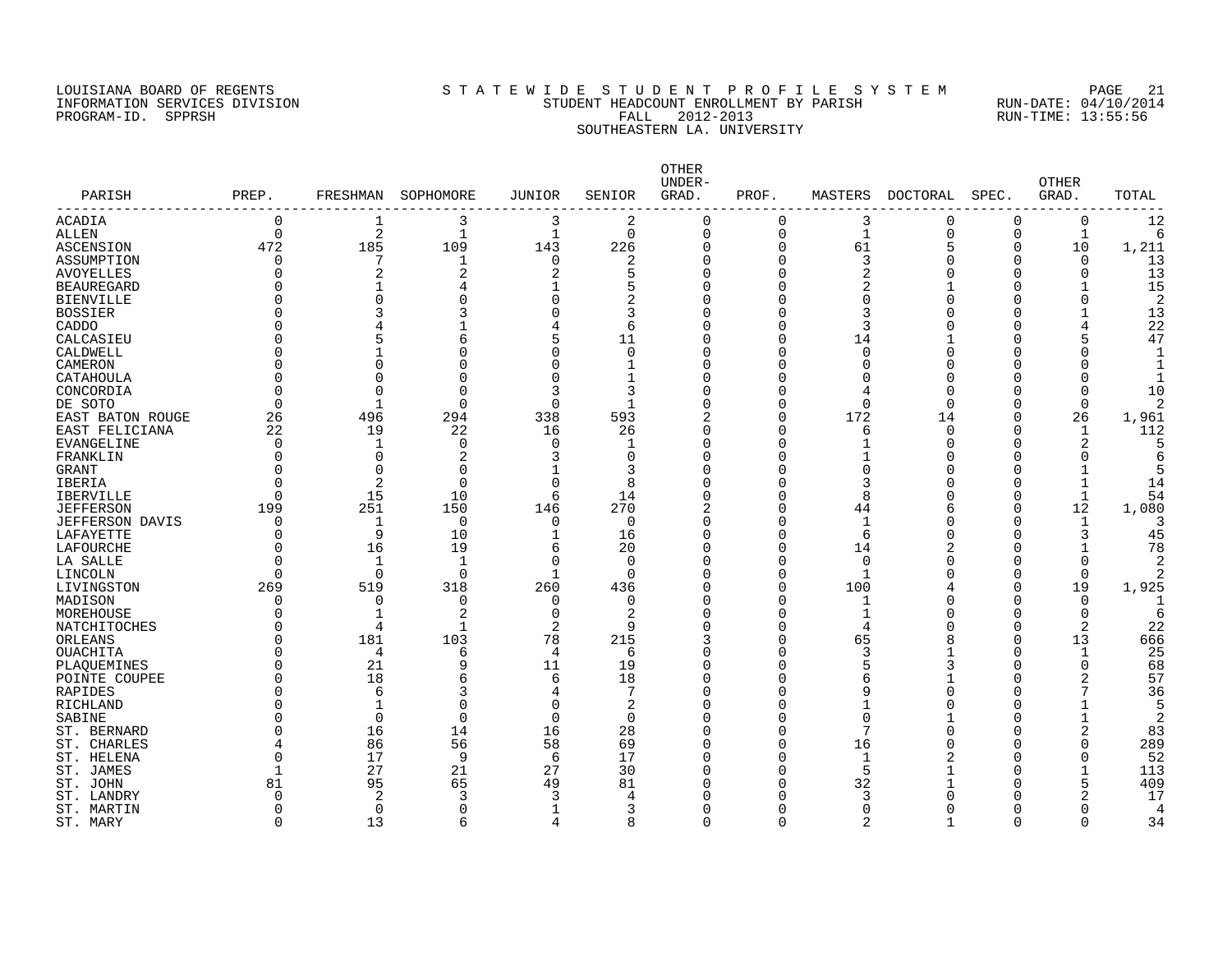#### LOUISIANA BOARD OF REGENTS S T A T E W I D E S T U D E N T P R O F I L E S Y S T E M PAGE 22 INFORMATION SERVICES DIVISION STUDENT HEADCOUNT ENROLLMENT BY PARISH RUN-DATE: 04/10/2014 PROGRAM-ID. SPPRSH FALL 2012-2013 RUN-TIME: 13:55:56 SOUTHEASTERN LA. UNIVERSITY

| PARISH              | PREP. | FRESHMAN | SOPHOMORE | JUNIOR | SENIOR | OTHER<br>UNDER-<br>GRAD. | PROF. | MASTERS | DOCTORAL | SPEC. | OTHER<br>GRAD. | TOTAL  |
|---------------------|-------|----------|-----------|--------|--------|--------------------------|-------|---------|----------|-------|----------------|--------|
| ST. TAMMANY         | 478   | 749      | 546       | 597    | 845    |                          |       | 179     |          |       | 60             | 3,465  |
| TANGIPAHOA          | 221   | 567      | 345       | 306    | 473    |                          |       | 137     |          |       | 20             | 2,081  |
| TENSAS              |       |          |           |        |        |                          |       |         |          |       |                |        |
| TERREBONNE          |       |          | 22        |        | 23     |                          |       |         |          |       |                | 96     |
| UNION               |       |          |           |        |        |                          |       |         |          |       |                |        |
| VERMILLION          |       |          |           |        |        |                          |       |         |          |       |                |        |
| VERNON              |       |          |           |        |        |                          |       |         |          |       |                |        |
| WASHINGTON          |       | 102      |           |        | 111    |                          |       | 28      |          |       |                | 435    |
| WEBSTER             |       |          |           |        |        |                          |       |         |          |       |                |        |
| WEST BATON ROUGE    |       |          |           | Lб     | 16     |                          |       |         |          |       |                | 64     |
| WEST FELICIANA      | 59    |          |           |        |        |                          |       |         |          |       |                | 104    |
| WINN                |       |          |           |        |        |                          |       |         |          |       |                |        |
| LOUISIANA TOTALS    | 1,903 | 3,492    | 2,263     | 2,202  | 3,662  | 18                       |       | 978     | 72       |       | 218            | 14,808 |
| OUT-OF-STATE TOTALS |       | 96       | 88        | 104    | 144    |                          |       | 49      |          |       |                | 489    |
| FOREIGN TOTALS      |       | 57       | 62        | 44     | 82     |                          |       | 38      |          |       |                | 305    |
| TOTAL STUDENTS      | 1,919 | 3,645    | 2,413     | 2,350  | 3,888  | 25                       | 0     | 1,065   | 73       |       | 224            | 15,602 |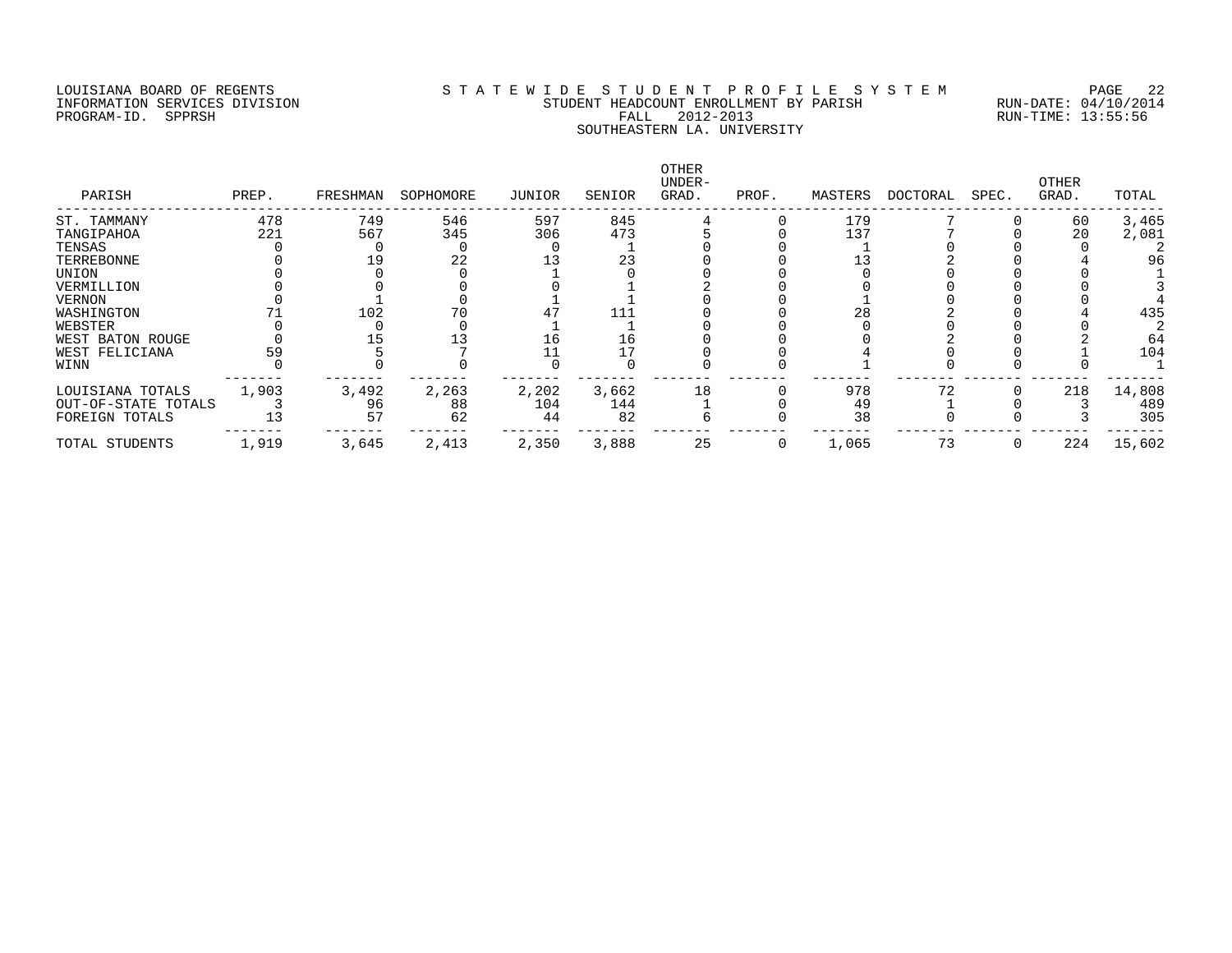#### LOUISIANA BOARD OF REGENTS S T A T E W I D E S T U D E N T P R O F I L E S Y S T E M PAGE 23 INFORMATION SERVICES DIVISION STUDENT HEADCOUNT ENROLLMENT BY PARISH RUN-DATE: 04/10/2014 PROGRAM-ID. SPPRSH FALL 2012-2013 RUN-TIME: 13:55:56 UNIVERSITY OF LA. AT LAFAYETTE

| PARISH                  | PREP.    | FRESHMAN       | SOPHOMORE      | <b>JUNIOR</b>  | SENIOR         | OTHER<br>UNDER-<br>GRAD. | PROF.          | MASTERS        | DOCTORAL       | SPEC.    | OTHER<br>GRAD. | TOTAL          |
|-------------------------|----------|----------------|----------------|----------------|----------------|--------------------------|----------------|----------------|----------------|----------|----------------|----------------|
| ACADIA                  | 7        | 174            | 138            | 147            | 217            | 6                        | $\mathbf 0$    | 37             | 3              | $\Omega$ | 3              | 732            |
| <b>ALLEN</b>            | $\Omega$ | 10             | 8              | 7              | 6              | 0                        | $\overline{0}$ | 1              | $\mathbf{1}$   | $\Omega$ | $\Omega$       | 33             |
| ASCENSION               | $\Omega$ | 73             | 28             | 25             | 31             | $\mathbf{1}$             | $\mathbf 0$    | $\overline{4}$ | $\overline{2}$ | $\Omega$ | $\Omega$       | 164            |
| ASSUMPTION              | ∩        | 13             | 9              | $\overline{4}$ | 6              | $\Omega$                 | 0              | $\Omega$       | $\Omega$       | $\Omega$ | 0              | 32             |
| <b>AVOYELLES</b>        |          | 26             | 25             | 29             | 34             | $\Omega$                 | $\Omega$       | 3              | $\mathbf{1}$   | ∩        | $\Omega$       | 119            |
| <b>BEAUREGARD</b>       |          | 21             | 16             | 5              | 7              | $\Omega$                 | $\Omega$       | 2              | U              | O        | 1              | 52             |
| <b>BIENVILLE</b>        |          | $\Omega$       | 1              | $\Omega$       | $\mathbf 1$    | $\Omega$                 | $\Omega$       | 0              |                | U        | O              | 2              |
| <b>BOSSIER</b>          |          | 16             | 13             | 11             | 17             | $\Omega$                 | $\Omega$       | 4              |                | O        | O              | 62             |
| CADDO                   |          | 42             | 26             | 19             | 34             | 1                        | $\mathbf 0$    | 9              | -1             | $\Omega$ | 0              | 132            |
| CALCASIEU               |          | 73             | 43             | 41             | 63             | 3                        | $\mathbf 0$    | 22             |                | O        | 3              | 252            |
| CALDWELL                |          | 4              | $\mathbf 0$    | $\mathbf 1$    | 1              | $\Omega$                 | $\mathbf 0$    | $\mathbf 0$    |                | $\Omega$ | 0              | 6              |
| CAMERON                 |          | $\overline{2}$ | $\Omega$       | $\Omega$       | 3              | $\Omega$                 | $\Omega$       | $\mathbf{1}$   | U              | O        | O              | 6              |
| CATAHOULA               |          | $\Omega$       |                |                | 1              | $\Omega$                 | $\Omega$       | $\mathbf 0$    | U              | $\Omega$ | O              |                |
| CLAIBORNE               |          | $\overline{2}$ | $\Omega$       | $\Omega$       | 1              | 0                        | $\mathbf 0$    | $\mathbf 1$    |                | O        | O              | 4              |
| CONCORDIA               |          | 4              | 3              | 3              | $\overline{4}$ | $\Omega$                 | $\Omega$       | $\mathbf{1}$   |                | C        | O              | 15             |
| DE SOTO                 | ∩        | 4              | $\Omega$       | 3              | 3              | $\Omega$                 | $\Omega$       | $\Omega$       |                | ∩        | $\Omega$       | 10             |
| <b>EAST BATON ROUGE</b> |          | 242            | 77             | 64             | 165            | 7                        | $\Omega$       | 42             |                | U        | -1             | 602            |
| EAST CARROLL            | $\Omega$ | $\mathbf 0$    | 1              | $\Omega$       | 0              | $\Omega$                 | $\mathbf 0$    | $\mathbf 0$    |                | O        | $\Omega$       | -1             |
| EAST FELICIANA          |          | 3              | $\mathbf 1$    | 5              | 1              | $\Omega$                 | $\mathbf 0$    | $\mathbf 0$    | U              | U        | O              | 10             |
| <b>EVANGELINE</b>       | U        | 28             | 29             | 27             | 67             | 2                        | $\mathbf 0$    | 12             | $\mathbf{1}$   | $\Omega$ | O              | 166            |
| FRANKLIN                |          | $\Omega$       | 1              |                | 1              | 0                        | 0              | 2              | U              | O        | O              | 5              |
| GRANT                   |          | 6              | 3              | 4              | 2              | $\Omega$                 | 0              | $\mathbf{1}$   |                | O        | 0              | 16             |
| IBERIA                  |          | 249            | 217            | 214            | 359            | 36                       | 0              | 56             |                | O        | 5              | 1,147          |
| IBERVILLE               |          | 19             | 13             | 9              | 14             | $\Omega$                 | $\mathbf 0$    | 2              |                | $\Omega$ | $\mathbf{1}$   | 58             |
| <b>JACKSON</b>          |          | 8              | 1              | $\Omega$       | $\mathbf 1$    | $\Omega$                 | $\overline{0}$ | $\mathbf 0$    | O              | $\Omega$ | $\mathbf{1}$   | 11             |
| <b>JEFFERSON</b>        | $\Omega$ | 207            | 129            | 83             | 167            | $\overline{2}$           | $\overline{0}$ | 21             | 4              | $\Omega$ | $\mathbf{1}$   | 614            |
| <b>JEFFERSON DAVIS</b>  | ∩        | 35             | 28             | 21             | 37             | $\Omega$                 | $\overline{0}$ | 5              | $\Omega$       | $\Omega$ | $\overline{2}$ | 128            |
| LAFAYETTE               | 129      | 1,044          | 868            | 869            | 1,503          | 248                      | $\Omega$       | 269            | 40             | $\Omega$ | 56             | 5,026          |
| LAFOURCHE               | $\Omega$ | 52             | 39             | 28             | 44             | $\Omega$                 | $\Omega$       | 15             | 2              | ∩        | $\mathbf{1}$   | 181            |
| LA SALLE                |          | 1              | 1              | 2              | 6              | $\Omega$                 | $\Omega$       | $\Omega$       | O              | O        | $\Omega$       | 10             |
| LINCOLN                 |          | 8              | $\overline{2}$ | $\overline{4}$ | 7              | $\Omega$                 | $\Omega$       | 3              | 1              | ∩        | $\Omega$       | 25             |
| LIVINGSTON              |          | 23             | 10             | 9              | 12             | $\Omega$                 | $\mathbf 0$    | $\mathbf 1$    | U              | C        | O              | 55             |
| MADISON                 |          | $\overline{2}$ | $\overline{2}$ | 3              | 1              | $\Omega$                 | 0              | 0              |                | O        | O              | 8              |
| MOREHOUSE               |          | 4              | 2              |                | 3              | $\Omega$                 | 0              | $\mathbf 1$    |                | O        | O              | 11             |
| NATCHITOCHES            | O        | 12             | 8              | 7              | 8              | $\Omega$                 | $\mathbf 0$    | 3              |                | $\Omega$ | O              | 39             |
| ORLEANS                 |          | 166            | 71             | 61             | 70             | 2                        | 0              | 41             |                | O        | 4              | 417            |
| <b>OUACHITA</b>         |          | 32             | 26             | 17             | 13             | $\Omega$                 | 0              | $\overline{4}$ |                | $\Omega$ |                | 94             |
| PLAQUEMINES             |          | 27             | 14             | 5              | 9              | $\Omega$                 | 0              | $\mathbf 0$    | O              | O        | O              | 55             |
| POINTE COUPEE           |          | 33             | 23             | 17             | 28             | $\mathbf{1}$             | $\overline{0}$ | $\mathbf{1}$   | O              | $\Omega$ | 0              | 103            |
| RAPIDES                 |          | 68             | 49             | 63             | 77             | $\overline{2}$           | $\overline{0}$ | 40             |                | O        |                | 308            |
| RED RIVER               |          | $\overline{2}$ | $\overline{2}$ | $\Omega$       | 1              | $\Omega$                 | $\mathbf 0$    | $\mathbf 1$    | 0              | 0        | 0              | 6              |
| RICHLAND                |          | $\Omega$       | $\Omega$       | $\mathbf{1}$   | $\Omega$       | $\Omega$                 | $\Omega$       |                | U              | U        | O              | $\overline{2}$ |
| SABINE                  |          | 6              | 5              | $\mathbf{1}$   | 3              | $\Omega$                 | $\Omega$       | $\Omega$       | U              | U        | O              | 15             |
| ST. BERNARD             |          | 18             | $\mathsf{R}$   | 4              | 19             | $\Omega$                 | U              | n              |                | U        | 1              | 50             |
| ST. CHARLES             |          | 56             | 33             | 39             | 35             | $\Omega$                 | O              | n              |                | U        | O              | 163            |
| ST. HELENA              |          | 2              | $\overline{c}$ | 1              | 0              | $\Omega$                 | O              | $\Omega$       |                | O        | O              | 5              |
| ST. JAMES               | $\Omega$ | 5              | 8              | 7              | 9              | 0                        | $\Omega$       | $\Omega$       | O              | 0        | $\Omega$       | 29             |
|                         |          |                |                |                |                |                          |                |                |                |          |                |                |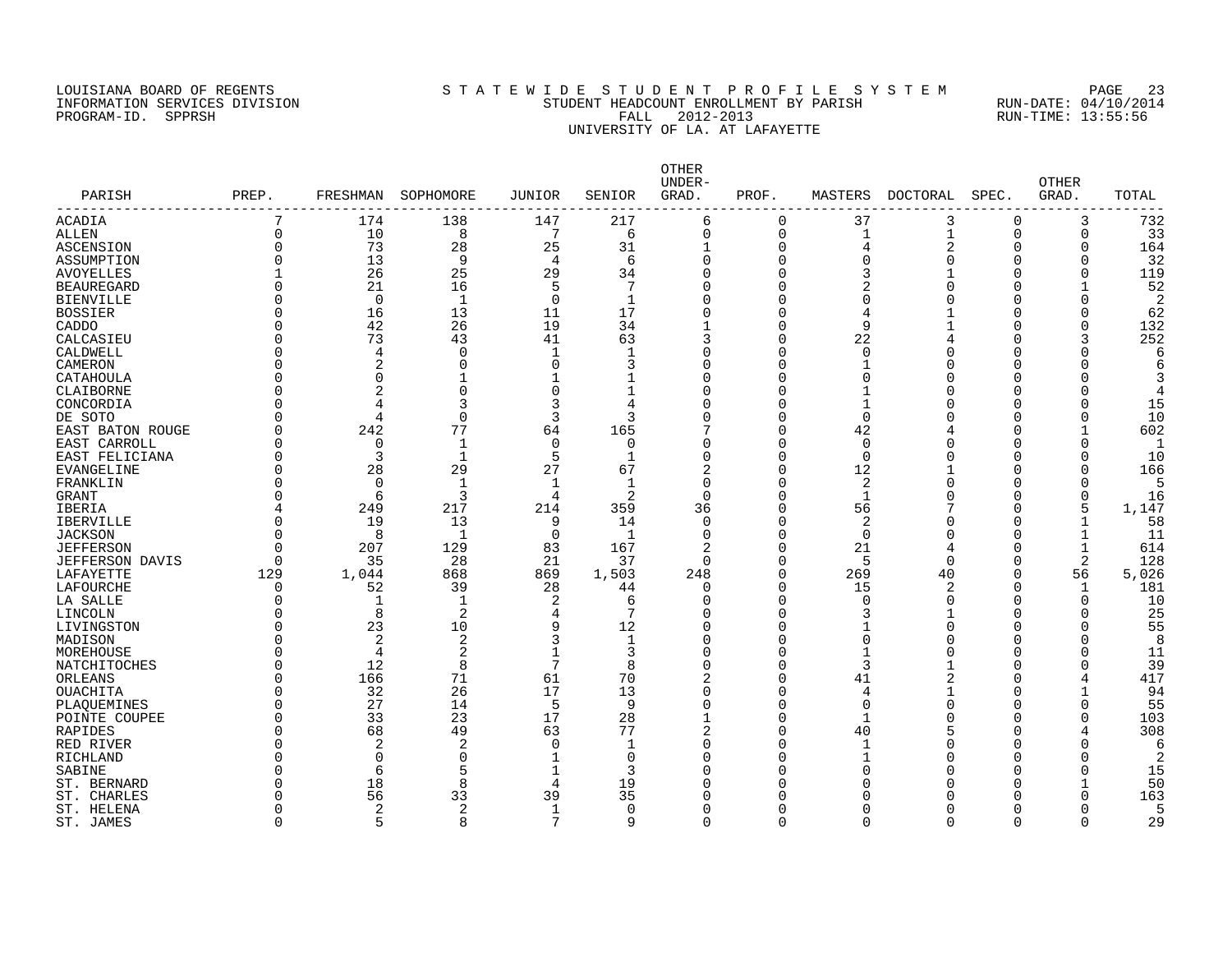#### LOUISIANA BOARD OF REGENTS S T A T E W I D E S T U D E N T P R O F I L E S Y S T E M PAGE 24 INFORMATION SERVICES DIVISION STUDENT HEADCOUNT ENROLLMENT BY PARISH RUN-DATE: 04/10/2014 PROGRAM-ID. SPPRSH FALL 2012-2013 RUN-TIME: 13:55:56 UNIVERSITY OF LA. AT LAFAYETTE

| PARISH              | PREP. | FRESHMAN | SOPHOMORE | JUNIOR | SENIOR | OTHER<br>UNDER-<br>GRAD. | PROF. | MASTERS | DOCTORAL | SPEC. | OTHER<br>GRAD. | TOTAL  |
|---------------------|-------|----------|-----------|--------|--------|--------------------------|-------|---------|----------|-------|----------------|--------|
| ST. JOHN            |       | 45       | 15        | 22     | 27     |                          |       | 2       |          |       |                | 111    |
| ST. LANDRY          |       | 174      | 158       | 170    | 320    |                          |       | 51      |          |       |                | 897    |
| ST. MARTIN          |       | 181      | 146       | 155    | 221    | 10                       |       | 13      |          |       |                | 767    |
| ST. MARY            |       | 86       | 62        | 55     | 76     | 10                       |       | 13      |          |       |                | 334    |
| ST. TAMMANY         |       | 176      | 98        | 84     | 113    |                          |       |         |          |       |                | 482    |
| TANGIPAHOA          |       | 49       | 25        | 18     | 20     |                          |       |         |          |       |                | 117    |
| TENSAS              |       |          |           |        |        |                          |       |         |          |       |                |        |
| TERREBONNE          |       |          | 48        | 40     | 54     |                          |       | 19      |          |       |                | 241    |
| UNION               |       |          |           |        |        |                          |       |         |          |       |                |        |
| VERMILLION          | 121   | 196      | 146       | 186    | 252    |                          |       | 24      |          |       |                | 946    |
| VERNON              |       | 19       | 11        |        | 12     |                          |       |         |          |       |                | 53     |
| WASHINGTON          |       |          |           |        |        |                          |       |         |          |       |                | 23     |
| WEBSTER             |       |          |           |        |        |                          |       |         |          |       |                | 11     |
| WEST BATON ROUGE    |       |          |           |        |        |                          |       |         |          |       |                | 30     |
| WEST FELICIANA      |       |          |           |        |        |                          |       |         |          |       |                | 15     |
| WINN                |       |          |           |        |        |                          |       |         |          |       |                |        |
| LOUISIANA TOTALS    | 322   | 3,855    | 2,711     | 2,611  | 4,210  | 353                      |       | 745     | 106      |       | 108            | 15,021 |
| OUT-OF-STATE TOTALS |       | 205      | 127       | 133    | 296    | 11                       |       | 312     | 81       |       | 15             | 1,180  |
| FOREIGN TOTALS      |       | 65       | 59        | 58     | 108    |                          |       | 176     | 68       |       |                | 539    |
| TOTAL STUDENTS      | 323   | 4,125    | 2,897     | 2,802  | 4,614  | 367                      | 0     | 1,233   | 255      |       | 124            | 16,740 |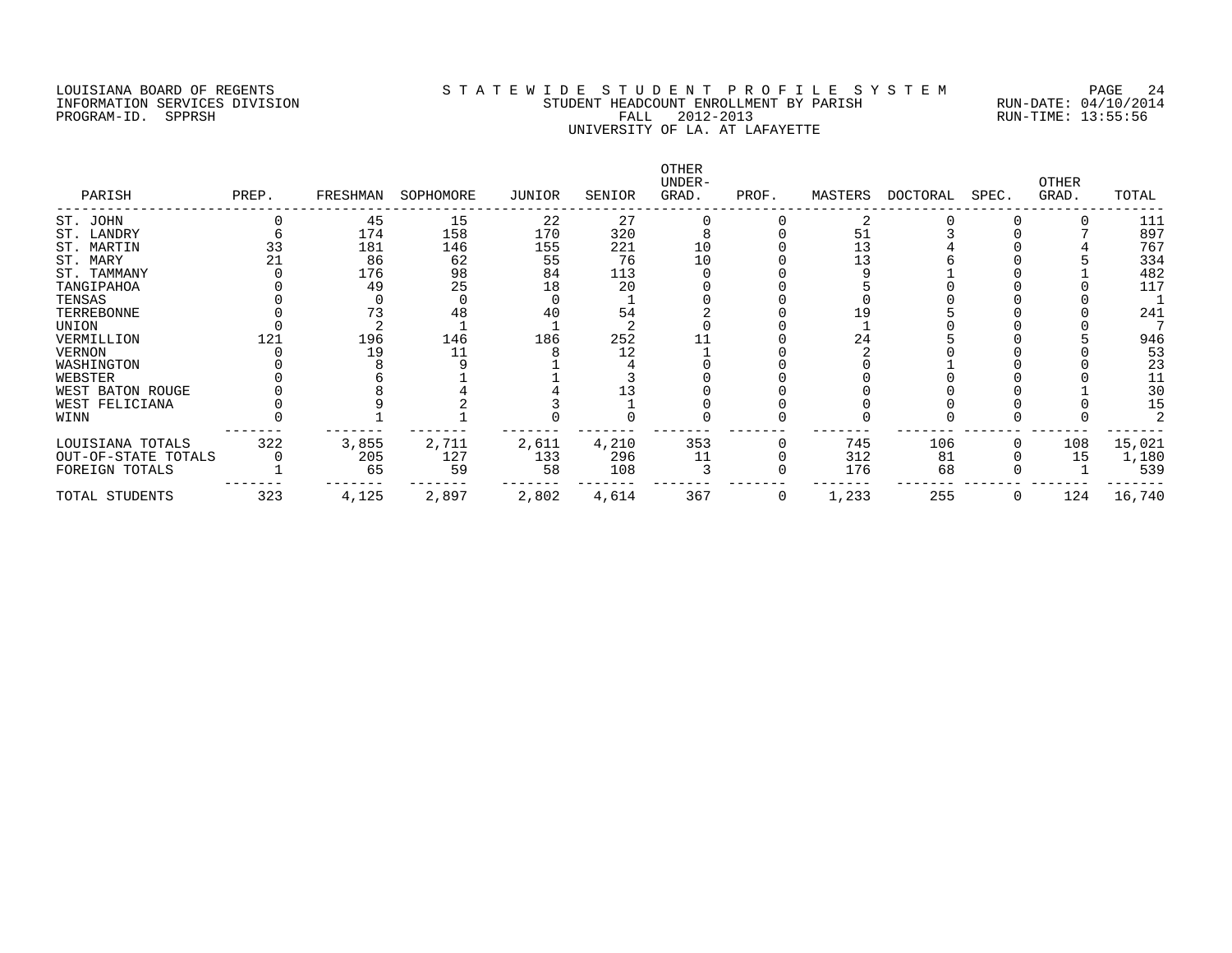#### LOUISIANA BOARD OF REGENTS SOURCLES TO STATEWIDE STUDENT PROFILE SYSTEM PAGE 25<br>INFORMATION SERVICES DIVISION STUDENT HEADCOUNT ENROLLMENT BY PARISH RUN-DATE: 04/10/2014 INFORMATION SERVICES DIVISION STATE STILL STUDENT HEADCOUNT ENROLLMENT BY PARISH RUN-DATE: 04/10/201<br>PROGRAM-ID. SPPRSH RUN-TIME: 13:55:56 PROGRAM-ID. SPPRSH FALL 2012-2013 RUN-TIME: 13:55:56 L.S.U. AT ALEXANDRIA

| PARISH<br>--------     | PREP.       | FRESHMAN       | SOPHOMORE      | <b>JUNIOR</b>  | SENIOR      | OTHER<br>UNDER-<br>GRAD. | PROF.    | MASTERS      | DOCTORAL | SPEC.    | <b>OTHER</b><br>GRAD. | TOTAL          |
|------------------------|-------------|----------------|----------------|----------------|-------------|--------------------------|----------|--------------|----------|----------|-----------------------|----------------|
| ACADIA                 | $\mathbf 0$ | $\mathbf 0$    | 0              | 2              | 1           | $\Omega$                 | 0        | $\Omega$     | 0        | 0        | $\Omega$              | 3              |
| ALLEN                  | 11          | 15             | 7              | 8              | 7           | $\Omega$                 | $\Omega$ | $\Omega$     | 0        | $\Omega$ | $\Omega$              | 48             |
| ASCENSION              | $\Omega$    | 2              | $\Omega$       | 1              | 1           | $\Omega$                 | $\Omega$ |              | O        | $\Omega$ | $\Omega$              | 4              |
| ASSUMPTION             | $\Omega$    | $\mathbf 1$    | $\Omega$       | 0              | $\mathbf 0$ | $\Omega$                 | U        |              | 0        | O        | 0                     | 1              |
| <b>AVOYELLES</b>       | 105         | 146            | 81             | 47             | 46          |                          | U        |              | $\Omega$ | $\Omega$ | $\overline{a}$        | 428            |
| <b>BEAUREGARD</b>      | ∩           | 6              | 3              | 1              | $\mathbf 1$ | $\Omega$                 | U        |              | $\Omega$ | U        | $\Omega$              | 11             |
| <b>BIENVILLE</b>       | U           | $\Omega$       |                | 0              | 2           | U                        | ſ        |              | O        | U        | 0                     | $\overline{2}$ |
| <b>BOSSIER</b>         |             |                |                |                | 2           |                          | U        |              | O        | U        | 0                     | 7              |
| CADDO                  |             |                |                | 3              | $\Omega$    | O                        | O        |              | O        | O        | 0                     | 5              |
| CALCASIEU              |             | 3              |                | 2              | 2           | O                        | O        |              | O        | Λ        | U                     | 7              |
| CALDWELL               | ∩           | 2              | 0              | 0              | 0           | O                        | O        |              | 0        | U        | 0                     | 2              |
| CATAHOULA              | 21          | 11             | 4              | 3              | 3           | $\Omega$                 | O        |              | 0        | U        | 0                     | 42             |
| CONCORDIA              | ∩           | 16             | 12             | 3              | 6           |                          | O        |              | 0        | U        | 0                     | 38             |
| DE SOTO                |             | $\Omega$       | $\Omega$       |                | $\Omega$    | $\Omega$                 | O        |              | O        | U        | U                     | 1              |
| EAST BATON ROUGE       |             | 4              | 2              | 1              | 3           | $\Omega$                 | C        |              | $\Omega$ | O        |                       | 11             |
| EAST FELICIANA         |             | $\mathbf{1}$   | $\Omega$       | $\mathbf 0$    | $\mathbf 0$ | $\Omega$                 | $\Omega$ |              | O        | O        | $\Omega$              | $\mathbf{1}$   |
| EVANGELINE             |             | 34             | 29             | 20             | 14          | 2                        | C        |              | 0        | O        | 1                     | 100            |
| FRANKLIN               | $\Omega$    | $\mathbf 0$    | $\mathbf 0$    | $\overline{0}$ | 1           | $\Omega$                 | O        |              | 0        | O        | 0                     | 1              |
| GRANT                  | 13          | 35             | 32             | 14             | 18          |                          | O        |              | 0        | 0        | $\Omega$              | 113            |
| IBERIA                 |             | 5              | 0              | 2              | $\Omega$    | $\Omega$                 | O        |              | 0        | 0        | 0                     | 7              |
| <b>IBERVILLE</b>       |             | $\Omega$       |                | 0              | $\Omega$    |                          | O        |              | O        | U        | 0                     |                |
| <b>JACKSON</b>         |             | O              |                |                | O           | U                        | ſ        |              | $\Omega$ | U        | U                     |                |
| <b>JEFFERSON</b>       |             | 6              |                |                | $\Omega$    | U                        | U        |              | U        | U        | O                     | 7              |
| <b>JEFFERSON DAVIS</b> |             | $\Omega$       |                |                | $\Omega$    | U                        | O        |              | O        | U        | 0                     | $\overline{2}$ |
| LAFAYETTE              |             | 6              |                | 4              | 3           | O                        | U        |              | O        | Λ        | O                     | 18             |
| LAFOURCHE              |             | $\Omega$       |                | $\Omega$       | $\Omega$    |                          | O        |              | 0        | U        | 0                     | $\overline{2}$ |
| LA SALLE               |             | 21             | 9              | 4              | 6           | $\Omega$                 | U        |              | O        | U        | 0                     | 41             |
| LINCOLN                |             | 1              |                | 0              | 1           | U                        | ſ        |              | U        | Ω        | 0                     | $\overline{2}$ |
| LIVINGSTON             |             | $\overline{2}$ | U              |                | 3           | O                        | ſ        |              | U        | U        | 0                     | 6              |
| MOREHOUSE              |             | 1              |                |                | $\Omega$    | U                        | ſ        |              | U        | Λ        | 0                     | 3              |
| NATCHITOCHES           |             | 2              | 3              | 4              | 2           | ∩                        | O        |              | O        | U        | 1                     | 12             |
| ORLEANS                |             | $\overline{2}$ | O              | 1              | 2           |                          | C        |              | O        | U        | 0                     | 5              |
| OUACHITA               |             | $\overline{4}$ | 2              | 0              | $\mathbf 0$ | U                        | O        |              | 0        | O        | 0                     | 6              |
| PLAQUEMINES            |             |                | $\Omega$       | 1              | 2           | O                        | C        |              | 0        | 0        | 0                     |                |
| POINTE COUPEE          | $\Omega$    | 8              | $\overline{2}$ | $\mathbf{1}$   | 2           | $\Omega$                 | O        |              | 0        | 0        | 0                     | 13             |
| RAPIDES                | 187         | 469            | 246            | 180            | 166         | 11                       | C        |              | 0        | 0        | $17$                  | 1,276          |
| RED RIVER              | $\Omega$    | 5              | O              | 0              | $\mathbf 0$ | $\Omega$                 | C        |              | 0        | O        | 0                     | 5              |
| RICHLAND               |             | $\Omega$       | C              |                | $\Omega$    | O                        | O        |              | 0        | O        | 0                     |                |
| SABINE                 |             | 3              |                | 0              | 0           | O                        | 0        |              | 0        | 0        | 0                     | 6              |
| ST. CHARLES            |             |                |                |                | O           |                          | U        |              | O        | U        | Ω                     | 2              |
| ST. JAMES              |             |                |                | $\Omega$       | O           | O                        | U        |              | 0        | U        | 0                     | 1              |
| ST. JOHN               |             |                | O              | $\Omega$       | $\Omega$    | $\cap$                   | ſ        |              | U        | Λ        | 0                     | $\mathbf{1}$   |
| ST. LANDRY             |             | 16             | q              | 15             | 5           | ∩                        | C        |              | O        | Λ        | 0                     | 45             |
| ST. MARTIN             |             | 2              |                | 2              |             |                          | C        |              | U        | Λ        | U                     | 5              |
| ST. MARY               |             |                |                | 1              | $\Omega$    |                          | ſ        |              | Ω        | Λ        | U                     | $\overline{2}$ |
| ST. TAMMANY            |             | 2              | U              | 1              | 3           |                          | O        |              | O        | U        | O                     |                |
| TANGIPAHOA             | $\Omega$    | $\Omega$       | 3              | 0              | $\mathbf 0$ | $\Omega$                 | $\Omega$ | <sup>0</sup> | 0        | 0        | $\Omega$              | 3              |
|                        |             |                |                |                |             |                          |          |              |          |          |                       |                |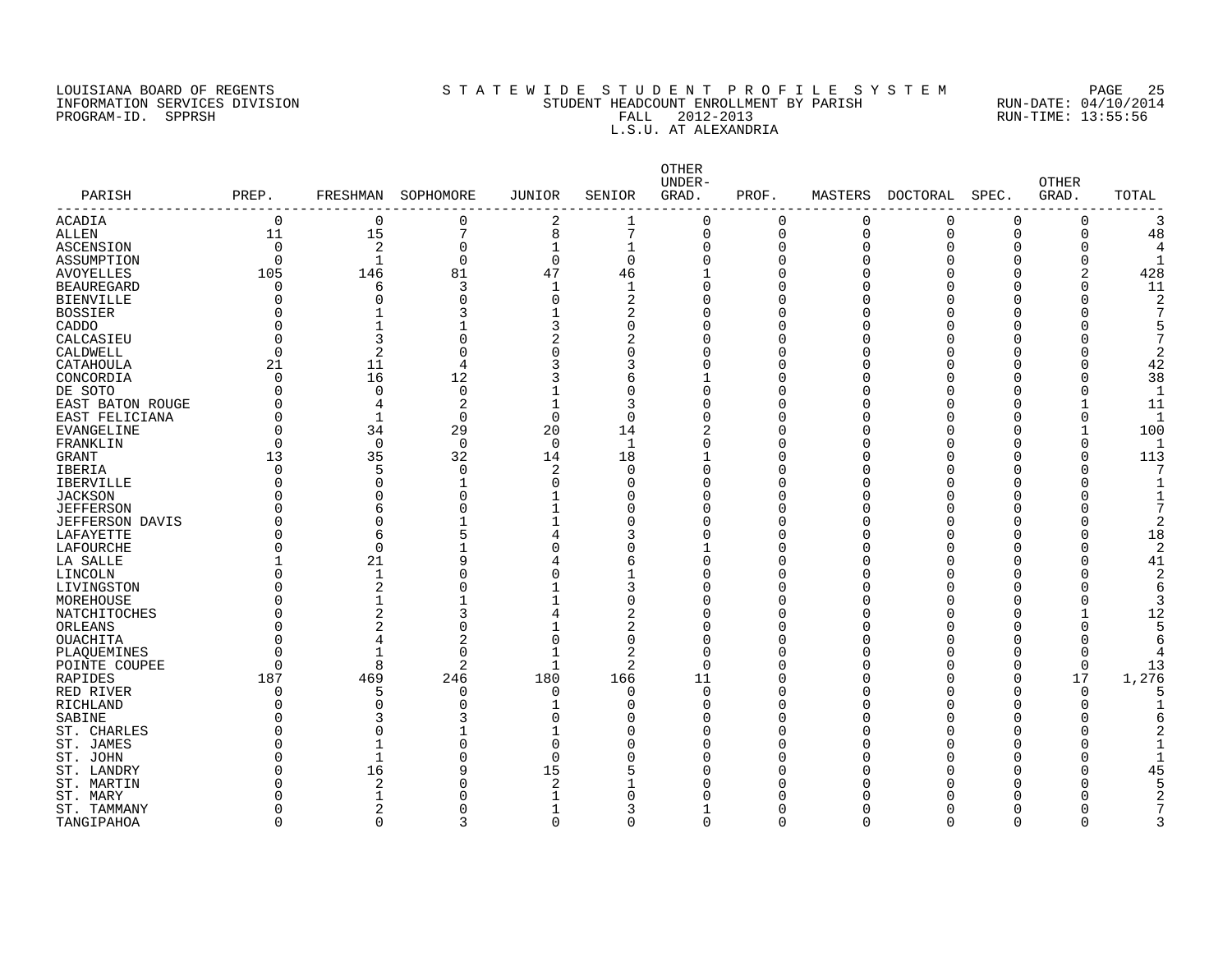## LOUISIANA BOARD OF REGENTS S T A T E W I D E S T U D E N T P R O F I L E S Y S T E M PAGE 26 INFORMATION SERVICES DIVISION STUDENT HEADCOUNT ENROLLMENT BY PARISH RUN-DATE: 04/10/2014 PROGRAM-ID. SPPRSH FALL 2012-2013 RUN-TIME: 13:55:56 HERECONT ENNOEHERNT ET FALL 2012-2013<br>L.S.U. AT ALEXANDRIA

| PARISH              | PREP. | FRESHMAN | SOPHOMORE | JUNIOR | SENIOR | OTHER<br>UNDER-<br>GRAD. | PROF. | MASTERS | DOCTORAL | SPEC. | OTHER<br>GRAD. | TOTAL |
|---------------------|-------|----------|-----------|--------|--------|--------------------------|-------|---------|----------|-------|----------------|-------|
| TERREBONNE          |       |          |           |        |        |                          |       |         |          |       |                |       |
| UNION               |       |          |           |        |        |                          |       |         |          |       |                |       |
| VERMILLION          |       |          |           |        |        |                          |       |         |          |       |                |       |
| VERNON              |       |          |           |        |        |                          |       |         |          |       |                |       |
| WASHINGTON          |       |          |           |        |        |                          |       |         |          |       |                |       |
| WEBSTER             |       |          |           |        |        |                          |       |         |          |       |                |       |
| WEST BATON ROUGE    |       |          |           |        |        |                          |       |         |          |       |                |       |
| WEST CARROLL        |       |          |           |        |        |                          |       |         |          |       |                |       |
| WEST FELICIANA      |       |          |           |        |        |                          |       |         |          |       |                |       |
| WINN                |       |          |           |        |        |                          |       |         |          |       |                |       |
| LOUISIANA TOTALS    | 346   | 864      | 470       | 336    | 317    | 21                       |       |         |          |       | 22             | 2,376 |
| OUT-OF-STATE TOTALS |       | 20       |           |        |        |                          |       |         |          |       |                | 46    |
| FOREIGN TOTALS      |       |          |           |        |        |                          |       |         |          |       |                |       |
| TOTAL STUDENTS      | 346   | 886      | 483       | 345    | 322    | 21                       |       |         |          |       | 23             | 2,426 |
|                     |       |          |           |        |        |                          |       |         |          |       |                |       |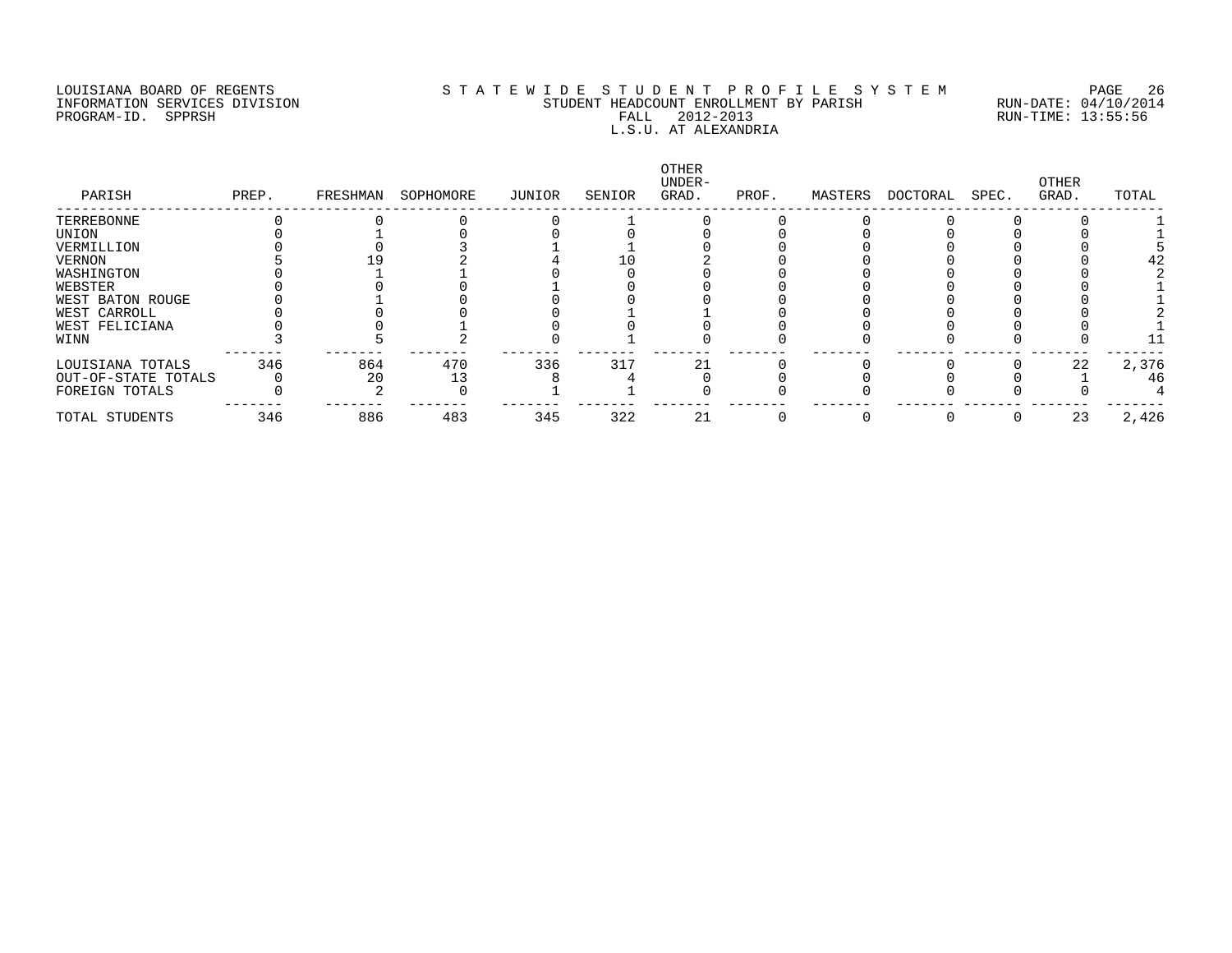#### LOUISIANA BOARD OF REGENTS S T A T E W I D E S T U D E N T P R O F I L E S Y S T E M PAGE 27 INFORMATION SERVICES DIVISION STUDENT HEADCOUNT ENROLLMENT BY PARISH RUN-DATE: 04/10/2014 PROGRAM-ID. SPPRSH FALL 2012-2013 RUN-TIME: 13:55:56 L.S.U. AT BATON ROUGE

| ----------<br>29<br>31<br>2<br>5<br>2<br>124<br>ACADIA<br>$\Omega$<br>20<br>27<br>8<br>0<br>0<br>3<br>0<br>$\mathbf{1}$<br><b>ALLEN</b><br>$\Omega$<br>14<br>6<br>6<br>$\mathbf{1}$<br>$\Omega$<br>$\mathbf 0$<br>0<br>31<br>5<br>261<br>213<br>199<br>5<br>23<br>924<br>ASCENSION<br>164<br>46<br>-1<br>6<br>18<br>13<br>2<br>52<br>$\Omega$<br>7<br>11<br>$\Omega$<br>0<br>1<br>O<br>ASSUMPTION<br>U<br>12<br>9<br>54<br><b>AVOYELLES</b><br>$\Omega$<br>10<br>14<br>$\mathbf{1}$<br>$\overline{4}$<br>3<br>$\Omega$<br>O<br>21<br>23<br>3<br>79<br>$\Omega$<br>11<br>10<br><b>BEAUREGARD</b><br>11<br>C<br>O<br>O<br>$\Omega$<br>$\Omega$<br>$\Omega$<br>$\Omega$<br>0<br><b>BIENVILLE</b><br>$\Omega$<br>$\mathbf 1$<br>O<br>0<br>-1<br>O<br>62<br>46<br>42<br>8<br>210<br><b>BOSSIER</b><br>46<br>4<br>O<br>U<br>U<br>8<br>540<br>139<br>107<br>111<br>126<br>34<br>7<br><b>CADDO</b><br>∩<br>$\Omega$<br>0<br>620<br>156<br>125<br>120<br>8<br>41<br>17<br>CALCASIEU<br>∩<br>146<br>C<br>CALDWELL<br>$\Omega$<br>4<br>0<br>U<br>0<br>1<br>$\Omega$<br>10<br>-1<br>4<br>O<br>O<br>8<br>CAMERON<br>$\Omega$<br>2<br>U<br>0<br>O<br>0<br>4<br>U<br>2<br>11<br>CATAHOULA<br>∩<br>4<br>1<br>C<br>C<br>1<br>15<br>3<br>$\Omega$<br>5<br>0<br>$\Omega$<br>CLAIBORNE<br>∩<br>3<br>$\Omega$<br>3<br>O<br>7<br>12<br>$\Omega$<br>9<br>$\Omega$<br>38<br>CONCORDIA<br>3<br>$\Omega$<br>0<br>$\mathbf{1}$<br>17<br>2<br>2<br>$\overline{2}$<br>$\Omega$<br>DE SOTO<br>∩<br>$\Omega$<br>1<br>$\Omega$<br>$\Omega$<br>6<br>4<br>1,078<br>122<br>5<br>75<br>6,316<br>369<br>1,069<br>1,162<br>1,531<br>61<br>558<br>286<br>EAST BATON ROUGE<br>EAST CARROLL<br>2<br>5<br>$\Omega$<br>O<br>q<br>∩<br>O<br>O<br><sup>0</sup><br>n<br>-1<br>20<br>12<br>8<br>25<br>7<br>75<br>EAST FELICIANA<br>$\Omega$<br>$\mathbf{1}$<br>1<br>$\Omega$<br>$\Omega$<br>74<br>12<br>17<br>13<br>20<br>EVANGELINE<br>4<br>3<br>$\cap$<br>U<br>∩<br>4<br>18<br>3<br>3<br>1<br>3<br>0<br>2<br>FRANKLIN<br>∩<br>3<br>O<br>5<br>2<br>2<br>$\overline{2}$<br>15<br><b>GRANT</b><br>$\Omega$<br>O<br>$\Omega$<br>4<br>C<br>O<br>52<br>35<br>222<br>53<br>$\Omega$<br>53<br>14<br>10<br>IBERIA<br>4<br>0<br>$\Omega$<br>32<br>33<br>22<br>2<br>2<br>10<br>5<br>143<br>$\Omega$<br>34<br>3<br>$\Omega$<br><b>IBERVILLE</b><br>$\Omega$<br><b>JACKSON</b><br>$\Omega$<br>1<br>$\Omega$<br>$\mathbf{1}$<br>$\mathbf{1}$<br>$\Omega$<br>$\Omega$<br>$\Omega$<br>∩<br>3<br>20<br>27<br>11<br>406<br>231<br>205<br>240<br>q<br>69<br>2<br>4<br>1,224<br><b>JEFFERSON</b><br>12<br>8<br>10<br>12<br>$\mathbf 1$<br>$\mathbf 0$<br>44<br><b>JEFFERSON DAVIS</b><br>$\Omega$<br>0<br>0<br>$\mathbf{1}$<br>256<br>176<br>212<br>12<br>76<br>26<br>945<br>LAFAYETTE<br>∩<br>168<br>9<br>0<br>10<br>277<br>LAFOURCHE<br>69<br>42<br>64<br>66<br>17<br>16<br>O<br>1<br><sup>0</sup><br>1<br>LA SALLE<br>$\Omega$<br>2<br>$\overline{4}$<br>6<br>$\Omega$<br>$\Omega$<br>2<br>0<br>14<br>$\Omega$<br>$\Omega$<br>$\Omega$<br>19<br>26<br>21<br>2<br>LINCOLN<br>16<br>$\mathbf 0$<br>90<br>∩<br>4<br>$\Omega$<br>$\mathbf 1$<br>142<br>132<br>7<br>32<br>635<br>149<br>127<br>34<br>5<br>LIVINGSTON<br>$\Omega$<br>0<br>2<br>$\mathbf 0$<br>$\Omega$<br>$\Omega$<br>MADISON<br>∩<br>1<br>$\mathbf 0$<br>$\mathbf 1$<br>$\mathbf 1$<br>$\Omega$<br>$\Omega$<br>5<br>17<br>7<br>3<br>$\mathbf{1}$<br>5<br>$\Omega$<br>$\Omega$<br>$\Omega$<br>$\Omega$<br>$\Omega$<br>∩<br>$\mathbf 1$<br>233<br>NATCHITOCHES<br>38<br>47<br>43<br>61<br>3<br>2<br>19<br>20<br>$\Omega$<br>∩<br>$\Omega$<br>583<br>17<br>27<br>118<br>41<br>9<br>2,891<br>ORLEANS<br>∩<br>887<br>566<br>643<br>$\Omega$<br>98<br>83<br>71<br>83<br>18<br>7<br>370<br>OUACHITA<br>∩<br>3<br>$\Omega$<br>$\mathbf 1$<br>6<br>33<br>15<br>39<br>20<br>$\Omega$<br>$\Omega$<br>$\mathbf 1$<br>1<br>113<br>PLAQUEMINES<br>O<br>4<br>O<br>25<br>120<br>27<br>22<br>9<br>5<br>2<br>$\Omega$<br>29<br>$\Omega$<br>POINTE COUPEE<br>1<br>$\Omega$<br>7<br>424<br>90<br>80<br>98<br>95<br>$\overline{c}$<br>39<br>12<br>RAPIDES<br>$\Omega$<br>$\Omega$<br>2<br>$\mathbf 0$<br>$\Omega$<br>0<br>$\Omega$<br>5<br>RED RIVER<br>$\Omega$<br>1<br>-1<br>$\mathbf 1$<br>O<br>0<br>7<br>5<br>3<br>0<br>5<br>26<br>RICHLAND<br>4<br>O<br>U<br>9<br>6<br>4<br>2<br>0<br>2<br>24<br>U<br>U<br>SABINE<br>32<br>17<br>10<br>31<br>99<br>ST. BERNARD<br>5<br>3<br>0<br>U<br>89<br>46<br>36<br>63<br>2<br>248<br>ST. CHARLES<br>9<br>2<br>0<br>U<br>ST. HELENA<br>3<br>0<br>0<br>2<br>$\Omega$<br>∩<br>1<br>O<br>U<br>16<br>2<br>2<br>72<br>ST. JAMES<br>$\Omega$<br>20<br>12<br>18<br>1<br>$\Omega$<br>0<br>$\mathbf{1}$ | PARISH    | PREP. | FRESHMAN | SOPHOMORE | JUNIOR | SENIOR | OTHER<br>UNDER-<br>GRAD. | PROF. | MASTERS | <b>DOCTORAL</b> | SPEC. | <b>OTHER</b><br>GRAD. | TOTAL |
|-----------------------------------------------------------------------------------------------------------------------------------------------------------------------------------------------------------------------------------------------------------------------------------------------------------------------------------------------------------------------------------------------------------------------------------------------------------------------------------------------------------------------------------------------------------------------------------------------------------------------------------------------------------------------------------------------------------------------------------------------------------------------------------------------------------------------------------------------------------------------------------------------------------------------------------------------------------------------------------------------------------------------------------------------------------------------------------------------------------------------------------------------------------------------------------------------------------------------------------------------------------------------------------------------------------------------------------------------------------------------------------------------------------------------------------------------------------------------------------------------------------------------------------------------------------------------------------------------------------------------------------------------------------------------------------------------------------------------------------------------------------------------------------------------------------------------------------------------------------------------------------------------------------------------------------------------------------------------------------------------------------------------------------------------------------------------------------------------------------------------------------------------------------------------------------------------------------------------------------------------------------------------------------------------------------------------------------------------------------------------------------------------------------------------------------------------------------------------------------------------------------------------------------------------------------------------------------------------------------------------------------------------------------------------------------------------------------------------------------------------------------------------------------------------------------------------------------------------------------------------------------------------------------------------------------------------------------------------------------------------------------------------------------------------------------------------------------------------------------------------------------------------------------------------------------------------------------------------------------------------------------------------------------------------------------------------------------------------------------------------------------------------------------------------------------------------------------------------------------------------------------------------------------------------------------------------------------------------------------------------------------------------------------------------------------------------------------------------------------------------------------------------------------------------------------------------------------------------------------------------------------------------------------------------------------------------------------------------------------------------------------------------------------------------------------------------------------------------------------------------------------------------------------------------------------------------------------------------------------------------------------------------------------------------------------------------------------------------------------------------------------------------------------------------------------------------------------------------------------------------------------------------------------------------------------------------------------------------------------------|-----------|-------|----------|-----------|--------|--------|--------------------------|-------|---------|-----------------|-------|-----------------------|-------|
|                                                                                                                                                                                                                                                                                                                                                                                                                                                                                                                                                                                                                                                                                                                                                                                                                                                                                                                                                                                                                                                                                                                                                                                                                                                                                                                                                                                                                                                                                                                                                                                                                                                                                                                                                                                                                                                                                                                                                                                                                                                                                                                                                                                                                                                                                                                                                                                                                                                                                                                                                                                                                                                                                                                                                                                                                                                                                                                                                                                                                                                                                                                                                                                                                                                                                                                                                                                                                                                                                                                                                                                                                                                                                                                                                                                                                                                                                                                                                                                                                                                                                                                                                                                                                                                                                                                                                                                                                                                                                                                                                                                                                 |           |       |          |           |        |        |                          |       |         |                 |       |                       |       |
|                                                                                                                                                                                                                                                                                                                                                                                                                                                                                                                                                                                                                                                                                                                                                                                                                                                                                                                                                                                                                                                                                                                                                                                                                                                                                                                                                                                                                                                                                                                                                                                                                                                                                                                                                                                                                                                                                                                                                                                                                                                                                                                                                                                                                                                                                                                                                                                                                                                                                                                                                                                                                                                                                                                                                                                                                                                                                                                                                                                                                                                                                                                                                                                                                                                                                                                                                                                                                                                                                                                                                                                                                                                                                                                                                                                                                                                                                                                                                                                                                                                                                                                                                                                                                                                                                                                                                                                                                                                                                                                                                                                                                 |           |       |          |           |        |        |                          |       |         |                 |       |                       |       |
|                                                                                                                                                                                                                                                                                                                                                                                                                                                                                                                                                                                                                                                                                                                                                                                                                                                                                                                                                                                                                                                                                                                                                                                                                                                                                                                                                                                                                                                                                                                                                                                                                                                                                                                                                                                                                                                                                                                                                                                                                                                                                                                                                                                                                                                                                                                                                                                                                                                                                                                                                                                                                                                                                                                                                                                                                                                                                                                                                                                                                                                                                                                                                                                                                                                                                                                                                                                                                                                                                                                                                                                                                                                                                                                                                                                                                                                                                                                                                                                                                                                                                                                                                                                                                                                                                                                                                                                                                                                                                                                                                                                                                 |           |       |          |           |        |        |                          |       |         |                 |       |                       |       |
|                                                                                                                                                                                                                                                                                                                                                                                                                                                                                                                                                                                                                                                                                                                                                                                                                                                                                                                                                                                                                                                                                                                                                                                                                                                                                                                                                                                                                                                                                                                                                                                                                                                                                                                                                                                                                                                                                                                                                                                                                                                                                                                                                                                                                                                                                                                                                                                                                                                                                                                                                                                                                                                                                                                                                                                                                                                                                                                                                                                                                                                                                                                                                                                                                                                                                                                                                                                                                                                                                                                                                                                                                                                                                                                                                                                                                                                                                                                                                                                                                                                                                                                                                                                                                                                                                                                                                                                                                                                                                                                                                                                                                 |           |       |          |           |        |        |                          |       |         |                 |       |                       |       |
|                                                                                                                                                                                                                                                                                                                                                                                                                                                                                                                                                                                                                                                                                                                                                                                                                                                                                                                                                                                                                                                                                                                                                                                                                                                                                                                                                                                                                                                                                                                                                                                                                                                                                                                                                                                                                                                                                                                                                                                                                                                                                                                                                                                                                                                                                                                                                                                                                                                                                                                                                                                                                                                                                                                                                                                                                                                                                                                                                                                                                                                                                                                                                                                                                                                                                                                                                                                                                                                                                                                                                                                                                                                                                                                                                                                                                                                                                                                                                                                                                                                                                                                                                                                                                                                                                                                                                                                                                                                                                                                                                                                                                 |           |       |          |           |        |        |                          |       |         |                 |       |                       |       |
|                                                                                                                                                                                                                                                                                                                                                                                                                                                                                                                                                                                                                                                                                                                                                                                                                                                                                                                                                                                                                                                                                                                                                                                                                                                                                                                                                                                                                                                                                                                                                                                                                                                                                                                                                                                                                                                                                                                                                                                                                                                                                                                                                                                                                                                                                                                                                                                                                                                                                                                                                                                                                                                                                                                                                                                                                                                                                                                                                                                                                                                                                                                                                                                                                                                                                                                                                                                                                                                                                                                                                                                                                                                                                                                                                                                                                                                                                                                                                                                                                                                                                                                                                                                                                                                                                                                                                                                                                                                                                                                                                                                                                 |           |       |          |           |        |        |                          |       |         |                 |       |                       |       |
|                                                                                                                                                                                                                                                                                                                                                                                                                                                                                                                                                                                                                                                                                                                                                                                                                                                                                                                                                                                                                                                                                                                                                                                                                                                                                                                                                                                                                                                                                                                                                                                                                                                                                                                                                                                                                                                                                                                                                                                                                                                                                                                                                                                                                                                                                                                                                                                                                                                                                                                                                                                                                                                                                                                                                                                                                                                                                                                                                                                                                                                                                                                                                                                                                                                                                                                                                                                                                                                                                                                                                                                                                                                                                                                                                                                                                                                                                                                                                                                                                                                                                                                                                                                                                                                                                                                                                                                                                                                                                                                                                                                                                 |           |       |          |           |        |        |                          |       |         |                 |       |                       |       |
|                                                                                                                                                                                                                                                                                                                                                                                                                                                                                                                                                                                                                                                                                                                                                                                                                                                                                                                                                                                                                                                                                                                                                                                                                                                                                                                                                                                                                                                                                                                                                                                                                                                                                                                                                                                                                                                                                                                                                                                                                                                                                                                                                                                                                                                                                                                                                                                                                                                                                                                                                                                                                                                                                                                                                                                                                                                                                                                                                                                                                                                                                                                                                                                                                                                                                                                                                                                                                                                                                                                                                                                                                                                                                                                                                                                                                                                                                                                                                                                                                                                                                                                                                                                                                                                                                                                                                                                                                                                                                                                                                                                                                 |           |       |          |           |        |        |                          |       |         |                 |       |                       |       |
|                                                                                                                                                                                                                                                                                                                                                                                                                                                                                                                                                                                                                                                                                                                                                                                                                                                                                                                                                                                                                                                                                                                                                                                                                                                                                                                                                                                                                                                                                                                                                                                                                                                                                                                                                                                                                                                                                                                                                                                                                                                                                                                                                                                                                                                                                                                                                                                                                                                                                                                                                                                                                                                                                                                                                                                                                                                                                                                                                                                                                                                                                                                                                                                                                                                                                                                                                                                                                                                                                                                                                                                                                                                                                                                                                                                                                                                                                                                                                                                                                                                                                                                                                                                                                                                                                                                                                                                                                                                                                                                                                                                                                 |           |       |          |           |        |        |                          |       |         |                 |       |                       |       |
|                                                                                                                                                                                                                                                                                                                                                                                                                                                                                                                                                                                                                                                                                                                                                                                                                                                                                                                                                                                                                                                                                                                                                                                                                                                                                                                                                                                                                                                                                                                                                                                                                                                                                                                                                                                                                                                                                                                                                                                                                                                                                                                                                                                                                                                                                                                                                                                                                                                                                                                                                                                                                                                                                                                                                                                                                                                                                                                                                                                                                                                                                                                                                                                                                                                                                                                                                                                                                                                                                                                                                                                                                                                                                                                                                                                                                                                                                                                                                                                                                                                                                                                                                                                                                                                                                                                                                                                                                                                                                                                                                                                                                 |           |       |          |           |        |        |                          |       |         |                 |       |                       |       |
|                                                                                                                                                                                                                                                                                                                                                                                                                                                                                                                                                                                                                                                                                                                                                                                                                                                                                                                                                                                                                                                                                                                                                                                                                                                                                                                                                                                                                                                                                                                                                                                                                                                                                                                                                                                                                                                                                                                                                                                                                                                                                                                                                                                                                                                                                                                                                                                                                                                                                                                                                                                                                                                                                                                                                                                                                                                                                                                                                                                                                                                                                                                                                                                                                                                                                                                                                                                                                                                                                                                                                                                                                                                                                                                                                                                                                                                                                                                                                                                                                                                                                                                                                                                                                                                                                                                                                                                                                                                                                                                                                                                                                 |           |       |          |           |        |        |                          |       |         |                 |       |                       |       |
|                                                                                                                                                                                                                                                                                                                                                                                                                                                                                                                                                                                                                                                                                                                                                                                                                                                                                                                                                                                                                                                                                                                                                                                                                                                                                                                                                                                                                                                                                                                                                                                                                                                                                                                                                                                                                                                                                                                                                                                                                                                                                                                                                                                                                                                                                                                                                                                                                                                                                                                                                                                                                                                                                                                                                                                                                                                                                                                                                                                                                                                                                                                                                                                                                                                                                                                                                                                                                                                                                                                                                                                                                                                                                                                                                                                                                                                                                                                                                                                                                                                                                                                                                                                                                                                                                                                                                                                                                                                                                                                                                                                                                 |           |       |          |           |        |        |                          |       |         |                 |       |                       |       |
|                                                                                                                                                                                                                                                                                                                                                                                                                                                                                                                                                                                                                                                                                                                                                                                                                                                                                                                                                                                                                                                                                                                                                                                                                                                                                                                                                                                                                                                                                                                                                                                                                                                                                                                                                                                                                                                                                                                                                                                                                                                                                                                                                                                                                                                                                                                                                                                                                                                                                                                                                                                                                                                                                                                                                                                                                                                                                                                                                                                                                                                                                                                                                                                                                                                                                                                                                                                                                                                                                                                                                                                                                                                                                                                                                                                                                                                                                                                                                                                                                                                                                                                                                                                                                                                                                                                                                                                                                                                                                                                                                                                                                 |           |       |          |           |        |        |                          |       |         |                 |       |                       |       |
|                                                                                                                                                                                                                                                                                                                                                                                                                                                                                                                                                                                                                                                                                                                                                                                                                                                                                                                                                                                                                                                                                                                                                                                                                                                                                                                                                                                                                                                                                                                                                                                                                                                                                                                                                                                                                                                                                                                                                                                                                                                                                                                                                                                                                                                                                                                                                                                                                                                                                                                                                                                                                                                                                                                                                                                                                                                                                                                                                                                                                                                                                                                                                                                                                                                                                                                                                                                                                                                                                                                                                                                                                                                                                                                                                                                                                                                                                                                                                                                                                                                                                                                                                                                                                                                                                                                                                                                                                                                                                                                                                                                                                 |           |       |          |           |        |        |                          |       |         |                 |       |                       |       |
|                                                                                                                                                                                                                                                                                                                                                                                                                                                                                                                                                                                                                                                                                                                                                                                                                                                                                                                                                                                                                                                                                                                                                                                                                                                                                                                                                                                                                                                                                                                                                                                                                                                                                                                                                                                                                                                                                                                                                                                                                                                                                                                                                                                                                                                                                                                                                                                                                                                                                                                                                                                                                                                                                                                                                                                                                                                                                                                                                                                                                                                                                                                                                                                                                                                                                                                                                                                                                                                                                                                                                                                                                                                                                                                                                                                                                                                                                                                                                                                                                                                                                                                                                                                                                                                                                                                                                                                                                                                                                                                                                                                                                 |           |       |          |           |        |        |                          |       |         |                 |       |                       |       |
|                                                                                                                                                                                                                                                                                                                                                                                                                                                                                                                                                                                                                                                                                                                                                                                                                                                                                                                                                                                                                                                                                                                                                                                                                                                                                                                                                                                                                                                                                                                                                                                                                                                                                                                                                                                                                                                                                                                                                                                                                                                                                                                                                                                                                                                                                                                                                                                                                                                                                                                                                                                                                                                                                                                                                                                                                                                                                                                                                                                                                                                                                                                                                                                                                                                                                                                                                                                                                                                                                                                                                                                                                                                                                                                                                                                                                                                                                                                                                                                                                                                                                                                                                                                                                                                                                                                                                                                                                                                                                                                                                                                                                 |           |       |          |           |        |        |                          |       |         |                 |       |                       |       |
|                                                                                                                                                                                                                                                                                                                                                                                                                                                                                                                                                                                                                                                                                                                                                                                                                                                                                                                                                                                                                                                                                                                                                                                                                                                                                                                                                                                                                                                                                                                                                                                                                                                                                                                                                                                                                                                                                                                                                                                                                                                                                                                                                                                                                                                                                                                                                                                                                                                                                                                                                                                                                                                                                                                                                                                                                                                                                                                                                                                                                                                                                                                                                                                                                                                                                                                                                                                                                                                                                                                                                                                                                                                                                                                                                                                                                                                                                                                                                                                                                                                                                                                                                                                                                                                                                                                                                                                                                                                                                                                                                                                                                 |           |       |          |           |        |        |                          |       |         |                 |       |                       |       |
|                                                                                                                                                                                                                                                                                                                                                                                                                                                                                                                                                                                                                                                                                                                                                                                                                                                                                                                                                                                                                                                                                                                                                                                                                                                                                                                                                                                                                                                                                                                                                                                                                                                                                                                                                                                                                                                                                                                                                                                                                                                                                                                                                                                                                                                                                                                                                                                                                                                                                                                                                                                                                                                                                                                                                                                                                                                                                                                                                                                                                                                                                                                                                                                                                                                                                                                                                                                                                                                                                                                                                                                                                                                                                                                                                                                                                                                                                                                                                                                                                                                                                                                                                                                                                                                                                                                                                                                                                                                                                                                                                                                                                 |           |       |          |           |        |        |                          |       |         |                 |       |                       |       |
|                                                                                                                                                                                                                                                                                                                                                                                                                                                                                                                                                                                                                                                                                                                                                                                                                                                                                                                                                                                                                                                                                                                                                                                                                                                                                                                                                                                                                                                                                                                                                                                                                                                                                                                                                                                                                                                                                                                                                                                                                                                                                                                                                                                                                                                                                                                                                                                                                                                                                                                                                                                                                                                                                                                                                                                                                                                                                                                                                                                                                                                                                                                                                                                                                                                                                                                                                                                                                                                                                                                                                                                                                                                                                                                                                                                                                                                                                                                                                                                                                                                                                                                                                                                                                                                                                                                                                                                                                                                                                                                                                                                                                 |           |       |          |           |        |        |                          |       |         |                 |       |                       |       |
|                                                                                                                                                                                                                                                                                                                                                                                                                                                                                                                                                                                                                                                                                                                                                                                                                                                                                                                                                                                                                                                                                                                                                                                                                                                                                                                                                                                                                                                                                                                                                                                                                                                                                                                                                                                                                                                                                                                                                                                                                                                                                                                                                                                                                                                                                                                                                                                                                                                                                                                                                                                                                                                                                                                                                                                                                                                                                                                                                                                                                                                                                                                                                                                                                                                                                                                                                                                                                                                                                                                                                                                                                                                                                                                                                                                                                                                                                                                                                                                                                                                                                                                                                                                                                                                                                                                                                                                                                                                                                                                                                                                                                 |           |       |          |           |        |        |                          |       |         |                 |       |                       |       |
|                                                                                                                                                                                                                                                                                                                                                                                                                                                                                                                                                                                                                                                                                                                                                                                                                                                                                                                                                                                                                                                                                                                                                                                                                                                                                                                                                                                                                                                                                                                                                                                                                                                                                                                                                                                                                                                                                                                                                                                                                                                                                                                                                                                                                                                                                                                                                                                                                                                                                                                                                                                                                                                                                                                                                                                                                                                                                                                                                                                                                                                                                                                                                                                                                                                                                                                                                                                                                                                                                                                                                                                                                                                                                                                                                                                                                                                                                                                                                                                                                                                                                                                                                                                                                                                                                                                                                                                                                                                                                                                                                                                                                 |           |       |          |           |        |        |                          |       |         |                 |       |                       |       |
|                                                                                                                                                                                                                                                                                                                                                                                                                                                                                                                                                                                                                                                                                                                                                                                                                                                                                                                                                                                                                                                                                                                                                                                                                                                                                                                                                                                                                                                                                                                                                                                                                                                                                                                                                                                                                                                                                                                                                                                                                                                                                                                                                                                                                                                                                                                                                                                                                                                                                                                                                                                                                                                                                                                                                                                                                                                                                                                                                                                                                                                                                                                                                                                                                                                                                                                                                                                                                                                                                                                                                                                                                                                                                                                                                                                                                                                                                                                                                                                                                                                                                                                                                                                                                                                                                                                                                                                                                                                                                                                                                                                                                 |           |       |          |           |        |        |                          |       |         |                 |       |                       |       |
|                                                                                                                                                                                                                                                                                                                                                                                                                                                                                                                                                                                                                                                                                                                                                                                                                                                                                                                                                                                                                                                                                                                                                                                                                                                                                                                                                                                                                                                                                                                                                                                                                                                                                                                                                                                                                                                                                                                                                                                                                                                                                                                                                                                                                                                                                                                                                                                                                                                                                                                                                                                                                                                                                                                                                                                                                                                                                                                                                                                                                                                                                                                                                                                                                                                                                                                                                                                                                                                                                                                                                                                                                                                                                                                                                                                                                                                                                                                                                                                                                                                                                                                                                                                                                                                                                                                                                                                                                                                                                                                                                                                                                 |           |       |          |           |        |        |                          |       |         |                 |       |                       |       |
|                                                                                                                                                                                                                                                                                                                                                                                                                                                                                                                                                                                                                                                                                                                                                                                                                                                                                                                                                                                                                                                                                                                                                                                                                                                                                                                                                                                                                                                                                                                                                                                                                                                                                                                                                                                                                                                                                                                                                                                                                                                                                                                                                                                                                                                                                                                                                                                                                                                                                                                                                                                                                                                                                                                                                                                                                                                                                                                                                                                                                                                                                                                                                                                                                                                                                                                                                                                                                                                                                                                                                                                                                                                                                                                                                                                                                                                                                                                                                                                                                                                                                                                                                                                                                                                                                                                                                                                                                                                                                                                                                                                                                 |           |       |          |           |        |        |                          |       |         |                 |       |                       |       |
|                                                                                                                                                                                                                                                                                                                                                                                                                                                                                                                                                                                                                                                                                                                                                                                                                                                                                                                                                                                                                                                                                                                                                                                                                                                                                                                                                                                                                                                                                                                                                                                                                                                                                                                                                                                                                                                                                                                                                                                                                                                                                                                                                                                                                                                                                                                                                                                                                                                                                                                                                                                                                                                                                                                                                                                                                                                                                                                                                                                                                                                                                                                                                                                                                                                                                                                                                                                                                                                                                                                                                                                                                                                                                                                                                                                                                                                                                                                                                                                                                                                                                                                                                                                                                                                                                                                                                                                                                                                                                                                                                                                                                 |           |       |          |           |        |        |                          |       |         |                 |       |                       |       |
|                                                                                                                                                                                                                                                                                                                                                                                                                                                                                                                                                                                                                                                                                                                                                                                                                                                                                                                                                                                                                                                                                                                                                                                                                                                                                                                                                                                                                                                                                                                                                                                                                                                                                                                                                                                                                                                                                                                                                                                                                                                                                                                                                                                                                                                                                                                                                                                                                                                                                                                                                                                                                                                                                                                                                                                                                                                                                                                                                                                                                                                                                                                                                                                                                                                                                                                                                                                                                                                                                                                                                                                                                                                                                                                                                                                                                                                                                                                                                                                                                                                                                                                                                                                                                                                                                                                                                                                                                                                                                                                                                                                                                 |           |       |          |           |        |        |                          |       |         |                 |       |                       |       |
|                                                                                                                                                                                                                                                                                                                                                                                                                                                                                                                                                                                                                                                                                                                                                                                                                                                                                                                                                                                                                                                                                                                                                                                                                                                                                                                                                                                                                                                                                                                                                                                                                                                                                                                                                                                                                                                                                                                                                                                                                                                                                                                                                                                                                                                                                                                                                                                                                                                                                                                                                                                                                                                                                                                                                                                                                                                                                                                                                                                                                                                                                                                                                                                                                                                                                                                                                                                                                                                                                                                                                                                                                                                                                                                                                                                                                                                                                                                                                                                                                                                                                                                                                                                                                                                                                                                                                                                                                                                                                                                                                                                                                 |           |       |          |           |        |        |                          |       |         |                 |       |                       |       |
|                                                                                                                                                                                                                                                                                                                                                                                                                                                                                                                                                                                                                                                                                                                                                                                                                                                                                                                                                                                                                                                                                                                                                                                                                                                                                                                                                                                                                                                                                                                                                                                                                                                                                                                                                                                                                                                                                                                                                                                                                                                                                                                                                                                                                                                                                                                                                                                                                                                                                                                                                                                                                                                                                                                                                                                                                                                                                                                                                                                                                                                                                                                                                                                                                                                                                                                                                                                                                                                                                                                                                                                                                                                                                                                                                                                                                                                                                                                                                                                                                                                                                                                                                                                                                                                                                                                                                                                                                                                                                                                                                                                                                 |           |       |          |           |        |        |                          |       |         |                 |       |                       |       |
|                                                                                                                                                                                                                                                                                                                                                                                                                                                                                                                                                                                                                                                                                                                                                                                                                                                                                                                                                                                                                                                                                                                                                                                                                                                                                                                                                                                                                                                                                                                                                                                                                                                                                                                                                                                                                                                                                                                                                                                                                                                                                                                                                                                                                                                                                                                                                                                                                                                                                                                                                                                                                                                                                                                                                                                                                                                                                                                                                                                                                                                                                                                                                                                                                                                                                                                                                                                                                                                                                                                                                                                                                                                                                                                                                                                                                                                                                                                                                                                                                                                                                                                                                                                                                                                                                                                                                                                                                                                                                                                                                                                                                 |           |       |          |           |        |        |                          |       |         |                 |       |                       |       |
|                                                                                                                                                                                                                                                                                                                                                                                                                                                                                                                                                                                                                                                                                                                                                                                                                                                                                                                                                                                                                                                                                                                                                                                                                                                                                                                                                                                                                                                                                                                                                                                                                                                                                                                                                                                                                                                                                                                                                                                                                                                                                                                                                                                                                                                                                                                                                                                                                                                                                                                                                                                                                                                                                                                                                                                                                                                                                                                                                                                                                                                                                                                                                                                                                                                                                                                                                                                                                                                                                                                                                                                                                                                                                                                                                                                                                                                                                                                                                                                                                                                                                                                                                                                                                                                                                                                                                                                                                                                                                                                                                                                                                 |           |       |          |           |        |        |                          |       |         |                 |       |                       |       |
|                                                                                                                                                                                                                                                                                                                                                                                                                                                                                                                                                                                                                                                                                                                                                                                                                                                                                                                                                                                                                                                                                                                                                                                                                                                                                                                                                                                                                                                                                                                                                                                                                                                                                                                                                                                                                                                                                                                                                                                                                                                                                                                                                                                                                                                                                                                                                                                                                                                                                                                                                                                                                                                                                                                                                                                                                                                                                                                                                                                                                                                                                                                                                                                                                                                                                                                                                                                                                                                                                                                                                                                                                                                                                                                                                                                                                                                                                                                                                                                                                                                                                                                                                                                                                                                                                                                                                                                                                                                                                                                                                                                                                 |           |       |          |           |        |        |                          |       |         |                 |       |                       |       |
|                                                                                                                                                                                                                                                                                                                                                                                                                                                                                                                                                                                                                                                                                                                                                                                                                                                                                                                                                                                                                                                                                                                                                                                                                                                                                                                                                                                                                                                                                                                                                                                                                                                                                                                                                                                                                                                                                                                                                                                                                                                                                                                                                                                                                                                                                                                                                                                                                                                                                                                                                                                                                                                                                                                                                                                                                                                                                                                                                                                                                                                                                                                                                                                                                                                                                                                                                                                                                                                                                                                                                                                                                                                                                                                                                                                                                                                                                                                                                                                                                                                                                                                                                                                                                                                                                                                                                                                                                                                                                                                                                                                                                 |           |       |          |           |        |        |                          |       |         |                 |       |                       |       |
|                                                                                                                                                                                                                                                                                                                                                                                                                                                                                                                                                                                                                                                                                                                                                                                                                                                                                                                                                                                                                                                                                                                                                                                                                                                                                                                                                                                                                                                                                                                                                                                                                                                                                                                                                                                                                                                                                                                                                                                                                                                                                                                                                                                                                                                                                                                                                                                                                                                                                                                                                                                                                                                                                                                                                                                                                                                                                                                                                                                                                                                                                                                                                                                                                                                                                                                                                                                                                                                                                                                                                                                                                                                                                                                                                                                                                                                                                                                                                                                                                                                                                                                                                                                                                                                                                                                                                                                                                                                                                                                                                                                                                 |           |       |          |           |        |        |                          |       |         |                 |       |                       |       |
|                                                                                                                                                                                                                                                                                                                                                                                                                                                                                                                                                                                                                                                                                                                                                                                                                                                                                                                                                                                                                                                                                                                                                                                                                                                                                                                                                                                                                                                                                                                                                                                                                                                                                                                                                                                                                                                                                                                                                                                                                                                                                                                                                                                                                                                                                                                                                                                                                                                                                                                                                                                                                                                                                                                                                                                                                                                                                                                                                                                                                                                                                                                                                                                                                                                                                                                                                                                                                                                                                                                                                                                                                                                                                                                                                                                                                                                                                                                                                                                                                                                                                                                                                                                                                                                                                                                                                                                                                                                                                                                                                                                                                 |           |       |          |           |        |        |                          |       |         |                 |       |                       |       |
|                                                                                                                                                                                                                                                                                                                                                                                                                                                                                                                                                                                                                                                                                                                                                                                                                                                                                                                                                                                                                                                                                                                                                                                                                                                                                                                                                                                                                                                                                                                                                                                                                                                                                                                                                                                                                                                                                                                                                                                                                                                                                                                                                                                                                                                                                                                                                                                                                                                                                                                                                                                                                                                                                                                                                                                                                                                                                                                                                                                                                                                                                                                                                                                                                                                                                                                                                                                                                                                                                                                                                                                                                                                                                                                                                                                                                                                                                                                                                                                                                                                                                                                                                                                                                                                                                                                                                                                                                                                                                                                                                                                                                 | MOREHOUSE |       |          |           |        |        |                          |       |         |                 |       |                       |       |
|                                                                                                                                                                                                                                                                                                                                                                                                                                                                                                                                                                                                                                                                                                                                                                                                                                                                                                                                                                                                                                                                                                                                                                                                                                                                                                                                                                                                                                                                                                                                                                                                                                                                                                                                                                                                                                                                                                                                                                                                                                                                                                                                                                                                                                                                                                                                                                                                                                                                                                                                                                                                                                                                                                                                                                                                                                                                                                                                                                                                                                                                                                                                                                                                                                                                                                                                                                                                                                                                                                                                                                                                                                                                                                                                                                                                                                                                                                                                                                                                                                                                                                                                                                                                                                                                                                                                                                                                                                                                                                                                                                                                                 |           |       |          |           |        |        |                          |       |         |                 |       |                       |       |
|                                                                                                                                                                                                                                                                                                                                                                                                                                                                                                                                                                                                                                                                                                                                                                                                                                                                                                                                                                                                                                                                                                                                                                                                                                                                                                                                                                                                                                                                                                                                                                                                                                                                                                                                                                                                                                                                                                                                                                                                                                                                                                                                                                                                                                                                                                                                                                                                                                                                                                                                                                                                                                                                                                                                                                                                                                                                                                                                                                                                                                                                                                                                                                                                                                                                                                                                                                                                                                                                                                                                                                                                                                                                                                                                                                                                                                                                                                                                                                                                                                                                                                                                                                                                                                                                                                                                                                                                                                                                                                                                                                                                                 |           |       |          |           |        |        |                          |       |         |                 |       |                       |       |
|                                                                                                                                                                                                                                                                                                                                                                                                                                                                                                                                                                                                                                                                                                                                                                                                                                                                                                                                                                                                                                                                                                                                                                                                                                                                                                                                                                                                                                                                                                                                                                                                                                                                                                                                                                                                                                                                                                                                                                                                                                                                                                                                                                                                                                                                                                                                                                                                                                                                                                                                                                                                                                                                                                                                                                                                                                                                                                                                                                                                                                                                                                                                                                                                                                                                                                                                                                                                                                                                                                                                                                                                                                                                                                                                                                                                                                                                                                                                                                                                                                                                                                                                                                                                                                                                                                                                                                                                                                                                                                                                                                                                                 |           |       |          |           |        |        |                          |       |         |                 |       |                       |       |
|                                                                                                                                                                                                                                                                                                                                                                                                                                                                                                                                                                                                                                                                                                                                                                                                                                                                                                                                                                                                                                                                                                                                                                                                                                                                                                                                                                                                                                                                                                                                                                                                                                                                                                                                                                                                                                                                                                                                                                                                                                                                                                                                                                                                                                                                                                                                                                                                                                                                                                                                                                                                                                                                                                                                                                                                                                                                                                                                                                                                                                                                                                                                                                                                                                                                                                                                                                                                                                                                                                                                                                                                                                                                                                                                                                                                                                                                                                                                                                                                                                                                                                                                                                                                                                                                                                                                                                                                                                                                                                                                                                                                                 |           |       |          |           |        |        |                          |       |         |                 |       |                       |       |
|                                                                                                                                                                                                                                                                                                                                                                                                                                                                                                                                                                                                                                                                                                                                                                                                                                                                                                                                                                                                                                                                                                                                                                                                                                                                                                                                                                                                                                                                                                                                                                                                                                                                                                                                                                                                                                                                                                                                                                                                                                                                                                                                                                                                                                                                                                                                                                                                                                                                                                                                                                                                                                                                                                                                                                                                                                                                                                                                                                                                                                                                                                                                                                                                                                                                                                                                                                                                                                                                                                                                                                                                                                                                                                                                                                                                                                                                                                                                                                                                                                                                                                                                                                                                                                                                                                                                                                                                                                                                                                                                                                                                                 |           |       |          |           |        |        |                          |       |         |                 |       |                       |       |
|                                                                                                                                                                                                                                                                                                                                                                                                                                                                                                                                                                                                                                                                                                                                                                                                                                                                                                                                                                                                                                                                                                                                                                                                                                                                                                                                                                                                                                                                                                                                                                                                                                                                                                                                                                                                                                                                                                                                                                                                                                                                                                                                                                                                                                                                                                                                                                                                                                                                                                                                                                                                                                                                                                                                                                                                                                                                                                                                                                                                                                                                                                                                                                                                                                                                                                                                                                                                                                                                                                                                                                                                                                                                                                                                                                                                                                                                                                                                                                                                                                                                                                                                                                                                                                                                                                                                                                                                                                                                                                                                                                                                                 |           |       |          |           |        |        |                          |       |         |                 |       |                       |       |
|                                                                                                                                                                                                                                                                                                                                                                                                                                                                                                                                                                                                                                                                                                                                                                                                                                                                                                                                                                                                                                                                                                                                                                                                                                                                                                                                                                                                                                                                                                                                                                                                                                                                                                                                                                                                                                                                                                                                                                                                                                                                                                                                                                                                                                                                                                                                                                                                                                                                                                                                                                                                                                                                                                                                                                                                                                                                                                                                                                                                                                                                                                                                                                                                                                                                                                                                                                                                                                                                                                                                                                                                                                                                                                                                                                                                                                                                                                                                                                                                                                                                                                                                                                                                                                                                                                                                                                                                                                                                                                                                                                                                                 |           |       |          |           |        |        |                          |       |         |                 |       |                       |       |
|                                                                                                                                                                                                                                                                                                                                                                                                                                                                                                                                                                                                                                                                                                                                                                                                                                                                                                                                                                                                                                                                                                                                                                                                                                                                                                                                                                                                                                                                                                                                                                                                                                                                                                                                                                                                                                                                                                                                                                                                                                                                                                                                                                                                                                                                                                                                                                                                                                                                                                                                                                                                                                                                                                                                                                                                                                                                                                                                                                                                                                                                                                                                                                                                                                                                                                                                                                                                                                                                                                                                                                                                                                                                                                                                                                                                                                                                                                                                                                                                                                                                                                                                                                                                                                                                                                                                                                                                                                                                                                                                                                                                                 |           |       |          |           |        |        |                          |       |         |                 |       |                       |       |
|                                                                                                                                                                                                                                                                                                                                                                                                                                                                                                                                                                                                                                                                                                                                                                                                                                                                                                                                                                                                                                                                                                                                                                                                                                                                                                                                                                                                                                                                                                                                                                                                                                                                                                                                                                                                                                                                                                                                                                                                                                                                                                                                                                                                                                                                                                                                                                                                                                                                                                                                                                                                                                                                                                                                                                                                                                                                                                                                                                                                                                                                                                                                                                                                                                                                                                                                                                                                                                                                                                                                                                                                                                                                                                                                                                                                                                                                                                                                                                                                                                                                                                                                                                                                                                                                                                                                                                                                                                                                                                                                                                                                                 |           |       |          |           |        |        |                          |       |         |                 |       |                       |       |
|                                                                                                                                                                                                                                                                                                                                                                                                                                                                                                                                                                                                                                                                                                                                                                                                                                                                                                                                                                                                                                                                                                                                                                                                                                                                                                                                                                                                                                                                                                                                                                                                                                                                                                                                                                                                                                                                                                                                                                                                                                                                                                                                                                                                                                                                                                                                                                                                                                                                                                                                                                                                                                                                                                                                                                                                                                                                                                                                                                                                                                                                                                                                                                                                                                                                                                                                                                                                                                                                                                                                                                                                                                                                                                                                                                                                                                                                                                                                                                                                                                                                                                                                                                                                                                                                                                                                                                                                                                                                                                                                                                                                                 |           |       |          |           |        |        |                          |       |         |                 |       |                       |       |
|                                                                                                                                                                                                                                                                                                                                                                                                                                                                                                                                                                                                                                                                                                                                                                                                                                                                                                                                                                                                                                                                                                                                                                                                                                                                                                                                                                                                                                                                                                                                                                                                                                                                                                                                                                                                                                                                                                                                                                                                                                                                                                                                                                                                                                                                                                                                                                                                                                                                                                                                                                                                                                                                                                                                                                                                                                                                                                                                                                                                                                                                                                                                                                                                                                                                                                                                                                                                                                                                                                                                                                                                                                                                                                                                                                                                                                                                                                                                                                                                                                                                                                                                                                                                                                                                                                                                                                                                                                                                                                                                                                                                                 |           |       |          |           |        |        |                          |       |         |                 |       |                       |       |
|                                                                                                                                                                                                                                                                                                                                                                                                                                                                                                                                                                                                                                                                                                                                                                                                                                                                                                                                                                                                                                                                                                                                                                                                                                                                                                                                                                                                                                                                                                                                                                                                                                                                                                                                                                                                                                                                                                                                                                                                                                                                                                                                                                                                                                                                                                                                                                                                                                                                                                                                                                                                                                                                                                                                                                                                                                                                                                                                                                                                                                                                                                                                                                                                                                                                                                                                                                                                                                                                                                                                                                                                                                                                                                                                                                                                                                                                                                                                                                                                                                                                                                                                                                                                                                                                                                                                                                                                                                                                                                                                                                                                                 |           |       |          |           |        |        |                          |       |         |                 |       |                       |       |
|                                                                                                                                                                                                                                                                                                                                                                                                                                                                                                                                                                                                                                                                                                                                                                                                                                                                                                                                                                                                                                                                                                                                                                                                                                                                                                                                                                                                                                                                                                                                                                                                                                                                                                                                                                                                                                                                                                                                                                                                                                                                                                                                                                                                                                                                                                                                                                                                                                                                                                                                                                                                                                                                                                                                                                                                                                                                                                                                                                                                                                                                                                                                                                                                                                                                                                                                                                                                                                                                                                                                                                                                                                                                                                                                                                                                                                                                                                                                                                                                                                                                                                                                                                                                                                                                                                                                                                                                                                                                                                                                                                                                                 |           |       |          |           |        |        |                          |       |         |                 |       |                       |       |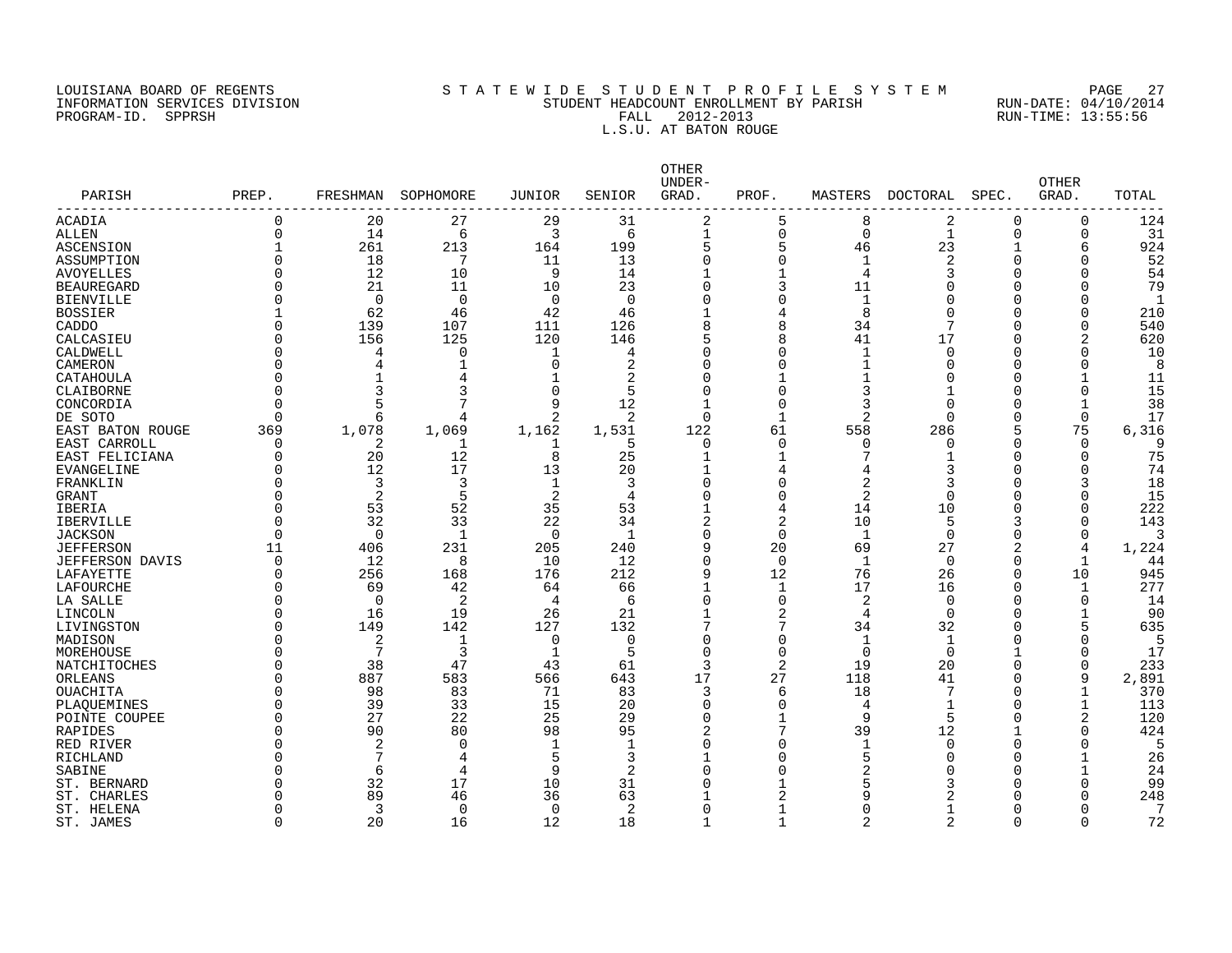#### LOUISIANA BOARD OF REGENTS S T A T E W I D E S T U D E N T P R O F I L E S Y S T E M PAGE 28 INFORMATION SERVICES DIVISION STUDENT HEADCOUNT ENROLLMENT BY PARISH RUN-DATE: 04/10/2014 PROGRAM-ID. SPPRSH FALL 2012-2013 RUN-TIME: 13:55:56 L.S.U. AT BATON ROUGE

| PARISH              | PREP. | FRESHMAN | SOPHOMORE | JUNIOR | SENIOR | OTHER<br>UNDER-<br>GRAD. | PROF. | MASTERS | DOCTORAL | SPEC. | <b>OTHER</b><br>GRAD. | TOTAL  |
|---------------------|-------|----------|-----------|--------|--------|--------------------------|-------|---------|----------|-------|-----------------------|--------|
| ST. JOHN            |       | 63       | 38        | 32     | 38     |                          |       |         |          |       |                       | 179    |
| ST. LANDRY          |       | 55       | 41        | 50     | 80     |                          |       | 16      |          |       |                       | 251    |
| ST. MARTIN          |       | 29       | 21        | 23     | 16     |                          |       |         |          |       |                       | 101    |
| ST. MARY            |       | 49       | 41        | 32     | 44     |                          |       | 10      |          |       |                       | 185    |
| ST. TAMMANY         | 24    | 661      | 480       | 527    | 569    | 22                       | 25    | 99      | 36       |       |                       | 2,446  |
| TANGIPAHOA          |       | 87       | 52        | 57     | 65     |                          |       | 20      | 14       |       |                       | 305    |
| TENSAS              |       |          |           |        |        |                          |       |         |          |       |                       | 15     |
| TERREBONNE          |       | 110      |           | 66     | 92     |                          |       | 24      |          |       |                       | 375    |
| UNION               |       |          |           |        |        |                          |       |         |          |       |                       |        |
| VERMILLION          |       |          | 26        |        | 20     |                          |       |         |          |       |                       | 86     |
| VERNON              |       |          | 15        |        | 13     |                          |       |         |          |       |                       | 61     |
| WASHINGTON          |       | 13       | 13        | 16     | 24     |                          |       |         |          |       |                       | 74     |
| WEBSTER             |       | 12       |           |        | 11     |                          |       |         |          |       |                       | 45     |
| WEST BATON ROUGE    |       | 27       | 20        |        | 44     |                          |       |         |          |       |                       | 166    |
| WEST CARROLL        |       |          |           |        |        |                          |       |         |          |       |                       | 10     |
| WEST FELICIANA      |       | 20       | 16        |        | 23     |                          |       |         |          |       |                       | 82     |
| WINN                |       |          |           |        |        |                          |       |         |          |       |                       | 11     |
| LOUISIANA TOTALS    | 440   | 5,337    | 4,167     | 4,139  | 5,103  | 246                      | 244   | 1,414   | 638      | 17    | 143                   | 21,888 |
| OUT-OF-STATE TOTALS |       | 1,344    | 1,067     | 1,161  | 1,134  | 25                       | 139   | 514     | 662      |       |                       | 6,053  |
| FOREIGN TOTALS      |       | 92       | 75        | 87     | 166    | 46                       | 10    | 340     | 778      |       |                       | 1,608  |
| TOTAL STUDENTS      | 442   | 6,773    | 5,309     | 5,387  | 6,403  | 317                      | 393   | 2,268   | 2,078    | 18    | 161                   | 29,549 |
|                     |       |          |           |        |        |                          |       |         |          |       |                       |        |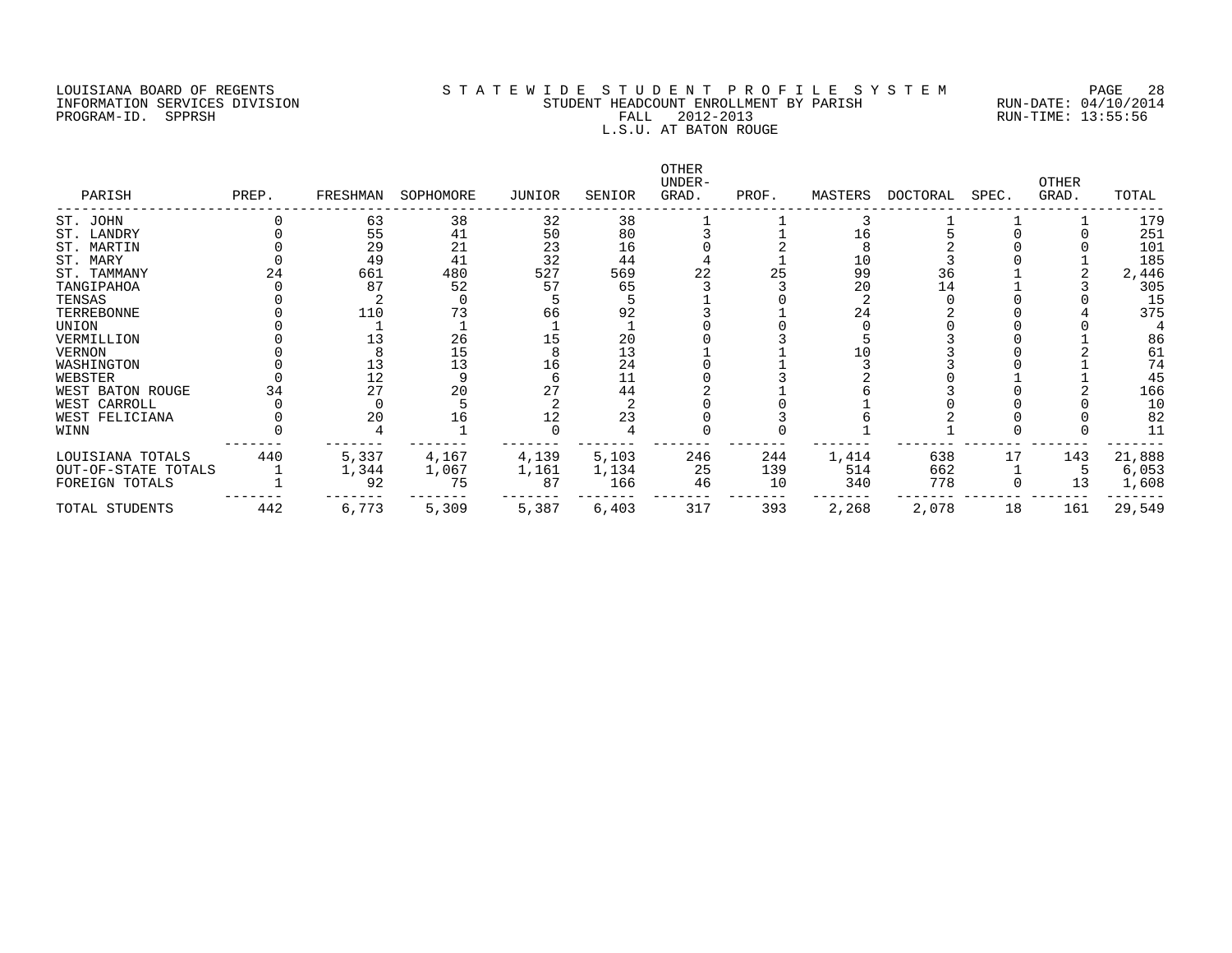PROGRAM-ID. SPPRSH

# LOUISIANA BOARD OF REGENTS SOURCLE S T A T E W I D E S T U D E N T P R O F I L E S Y S T E M PAGE 29<br>STUDENT HEADCOUNT ENROLLMENT BY PARISH RUN-DATE: 04/10/2014 INFORMATION SERVICES DIVISION STATE STILL STUDENT HEADCOUNT ENROLLMENT BY PARISH RUN-DATE: 04/10/201<br>PROGRAM-ID. SPPRSH RUN-TIME: 13:55:56 FALL 2012-2013<br>L.S.U. AT EUNICE

| PARISH                 | PREP.          | FRESHMAN       | SOPHOMORE      | JUNIOR         | SENIOR   | OTHER<br>UNDER-<br>GRAD. | PROF.       | MASTERS      | DOCTORAL    | SPEC.       | <b>OTHER</b><br>GRAD. | TOTAL |
|------------------------|----------------|----------------|----------------|----------------|----------|--------------------------|-------------|--------------|-------------|-------------|-----------------------|-------|
| ACADIA                 | 114            | 239            | 104            | $\mathbf 0$    | $\Omega$ | 77                       | $\mathbf 0$ | $\mathbf 0$  | $\Omega$    | 0           | 0                     | 534   |
| ALLEN                  | $\overline{0}$ | 40             | 9              | $\overline{0}$ | $\circ$  | 13                       | $\Omega$    | $\mathbf 0$  | $\mathbf 0$ | $\Omega$    | 0                     | 62    |
| ASCENSION              | 0              | $\overline{2}$ | 1              | $\Omega$       | $\Omega$ | $\overline{2}$           | 0           | $\Omega$     | 0           | 0           | 0                     |       |
| <b>AVOYELLES</b>       |                | 30             | 10             | $\Omega$       | $\Omega$ | 9                        | $\Omega$    | $\Omega$     | $\Omega$    | 0           | 0                     | 50    |
| <b>BEAUREGARD</b>      | 0              | 8              | $\overline{2}$ | $\Omega$       | $\Omega$ | $\overline{2}$           | 0           | $\Omega$     | U           | O           | 0                     | 12    |
| <b>BIENVILLE</b>       |                | $\Omega$       | O              | $\Omega$       | O        | $\Omega$                 | $\Omega$    | $\Omega$     |             | C           |                       |       |
| BOSSIER                | 0              | $\mathbf 0$    |                | $\Omega$       | C        | $\Omega$                 | $\Omega$    | $\Omega$     |             | Ω           | 0                     |       |
| CADDO                  | O              | 2              |                | $\Omega$       | O        | $\Omega$                 |             | $\Omega$     | Ω           | Ω           |                       |       |
| CALCASIEU              | 9              | 36             | 8              | $\mathbf 0$    | 0        | 17                       | O           | $\Omega$     | Ω           | 0           | 0                     | 70    |
| CALDWELL               | 0              | $\mathbf 0$    |                | $\Omega$       | 0        | $\mathbf 0$              | C           | $\Omega$     | Ω           | O           | O                     |       |
| CAMERON                | 0              | 4              | 0              | $\Omega$       | O        | $\mathbf{1}$             | C           | <sup>0</sup> | O           | 0           | 0                     |       |
| CATAHOULA              | $\Omega$       | 3              |                | $\Omega$       | O        | $\mathbf{1}$             | U           | $\Omega$     | O           | Ω           |                       |       |
| CONCORDIA              | $\Omega$       | 2              | $\Omega$       | $\Omega$       | C        | $\mathbf{1}$             | Λ           | <sup>n</sup> |             | O           |                       |       |
| DE SOTO                | $\overline{a}$ | 3              | $\Omega$       | $\Omega$       | U        | $\mathbf{1}$             | U           | $\Omega$     | O           | O           |                       | 6     |
| EAST BATON ROUGE       | 38             | 10             | 10             | $\Omega$       | C        | 9                        |             | $\Omega$     | C           | Ω           |                       | 67    |
| EAST CARROLL           | $\mathbf 0$    | $\mathbf 0$    | $\mathbf 0$    | $\Omega$       | O        | $\mathbf 1$              | U           | $\Omega$     | ∩           | O           | 0                     |       |
| EVANGELINE             | 49             | 187            | 78             | $\Omega$       | 0        | 44                       | Λ           | $\Omega$     |             | Ω           | 0                     | 358   |
| FRANKLIN               | $\Omega$       | $\mathbf 0$    | 0              | $\Omega$       | 0        | $\mathbf{1}$             | Ω           | $\Omega$     | Ω           | O           | 0                     |       |
| <b>GRANT</b>           | 0              | 7              | 1              | $\Omega$       | 0        | $\overline{4}$           | Λ           | $\Omega$     |             | Ω           | O                     | 12    |
| IBERIA                 | 4              | 51             | 10             | $\Omega$       | $\Omega$ | 19                       | C           | $\Omega$     |             | C           | O                     | 84    |
| <b>IBERVILLE</b>       | O              | $\mathbf{1}$   | $\Omega$       | $\Omega$       | O        | $\Omega$                 |             | $\Omega$     |             | Ω           |                       |       |
| <b>JACKSON</b>         | O              | $\Omega$       | $\Omega$       | $\Omega$       | O        |                          |             | $\Omega$     | C           | Ω           |                       |       |
| <b>JEFFERSON</b>       | 2              | 7              | $\overline{2}$ | $\Omega$       | O        | 6                        | U           | $\Omega$     | O           | O           |                       | 17    |
| <b>JEFFERSON DAVIS</b> | O              | 50             | 21             | $\Omega$       | O        | 9                        | Λ           | <sup>0</sup> | O           | O           | O                     | 80    |
| LAFAYETTE              |                | 134            | 71             | $\Omega$       | O        | 86                       | Λ           | U            | U           | O           | O                     | 292   |
| LAFOURCHE              | O              | 2              | 1              | $\Omega$       | O        | 4                        | Λ           | U            | U           | U           | O                     |       |
| LA SALLE               |                | 3              | $\overline{2}$ | $\Omega$       | O        | $\Omega$                 | U           | U            | U           | U           | U                     |       |
| LINCOLN                | O              | $\overline{1}$ | 1              | $\Omega$       | O        | U                        |             | <sup>n</sup> |             | U           | O                     |       |
| LIVINGSTON             | O              | 5              | $\overline{c}$ | $\Omega$       | U        |                          | U           | <sup>n</sup> | Π           | U           | U                     | 11    |
| NATCHITOCHES           | 0              | $\overline{2}$ |                | $\Omega$       | C        | 2                        |             | n            | ſ           | Ω           |                       |       |
| ORLEANS                | 0              | 8              | 3              | $\Omega$       | C        | 6                        | ∩           | $\Omega$     | ∩           | U           | O                     | 17    |
| OUACHITA               | 0              | 2              | 2              | $\Omega$       | C        | O                        | Λ           | <sup>n</sup> |             | Ω           |                       |       |
| PLAOUEMINES            | 0              | $\mathbf{1}$   | 1              | $\Omega$       | U        | $\Omega$                 |             | <sup>n</sup> |             | Ω           | U                     | 2     |
| POINTE COUPEE          | O              | 7              | 5              | $\Omega$       | O        | $\overline{4}$           |             | <sup>n</sup> | ∩           | Ω           |                       | 16    |
| RAPIDES                | O              | 157            | 22             | $\Omega$       | 0        | 21                       |             | <sup>n</sup> | ∩           | O           | O                     | 200   |
| RED RIVER              | O              | 1              | $\Omega$       | $\Omega$       | O        | $\Omega$                 | U           | U            | Π           | U           | Ω                     |       |
| RICHLAND               | O              |                | O              | $\Omega$       | U        | $\Omega$                 | Λ           | O            | Ω           | Ω           | O                     |       |
| SABINE                 | $\Omega$       |                | U              | $\Omega$       | O        | 2                        | U           | U            | U           | O           |                       |       |
| ST. BERNARD            | 0              |                |                | $\Omega$       | U        | $\Omega$                 | ∩           | U            | Π           | U           |                       |       |
| ST. CHARLES            | $\Omega$       | $\mathbf{1}$   | O              | $\Omega$       | O        | $\Omega$                 | U           | ∩            | U           | U           |                       |       |
| ST. JOHN               | Ω              | 2              | ∩              | $\Omega$       | 0        | $\Omega$                 |             | n            |             | U           |                       |       |
| ST. LANDRY             | 116            | 390            | 152            | $\Omega$       | $\Omega$ | 128                      |             | <sup>n</sup> |             | U           | U                     | 786   |
| ST. MARTIN             | 13             | 42             | 13             | $\Omega$       | 0        | 16                       |             | ∩            |             | O           | U                     | 84    |
| ST. MARY               | 1              | 32             | 10             | $\Omega$       | O        | 6                        |             | ∩            |             | O           | O                     | 49    |
| ST. TAMMANY            | 0              | 11             | 4              | $\Omega$       | O        | 9                        |             |              |             | O           | O                     | 24    |
| TANGIPAHOA             | 10             | 3              | 1              | $\Omega$       | 0        |                          | O           | <sup>0</sup> |             | O           | O                     | 15    |
| TERREBONNE             | 3              | 2              | 2              | $\mathbf 0$    | $\Omega$ | 5                        | $\mathbf 0$ | $\Omega$     | $\Omega$    | $\mathbf 0$ | $\Omega$              | 12    |
|                        |                |                |                |                |          |                          |             |              |             |             |                       |       |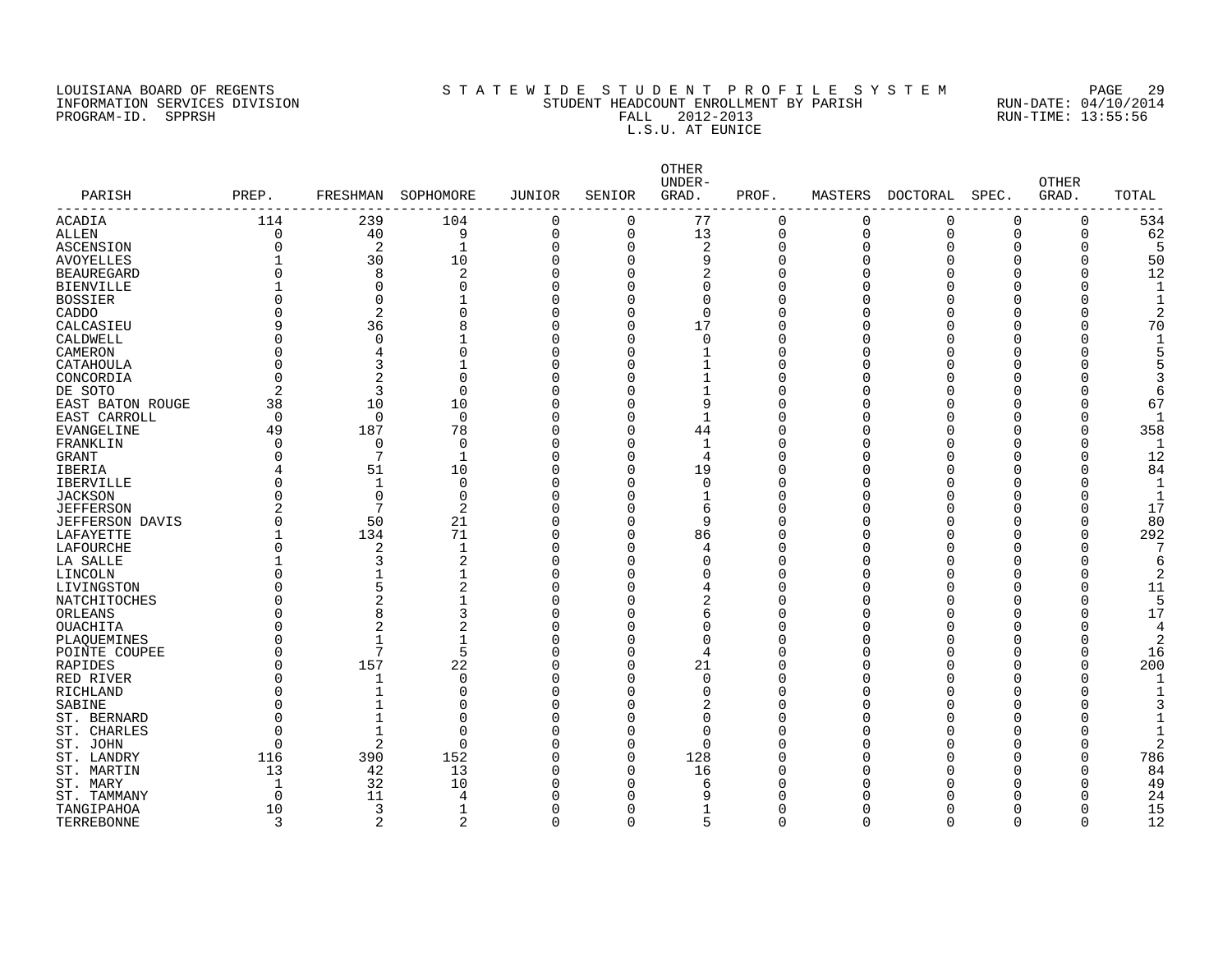## LOUISIANA BOARD OF REGENTS S T A T E W I D E S T U D E N T P R O F I L E S Y S T E M PAGE 30 INFORMATION SERVICES DIVISION STUDENT HEADCOUNT ENROLLMENT BY PARISH RUN-DATE: 04/10/2014 PROGRAM-ID. SPPRSH FALL 2012-2013 RUN-TIME: 13:55:56 FALL 2012-2013<br>L.S.U. AT EUNICE

| PARISH              | PREP. | FRESHMAN | SOPHOMORE | JUNIOR | SENIOR | OTHER<br>UNDER-<br>GRAD. | PROF. | MASTERS | DOCTORAL | SPEC. | OTHER<br>GRAD. | TOTAL |
|---------------------|-------|----------|-----------|--------|--------|--------------------------|-------|---------|----------|-------|----------------|-------|
| UNION               |       |          |           |        |        |                          |       |         |          |       |                |       |
| VERMILLION          |       |          |           |        |        |                          |       |         |          |       |                | 109   |
| VERNON              |       |          |           |        |        |                          |       |         |          |       |                | 1 C   |
| WASHINGTON          |       |          |           |        |        |                          |       |         |          |       |                |       |
| WEBSTER             |       |          |           |        |        |                          |       |         |          |       |                |       |
| WEST BATON ROUGE    |       |          |           |        |        |                          |       |         |          |       |                |       |
| WEST CARROLL        |       |          |           |        |        |                          |       |         |          |       |                |       |
| WEST FELICIANA      |       |          |           |        |        |                          |       |         |          |       |                |       |
| LOUISIANA TOTALS    | 385   | 1,554    | 576       |        |        | 532                      |       |         |          |       |                | 3,047 |
| OUT-OF-STATE TOTALS |       |          |           |        |        |                          |       |         |          |       |                | 22    |
| FOREIGN TOTALS      |       |          |           |        |        |                          |       |         |          |       |                |       |
| TOTAL STUDENTS      | 386   | 1,571    | 584       |        |        | 534                      |       |         |          |       |                | 3,075 |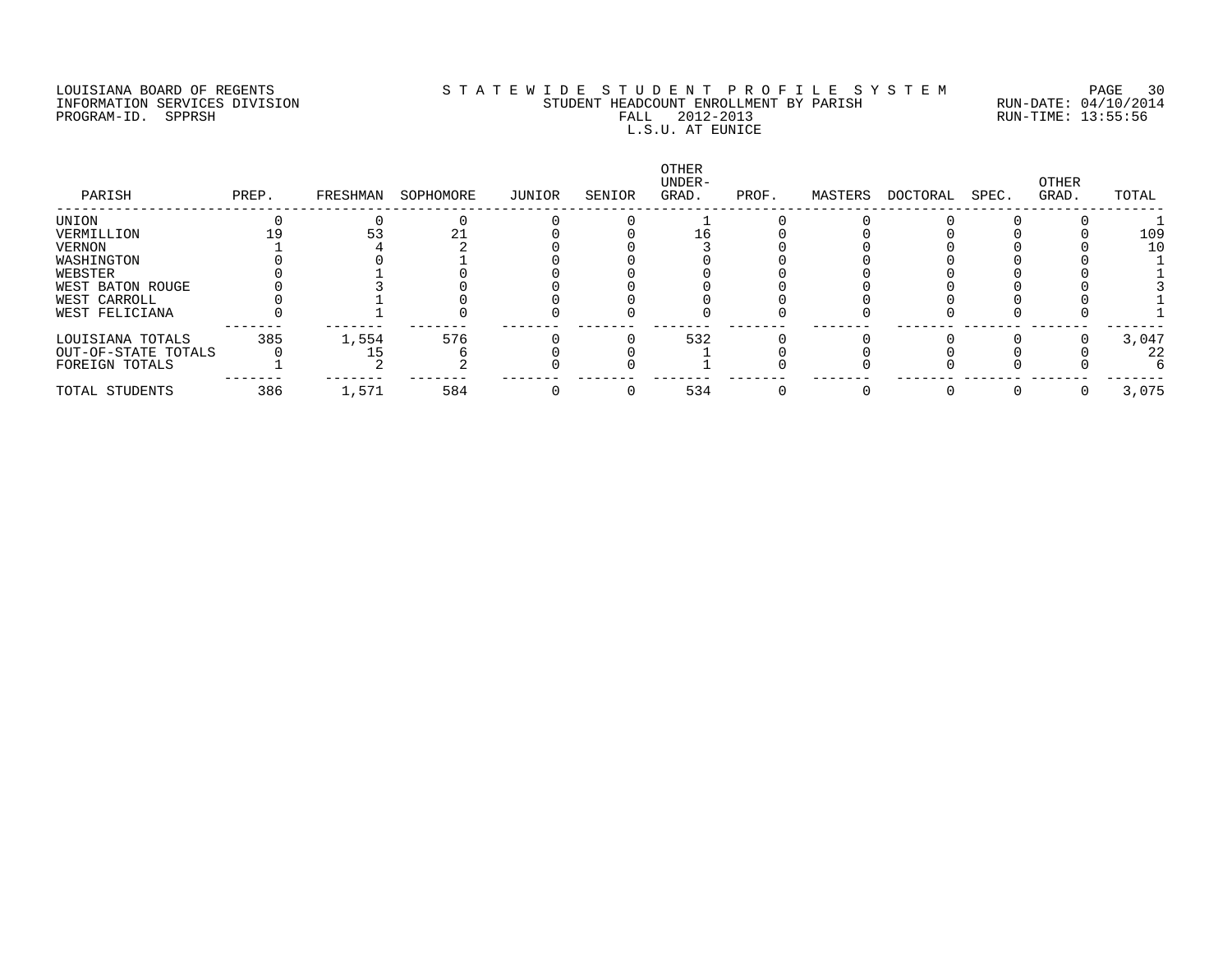#### LOUISIANA BOARD OF REGENTS SOURCLAST A T E WID E S T U D E N T P R O F I L E S Y S T E M PAGE 31<br>STUDENT HEADCOUNT ENROLLMENT BY PARISH RUN-DATE: 04/10/2014 INFORMATION SERVICES DIVISION STATE STILL STUDENT HEADCOUNT ENROLLMENT BY PARISH RUN-DATE: 04/10/201<br>INFORMATION SERVICES DIVISION STATE: 13:55:56<br>FALL 2012-2013 RUN-TIME: 13:55:56 PROGRAM-ID. SPPRSH FALL 2012-2013 RUN-TIME: 13:55:56 L.S.U. AT SHREVEPORT

| PARISH                 | PREP.          | FRESHMAN       | SOPHOMORE      | <b>JUNIOR</b>  | SENIOR         | OTHER<br>UNDER-<br>GRAD. | PROF.          | MASTERS      | DOCTORAL | SPEC.        | <b>OTHER</b><br>GRAD. | TOTAL        |
|------------------------|----------------|----------------|----------------|----------------|----------------|--------------------------|----------------|--------------|----------|--------------|-----------------------|--------------|
| ------------           |                |                |                |                |                |                          |                |              |          |              |                       |              |
| <b>ACADIA</b>          | 0              |                | 0              | $\mathbf 0$    | 2              | 0                        | $\mathbf 0$    | 0            | $\Omega$ | $\Omega$     | 0                     |              |
| <b>ALLEN</b>           | $\overline{0}$ | $\overline{0}$ | $\mathbf{1}$   | $\overline{0}$ | $\overline{2}$ | 0                        | $\overline{0}$ | $\mathbf{1}$ | $\Omega$ | $\Omega$     | $\mathbf 0$           |              |
| <b>ASCENSION</b>       | $\Omega$       | 1              | $\Omega$       | $\mathbf{1}$   | $\Omega$       | 0                        | $\mathbf 0$    | $\Omega$     | $\Omega$ | <sup>0</sup> | O                     |              |
| <b>AVOYELLES</b>       | $\Omega$       | $\Omega$       | $\Omega$       | $\overline{0}$ | 0              | 0                        | $\mathbf 0$    | $\Omega$     |          |              |                       |              |
| <b>BEAUREGARD</b>      | $\Omega$       | $\mathbf{1}$   | $\Omega$       | $\mathbf{1}$   | $\mathbf{1}$   | $\Omega$                 | $\Omega$       | $\Omega$     |          | <sup>0</sup> |                       |              |
| <b>BIENVILLE</b>       | $\Omega$       | 5              | 4              | $\overline{2}$ | 5              | 1                        | $\mathbf 0$    | $\Omega$     |          | $\Omega$     | $\Omega$              | 17           |
| <b>BOSSIER</b>         | 204            | 113            | 126            | 147            | 273            | 31                       | $\mathbf 0$    | 66           |          | 2            | 10                    | 972          |
| CADDO                  | 734            | 302            | 280            | 327            | 613            | 82                       | $\Omega$       | 182          |          | 6            | 26                    | 2,552        |
| CALCASIEU              | $\mathbf 0$    | 2              | 0              | $\Omega$       | 2              | $\Omega$                 | $\mathbf 0$    | 2            |          | $\Omega$     | $\Omega$              |              |
| CAMERON                | $\Omega$       | $\Omega$       | $\Omega$       | $\Omega$       | 1              |                          | $\Omega$       | $\Omega$     |          | $\Omega$     | O                     |              |
| CLAIBORNE              | $\Omega$       | 2              | $\Omega$       | $\mathbf{1}$   | 4              | 1                        | $\mathbf 0$    | 2            |          | <sup>0</sup> | O                     | 10           |
| CONCORDIA              | $\Omega$       | $\Omega$       | $\Omega$       | $\Omega$       | $\overline{2}$ | 0                        | O              | ∩            |          | ∩            | O                     | 2            |
| DE SOTO                | 66             | 34             | 28             | 21             | 27             | 1                        | $\Omega$       | 4            |          | ∩            |                       | 182          |
| EAST BATON ROUGE       | $\Omega$       | $\mathbf 1$    | 2              | 3              |                | 0                        | O              | 4            |          |              |                       | 18           |
| <b>EVANGELINE</b>      | $\Omega$       | $\Omega$       | 1              | $\Omega$       |                | 0                        | $\Omega$       | ſ            |          |              | U                     | 2            |
| <b>GRANT</b>           | $\Omega$       | $\Omega$       | $\mathbf{1}$   | 1              | ∩              | O                        | O              | ſ            |          |              | ∩                     | 2            |
| IBERIA                 | O              | 5              |                | 2              | 4              |                          | O              |              |          |              |                       | 14           |
| <b>IBERVILLE</b>       | C              | 1              | $\Omega$       | $\Omega$       | ∩              | O                        | $\Omega$       |              |          | n            |                       |              |
| <b>JACKSON</b>         |                | 2              | $\overline{2}$ | O              | ∩              | 0                        | 0              | O            |          |              |                       |              |
| <b>JEFFERSON</b>       | C              | 3              |                | O              |                | 1                        | 0              |              |          |              |                       |              |
|                        |                | 0              |                | O              |                | 0                        | 0              | C            |          |              |                       |              |
| <b>JEFFERSON DAVIS</b> | C              |                |                |                |                | 0                        |                |              |          |              |                       | 2            |
| LAFAYETTE              |                | 3              |                | 2              | 2              |                          | 0              |              |          |              |                       | 12           |
| LAFOURCHE              | C              | 0              | $\Omega$       |                | O<br>O         | 0                        | 0              | $\Omega$     |          |              |                       |              |
| LA SALLE               |                | $\mathbf{1}$   | $\Omega$       | $\Omega$       |                | 0                        | 0              | C            |          |              |                       |              |
| LINCOLN                |                | 4              | $\Omega$       | 3              |                | 0                        | 0              | $\sqrt{ }$   |          |              |                       | 11           |
| LIVINGSTON             | 0              | $\Omega$       | $\Omega$       | 0              |                | 0                        | $\mathbf 0$    | C            |          |              | O                     |              |
| MADISON                |                | $\mathbf{1}$   | $\Omega$       | $\Omega$       | $\Omega$       | 0                        | 0              | C            |          |              |                       |              |
| MOREHOUSE              |                | $\overline{2}$ | $\overline{2}$ | $\mathbf{1}$   | $\Omega$       | 0                        | $\mathbf 0$    | C            |          |              |                       |              |
| NATCHITOCHES           | U              | 3              | $\overline{2}$ | $\Omega$       | 3              | 0                        | $\Omega$       | 3            |          |              | O                     | 11           |
| ORLEANS                |                |                | $\mathbf{1}$   | $\mathbf{1}$   | 4              | 3                        | $\Omega$       | 3            |          |              |                       | 13           |
| <b>OUACHITA</b>        | C              | 4              | 8              | 4              | 12             | 0                        | $\mathbf 0$    |              |          |              |                       | 36           |
| PLAQUEMINES            |                | $\Omega$       | $\Omega$       | $\Omega$       | $\Omega$       | 1                        | $\Omega$       | C            |          | $\Omega$     |                       | $\mathbf{1}$ |
| <b>RAPIDES</b>         | 0              | 7              | 3              |                |                | 0                        | 0              |              |          | ∩            | O                     | 22           |
| RED RIVER              |                | 2              | 3              |                |                |                          | 0              |              |          |              |                       | 16           |
| SABINE                 |                | 7              |                | 9              | 7              | 1                        | $\Omega$       | 2            |          | ∩            | U                     | 33           |
| ST. CHARLES            |                | 2              | $\Omega$       |                | O              | 0                        | $\Omega$       | $\cap$       |          |              |                       |              |
| ST. LANDRY             |                | $\Omega$       | $\Omega$       | $\Omega$       |                | 0                        | $\Omega$       | $\sqrt{ }$   |          |              |                       |              |
| ST. MARTIN             | U              | 1              | $\Omega$       | U              |                | O                        | O              |              |          | ∩            |                       |              |
| ST. MARY               | U              | $\Omega$       |                | $\mathbf{1}$   | $\Omega$       | O                        | O              | O            |          | ∩            |                       |              |
| ST. TAMMANY            |                | 2              | $\Omega$       | 2              | 2              | 1                        | O              |              |          | ∩            |                       |              |
| TANGIPAHOA             | O              | $\Omega$       | $\overline{2}$ | $\mathbf{1}$   | 1              | 0                        | 0              | O            |          | n            |                       |              |
| TERREBONNE             | C              |                | $\Omega$       | $\mathbf{1}$   | $\Omega$       | 0                        | O              | ſ            |          |              |                       |              |
| <b>UNION</b>           |                | $\Omega$       |                | $\mathbf{1}$   | $\Omega$       | O                        | O              | ſ            |          |              |                       |              |
| VERMILLION             | U              |                | $\Omega$       | $\Omega$       | 2              | O                        | U              | C            |          |              |                       |              |
| VERNON                 | U              | 3              | 2              | $\overline{1}$ | 2              | O                        | O              |              |          |              |                       |              |
| WEBSTER                | $\Omega$       | 17             | 10             | 15             | 30             | 5                        | $\Omega$       | 8            |          | n            |                       | 85           |
| WEST BATON ROUGE       | $\Omega$       | $\Omega$       | $\Omega$       | $\Omega$       | 0              | 0                        | $\mathbf 0$    | 1            | $\Omega$ | $\Omega$     | $\Omega$              | -1           |
|                        |                |                |                |                |                |                          |                |              |          |              |                       |              |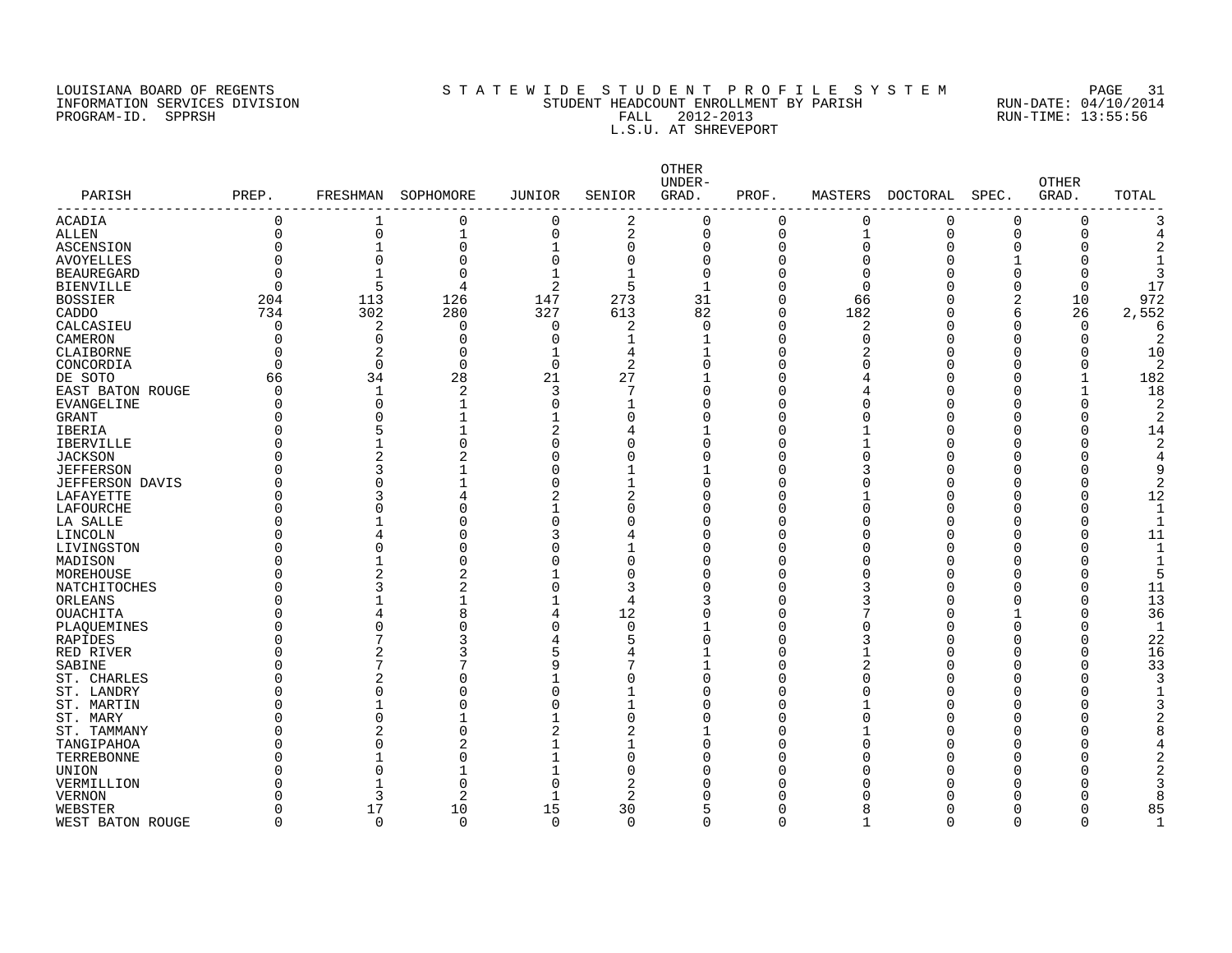## LOUISIANA BOARD OF REGENTS S T A T E W I D E S T U D E N T P R O F I L E S Y S T E M PAGE 32 INFORMATION SERVICES DIVISION STUDENT HEADCOUNT ENROLLMENT BY PARISH RUN-DATE: 04/10/2014 PROGRAM-ID. SPPRSH FALL 2012-2013 RUN-TIME: 13:55:56 FALL 2012-2013<br>L.S.U. AT SHREVEPORT

| PARISH                                                    | PREP.   | FRESHMAN | SOPHOMORE       | JUNIOR          | SENIOR            | OTHER<br>UNDER-<br>GRAD. | PROF. | MASTERS   | <b>DOCTORAL</b> | SPEC. | OTHER<br>GRAD. | TOTAL      |
|-----------------------------------------------------------|---------|----------|-----------------|-----------------|-------------------|--------------------------|-------|-----------|-----------------|-------|----------------|------------|
| WINN                                                      | 20      |          |                 |                 |                   |                          |       |           |                 |       |                | 22         |
| LOUISIANA TOTALS<br>OUT-OF-STATE TOTALS<br>FOREIGN TOTALS | 1,024   | 536      | 494<br>47<br>16 | 559<br>64<br>18 | 1,028<br>98<br>21 | 131                      |       | 297<br>26 |                 | 10    | 38             | 31C<br>108 |
| TOTAL STUDENTS                                            | . . 033 | 604      | 557             | 641             | 1,147             | 142                      |       | 354       |                 |       |                | 4,535      |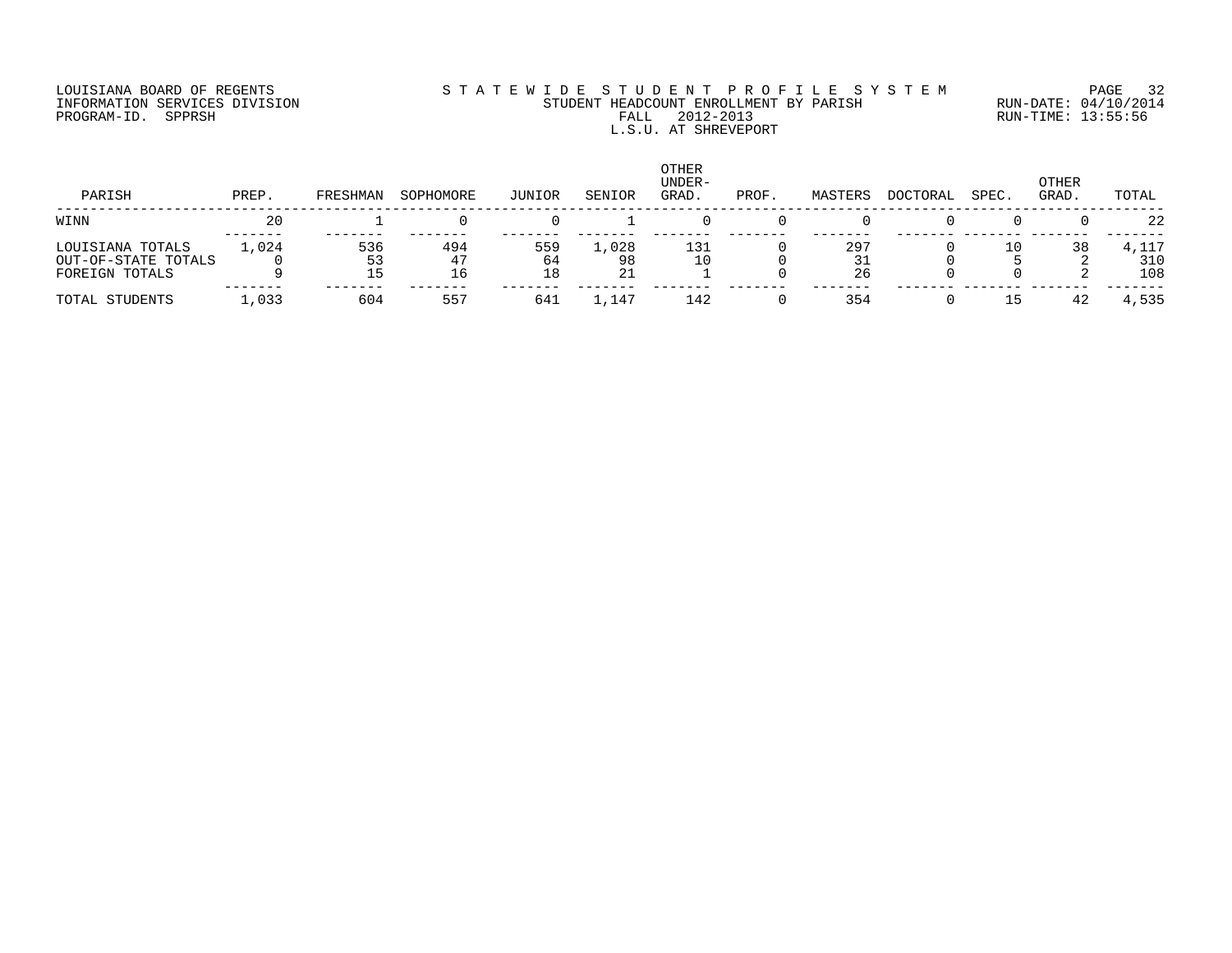#### LOUISIANA BOARD OF REGENTS S T A T E W I D E S T U D E N T P R O F I L E S Y S T E M PAGE 33 INFORMATION SERVICES DIVISION STUDENT HEADCOUNT ENROLLMENT BY PARISH RUN-DATE: 04/10/2014 PROGRAM-ID. SPPRSH FALL 2012-2013 RUN-TIME: 13:55:56 LSU HEALTH SCIENCES CENTER-N.O.

| PARISH                 | PREP.    | FRESHMAN    | SOPHOMORE      | <b>JUNIOR</b>  | SENIOR         | OTHER<br>UNDER-<br>GRAD. | PROF.          | MASTERS        | DOCTORAL     | SPEC.    | <b>OTHER</b><br>GRAD. | TOTAL          |
|------------------------|----------|-------------|----------------|----------------|----------------|--------------------------|----------------|----------------|--------------|----------|-----------------------|----------------|
| ACADIA                 | 0        | $\Omega$    | 1              | 2              | 1              | $\Omega$                 | 8              | 1              | 0            | 0        | 0                     | 13             |
| ALLEN                  | $\Omega$ | $\mathbf 0$ | $\mathbf 0$    | 0              | $\mathbf 0$    | 0                        | $\sqrt{2}$     | $\mathbf 0$    | 0            | $\Omega$ | 0                     | $\overline{2}$ |
| ASCENSION              | $\Omega$ | $\Omega$    | 5              | 9              | 6              | 0                        | 15             | 7              | 4            |          | $\Omega$              | 46             |
| ASSUMPTION             |          | $\Omega$    | $\mathbf{1}$   | $\Omega$       | $\Omega$       | 0                        | 2              | O              | $\Omega$     |          | U                     |                |
| <b>AVOYELLES</b>       |          | $\Omega$    | $\mathbf 0$    | $\Omega$       |                | $\Omega$                 | $\mathbf{1}$   | $\cap$         |              |          |                       |                |
| <b>BEAUREGARD</b>      |          | $\Omega$    |                | U              | $\Omega$       | 0                        | 4              |                |              |          |                       |                |
| <b>BIENVILLE</b>       |          | O           | $\Omega$       | U              | $\Omega$       | 0                        | 1              | $\cap$         |              |          |                       | $\mathbf{1}$   |
| <b>BOSSIER</b>         |          | O           | $\overline{2}$ |                |                | 0                        | 12             |                |              |          |                       | 25             |
| CADDO                  |          | U           | 5              | 2              | 2              | 0                        | 16             | 5              | 6            |          | U                     | 36             |
| CALCASIEU              |          | U           | 3              |                | 4              | 0                        | 15             | 3              |              |          |                       | 30             |
| CALDWELL               |          | U           | $\Omega$       | O              | $\Omega$       | 0                        | 0              | O              |              |          |                       |                |
| CATAHOULA              |          | 0           | $\Omega$       | U              | $\Omega$       | 0                        | $\mathbf{1}$   | n              |              |          |                       |                |
| CLAIBORNE              |          | $\Omega$    | $\Omega$       | $\Omega$       | $\Omega$       | 0                        | $\mathbf{1}$   | $\Omega$       |              |          |                       |                |
| CONCORDIA              |          | $\Omega$    | $\Omega$       | $\Omega$       |                | 0                        | $\Omega$       | $\cap$         |              |          |                       |                |
| DE SOTO                |          | $\Omega$    | $\mathbf 0$    | $\Omega$       | $\mathbf{1}$   | 0                        | $\overline{0}$ | $\Omega$       | $\Omega$     |          | O                     |                |
| EAST BATON ROUGE       |          | $\Omega$    | 26             | 27             | 19             | 0                        | 163            | 29             | 14           |          | 2                     | 280            |
| EAST CARROLL           |          | $\Omega$    | $\mathbf 0$    | $\Omega$       | $\Omega$       | 0                        | 0              | 1              | $\Omega$     |          | O                     | -1             |
| EAST FELICIANA         | U        | $\Omega$    | $\Omega$       | $\Omega$       | $\Omega$       | 0                        | $\mathbf{1}$   | $\Omega$       |              |          | Λ                     |                |
| EVANGELINE             |          | $\Omega$    | $\Omega$       |                | $\Omega$       | 0                        | 2              | $\Omega$       |              |          |                       |                |
| GRANT                  |          | $\Omega$    | $\Omega$       | $\Omega$       | $\Omega$       | 0                        | $\Omega$       | 2              |              |          |                       |                |
| IBERIA                 |          | $\Omega$    | $\Omega$       | 1              | 4              | 0                        | 11             | $\overline{2}$ |              |          | O                     | 21             |
| <b>IBERVILLE</b>       |          | $\Omega$    | $\overline{2}$ | $\overline{2}$ | 1              | 0                        | 5              | 2              |              |          | $\Omega$              | 12             |
| <b>JACKSON</b>         |          | $\Omega$    | $\mathbf 0$    | $\mathbf 0$    | $\Omega$       | 0                        | $\overline{2}$ | $\mathbf 0$    | $\Omega$     |          | $\mathbf 0$           | 2              |
| <b>JEFFERSON</b>       |          | $\Omega$    | 91             | 93             | 87             | 0                        | 219            | 142            | 59           | $\cap$   | 15                    | 706            |
| <b>JEFFERSON DAVIS</b> |          | $\Omega$    | $\mathbf 0$    | $\mathbf{1}$   |                | 0                        | 3              | $\mathbf 0$    | 2            | ∩        | $\mathbf 0$           | 7              |
| LAFAYETTE              |          | $\Omega$    | 3              |                | 2              | 0                        | 47             | 14             | 10           |          |                       | 81             |
| LAFOURCHE              |          | $\Omega$    |                |                | 6              | 0                        | 16             | 15             | 4            |          | O                     | 47             |
| LA SALLE               |          | O           | $\Omega$       |                | $\mathbf 0$    | 0                        | 1              | $\Omega$       |              |          | O                     | 3              |
| LINCOLN                |          | U           | $\Omega$       |                | $\Omega$       | 0                        | 2              | $\Omega$       | U            |          |                       | 3              |
| LIVINGSTON             |          | U           | 4              | 5              | $\overline{4}$ | 0                        | 11             | 4              |              |          |                       | 29             |
| MADISON                |          | $\Omega$    | $\Omega$       | U              | $\Omega$       | 0                        | 0              | 2              | <sup>0</sup> |          |                       | 2              |
| MOREHOUSE              |          | 0           | $\mathbf{1}$   | $\Omega$       | $\Omega$       | 0                        | 1              | $\Omega$       | $\Omega$     |          | O                     | 2              |
| NATCHITOCHES           |          | $\Omega$    | $\mathbf 0$    | -1             | $\Omega$       | 0                        | 4              | $\Omega$       | $\Omega$     | $\Omega$ | $\Omega$              |                |
| ORLEANS                |          | $\Omega$    | 50             | 69             | 37             | 5                        | 196            | 105            | 41           | n        | 10                    | 513            |
| <b>OUACHITA</b>        |          | $\Omega$    | $\overline{a}$ | $\overline{2}$ | 2              | 0                        | 18             | 2              | 6            | ∩        | $\Omega$              | 32             |
| PLAQUEMINES            |          | U           | 5              | 2              | 4              | 0                        | 3              | 2              | 3            | ∩        | ∩                     | 19             |
| POINTE COUPEE          |          | $\Omega$    |                | 1              | $\Omega$       | 0                        | 3              | $\Omega$       |              |          | U                     |                |
| RAPIDES                |          | $\Omega$    | 3              | $\Omega$       |                | 0                        | 13             | 5              | 3            |          | O                     | 25             |
| RED RIVER              |          | $\Omega$    | $\Omega$       | ∩              | $\Omega$       | 0                        | $\Omega$       | $\Omega$       |              |          |                       |                |
| SABINE                 |          | U           | $\Omega$       |                |                | 0                        | 1              |                |              |          |                       |                |
| ST. BERNARD            |          | $\Omega$    | 8              | 3              | 6              | 0                        | 5              | 5              |              |          | $\Omega$              | 27             |
| ST. CHARLES            |          | $\Omega$    | 16             | 12             |                | 0                        | 16             | 15             |              |          |                       | 67             |
| ST. HELENA             |          | $\Omega$    | $\mathbf 0$    | $\Omega$       | $\Omega$       | 0                        | 0              |                |              |          | 0                     |                |
| ST. JAMES              |          |             | 1              |                | 3              | 0                        | $\mathbf{1}$   |                |              |          |                       | 9              |
| ST. JOHN               |          |             | 2              |                | 3              | 0                        | 7              |                |              |          |                       | 25             |
| ST. LANDRY             |          | U           | 2              |                | 2              | 0                        | 14             |                |              |          |                       | 25             |
| ST. MARTIN             | $\Omega$ | $\cap$      | $\Omega$       | -1             | $\Omega$       | $\Omega$                 | 4              | $\Omega$       | $\Omega$     | $\Omega$ | $\Omega$              | 5              |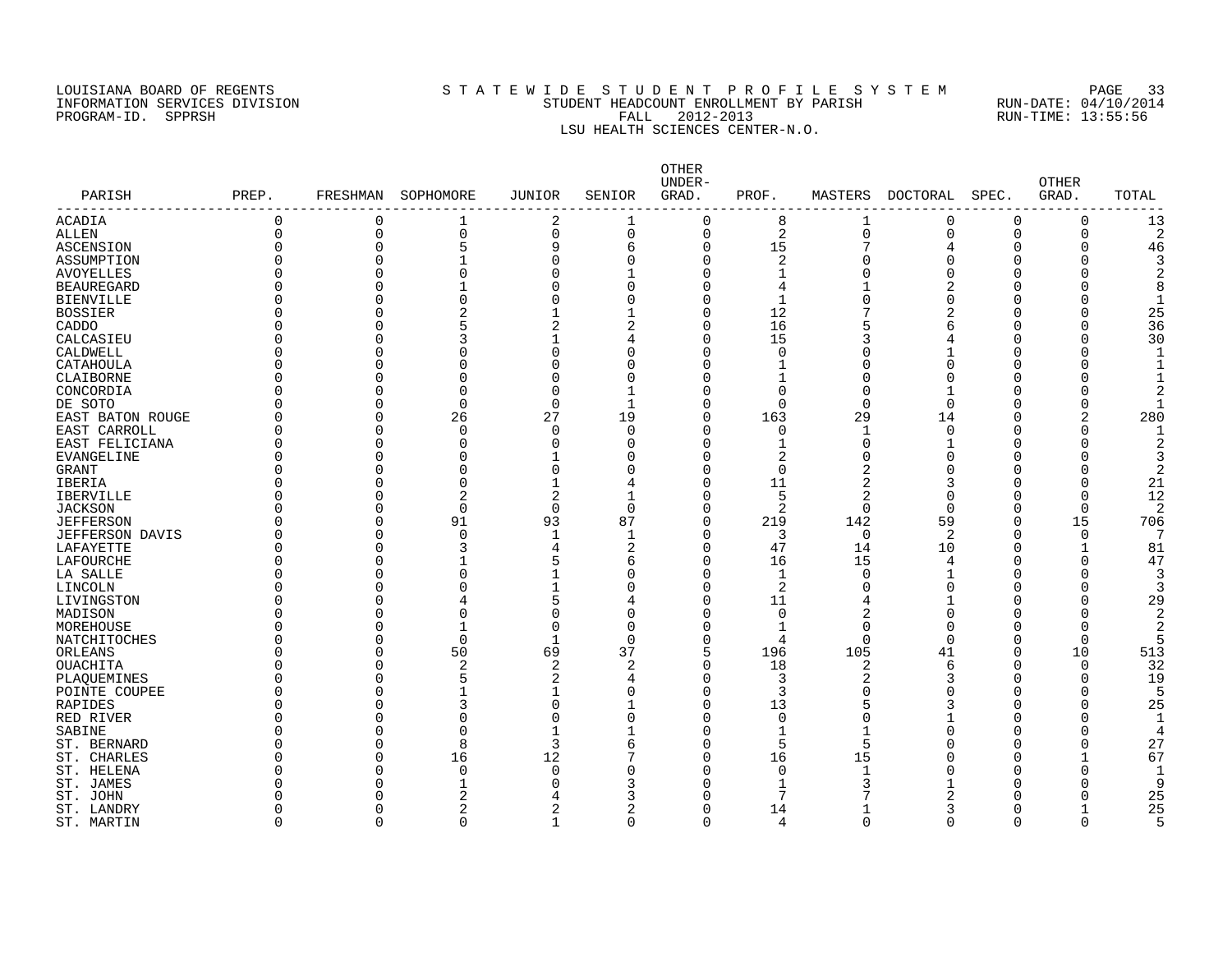## LOUISIANA BOARD OF REGENTS S T A T E W I D E S T U D E N T P R O F I L E S Y S T E M PAGE 34 INFORMATION SERVICES DIVISION STUDENT HEADCOUNT ENROLLMENT BY PARISH RUN-DATE: 04/10/2014 PROGRAM-ID. SPPRSH FALL 2012-2013 RUN-TIME: 13:55:56 LSU HEALTH SCIENCES CENTER-N.O.

| PARISH              | PREP. | FRESHMAN | SOPHOMORE | JUNIOR | SENIOR | OTHER<br>UNDER-<br>GRAD. | PROF. | MASTERS | DOCTORAL | SPEC. | OTHER<br>GRAD. | TOTAL |
|---------------------|-------|----------|-----------|--------|--------|--------------------------|-------|---------|----------|-------|----------------|-------|
| ST. MARY            |       |          |           |        |        |                          |       |         |          |       |                |       |
| ST. TAMMANY         |       |          |           | 54     | 35     |                          | 64    | 47      | 28       |       |                | 273   |
| TANGIPAHOA          |       |          |           |        |        |                          | 16    |         | 10       |       |                | 48    |
| TENSAS              |       |          |           |        |        |                          |       |         |          |       |                |       |
| TERREBONNE          |       |          |           |        |        |                          | 22    |         |          |       |                | 44    |
| VERMILLION          |       |          |           |        |        |                          |       |         |          |       |                | 11    |
| VERNON              |       |          |           |        |        |                          |       |         |          |       |                |       |
| WASHINGTON          |       |          |           |        |        |                          |       |         |          |       |                |       |
| WEST BATON ROUGE    |       |          |           |        |        |                          |       |         |          |       |                |       |
| WEST CARROLL        |       |          |           |        |        |                          |       |         |          |       |                |       |
| WEST FELICIANA      |       |          |           |        |        |                          |       |         |          |       |                |       |
| WINN                |       |          |           |        |        |                          |       |         |          |       |                |       |
| LOUISIANA TOTALS    |       |          | 285       | 319    | 260    |                          | 967   | 461     | 220      |       | 34             | 2,553 |
| OUT-OF-STATE TOTALS |       |          | 22        | 10     |        |                          | 55    | 34      | 39       |       | 19             | 185   |
| FOREIGN TOTALS      |       |          |           |        |        |                          |       |         | 28       |       | 10             | 50    |
| TOTAL STUDENTS      |       |          | 307       | 329    | 265    | 10                       | 1,025 | 502     | 287      |       | 63             | 2,788 |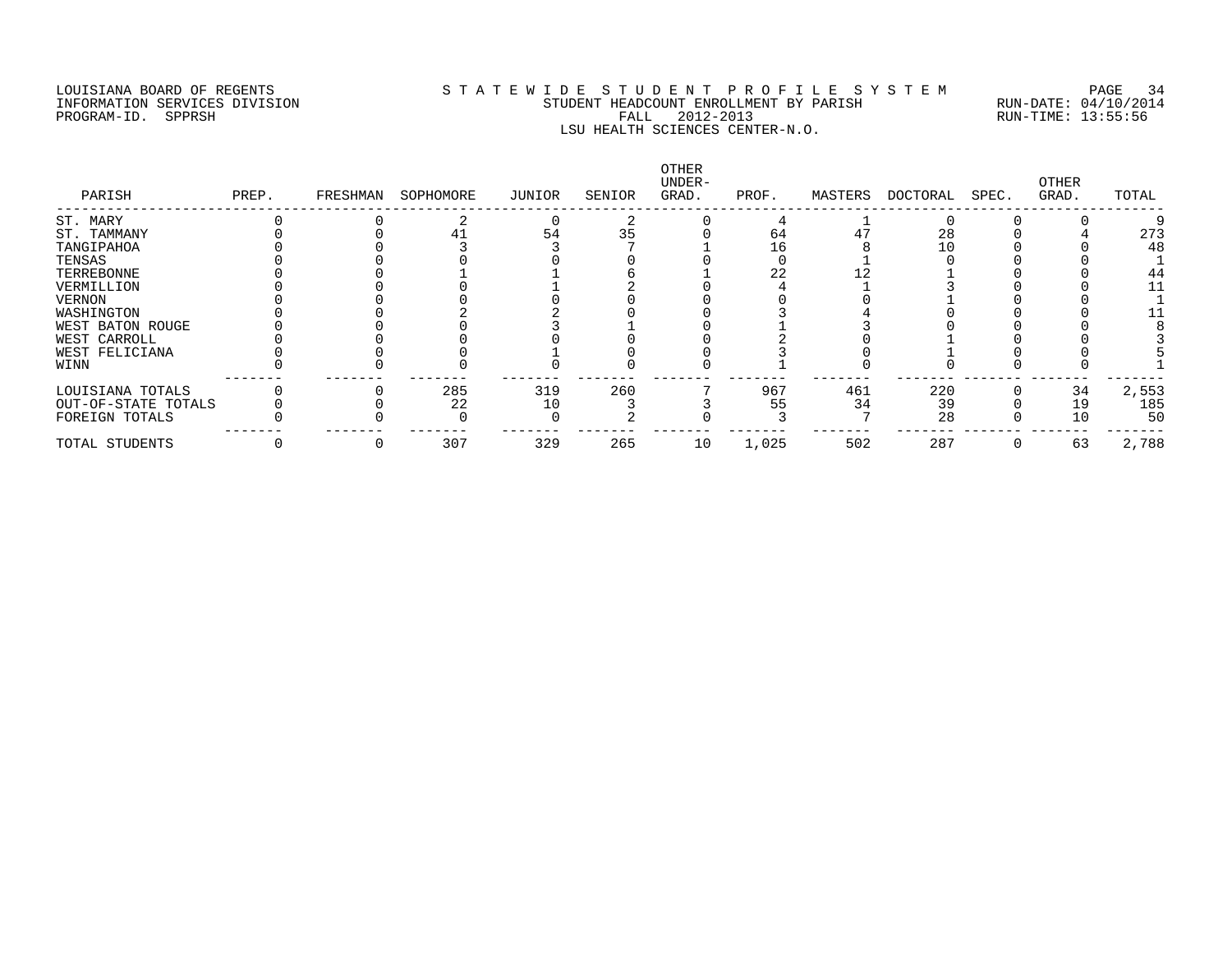#### LOUISIANA BOARD OF REGENTS S T A T E W I D E S T U D E N T P R O F I L E S Y S T E M PAGE 35 INFORMATION SERVICES DIVISION STUDENT HEADCOUNT ENROLLMENT BY PARISH RUN-DATE: 04/10/2014 PROGRAM-ID. SPPRSH FALL 2012-2013 RUN-TIME: 13:55:56 LSU HEALTH SCIENCES CTR-SHREVEPT

| PARISH<br>--------------- | PREP.    | FRESHMAN     | SOPHOMORE | <b>JUNIOR</b>  | SENIOR       | OTHER<br>UNDER-<br>GRAD. | PROF.        |                | MASTERS DOCTORAL | SPEC.    | <b>OTHER</b><br>GRAD. | TOTAL |
|---------------------------|----------|--------------|-----------|----------------|--------------|--------------------------|--------------|----------------|------------------|----------|-----------------------|-------|
| <b>ACADIA</b>             | $\Omega$ | $\mathbf 0$  | 0         | 0              | $\Omega$     | $\mathbf 0$              | 1            | 1              | 1                | $\Omega$ | 0                     | 3     |
| <b>ASCENSION</b>          | $\Omega$ | $\mathbf 0$  | 0         | $\mathbf 0$    | $\mathbf 0$  | $\mathbf 0$              | 8            | $\mathbf 1$    | $\mathbf{1}$     | $\Omega$ | 0                     | 10    |
| <b>AVOYELLES</b>          | U        | $\Omega$     | 0         | $\Omega$       | $\Omega$     | $\Omega$                 | 0            | $\overline{2}$ | $\Omega$         | ∩        | O                     |       |
| <b>BEAUREGARD</b>         | U        | $\Omega$     | 0         | C              | $\Omega$     | U                        | 1            | $\overline{2}$ | 1                | O        |                       |       |
| <b>BIENVILLE</b>          | O        | $\Omega$     | 0         | $\Omega$       | $\Omega$     |                          | $\mathbf 0$  | $\Omega$       | $\mathbf{1}$     | $\Omega$ |                       |       |
| <b>BOSSIER</b>            |          | $\Omega$     | 0         | $\overline{c}$ | 10           | U                        | 25           | 20             | 13               | ∩        |                       | 71    |
| CADDO                     | O        | $\Omega$     | 0         | 5              | 17           | $\Omega$                 | 177          | 61             | 61               | O        | 2                     | 323   |
| CALCASIEU                 | O        | $\Omega$     | 0         | $\Omega$       | $\Omega$     | O                        | 26           | 6              | 5                | O        | $\Omega$              | 37    |
| CLAIBORNE                 | 0        | $\Omega$     | 0         | $\Omega$       | <sup>0</sup> | $\Omega$                 | 0            | 2              |                  | O        | $\Omega$              |       |
| CONCORDIA                 | O        | $\Omega$     | $\Omega$  | $\sqrt{ }$     | O            | $\Omega$                 | $\mathbf 0$  |                |                  | ∩        |                       |       |
| DE SOTO                   | O        | $\Omega$     | 0         | C              | O            |                          | 2            | $\Omega$       |                  |          | $\Omega$              |       |
| EAST BATON ROUGE          | O        | $\Omega$     | 0         | C              | O            | O                        | 49           | 18             |                  | $\cap$   | $\Omega$              | 72    |
| EAST CARROLL              | O        | $\Omega$     | 0         | C              | O            | $\Omega$                 | 2            | $\mathbf{1}$   |                  | ∩        |                       |       |
| EAST FELICIANA            | O        | $\Omega$     | 0         | n              | U            | U                        | 1            | n              |                  | ∩        |                       |       |
| EVANGELINE                | O        | $\Omega$     | 0         | C              | O            | U                        | 2            |                |                  |          |                       |       |
| FRANKLIN                  |          | $\Omega$     | 0         | $\Omega$       | O            | U                        | 2            |                |                  | $\Omega$ |                       |       |
| <b>GRANT</b>              |          | <sup>n</sup> | 0         | $\sqrt{ }$     | O            |                          | $\mathbf{1}$ |                | U                | ∩        |                       |       |
| IBERIA                    |          | $\Omega$     | 0         | $\cap$         | O            | ∩                        | 5            |                |                  | ∩        |                       | 10    |
| <b>IBERVILLE</b>          | U        | $\Omega$     | 0         | C              | O            | U                        | 2            |                |                  |          | O                     |       |
| <b>JACKSON</b>            |          | $\Omega$     | 0         | $\Omega$       | O            | U                        | $\Omega$     |                |                  |          |                       |       |
| <b>JEFFERSON</b>          | U        | $\Omega$     | O         | C              | O            | O                        | 23           | б              | O                | ∩        |                       | 29    |
| <b>JEFFERSON DAVIS</b>    | U        | $\Omega$     | 0         | $\Omega$       | O            | U                        | 2            |                |                  | ∩        | $\Omega$              |       |
| LAFAYETTE                 | U        | $\Omega$     | 0         | $\Omega$       | O            | O                        | 18           | 6              |                  | n        | $\Omega$              | 27    |
| LAFOURCHE                 | O        | $\Omega$     | $\Omega$  | $\Omega$       | O            | $\Omega$                 | 6            | 5              |                  | ∩        | $\Omega$              | 13    |
| LINCOLN                   |          | $\Omega$     | O         | $\sqrt{ }$     | U            | O                        | 8            |                |                  |          | $\Omega$              | 17    |
| LIVINGSTON                | U        | $\Omega$     | 0         | $\sqrt{ }$     | U            | U                        | 3            |                |                  | ∩        | ∩                     |       |
| MOREHOUSE                 |          | $\Omega$     | 0         | C              | U            | U                        | 0            | n              |                  |          |                       |       |
| <b>NATCHITOCHES</b>       | O        | $\Omega$     | 0         | $\Omega$       | O            | O                        | 2            | n              | 1                | ∩        |                       |       |
| ORLEANS                   |          | <sup>n</sup> | 0         | $\sqrt{ }$     | U            | U                        | 7            | 2              | $\Omega$         | ∩        |                       | q     |
| OUACHITA                  | N        | $\Omega$     | 0         | C              | U            | O                        | 17           | 5              | 12               | n        | O                     | 34    |
| POINTE COUPEE             | O        | $\Omega$     | 0         | C              | U            | $\Omega$                 | 1            | n              | $\mathbf{1}$     |          |                       | 2     |
| RAPIDES                   | O        | $\Omega$     | $\Omega$  | $\sqrt{ }$     | O            | $\Omega$                 | 21           | 8              |                  | O        | $\Omega$              | 36    |
| RED RIVER                 | O        | $\Omega$     | 0         | $\sqrt{ }$     |              | $\Omega$                 | -1           | ∩              |                  | ∩        |                       |       |
| RICHLAND                  | O        | $\Omega$     | 0         | C              | O            |                          | 1            |                |                  |          |                       |       |
| ST. BERNARD               | 0        | $\Omega$     | 0         | C              | O            |                          | 0            |                |                  | ∩        |                       |       |
| ST. CHARLES               | O        | $\Omega$     | 0         | C              | O            |                          | 0            |                |                  |          |                       |       |
| ST. JAMES                 |          | <sup>n</sup> | 0         | $\sqrt{ }$     | U            |                          |              |                |                  | ∩        |                       |       |
| ST. JOHN                  |          | $\Omega$     | 0         | C              | O            |                          |              |                |                  | ∩        |                       |       |
|                           |          | $\Omega$     | 0         | $\Omega$       | O            |                          | 7            |                |                  | O        | $\Omega$              |       |
| ST. LANDRY                |          | O            |           | $\sqrt{ }$     | U            |                          |              |                |                  |          |                       | 10    |
| ST. MARTIN                |          |              | 0         |                |              | ∩                        | 1<br>1       | 2              |                  | ∩        |                       |       |
| ST. MARY                  |          | $\Omega$     | 0         | ſ              | O            |                          |              |                |                  | ∩        |                       |       |
| ST. TAMMANY               |          | $\Omega$     | 0         | C              |              | U                        | 16           | 2              |                  |          | 0                     | 23    |
| TANGIPAHOA                |          | $\Omega$     | 0         | $\Omega$       | O            | U                        | 5            |                |                  |          | $\Omega$              |       |
| TERREBONNE                |          | ∩            | O         |                | U            |                          | 8            |                |                  |          |                       | 10    |
| UNION                     |          |              | Λ         |                |              |                          |              |                |                  |          |                       |       |
| VERMILLION                | U        | U            | 0         | C              | O            |                          | 0            |                |                  | n        |                       |       |
| <b>VERNON</b>             | U        | U            | U         | $\cap$         | $\Omega$     |                          | -1           |                |                  | $\cap$   | $\Omega$              |       |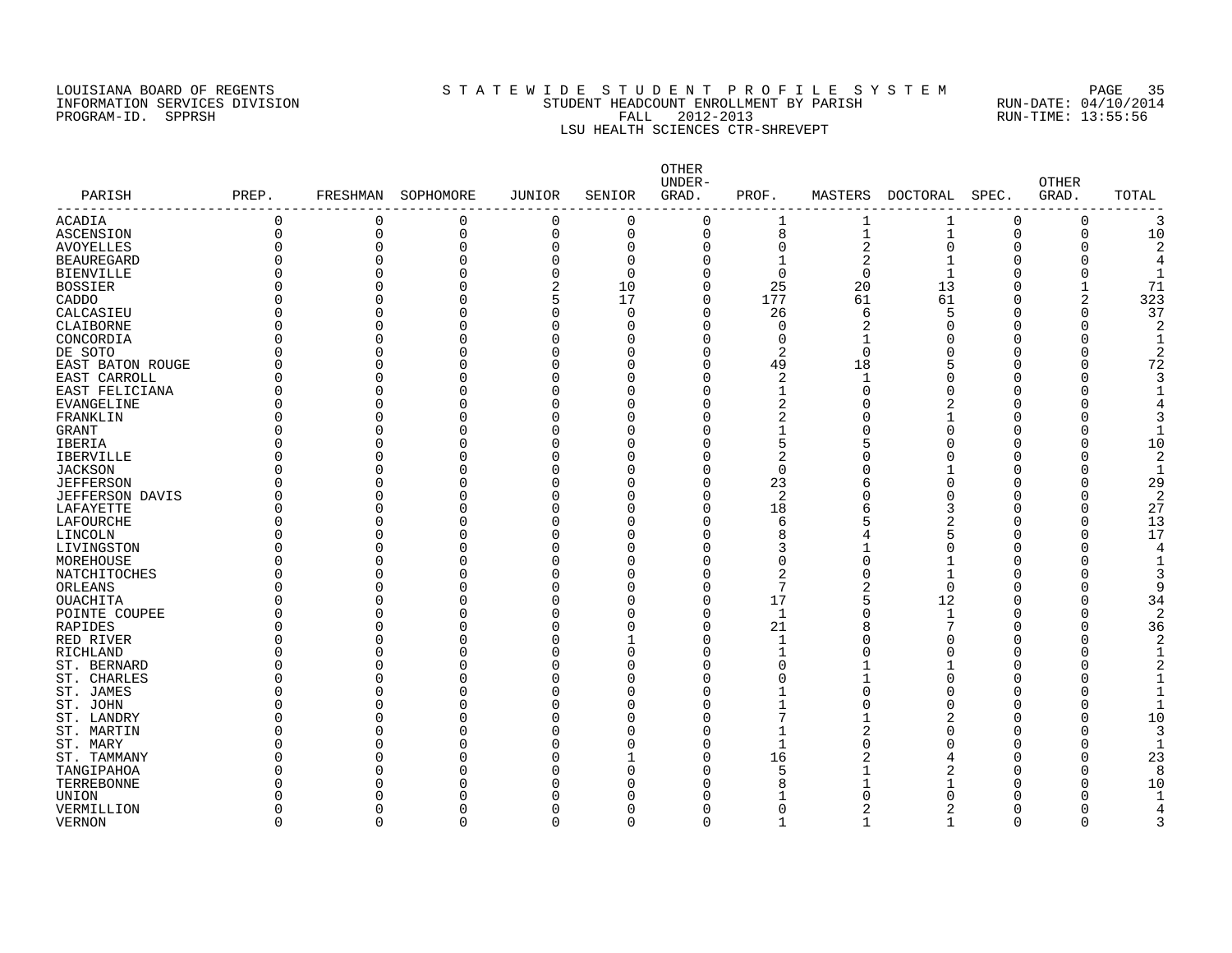## LOUISIANA BOARD OF REGENTS S T A T E W I D E S T U D E N T P R O F I L E S Y S T E M PAGE 36 INFORMATION SERVICES DIVISION STUDENT HEADCOUNT ENROLLMENT BY PARISH RUN-DATE: 04/10/2014 PROGRAM-ID. SPPRSH FALL 2012-2013 RUN-TIME: 13:55:56 LSU HEALTH SCIENCES CTR-SHREVEPT

| PARISH              | PREP. | FRESHMAN | SOPHOMORE | JUNIOR | SENIOR | OTHER<br>UNDER-<br>GRAD. | PROF. | MASTERS | DOCTORAL | SPEC. | OTHER<br>GRAD. | TOTAL |
|---------------------|-------|----------|-----------|--------|--------|--------------------------|-------|---------|----------|-------|----------------|-------|
| WEBSTER             |       |          |           |        |        |                          |       |         |          |       |                | 12    |
| WEST BATON ROUGE    |       |          |           |        |        |                          |       |         |          |       |                |       |
| WEST CARROLL        |       |          |           |        |        |                          |       |         |          |       |                |       |
| WINN                |       |          |           |        |        |                          |       |         |          |       |                |       |
| LOUISIANA TOTALS    |       |          |           |        | つつ     |                          | 462   | 177     | 139      |       |                | 820   |
| OUT-OF-STATE TOTALS |       |          |           |        |        |                          |       | 24      |          |       |                | 41    |
| FOREIGN TOTALS      |       |          |           |        |        |                          |       |         |          |       |                | 27    |
| TOTAL STUDENTS      |       |          |           |        | 42     |                          | 467   | 202     | 166      |       |                | 888   |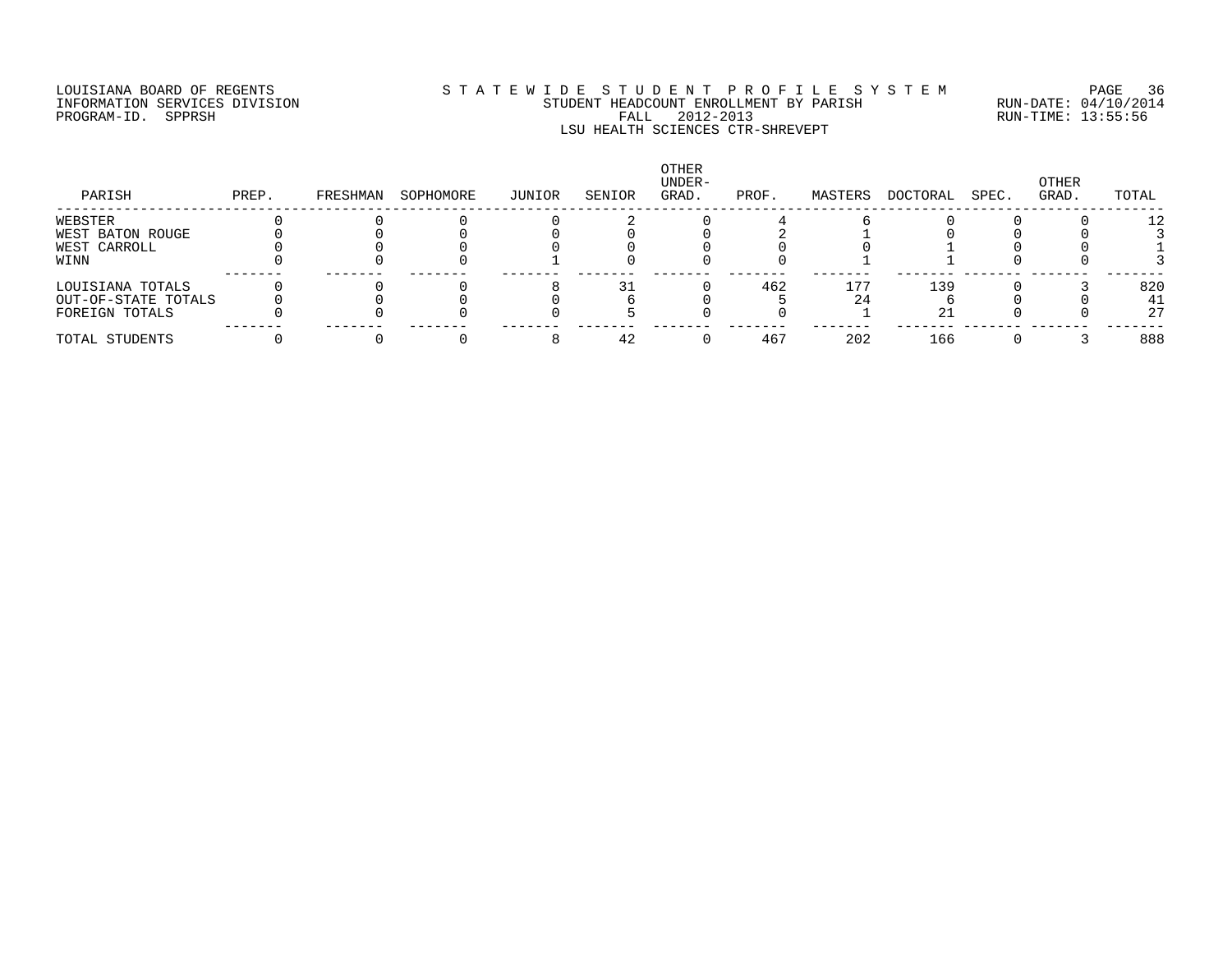#### LOUISIANA BOARD OF REGENTS S T A T E W I D E S T U D E N T P R O F I L E S Y S T E M PAGE 37 INFORMATION SERVICES DIVISION STUDENT HEADCOUNT ENROLLMENT BY PARISH RUN-DATE: 04/10/2014 PROGRAM-ID. SPPRSH FALL 2012-2013 RUN-TIME: 13:55:56 UNIVERSITY OF NEW ORLEANS

| PARISH                 | PREP.    | FRESHMAN     | SOPHOMORE      | JUNIOR       | SENIOR         | OTHER<br>UNDER-<br>GRAD. | PROF.    | MASTERS        | <b>DOCTORAL</b> | SPEC.    | <b>OTHER</b><br>GRAD. | TOTAL          |
|------------------------|----------|--------------|----------------|--------------|----------------|--------------------------|----------|----------------|-----------------|----------|-----------------------|----------------|
| ACADIA                 | 0        | 0            | 0              | 0            | 1              | 0                        | $\Omega$ | 2              | 0               | 0        |                       |                |
| <b>ALLEN</b>           | $\Omega$ | $\Omega$     | $\mathbf 0$    | 1            | $\mathbf{1}$   | $\mathbf 0$              | $\Omega$ | 1              | $\mathbf{1}$    | $\Omega$ | 0                     |                |
| ASCENSION              | $\Omega$ | 9            | 16             | 10           | 9              | $\Omega$                 | O        | 4              | $\overline{2}$  | 0        | 0                     | 50             |
| ASSUMPTION             | $\Omega$ |              | -1             | $\Omega$     | 4              | $\mathbf{1}$             | Ω        |                | $\Omega$        | C        | O                     | 8              |
| AVOYELLES              | O        | $\Omega$     | 2              | $\Omega$     | 3              | $\Omega$                 |          | 0              |                 | U        | C                     |                |
| <b>BEAUREGARD</b>      | ი        |              |                |              | O              | O                        |          |                |                 | O        |                       |                |
| BIENVILLE              | ი        |              |                |              | $\Omega$       | O                        |          | 0              |                 | C        |                       |                |
| <b>BOSSIER</b>         | Λ        |              |                | 4            |                | U                        | Ω        | 2              |                 | C        |                       | 11             |
| CADDO                  | ი        | 6            |                | 12           | 18             | U                        | Ω        | 13             |                 | O        | O                     | 56             |
| CALCASIEU              | O        | 14           | q              | 4            | 19             | 2                        | Λ        | 6              |                 | C        |                       | 55             |
| CALDWELL               | O        | $\Omega$     |                | $\Omega$     | $\Omega$       | $\Omega$                 | Λ        | O              |                 | O        | U                     |                |
| CAMERON                | O        | $\Omega$     |                |              | O              | O                        |          |                | Ω               | C        |                       |                |
| CATAHOULA              | 0        | $\Omega$     |                | $\Omega$     | $\Omega$       | 0                        | Ω        | 0              | $\sqrt{ }$      | 0        | O                     |                |
| CLAIBORNE              | U        | <sup>n</sup> | U              | $\Omega$     | 1              | $\Omega$                 | Λ        | $\Omega$       |                 | n        |                       |                |
| CONCORDIA              | Λ        | $\mathbf{1}$ | $\cap$         | $\Omega$     | $\mathbf{1}$   | $\Omega$                 |          | $\mathbf{1}$   | $\Omega$        | O        | O                     |                |
| EAST BATON ROUGE       | C        | 40           | 31             | 30           | 64             |                          | Ω        | 47             | 12              | O        | 4                     | 233            |
| EAST CARROLL           | Λ        | 0            | $\Omega$       | $\mathbf 0$  | 1              | $\Omega$                 |          | 0              | $\Omega$        | C        | O                     |                |
| EAST FELICIANA         | $\Omega$ | $\mathbf{1}$ | U              | $\mathbf{1}$ | $\Omega$       | $\Omega$                 | Λ        | $\Omega$       | $\Omega$        | C        | O                     |                |
| EVANGELINE             | O        |              |                |              |                | O                        |          | 1              | ſ               | C        | O                     |                |
| IBERIA                 | $\Omega$ | 3            | 4              | 3            | 3              | $\Omega$                 | Λ        | 3              |                 | U        |                       | 18             |
| <b>IBERVILLE</b>       | O        | 2            | 3              | 1            | 1              | $\Omega$                 |          | $\overline{a}$ | $\Omega$        | O        | O                     | 9              |
| <b>JACKSON</b>         | O        | -1           | $\Omega$       | $\Omega$     | $\Omega$       | $\Omega$                 | Ω        | 0              | $\Omega$        | 0        | $\Omega$              |                |
| <b>JEFFERSON</b>       | 78       | 602          | 446            | 469          | 782            | 32                       | $\Omega$ | 365            | 47              | $\Omega$ | 48                    | 2,869          |
| <b>JEFFERSON DAVIS</b> | O        | $\mathbf 0$  | 0              | 0            | -1             | $\Omega$                 | ∩        | $\mathbf{1}$   | $\Omega$        | O        | $\Omega$              |                |
| LAFAYETTE              | 0        | 13           | 16             | 11           | 16             | $\mathbf{1}$             | Ω        | 14             |                 | O        |                       | 73             |
| LAFOURCHE              | 0        | 14           | 11             | 12           | 23             | 2                        |          | 3              | 6               | O        |                       | 72             |
| LA SALLE               | O        | $\Omega$     | 0              | $\Omega$     | 1              | $\Omega$                 |          | 0              | $\Omega$        | C        | O                     | -1             |
| LINCOLN                | O        | $\Omega$     | O              | $\Omega$     | 2              | $\Omega$                 |          | 2              | $\Omega$        | C        | O                     |                |
| LIVINGSTON             | O        | 7            | 5              |              | 7              | $\Omega$                 |          | 3              | n               | O        | O                     | 27             |
| NATCHITOCHES           | $\Omega$ | 5            | $\overline{2}$ | 6            | 8              | 2                        |          | 6              | $\Omega$        | O        | $\Omega$              | 29             |
| ORLEANS                | 16       | 452          | 391            | 478          | 950            | 93                       | n        | 650            | 118             | 0        | 69                    | 3,217          |
| OUACHITA               | 0        | 7            | 3              | 3            | 5              | $\mathbf{1}$             | Ω        | 4              | 3               | 0        | 1                     | 27             |
| PLAQUEMINES            | O        | 35           | 18             | 21           | 24             | $\mathbf{1}$             | Ω        | 17             |                 | O        | $\mathbf 1$           | 118            |
| POINTE COUPEE          | ი        | $\Omega$     | $\Omega$       | $\Omega$     | $\Omega$       | $\Omega$                 | Ω        | 2              | ſ               | C        | O                     | $\overline{2}$ |
| RAPIDES                | N        | 10           | 9              | 12           | 8              | $\Omega$                 | Λ        | 5              | Λ               | O        | U                     | 44             |
| RICHLAND               | ∩        | 2            | $\Omega$       | $\mathbf 0$  | $\overline{0}$ | $\Omega$                 | Λ        | $\mathbf 0$    |                 | O        | O                     | 2              |
| ST. BERNARD            | U        | 34           | 46             | 37           | 74             | 2                        | Ω        | 32             | 6               | O        | 5                     | 236            |
| ST. CHARLES            |          | 72           | 37             | 48           | 51             | $\mathbf{1}$             | O        | 37             | 4               | 0        | 6                     | 257            |
| ST. JAMES              | $\Omega$ | 3            | 5              | $\mathbf{1}$ | 3              | $\Omega$                 | U        | 1              | $\Omega$        | O        | O                     | 13             |
| ST. JOHN               | 2        | 15           | 20             | 22           | 35             | O                        |          | 21             | 2               | C        | 2                     | 119            |
| ST. LANDRY             | O        | 4            | 4              | 4            | 4              | O                        | Λ        | 3              | 2               | O        |                       | 22             |
| ST. MARTIN             | O        | $\mathbf{1}$ | $\Omega$       | $\Omega$     | 1              | $\Omega$                 |          | 0              | $\Omega$        | C        | O                     | 2              |
| ST. MARY               | O        | 3            | 3              | 3            | 6              | $\Omega$                 | $\Omega$ | 4              | 2               | 0        | $\Omega$              | 21             |
| ST. TAMMANY            |          | 160          | 111            | 157          | 225            | 10                       | Λ        | 119            | 24              | O        | 13                    | 820            |
| TANGIPAHOA             | O        | 10           | .5             | 7            | 17             | $\Omega$                 |          | 14             | ٦               | O        | $\mathbf 1$           | 57             |
| TERREBONNE             | 0        | 18           | 12             | 13           | 25             | $\mathbf{1}$             | Λ        | 6              | 2               | 0        | 2                     | 79             |
| VERMILLION             | $\Omega$ | $\Omega$     | 5              | $\mathbf{1}$ | $\overline{c}$ | -1                       | ∩        | $\mathbf{1}$   | $\Omega$        | $\Omega$ | $\Omega$              | 10             |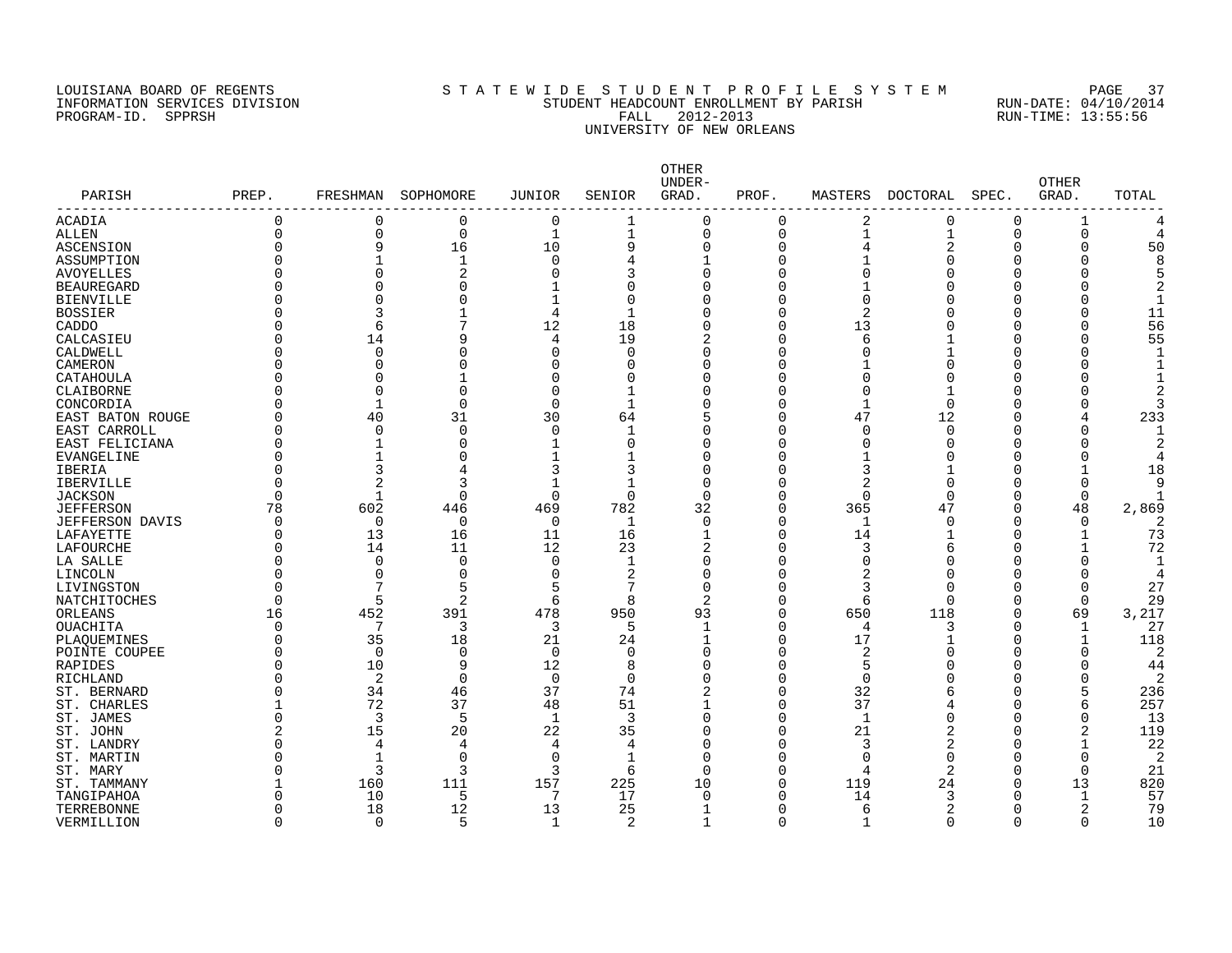#### LOUISIANA BOARD OF REGENTS S T A T E W I D E S T U D E N T P R O F I L E S Y S T E M PAGE 38 INFORMATION SERVICES DIVISION STUDENT HEADCOUNT ENROLLMENT BY PARISH RUN-DATE: 04/10/2014 PROGRAM-ID. SPPRSH FALL 2012-2013 RUN-TIME: 13:55:56 UNIVERSITY OF NEW ORLEANS

| PARISH              | PREP. | FRESHMAN | SOPHOMORE | JUNIOR | SENIOR | <b>OTHER</b><br>UNDER-<br>GRAD. | PROF. | MASTERS | DOCTORAL | SPEC. | OTHER<br>GRAD. | TOTAL  |
|---------------------|-------|----------|-----------|--------|--------|---------------------------------|-------|---------|----------|-------|----------------|--------|
| VERNON              |       |          |           |        |        |                                 |       |         |          |       |                |        |
| WASHINGTON          |       |          |           |        |        |                                 |       |         |          |       |                | 16     |
| WEBSTER             |       |          |           |        |        |                                 |       |         |          |       |                |        |
| WEST BATON ROUGE    |       |          |           |        |        |                                 |       |         |          |       |                |        |
| WEST CARROLL        |       |          |           |        |        |                                 |       |         |          |       |                |        |
| WEST FELICIANA      |       |          |           |        |        |                                 |       |         |          |       |                |        |
| LOUISIANA TOTALS    | 98    | 1,559    | 1,231     | 1,382  | 2,408  | 155                             |       | 1,402   | 241      |       | 157            | 8,633  |
| OUT-OF-STATE TOTALS |       | 60       | 48        |        | 99     | 24                              |       | 189     | 68       |       |                | 566    |
| FOREIGN TOTALS      |       | 96       | 81        | 77     | 244    | 52                              |       | 195     | 107      |       | 20             | 872    |
| TOTAL STUDENTS      | 98    | 1,715    | 1,360     | 1,534  | 2,751  | 231                             |       | 1,786   | 416      |       | 180            | 10,071 |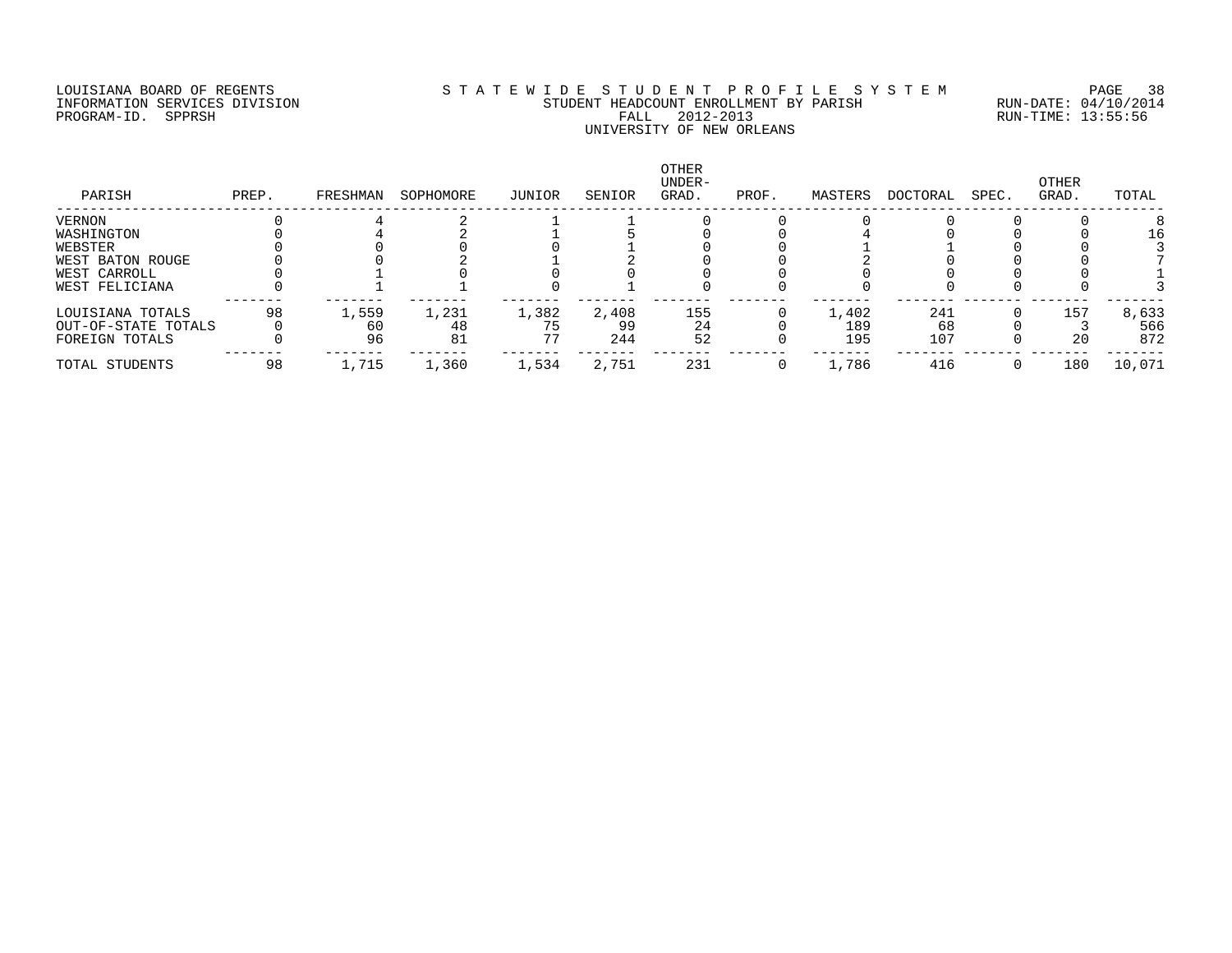## LOUISIANA BOARD OF REGENTS S T A T E W I D E S T U D E N T P R O F I L E S Y S T E M PAGE 39 INFORMATION SERVICES DIVISION STUDENT HEADCOUNT ENROLLMENT BY PARISH RUN-DATE: 04/10/2014 PROGRAM-ID. SPPRSH FALL 2012-2013 RUN-TIME: 13:55:56 FALL 2012-2013<br>L.S.U. LAW CENTER

| PARISH<br>--------------- | PREP.    | FRESHMAN | SOPHOMORE      | <b>JUNIOR</b>        | SENIOR   | OTHER<br>UNDER-<br>GRAD. | PROF.        |             | MASTERS DOCTORAL | SPEC.        | <b>OTHER</b><br>GRAD. | TOTAL |
|---------------------------|----------|----------|----------------|----------------------|----------|--------------------------|--------------|-------------|------------------|--------------|-----------------------|-------|
| <b>ACADIA</b>             | 0        | $\Omega$ | $\mathbf 0$    | $\mathbf 0$          | $\Omega$ | $\Omega$                 | 4            | $\Omega$    | $\mathbf 0$      | $\mathbf 0$  | $\Omega$              |       |
| <b>ALLEN</b>              | 0        | 0        | $\overline{0}$ | $\mathbf 0$          | 0        | $\mathbf 0$              | $\mathbf{1}$ | $\mathbf 0$ | $\mathbf 0$      | $\Omega$     | $\Omega$              |       |
| ASCENSION                 | U        | 0        | $\Omega$       | $\mathbf 0$          | 0        | $\Omega$                 | 7            | $\Omega$    | O                | <sup>0</sup> |                       |       |
| <b>AVOYELLES</b>          | U        | $\Omega$ | 0              | $\mathbf 0$          | O        | $\Omega$                 | 1            |             |                  | O            |                       |       |
| <b>BOSSIER</b>            | U        | $\Omega$ | $\Omega$       | $\mathbf 0$          | O        | O                        | 7            |             |                  | $\Omega$     |                       |       |
| CADDO                     | O        | $\Omega$ | O              | $\Omega$             | U        | $\Omega$                 | 37           |             |                  | ∩            |                       | 37    |
| CALCASIEU                 | U        | $\Omega$ | O              | $\mathbf 0$          | U        | $\Omega$                 | 22           |             |                  | ∩            | O                     | 22    |
| CALDWELL                  | 0        | 0        | 0              | $\Omega$             |          | O                        | 1            |             |                  | O            |                       |       |
| CATAHOULA                 | 0        | 0        | 0              | $\mathbf 0$          | U        | $\Omega$                 | $\mathbf{1}$ |             |                  | O            |                       |       |
| CONCORDIA                 | O        | $\Omega$ | O              | $\Omega$             | U        | $\Omega$                 | -1           |             |                  | ∩            |                       |       |
| EAST BATON ROUGE          | 0        | $\Omega$ | 0              | $\mathbf 0$          | U        | $\Omega$                 | 106          |             |                  | n            | $\Omega$              | 106   |
| EAST CARROLL              | 0        | $\Omega$ | 0              | $\mathbf 0$          | O        | $\Omega$                 | 1            |             |                  | n            | $\Omega$              |       |
| EAST FELICIANA            | 0        | $\Omega$ | 0              | $\Omega$             |          | $\Omega$                 | 6            |             |                  | ∩            |                       |       |
| EVANGELINE                | O        | $\Omega$ | O              | $\Omega$             | U        | U                        | 2            |             |                  | ∩            |                       |       |
| FRANKLIN                  | 0        | 0        | 0              | $\Omega$             |          |                          |              |             |                  | ∩            |                       |       |
| IBERIA                    | 0        | $\Omega$ | O              | $\Omega$             |          | O                        | 6            |             |                  | $\Omega$     |                       |       |
| <b>IBERVILLE</b>          | U        | 0        | O              | $\Omega$             |          | O                        | $\mathbf{1}$ |             |                  | n            |                       |       |
| <b>JEFFERSON</b>          | U        | $\Omega$ | O              | $\Omega$             | U        | $\Omega$                 | 36           |             |                  | ∩            |                       | 36    |
| <b>JEFFERSON DAVIS</b>    | 0        | 0        | 0              | 0                    | U        | $\Omega$                 | 1            |             |                  | O            | $\Omega$              |       |
| LAFAYETTE                 | U        | $\Omega$ | O              | $\mathbf 0$          | O        | $\Omega$                 | 24           |             |                  | O            | $\Omega$              | 24    |
| LAFOURCHE                 | U        | 0        | O              | $\Omega$             | O        | $\Omega$                 | 7            |             | ∩                | ∩            | ∩                     |       |
| LA SALLE                  | O        | $\Omega$ | O              | $\Omega$             | U        | $\Omega$                 | 1            |             |                  |              |                       |       |
| LINCOLN                   | O        | $\Omega$ | 0              | 0                    | U        | $\Omega$                 | 3            |             |                  | n            |                       |       |
| LIVINGSTON                | O        | $\Omega$ | O              | $\mathbf 0$          | U        | $\Omega$                 | 6            |             |                  | ∩            |                       |       |
| MOREHOUSE                 | O        | $\Omega$ | U              | $\Omega$             | U        | $\Omega$                 | $\mathbf{1}$ |             |                  | ∩            |                       |       |
| NATCHITOCHES              | U        | $\Omega$ | O              | 0                    | U        | $\Omega$                 | 7            |             |                  | ∩            |                       |       |
| ORLEANS                   | O        | 0        | O              | $\Omega$             |          | O                        | 73           |             |                  | ∩            |                       | 73    |
| <b>OUACHITA</b>           | O        | $\Omega$ | 0              | $\mathbf 0$          | O        | $\Omega$                 | 7            |             |                  | O            |                       |       |
| PLAQUEMINES               | O        | $\Omega$ | O              | $\Omega$             | U        | O                        | 1            |             |                  |              |                       |       |
| POINTE COUPEE             | U        | $\Omega$ | O              | $\mathbf 0$          | U        | O                        | 3            |             |                  | ∩            |                       |       |
| RAPIDES                   | 0        | $\Omega$ | 0              | $\Omega$             | U        | $\Omega$                 | 16           |             |                  | ∩            | $\Omega$              | 16    |
| ST. BERNARD               | O        | $\Omega$ | O              | $\mathbf 0$          | O        | $\Omega$                 | 1            |             |                  | O            |                       |       |
| ST. CHARLES               | 0        | $\Omega$ | 0              | $\Omega$             | U        | $\Omega$                 | 5            |             |                  | ∩            |                       |       |
| ST. JAMES                 | 0        | 0        | 0              | $\Omega$             |          | O                        |              |             |                  |              |                       |       |
| ST. JOHN                  | 0        | 0        | 0              | $\mathbf 0$          | O        | O                        | 2            |             |                  | ∩            |                       |       |
| ST. LANDRY                | U        | $\Omega$ | 0              | $\Omega$             | O        | $\Omega$                 | 8            |             |                  | ∩            |                       |       |
|                           | U        | $\Omega$ | O              | $\Omega$             | U        | U                        |              |             |                  | ∩            |                       |       |
| ST. MARTIN                |          | 0        |                |                      |          | O                        | 4<br>3       |             |                  | ∩            |                       |       |
| ST. MARY                  | 0        | $\Omega$ | 0<br>O         | $\Omega$<br>$\Omega$ | O        |                          |              |             |                  | $\Omega$     |                       |       |
| ST. TAMMANY               | 0        |          |                |                      |          | $\Omega$                 | 41           |             |                  |              | $\Omega$              | 41    |
| TANGIPAHOA                | U        | O        | O              | $\Omega$             |          | $\Omega$                 | 11           |             |                  | n            | $\Omega$              | 11    |
| TENSAS                    | U        | $\Omega$ | U              | $\Omega$             | U        | $\Omega$                 | 1            |             |                  | ∩            | $\Omega$              |       |
| TERREBONNE                | 0        |          | N              | $\Omega$             |          |                          | 2            |             |                  |              |                       |       |
| VERMILLION                | U        | 0        | O              | $\Omega$             | U        | U                        |              |             |                  |              |                       |       |
| <b>VERNON</b>             | Λ        |          | U              | $\Omega$             |          |                          |              |             |                  |              |                       |       |
| WASHINGTON                |          |          | O              |                      |          |                          |              |             |                  |              |                       |       |
| WEBSTER                   | O        | O        | 0              | $\Omega$             | O        |                          | 2            |             |                  | O            |                       |       |
| WEST BATON ROUGE          | $\Omega$ | $\Omega$ | $\Omega$       | $\cap$               | $\Omega$ |                          | ٦            |             |                  | $\cap$       | ∩                     |       |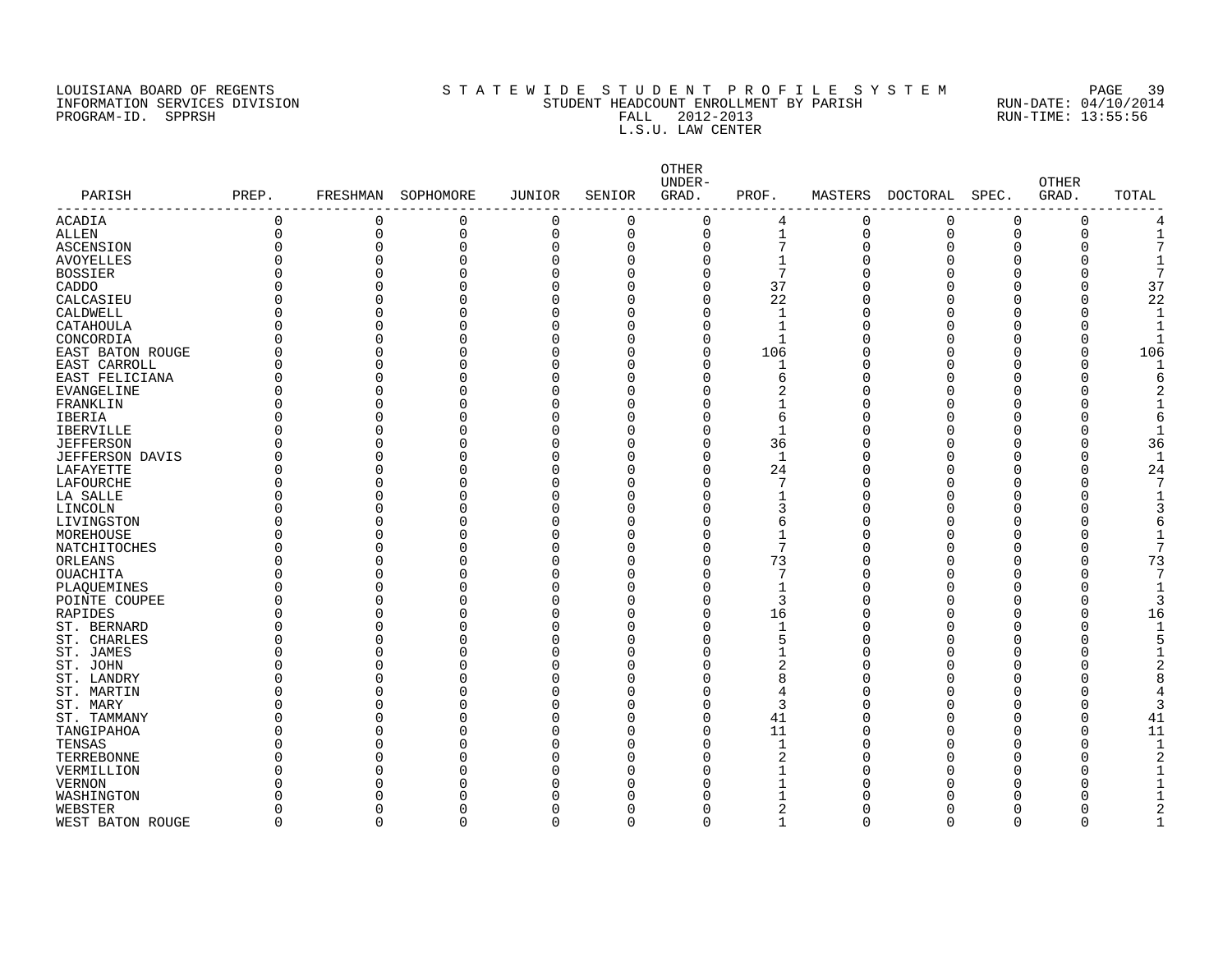PROGRAM-ID. SPPRSH

# LOUISIANA BOARD OF REGENTS SOURCOMER'S STATEWIDE STUDENT PROFILE SYSTEM PAGE 40<br>INFORMATION SERVICES DIVISION STUDENT HEADCOUNT ENROLLMENT BY PARISH RUN-DATE: 04/10/2014 INFORMATION SERVICES DIVISION SUBSEXULATION STUDENT HEADCOUNT ENROLLMENT BY PARISH STUDENT AND RUN-DATE: 04/10/201<br>INFORMATION SERVICES DIVISION STUDENT STUDENT HEADCOUNT ENROLLMENT BY PARISH FALL 2012-2013 L.S.U. LAW CENTER

| PARISH                                  | PREP. | FRESHMAN | SOPHOMORE | JUNIOR | SENIOR | OTHER<br>UNDER-<br>GRAD. | PROF.      | MASTERS | DOCTORAL | SPEC. | OTHER<br>GRAD. | TOTAL      |
|-----------------------------------------|-------|----------|-----------|--------|--------|--------------------------|------------|---------|----------|-------|----------------|------------|
| WEST FELICIANA<br>WINN                  |       |          |           |        |        |                          |            |         |          |       |                |            |
| LOUISIANA TOTALS<br>OUT-OF-STATE TOTALS |       |          |           |        |        |                          | 480<br>189 |         |          |       |                | 480<br>189 |
| FOREIGN TOTALS<br>TOTAL STUDENTS        |       |          |           |        |        |                          | 681        |         |          |       |                | 12<br>681  |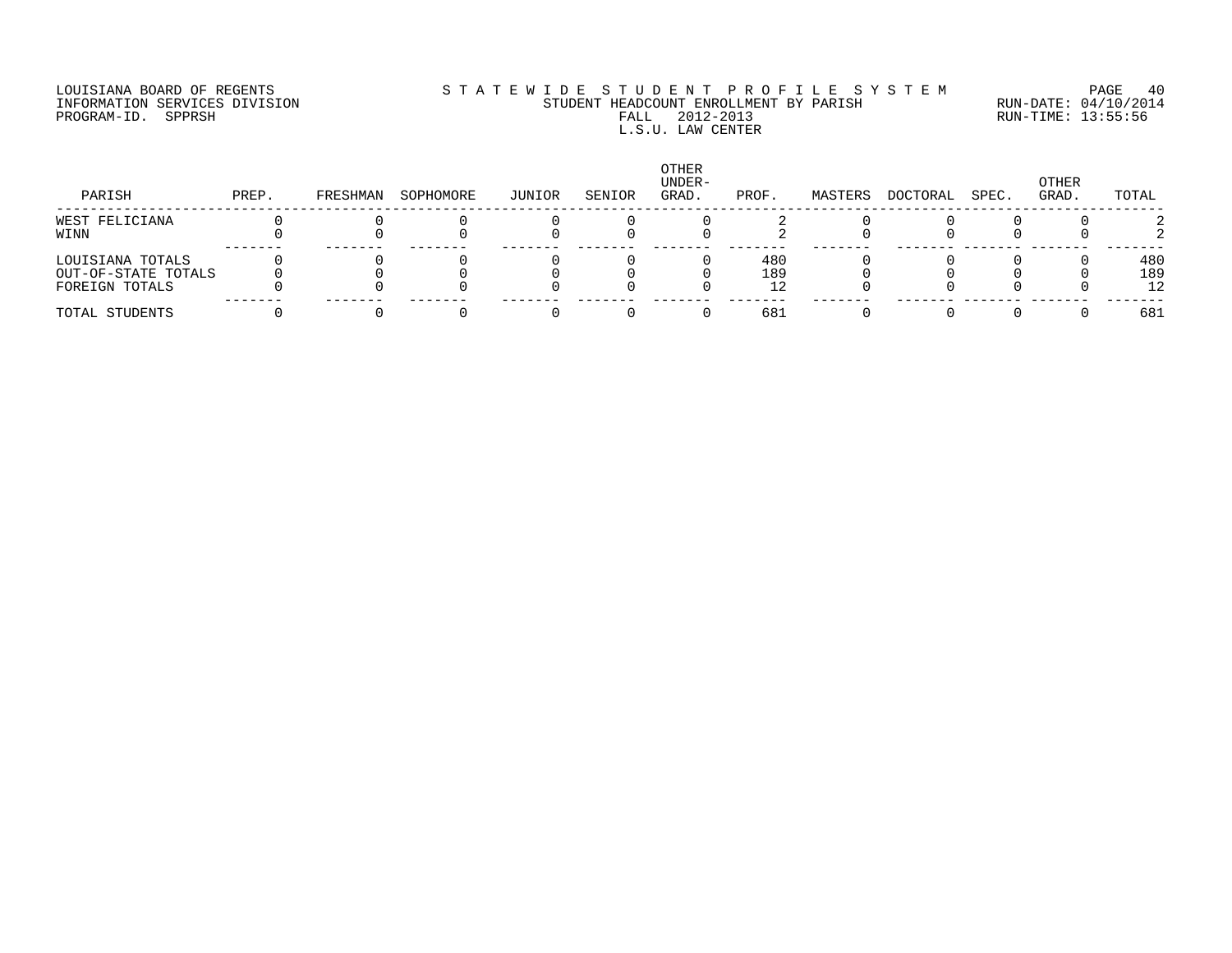#### LOUISIANA BOARD OF REGENTS S T A T E W I D E S T U D E N T P R O F I L E S Y S T E M PAGE 41 INFORMATION SERVICES DIVISION STUDENT HEADCOUNT ENROLLMENT BY PARISH RUN-DATE: 04/10/2014 PROGRAM-ID. SPPRSH FALL 2012-2013 RUN-TIME: 13:55:56 SOUTHERN U. AT BATON ROUGE

| PARISH                 | PREP.                | FRESHMAN       | SOPHOMORE      | <b>JUNIOR</b>       | SENIOR       | OTHER<br>UNDER-<br>GRAD. | PROF.    | MASTERS        | DOCTORAL | SPEC.    | <b>OTHER</b><br>GRAD.        | TOTAL          |
|------------------------|----------------------|----------------|----------------|---------------------|--------------|--------------------------|----------|----------------|----------|----------|------------------------------|----------------|
| ACADIA                 | $\Omega$             | 5              | 8              | 10                  | 30           | $\Omega$                 | 0        | 21             | 2        | $\Omega$ | 7                            | 83             |
| ALLEN                  | $\Omega$             | $\mathbf 0$    | 1              | $\overline{0}$      | $\mathbf 0$  | $\mathbf 0$              | 0        | $\mathbf{1}$   | 0        | $\Omega$ | 0                            | 2              |
| ASCENSION              | $\Omega$             | 15             | 18             | 11                  | 36           | 8                        | 0        | 6              | $\Omega$ | O        | $\mathbf{1}$                 | 95             |
| ASSUMPTION             | $\Omega$             | 3              | 0              | 4                   | 6            | $\Omega$                 | $\Omega$ |                |          | $\Omega$ | $\mathbf{1}$                 | 15             |
| <b>AVOYELLES</b>       | $\Omega$             | $\mathsf{R}$   | 2              | 5                   | 3            | $\Omega$                 | $\Omega$ | 8              |          | U        | 0                            | 27             |
| <b>BEAUREGARD</b>      | ∩                    |                | 0              | $\Omega$            | 5            |                          | 0        |                |          | U        | O                            |                |
| <b>BIENVILLE</b>       | $\Omega$             | $\Omega$       | 2              |                     | 1            |                          | 0        | $\Omega$       |          | U        | 0                            | $\overline{4}$ |
| <b>BOSSIER</b>         | $\Omega$             |                | 4              | 5                   | 6            |                          | 0        |                |          | $\Omega$ | $\Omega$                     | 18             |
| CADDO                  | $\Omega$             | 15             | 13             | 20                  | 63           |                          | 0        | 12             |          | U        | 2                            | 130            |
| CALCASIEU              | $\Omega$             | 15             | 14             | 13                  | 30           | q                        | 0        | 6              |          | U        | O                            | 88             |
| CALDWELL               | $\Omega$             | 1              | 0              | $\mathbf{1}$        | 2            | U                        | 0        | $\Omega$       |          | O        | 0                            |                |
| CATAHOULA              | $\Omega$             | 2              |                | 2                   | 3            |                          | 0        | 2              |          | O        | 0                            | 11             |
| CLAIBORNE              | $\Omega$             | $\mathbf 0$    | 0              | $\overline{0}$      | $\mathbf 1$  | $\Omega$                 | $\Omega$ | $\Omega$       |          | O        | 0                            | -1             |
| CONCORDIA              | $\Omega$             | 6              | 3              | 3                   | 11           | 2                        | $\Omega$ | 3              | Ω        | $\Omega$ | 2                            | 30             |
| DE SOTO                | $\Omega$             | $\mathbf{1}$   | 5              | 7                   | 10           | $\mathbf{1}$             | $\Omega$ | $\mathbf{1}$   | $\Omega$ | O        | 0                            | 25             |
| EAST BATON ROUGE       | 13                   | 354            | 299            | 383                 | 936          | 89                       | 0        | 493            | 59       | $\Omega$ | 85                           | 2,711          |
| EAST CARROLL           | $\Omega$             | $\mathbf 0$    | 4              | 5                   | 3            | $\mathbf{1}$             | 0        | 4              | $\Omega$ | $\Omega$ | 0                            | 17             |
| EAST FELICIANA         | $\Omega$             | 10             | 8              | 12                  | 33           | $\overline{2}$           | $\Omega$ | 15             |          | $\Omega$ | 3                            | 84             |
| EVANGELINE             | $\Omega$             | $\mathbf{1}$   | $\mathbf{1}$   | $\Omega$            | 6            | $\Omega$                 | $\Omega$ | $\Omega$       | Ω        | U        | <sup>0</sup>                 | 8              |
| FRANKLIN               | $\Omega$             | 5              | 3              | $\mathbf{1}$        | 6            |                          | O        | 2              |          | U        | O                            | 20             |
| <b>GRANT</b>           | $\Omega$             | -1             | 0              | $\Omega$            | $\mathbf{1}$ | $\Omega$                 | 0        | $\Omega$       |          | U        | $\mathbf{1}$                 | 3              |
| IBERIA                 | $\Omega$             | 7              | 13             | 16                  | 18           | U                        | 0        | 5              |          | O        | 0                            | 60             |
| <b>IBERVILLE</b>       | $\Omega$             | 26             | 20             | 27                  | 52           | 9                        | 0        | 35             |          | O        | 2                            | 172            |
| <b>JEFFERSON</b>       | $\Omega$             | 20             | 16             | 16                  | 33           |                          | 0        | 6              |          | ∩        | <sup>0</sup>                 | 97             |
| <b>JEFFERSON DAVIS</b> | $\Omega$             | $\overline{2}$ | 5              | 15                  | 19           |                          | $\Omega$ | 7              |          | U        | 0                            | 53             |
| LAFAYETTE              | $\Omega$             | 25             | 8              | 5                   | 25           | 3                        | 0        | 3              |          | ∩        | 1                            | 71             |
| LAFOURCHE              | $\Omega$             | $\Omega$       |                | 6                   | 10           |                          | 0        | 9              |          | O        | 0                            | 28             |
| LA SALLE               | $\Omega$             | 2              |                | $\overline{2}$      | 2            | O                        | 0        |                |          | U        | $\Omega$                     | 8              |
| LINCOLN                | ∩                    | $\Omega$       |                |                     | 1            |                          | O        |                |          | U        | O                            | 6              |
| LIVINGSTON             | $\Omega$             | 7              | 6              | 3                   | 16           |                          | $\Omega$ | 9              |          | U        | 0                            | 48             |
| MADISON                | ∩                    | 4              | 5              | 7                   | 5            | ∩                        | 0        |                |          | O        | 0                            | 22             |
| MOREHOUSE              | $\Omega$             | $\overline{2}$ | 2              | 5                   | 8            | ∩                        | 0        | 2              |          | O        | 1                            | 20             |
| NATCHITOCHES           | ∩                    | 3              | $\overline{2}$ | $\mathbf{1}$        | 3            | $\Omega$                 | 0        | $\overline{2}$ |          | $\Omega$ | 0                            | 12             |
| ORLEANS                |                      | 113            | 60             | 64                  | 100          | 24                       | 0        | 36             | 8        | O        | 4                            | 410            |
| <b>OUACHITA</b>        | ∩                    | 25             | 23             | 16                  | 38           | 3                        | $\Omega$ | 6              |          | $\Omega$ | 2                            | 113            |
| PLAQUEMINES            | ∩                    | 3              | 2              | $\overline{0}$      | 2            | 2                        | $\Omega$ | 4              |          | O        | $\mathbf{1}$                 | 14             |
| POINTE COUPEE          | ∩                    | 8              | 11             | 22                  | 25           | $\Omega$                 | 0        | 14             |          | O        | $\mathbf{1}$                 | 83             |
| RAPIDES                | $\Omega$             | 26             | 11             | 15                  | 25           | 5                        | $\Omega$ | 7              |          | $\Omega$ | 2                            | 91             |
| RED RIVER              | ∩                    | 2              | $\Omega$       | $\cap$              | 1            | $\Omega$                 | O        | $\cap$         |          | U        | $\Omega$                     | 3              |
| RICHLAND               | ∩                    | 5              | 3              | $\Omega$            | 4            | $\Omega$                 | O        |                |          | U        | O                            | 12             |
|                        | $\Omega$             | $\overline{2}$ | 1              | -1                  | $\Omega$     | 2                        | O        |                |          | U        | 0                            | 6              |
| ST. BERNARD            |                      |                |                |                     |              | ∩                        |          |                |          |          |                              |                |
| ST. CHARLES            | $\Omega$<br>$\Omega$ | 4<br>7         | 1<br>12        | $\overline{2}$<br>3 | 16<br>14     | 2                        | 0<br>0   | 5<br>2         |          | U        | $\mathbf{1}$<br>$\mathbf{1}$ | 29<br>42       |
| ST. HELENA             |                      | $\mathsf{R}$   | 9              | 10                  | 19           |                          | O        | 6              |          | U        | $\mathbf{1}$                 | 54             |
| ST. JAMES              | ∩                    |                | 17             |                     |              |                          |          | 5              |          |          | 1                            | 71             |
| ST. JOHN               |                      | 19             |                | 8                   | 19           |                          | O        |                |          |          |                              |                |
| ST. LANDRY             | $\Omega$             | 30             | 34             | 23                  | 54           |                          | 0        | 13             |          | O        | <sup>0</sup>                 | 164            |
| ST. MARTIN             | $\Omega$             | 8              | 15             | 6                   | 16           |                          | $\Omega$ | 4              | U        | $\Omega$ | -1                           | 51             |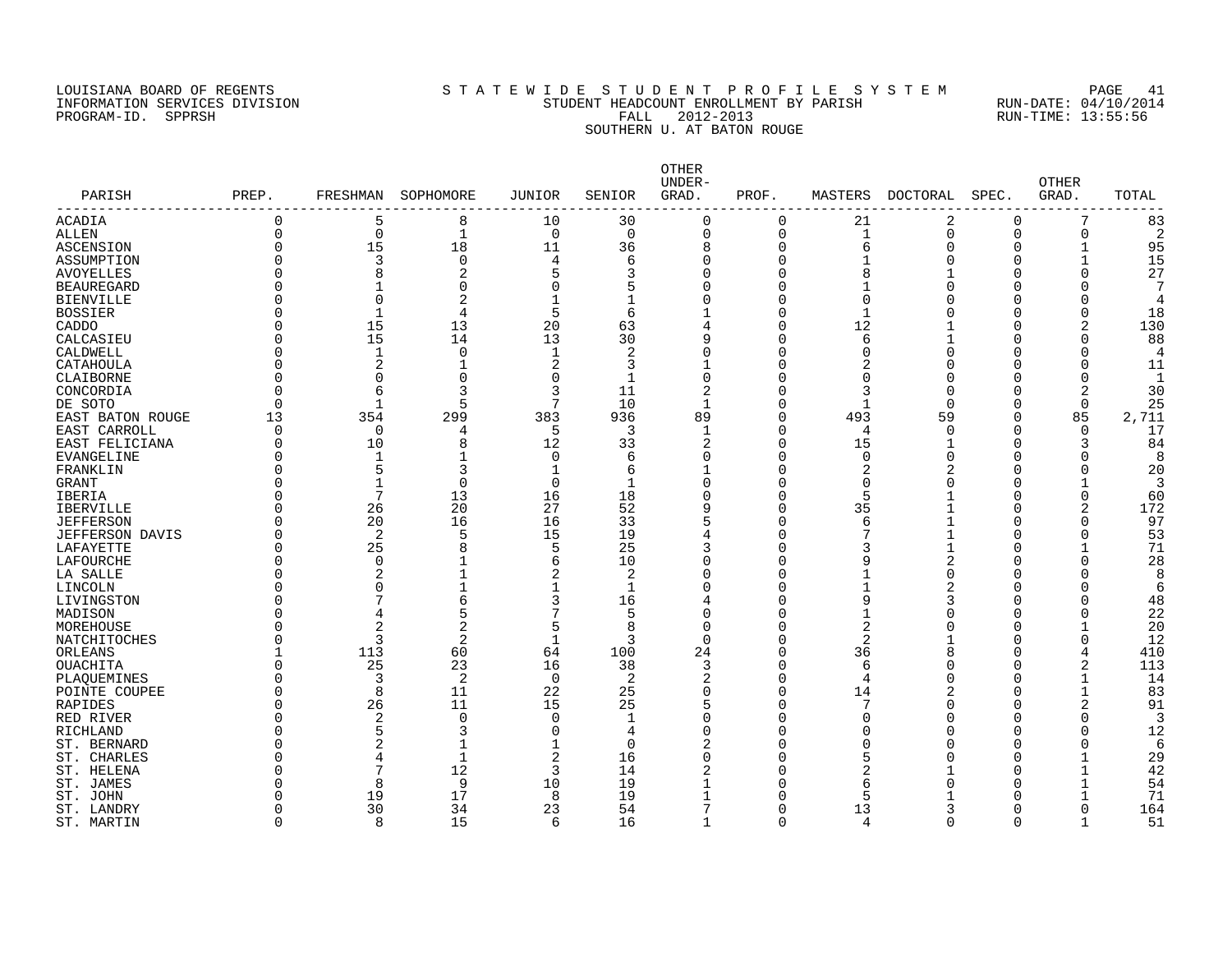#### LOUISIANA BOARD OF REGENTS S T A T E W I D E S T U D E N T P R O F I L E S Y S T E M PAGE 42 INFORMATION SERVICES DIVISION STUDENT HEADCOUNT ENROLLMENT BY PARISH RUN-DATE: 04/10/2014 PROGRAM-ID. SPPRSH FALL 2012-2013 RUN-TIME: 13:55:56 SOUTHERN U. AT BATON ROUGE

| PARISH              | PREP. | FRESHMAN | SOPHOMORE | JUNIOR | SENIOR | OTHER<br>UNDER-<br>GRAD. | PROF. | MASTERS | DOCTORAL | SPEC. | OTHER<br>GRAD. | TOTAL |
|---------------------|-------|----------|-----------|--------|--------|--------------------------|-------|---------|----------|-------|----------------|-------|
| ST. MARY            |       |          |           |        | 16     |                          |       |         |          |       |                | 37    |
| ST. TAMMANY         |       |          |           |        |        |                          |       |         |          |       |                | 47    |
| TANGIPAHOA          |       |          |           |        | 26     |                          |       | 20      |          |       |                | 100   |
| TENSAS              |       |          |           |        |        |                          |       |         |          |       |                | 12    |
| TERREBONNE          |       | . ხ      |           |        | 21     |                          |       |         |          |       |                | 55    |
| UNION               |       |          |           |        |        |                          |       |         |          |       |                |       |
| VERMILLION          |       |          |           |        |        |                          |       |         |          |       |                |       |
| <b>VERNON</b>       |       |          |           |        |        |                          |       |         |          |       |                |       |
| WASHINGTON          |       |          |           |        |        |                          |       |         |          |       |                | 36    |
| WEBSTER             |       | Lб       |           |        | 11     |                          |       |         |          |       |                | 44    |
| WEST BATON ROUGE    |       |          |           |        | 49     |                          |       | 23      |          |       |                | 131   |
| WEST FELICIANA      |       |          |           |        | 18     |                          |       |         |          |       |                | 43    |
| WINN                |       |          |           |        |        |                          |       |         |          |       |                |       |
| LOUISIANA TOTALS    | 14    | 908      | 735       | 828    | 1,890  | 212                      |       | 824     | 101      |       | 132            | 5,644 |
| OUT-OF-STATE TOTALS |       | 170      | 152       | 123    | 275    | 35                       |       | 68      |          |       |                | 843   |
| FOREIGN TOTALS      |       |          |           |        | 28     |                          |       | 49      | 20       |       |                | 124   |
| TOTAL STUDENTS      | 14    | 1,085    | 891       | 955    | 2,193  | 258                      |       | 941     | 129      |       | 145            | 6,611 |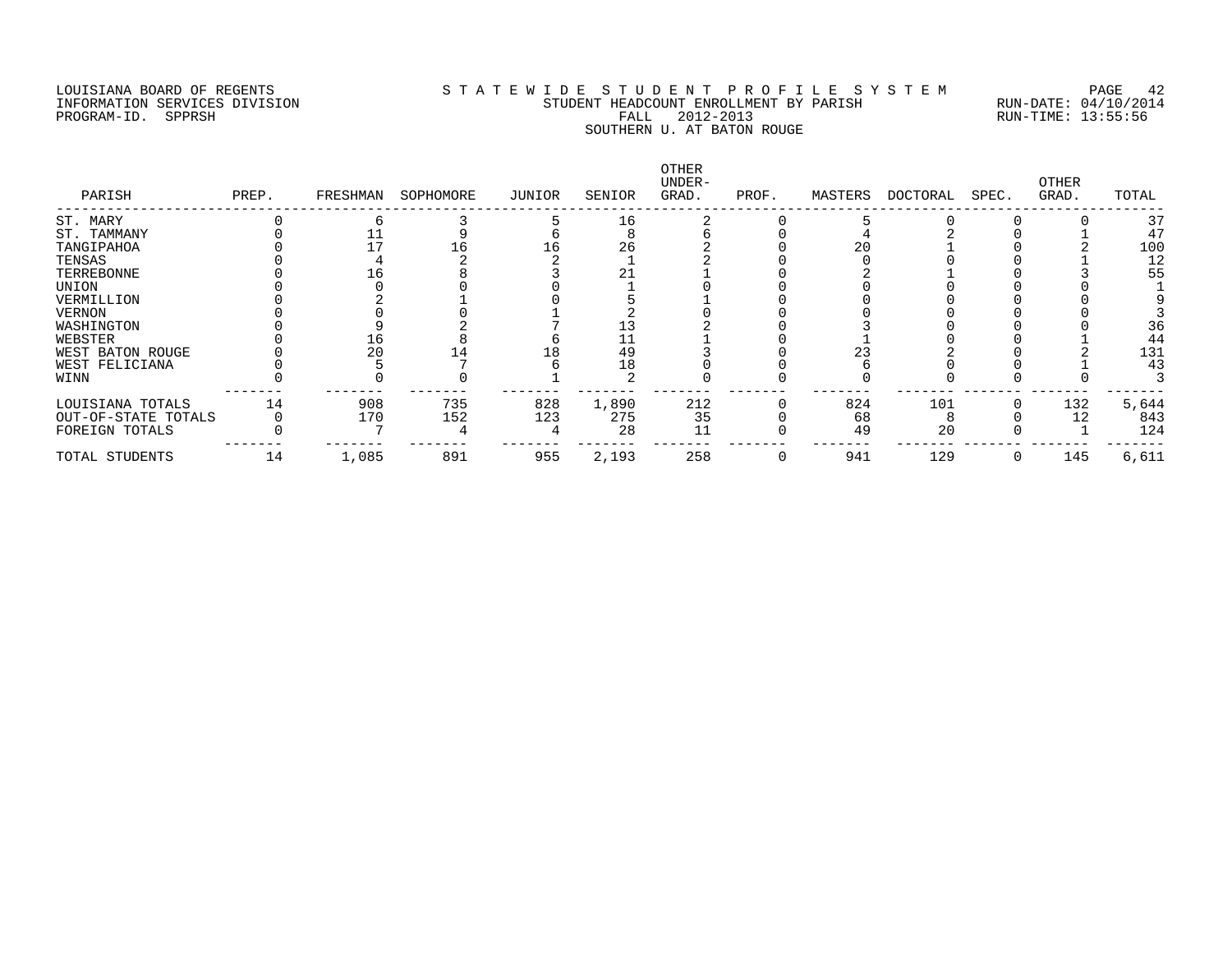# LOUISIANA BOARD OF REGENTS STATEWIDE STUDENT PROFILE SYSTEM PAGE 43 INFORMATION SERVICES DIVISION STUDENT HEADCOUNT ENROLLMENT BY PARISH RUN-DATE: 04/10/2014 PROGRAM-ID. SPPRSH FALL 2012-2013 RUN-TIME: 13:55:56 SOUTHERN U. AT NEW ORLEANS

| PARISH              | PREP.    | FRESHMAN     | SOPHOMORE      | <b>JUNIOR</b> | SENIOR         | OTHER<br>UNDER-<br>GRAD. | PROF.    | MASTERS        | DOCTORAL | SPEC.    | OTHER<br>GRAD. | TOTAL          |
|---------------------|----------|--------------|----------------|---------------|----------------|--------------------------|----------|----------------|----------|----------|----------------|----------------|
| ACADIA              | 0        | 0            | 0              | 0             | 2              | 0                        | 0        | $\Omega$       | 0        | 0        | 0              | 2              |
| ASCENSION           |          |              | $\overline{a}$ | 3             | 4              | $\Omega$                 | $\Omega$ | 2              | 0        | 0        | 0              | 12             |
| ASSUMPTION          |          |              |                |               |                |                          | U        |                | O        | O        | O              | $\overline{2}$ |
| CADDO               |          |              |                | Ω             |                |                          |          |                | Ω        | U        | U              | 3              |
| CALCASIEU           |          |              |                |               | ∩              |                          |          |                |          |          | U              | 3              |
| CATAHOULA           |          |              |                |               |                |                          |          |                |          |          |                | 2              |
| CONCORDIA           |          |              |                |               |                |                          |          |                |          |          |                | 2              |
| EAST BATON ROUGE    |          |              |                |               |                |                          |          |                |          |          |                | 35             |
|                     |          |              |                |               |                |                          |          |                |          |          | U              | $\overline{2}$ |
| EAST FELICIANA      |          |              |                |               |                |                          |          |                |          |          |                |                |
| FRANKLIN            |          |              |                |               |                |                          |          |                |          |          |                |                |
| GRANT               |          |              |                |               | ∩              |                          |          |                |          |          |                |                |
| IBERIA              |          |              |                |               | O              |                          | C        |                |          |          |                |                |
| <b>IBERVILLE</b>    |          |              | O              |               | 3              |                          |          |                |          |          |                | 6              |
| <b>JACKSON</b>      |          | $\cap$       | $\Omega$       |               | $\Omega$       | $\cap$                   |          |                |          |          | U              |                |
| <b>JEFFERSON</b>    | 28       | 79           | 101            | 112           | 155            | 18                       |          | 85             |          |          | O              | 578            |
| LAFAYETTE           |          | $\cap$       | 2              | 2             | 2              | $\cap$                   |          |                | U        | U        | U              |                |
| LAFOURCHE           |          |              |                | Ω             | ∩              |                          |          |                |          |          | O              |                |
| LINCOLN             |          |              |                |               |                |                          |          |                | Λ        | O        | O              |                |
| LIVINGSTON          |          |              |                | O             | O              |                          |          |                |          |          | O              |                |
| MADISON             |          |              |                | 2             | 1              |                          |          |                |          |          | U              | 6              |
| NATCHITOCHES        |          | $\Omega$     | $\Omega$       | 0             | 1              | $\cap$                   |          |                |          |          | 0              |                |
| ORLEANS             | 147      | 317          | 276            | 311           | 481            | 84                       |          | 300            |          |          | 2              | 1,918          |
| OUACHITA            |          | $\Omega$     | 1              | 0             | 1              |                          |          |                |          |          | O              | 2              |
| PLAQUEMINES         |          |              |                | 6             |                |                          | O        |                |          |          | O              | 24             |
| POINTE COUPEE       |          |              |                |               |                |                          | C        |                |          |          |                |                |
| RAPIDES             |          |              |                |               | O              |                          |          |                |          |          |                | $\overline{2}$ |
| <b>RICHLAND</b>     |          |              |                |               | $\Omega$       |                          | C        |                |          |          |                | 2              |
| SABINE              |          |              | O              |               |                |                          |          |                |          |          | U              | $\mathbf{1}$   |
| ST. BERNARD         |          |              | 2              | 4             | 7              |                          |          | $\overline{2}$ |          |          | U              | 20             |
| ST. CHARLES         |          |              | 11             | 9             | 14             |                          |          | 12             |          |          | U              | 58             |
| ST. HELENA          |          |              | $\Omega$       | O             | $\Omega$       |                          | U        | -1             | Λ        | Λ        | U              | 1              |
| ST. JAMES           |          |              | 2              | 2             | $\mathbf{1}$   |                          |          |                |          |          | O              | 7              |
|                     |          |              |                |               | 10             |                          |          |                | U        | O        | U              | 48             |
| ST. JOHN            |          |              | 10             | 11            |                |                          |          |                | O        |          | U              |                |
| ST. LANDRY          |          |              | <sup>0</sup>   | 0             | 1              |                          |          |                |          |          |                | 1              |
| ST. MARY            |          |              |                | 0             | 1              |                          |          |                | Ω        | O        | O              | 7              |
| ST. TAMMANY         |          |              |                |               | 10             |                          |          |                | Λ        |          | O              | 31             |
| TANGIPAHOA          | 27       |              |                |               | 4              |                          |          |                |          |          | O              | 49             |
| TERREBONNE          |          |              |                | 3             | 8              |                          |          |                | Ω        |          | O              | 27             |
| UNION               |          | 2            |                | 2             | 0              |                          | O        |                | O        | O        | O              | 4              |
| <b>VERNON</b>       |          | $\Omega$     | -1             | 0             | $\mathbf 0$    | $\Omega$                 | O        |                | 0        | O        | 0              |                |
| WASHINGTON          | Λ        | $\mathbf{1}$ | $\mathbf{1}$   | $\mathbf{1}$  | $\overline{2}$ | $\Omega$                 | $\Omega$ | 3              | $\Omega$ | $\Omega$ | $\Omega$       | 8              |
| LOUISIANA TOTALS    | 202      | 455          | 435            | 491           | 730            | 119                      | $\Omega$ | 453            | $\Omega$ | $\Omega$ | 2              | 2,887          |
| OUT-OF-STATE TOTALS | $\Omega$ | 22           | 17             | 40            | 45             | 3                        | 0        | 25             | 0        | 0        | $\Omega$       | 152            |
| FOREIGN TOTALS      | $\cap$   | 3            | 0              | 2             | 1              | $\mathbf 0$              | 0        | $\mathbf{1}$   | 0        | 0        | $\Omega$       | 7              |
| TOTAL STUDENTS      | 202      | 480          | 452            | 533           | 776            | 122                      | 0        | 479            | 0        | 0        | 2              | 3,046          |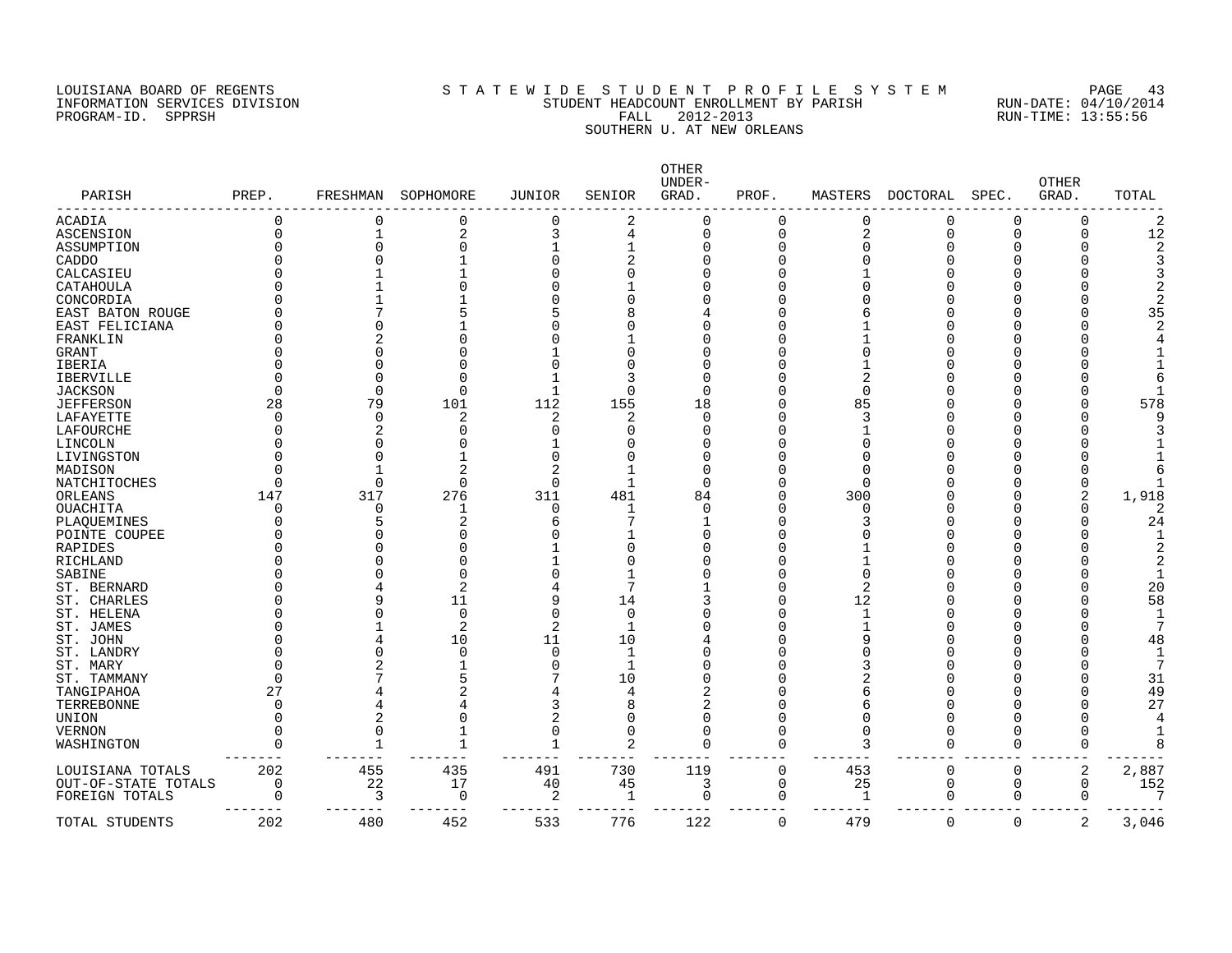| LOUISIANA BOARD OF REGENTS    | STATEWIDE STUDENT PROFILE SYSTEM       | PAGE 44              |
|-------------------------------|----------------------------------------|----------------------|
| INFORMATION SERVICES DIVISION | STUDENT HEADCOUNT ENROLLMENT BY PARISH | RUN-DATE: 04/10/2014 |
| PROGRAM-ID. SPPRSH            | 2012-2013<br>FALL                      | RUN-TIME: 13:55:56   |
|                               | SOUTHERN U. AT NEW ORLEANS             |                      |
|                               |                                        |                      |

|        |                |          |           |               |        | OTHER  |      |         |                  |                    |              |       |
|--------|----------------|----------|-----------|---------------|--------|--------|------|---------|------------------|--------------------|--------------|-------|
|        |                |          |           |               |        | UNDER- |      |         |                  |                    | <b>OTHER</b> |       |
| PARISH | ם תם ס<br>ビヘロビ | FRESHMAN | SOPHOMORE | <b>JUNIOR</b> | SENIOR | GRAD   | PROF | MASTERS | . רי∩רי<br>TORAL | SPEC<br>. بانا کاب | GRAD.        | TOTAL |
|        |                |          |           |               |        |        |      |         |                  |                    |              |       |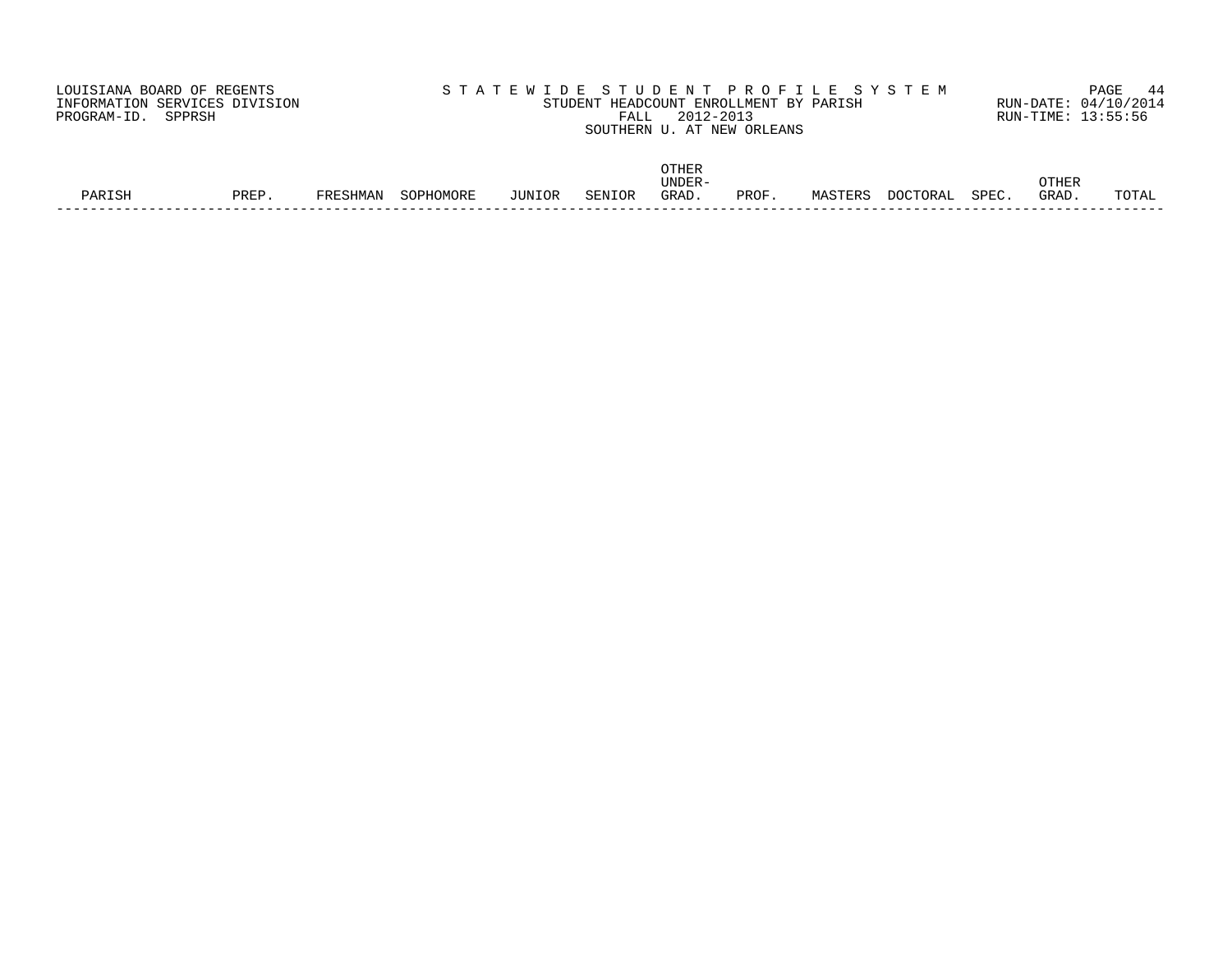## LOUISIANA BOARD OF REGENTS S T A T E W I D E S T U D E N T P R O F I L E S Y S T E M PAGE 45 INFORMATION SERVICES DIVISION STUDENT HEADCOUNT ENROLLMENT BY PARISH RUN-DATE: 04/10/2014 PROGRAM-ID. SPPRSH FALL 2012-2013 RUN-TIME: 13:55:56 ENT HEREONIAL DELIGIONAL DE TALL 2012-2013<br>SOUTHERN U. AT SHREVEPORT

| PARISH              | PREP.    | FRESHMAN       | SOPHOMORE | <b>JUNIOR</b>  | SENIOR      | OTHER<br>UNDER-<br>GRAD. | PROF.    | MASTERS  | DOCTORAL | SPEC.        | <b>OTHER</b><br>GRAD. | TOTAL |
|---------------------|----------|----------------|-----------|----------------|-------------|--------------------------|----------|----------|----------|--------------|-----------------------|-------|
| ALLEN               | 0        | 5              | 0         | $\mathbf 0$    | $\mathbf 0$ | 0                        | 0        | 0        | 0        | 0            | 0                     |       |
| <b>ASCENSION</b>    | $\Omega$ | 7              | 0         | $\overline{0}$ | $\Omega$    | $\mathbf 0$              | 0        | $\Omega$ | $\Omega$ | $\Omega$     | 0                     |       |
| ASSUMPTION          | O        | 2              | 0         | $\Omega$       | $\Omega$    | $\Omega$                 | O        | $\Omega$ |          | O            | O                     |       |
| AVOYELLES           | O        | 4              | 0         | $\Omega$       | $\Omega$    | 0                        | 0        | ſ        |          | 0            | 0                     |       |
| <b>BEAUREGARD</b>   | $\Omega$ | $\mathbf{1}$   | $\Omega$  | $\Omega$       | $\Omega$    | $\mathbf 0$              | $\Omega$ | C        |          | $\Omega$     | 0                     |       |
| <b>BIENVILLE</b>    | $\Omega$ | 6              | 4         | $\Omega$       | $\Omega$    | $\Omega$                 | $\Omega$ |          |          | O            | 0                     | 10    |
| <b>BOSSIER</b>      | O        | 175            | 75        | $\Omega$       | $\Omega$    | 59                       | O        |          |          | <sup>0</sup> | 0                     | 309   |
| CADDO               | 136      | 954            | 460       | $\Omega$       | 0           | 276                      | 0        |          |          | $\Omega$     | 0                     | 1,826 |
| CALCASIEU           | 0        | 11             | 0         | $\Omega$       | 0           | 0                        | 0        |          |          | $\Omega$     | 0                     | 11    |
| CATAHOULA           | 0        | $\mathbf{1}$   | $\Omega$  | $\Omega$       | $\Omega$    | $\Omega$                 | 0        |          |          | 0            | 0                     |       |
| CLAIBORNE           | 0        | 14             | 7         | $\Omega$       | O           | 0                        | 0        |          |          | 0            | 0                     | 21    |
| CONCORDIA           | 0        | 2              | $\Omega$  | $\Omega$       | $\Omega$    | 1                        | 0        |          |          | 0            | 0                     |       |
| DE SOTO             | 54       | 84             | 20        | $\Omega$       | $\Omega$    | 21                       | $\Omega$ |          |          | O            | 0                     | 179   |
| EAST BATON ROUGE    | 0        | 82             | 2         | $\Omega$       | $\Omega$    | $\Omega$                 | O        | r        |          | O            | 0                     | 84    |
| EAST FELICIANA      | 0        | 3              | 0         | $\Omega$       | $\Omega$    | $\Omega$                 | O        |          |          | O            | 0                     |       |
| EVANGELINE          | 0        | 1              | 0         | $\Omega$       | $\Omega$    | $\Omega$                 | O        | ſ        |          | 0            | O                     |       |
| FRANKLIN            | O        | 4              |           | $\Omega$       | $\Omega$    |                          | $\Omega$ |          |          | O            | Ω                     |       |
| <b>GRANT</b>        | O        | -1             | 0         | $\Omega$       | ∩           | 0                        | O        | r        |          | O            | O                     |       |
| <b>IBERVILLE</b>    | O        | 11             | 0         | $\Omega$       | O           | 0                        | 0        |          |          | 0            | 0                     | 11    |
| <b>JACKSON</b>      | ი        | 3              | 0         | $\Omega$       | $\Omega$    | $\Omega$                 | 0        | ſ        |          | 0            | 0                     |       |
| <b>JEFFERSON</b>    | ი        | 34             | 0         | $\Omega$       | O           | $\Omega$                 | O        | ſ        |          | O            | 0                     | 34    |
| LAFAYETTE           | ი        | 5              | $\Omega$  | $\Omega$       | ∩           | 1                        | O        |          |          | O            | 0                     |       |
| LAFOURCHE           | O        | 0              |           | $\Omega$       | ∩           | 0                        | 0        |          |          | O            | 0                     |       |
| LINCOLN             | ი        | 9              | 3         | $\Omega$       | ∩           | $\overline{2}$           | $\Omega$ |          |          | O            | 0                     | 14    |
| LIVINGSTON          | ი        | 5              | 0         | C              | ∩           | $\Omega$                 | $\Omega$ |          |          | U            | Λ                     |       |
| MADISON             | O        | $\mathbf{1}$   | 0         | $\Omega$       | ∩           | $\Omega$                 | O        | ſ        |          | ∩            | O                     |       |
| MOREHOUSE           | ი        | $\overline{2}$ | 0         | C              | ∩           |                          | O        |          |          | O            | Ω                     |       |
| <b>NATCHITOCHES</b> | 0        | 23             | 2         | $\Omega$       | $\Omega$    | $\mathbf 1$              | 0        | ſ        |          | $\Omega$     | 0                     | 26    |
| ORLEANS             | O        | 108            | 1         | $\Omega$       | O           | 0                        | O        |          |          | $\Omega$     | 0                     | 109   |
| OUACHITA            | O        | 14             | 0         | $\Omega$       | O           | $\overline{c}$           | O        |          |          | O            | 0                     | 16    |
| PLAQUEMINES         | 0        | 1              | 0         | $\Omega$       | O           | 0                        | 0        |          |          | 0            | 0                     |       |
| POINTE COUPEE       | $\Omega$ | $\mathbf{1}$   | $\Omega$  | $\Omega$       | $\Omega$    | $\Omega$                 | $\Omega$ |          |          | O            | 0                     |       |
| RAPIDES             | 0        | 21             | 0         | $\Omega$       | ∩           | $\Omega$                 | O        |          |          | O            | 0                     | 21    |
| RED RIVER           | 0        | 5              | 3         | C              | ∩           | $\Omega$                 | 0        |          |          | O            | 0                     |       |
| RICHLAND            | 0        | 2              | 0         | $\Omega$       | $\Omega$    | 0                        | 0        |          |          | 0            | 0                     |       |
| SABINE              | O        | 9              |           | $\Omega$       | $\Omega$    | 4                        | $\Omega$ | ſ        |          | O            | 0                     | 14    |
| ST. BERNARD         | 0        |                | 0         | $\Omega$       | ∩           | $\Omega$                 | $\Omega$ |          |          | C            | 0                     |       |
| ST. CHARLES         | 0        | 3              | 0         | $\Omega$       | O           | 0                        | O        |          |          | O            | 0                     |       |
| ST. HELENA          | 0        | 2              | 0         | $\Omega$       | $\Omega$    | $\Omega$                 | 0        | ſ        |          | O            | O                     |       |
| ST. JAMES           | ი        | 2              | 0         | $\sqrt{ }$     | O           | $\Omega$                 | O        |          |          | O            | O                     |       |
| ST. JOHN            | O        |                | 0         | n              | ∩           | $\Omega$                 | O        |          |          | O            | Λ                     |       |
| ST. LANDRY          | Ω        | 6              | 0         | C              | O           | 0                        | O        |          |          | 0            | ი                     |       |
| ST. MARTIN          | O        | -1             | 0         | $\Omega$       | O           | $\Omega$                 | O        |          |          | O            | Ω                     |       |
| ST. MARY            | N        | 2              | O         |                | ∩           | O                        | ∩        |          |          |              |                       |       |
| ST. TAMMANY         | N        |                | O         |                |             | O                        | O        |          |          |              |                       |       |
| TANGIPAHOA          | 0        | 5              | 0         | O              | O           | O                        | 0        | Ω        |          | $\Omega$     | Ω                     |       |
| <b>TENSAS</b>       | $\Omega$ |                | U         | $\cap$         | $\cap$      | $\cap$                   | $\Omega$ | $\cap$   |          | $\Omega$     | O                     |       |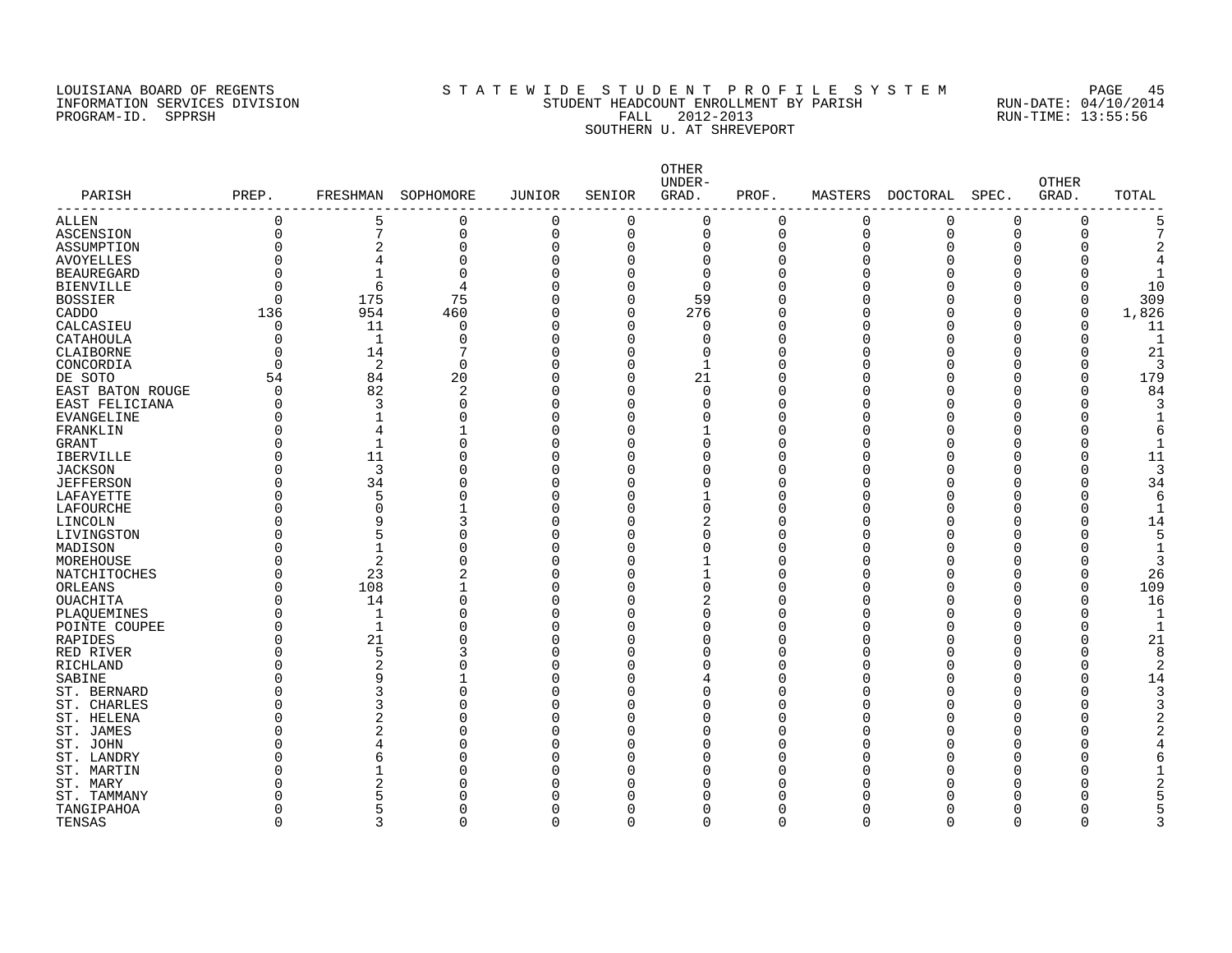## LOUISIANA BOARD OF REGENTS S T A T E W I D E S T U D E N T P R O F I L E S Y S T E M PAGE 46 INFORMATION SERVICES DIVISION STUDENT HEADCOUNT ENROLLMENT BY PARISH RUN-DATE: 04/10/2014 PROGRAM-ID. SPPRSH FALL 2012-2013 RUN-TIME: 13:55:56 ENT HEREONIAL DELIGIONAL DE TALL 2012-2013<br>SOUTHERN U. AT SHREVEPORT

| PARISH              | PREP. | FRESHMAN | SOPHOMORE | JUNIOR | SENIOR | OTHER<br>UNDER-<br>GRAD. | PROF. | MASTERS | DOCTORAL | SPEC. | OTHER<br>GRAD. | TOTAL |
|---------------------|-------|----------|-----------|--------|--------|--------------------------|-------|---------|----------|-------|----------------|-------|
| UNION               |       |          |           |        |        |                          |       |         |          |       |                |       |
| VERNON              |       |          |           |        |        |                          |       |         |          |       |                |       |
| WASHINGTON          |       |          |           |        |        |                          |       |         |          |       |                |       |
| WEBSTER             |       |          |           |        |        |                          |       |         |          |       |                | 70    |
| WEST BATON ROUGE    |       |          |           |        |        |                          |       |         |          |       |                |       |
| WEST CARROLL        |       |          |           |        |        |                          |       |         |          |       |                |       |
| WINN                |       |          |           |        |        |                          |       |         |          |       |                |       |
| LOUISIANA TOTALS    | 190   | 1,705    | 599       |        |        | 380                      |       |         |          |       |                | 2,874 |
| OUT-OF-STATE TOTALS |       |          |           |        |        |                          |       |         |          |       |                | 55    |
| FOREIGN TOTALS      |       |          |           |        |        |                          |       |         |          |       |                |       |
| TOTAL STUDENTS      | 190   | 1,758    | 602       |        |        | 381                      |       |         |          |       |                | 2,931 |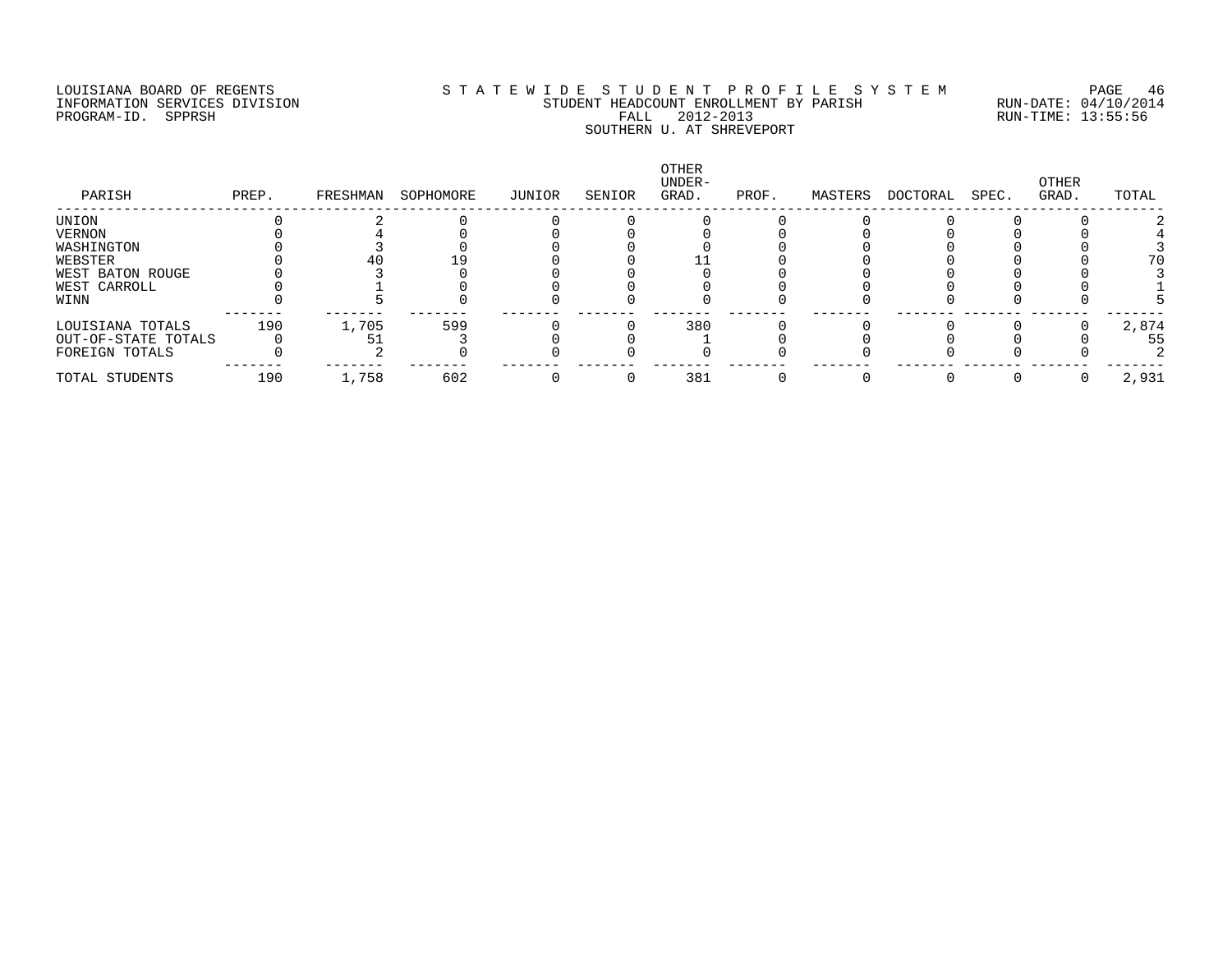PROGRAM-ID. SPPRSH

# LOUISIANA BOARD OF REGENTS SOURCLAINA STATEWIDE STUDE NT PROFILE SYSTEM PAGE 47<br>INFORMATION SERVICES DIVISION STUDENT HEADCOUNT ENROLLMENT BY PARISH RUN-DATE: 04/10/2014 INFORMATION SERVICES DIVISION SANT STUDENT HEADCOUNT ENROLLMENT BY PARISH STAND-DATE: 04/10/2012<br>PROGRAM-ID. SPPRSH RUN-TIME: 13:55:56 SOUTHERN LAW CENTER

| PARISH                   | PREP.    | FRESHMAN | SOPHOMORE | <b>JUNIOR</b> | SENIOR      | OTHER<br>UNDER-<br>GRAD. | PROF.          | MASTERS  | <b>DOCTORAL</b> | SPEC.    | <b>OTHER</b><br>GRAD. | TOTAL    |
|--------------------------|----------|----------|-----------|---------------|-------------|--------------------------|----------------|----------|-----------------|----------|-----------------------|----------|
| <b>ACADIA</b>            | 0        | 0        |           | 0             | $\mathbf 0$ | $\Omega$                 |                | 0        | 0               | 0        | 0                     |          |
| ASCENSION                | 0        | 0        |           | $\Omega$      | $\mathbf 0$ | 0                        | 16             | 0        | $\Omega$        | $\Omega$ | 0                     | 16       |
| ASSUMPTION               |          |          |           |               | C           | O                        | 4              |          |                 |          |                       |          |
| <b>AVOYELLES</b>         |          |          |           |               |             |                          | 4              |          |                 |          |                       |          |
| <b>BOSSIER</b>           |          |          |           |               |             |                          | २              |          |                 |          |                       |          |
| CADDO                    |          |          |           |               |             |                          | 13             |          |                 |          |                       | 13       |
| CALCASIEU                |          |          |           |               |             |                          |                |          |                 |          |                       |          |
| CATAHOULA                |          |          |           |               |             |                          |                |          |                 |          |                       |          |
| CONCORDIA                |          |          |           |               |             |                          |                |          |                 |          |                       |          |
| EAST BATON ROUGE         |          |          |           |               |             |                          | 377            |          |                 |          |                       | 377      |
| EAST FELICIANA           |          |          |           |               |             | U                        | 2              |          |                 |          |                       |          |
| FRANKLIN                 |          |          |           |               |             |                          |                |          |                 |          |                       |          |
| IBERIA                   |          |          |           |               |             |                          | 2              |          |                 |          |                       |          |
| <b>IBERVILLE</b>         |          |          |           |               |             |                          | 3              |          |                 |          |                       |          |
| <b>JEFFERSON</b>         |          |          |           |               |             |                          | 17             |          |                 |          |                       | 17       |
| JEFFERSON DAVIS          |          |          |           |               |             | O                        | 2              |          |                 |          |                       |          |
| LAFAYETTE                |          |          |           |               |             | U                        | 20             |          |                 |          |                       | 20       |
| LAFOURCHE                |          |          |           |               |             |                          | 1              |          |                 |          |                       |          |
| LIVINGSTON               |          |          |           |               |             |                          | 9              |          |                 |          |                       |          |
| NATCHITOCHES             |          |          |           |               |             |                          | 2              |          |                 |          |                       |          |
| ORLEANS                  |          |          |           |               |             | O                        | 22             |          |                 |          |                       | 22       |
| <b>OUACHITA</b>          |          |          |           |               |             |                          |                |          |                 |          |                       |          |
| PLAQUEMINES              |          |          |           |               |             |                          |                |          |                 |          |                       |          |
| POINTE COUPEE            |          |          |           |               |             |                          |                |          |                 |          |                       |          |
| <b>RAPIDES</b>           |          |          |           |               |             |                          |                |          |                 |          |                       |          |
| RICHLAND                 |          |          |           |               |             |                          |                |          |                 |          |                       |          |
| ST. CHARLES              |          |          |           |               |             |                          |                |          |                 |          |                       |          |
| ST. JAMES                |          |          |           |               |             |                          | 2              |          |                 |          |                       |          |
| ST. JOHN                 |          |          |           |               |             |                          |                |          |                 |          |                       |          |
| ST. LANDRY               |          |          |           |               |             |                          |                |          |                 |          |                       |          |
| ST. MARY                 |          |          |           |               |             |                          | 2              |          |                 |          |                       |          |
| ST. TAMMANY              |          |          |           |               |             |                          | 11             |          |                 |          |                       | 11       |
|                          |          |          |           |               |             |                          |                |          |                 |          |                       |          |
| TANGIPAHOA<br>TERREBONNE |          |          |           |               |             |                          |                |          |                 |          |                       |          |
|                          |          |          |           |               |             |                          |                |          |                 |          |                       |          |
| VERMILLION               |          |          |           |               |             |                          | 2              |          |                 |          |                       |          |
| WEST BATON ROUGE         | U        | $\Omega$ |           | $\Omega$      | $\Omega$    | $\Omega$                 |                | U        | ſ               | O        |                       |          |
| WEST FELICIANA           | O        | O        | $\Omega$  | $\Omega$      | $\Omega$    | $\Omega$                 | $\overline{2}$ | $\Omega$ | $\Omega$        | $\Omega$ | C                     |          |
| LOUISIANA TOTALS         | $\Omega$ | 0        | 0         | 0             | 0           | $\Omega$                 | 567            | 0        | $\mathbf 0$     | 0        | 0                     | 567      |
| OUT-OF-STATE TOTALS      | 0        | 0        | 0         | 0             | 0           | 0                        | 188            | 0        | 0               | 0        | 0                     | 188      |
| FOREIGN TOTALS           |          | O        | O         | $\Omega$      | 0           | $\Omega$                 | $\Omega$       | 0        | $\mathbf 0$     | $\Omega$ | 0                     | $\Omega$ |
| TOTAL STUDENTS           | 0        | 0        | 0         | $\Omega$      | $\mathbf 0$ | 0                        | 755            | 0        | 0               | 0        | 0                     | 755      |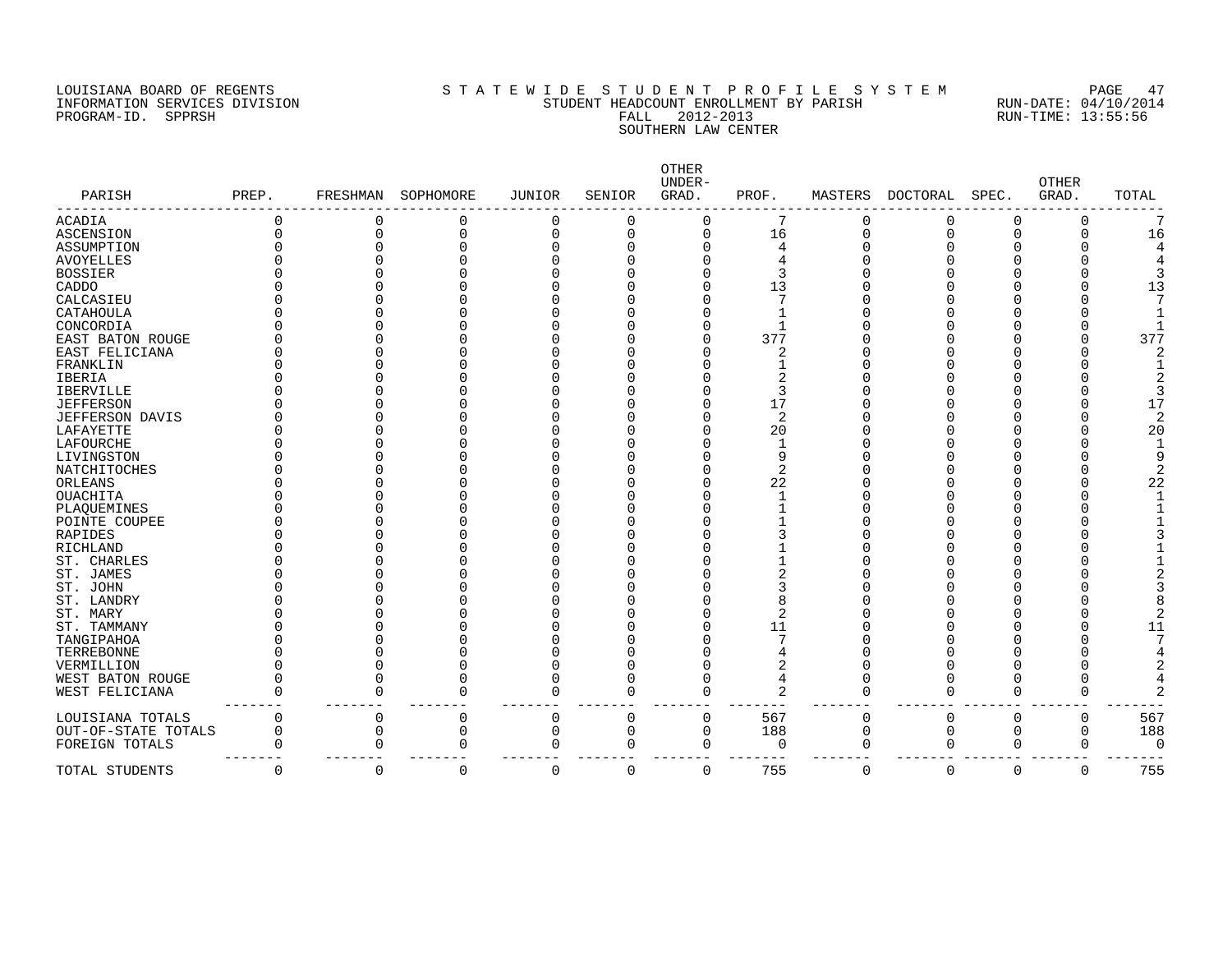#### LOUISIANA BOARD OF REGENTS S T A T E W I D E S T U D E N T P R O F I L E S Y S T E M PAGE 48 INFORMATION SERVICES DIVISION STUDENT HEADCOUNT ENROLLMENT BY PARISH RUN-DATE: 04/10/2014 PROGRAM-ID. SPPRSH FALL 2012-2013 RUN-TIME: 13:55:56 BATON ROUGE COMMUNITY COLLEGE

| 0<br>2<br>0<br>0<br>1<br>0<br>0<br>0<br>0<br>0<br>3<br>$\Omega$<br>$\mathbf{0}$<br>$\overline{0}$<br>$\Omega$<br>$\mathbf{1}$<br>$\Omega$<br>$\mathbf 0$<br>$\Omega$<br>$\Omega$<br>0<br>235<br>67<br>394<br>0<br>92<br>$\Omega$<br>$\Omega$<br>$\Omega$<br>0<br>0<br>0<br>O<br>O<br>20<br>9<br>$\Omega$<br>$\Omega$<br>5<br>$\Omega$<br>34<br>C<br>C<br>C<br>O<br>23<br>11<br>$\Omega$<br>O<br>6<br>O<br>U<br><sup>n</sup><br>Λ<br>U<br>U<br>6<br>2<br>O<br>$\Omega$<br>O<br>U<br><sup>n</sup><br>Ω<br>5<br>O<br>$\Omega$<br>C<br>∩<br>O<br>O<br>4<br>8<br>$\Omega$<br>U<br>6<br>U<br>O<br>18<br>U<br>50<br>O<br>36<br>$\Omega$<br>O<br><sup>0</sup><br>O<br>0<br>O<br>O<br>$\Omega$<br>0<br>1<br>O<br>0<br>O<br>C<br>$\Omega$<br>O<br>O<br>3<br>0<br>$\Omega$<br>2<br>CATAHOULA<br>C<br>0<br>U<br>U<br>O<br>Ω<br>$\Omega$<br>$\mathbf{1}$<br>$\Omega$<br>$\Omega$<br>CLAIBORNE<br>O<br>U<br><sup>n</sup><br>O<br>O<br>Ω<br>12<br>17<br>CONCORDIA<br>$\Omega$<br>3<br>$\Omega$<br>2<br>0<br>0<br><sup>n</sup><br>C<br>O<br>180<br>2,652<br>$\Omega$<br>762<br>4,558<br>EAST BATON ROUGE<br>964<br>$\Omega$<br>Λ<br>$\Omega$<br>0<br>O<br>O<br>2<br>$\Omega$<br>$\Omega$<br>$\Omega$<br>EAST CARROLL<br>O<br>O<br>$\Omega$<br>O<br>C<br>O<br>21<br>121<br>2<br>73<br>25<br>$\Omega$<br>EAST FELICIANA<br>O<br>U<br>$\Omega$<br>O<br>U<br>U<br>$\Omega$<br>3<br><b>EVANGELINE</b><br>O<br>$\Omega$<br>1<br>O<br>$\cap$<br>Ω<br>$\overline{2}$<br>$\Omega$<br>O<br>-1<br>FRANKLIN<br>U<br>$\Omega$<br>U<br>U<br>∩<br>Π<br>$\Omega$<br><b>GRANT</b><br>O<br>C<br>$\Omega$<br><sup>n</sup><br>2<br>1<br>∩<br>$\overline{2}$<br>14<br>2<br>18<br>O<br>$\Omega$<br>O<br>U<br><sup>n</sup><br>O<br>IBERIA<br>∩<br>U<br>150<br>63<br>25<br>239<br><b>IBERVILLE</b><br>$\Omega$<br>0<br><sup>n</sup><br>O<br>∩<br>O<br>46<br>31<br>28<br>105<br><b>JEFFERSON</b><br>0<br>$\Omega$<br>0<br>O<br>∩<br>Ω<br>5<br>O<br>$\Omega$<br>$\Omega$<br>$\Omega$<br><b>JEFFERSON DAVIS</b><br>O<br>$\Omega$<br>O<br>O<br>22<br>10<br>$\Omega$<br>41<br>LAFAYETTE<br>0<br>0<br>9<br>U<br>$\Omega$<br>0<br>O<br>O<br>27<br>0<br>20<br>$\Omega$<br>LAFOURCHE<br>3<br>O<br>C<br>$\Omega$<br>O<br>Ω<br>O<br>0<br>$\mathbf 0$<br>LA SALLE<br>4<br>$\Omega$<br>0<br>0<br>Λ<br>0<br><sup>0</sup><br>0<br>0<br>4<br>$\overline{2}$<br>LINCOLN<br>0<br>$\cap$<br>$\Omega$<br>$\mathbf{1}$<br>0<br>U<br><sup>n</sup><br>0<br>O<br>O<br>127<br>733<br>452<br>154<br>$\Omega$<br>LIVINGSTON<br>O<br>O<br><sup>n</sup><br>C<br>O<br>O<br>2<br>MADISON<br>O<br>1<br>$\Omega$<br>$\Omega$<br>$\Omega$<br>U<br>n<br>U<br>U<br>U<br>$\Omega$<br>$\mathbf 1$<br>$\Omega$<br>3<br>NATCHITOCHES<br>O<br>O<br>n<br>119<br>67<br>20<br>32<br>ORLEANS<br>O<br>$\Omega$<br>O<br><sup>n</sup><br>O<br>∩<br>U<br>U<br>11<br>7<br>$\Omega$<br>3<br>21<br>OUACHITA<br>O<br>O<br>∩<br>Ω<br>10<br>4<br>$\Omega$<br>3<br>17<br>0<br>PLAQUEMINES<br>O<br>U<br><sup>0</sup><br>∩<br>O<br>O<br>89<br>47<br>$\Omega$<br>37<br>173<br>POINTE COUPEE<br>0<br>O<br>U<br>Ω<br>Ω<br>O<br>26<br>11<br>3<br>40<br>0<br>$\Omega$<br>O<br>C<br>O<br>RAPIDES<br><sup>0</sup><br>O<br>0<br>1<br>2<br>$\Omega$<br>O<br>$\Omega$<br>U<br><sup>n</sup><br>RED RIVER<br>Ω<br>3<br>3<br>0<br>$\Omega$<br>$\Omega$<br>$\Omega$<br>RICHLAND<br>C<br>$\Omega$<br>Ω<br>5<br>0<br>$\Omega$<br>ST. BERNARD<br>O<br>$\Omega$<br>O<br>O<br>13<br>$\overline{2}$<br>23<br>0<br>8<br>$\mathbf 0$<br>ST. CHARLES<br>O<br>$\Omega$<br>0<br>U<br>O<br>0<br>$\Omega$<br>10<br>ST. HELENA<br>O<br>4<br>5<br>Λ<br>$\Omega$<br>0<br>U<br>O<br>O<br>30<br>0<br>21<br>$\Omega$<br>3<br>ST. JAMES<br>б<br>Λ<br>0<br>C<br><sup>0</sup><br>0<br>0<br>52<br>66<br>9<br>$\Omega$<br>ST. JOHN<br>Ω<br>U<br>C<br>∩<br>U<br>U<br>O<br>15<br>8<br>32<br>ST. LANDRY<br>Ω<br>q<br>$\cap$<br>U<br>C<br>∩<br>U<br>19<br>29<br>ST. MARTIN<br>Ω<br>$\cap$<br>U<br>6<br>n<br>4<br>U<br>$\mathbf 0$<br>$\mathbf{1}$<br>ST. MARY<br>Ω<br>$\Omega$<br>$\Omega$<br>-1<br>C<br>U<br>78<br>23<br>129<br>ST. TAMMANY<br>28<br>O<br><sup>0</sup><br>$\Omega$<br>∩<br>O<br>O<br>O<br>53<br>24<br>$\mathbf 0$<br>$\Omega$<br>15<br>$\Omega$<br>92<br>$\Omega$<br>$\Omega$<br>O<br>0<br>$\Omega$ | PARISH            | PREP. | FRESHMAN | SOPHOMORE | <b>JUNIOR</b> | SENIOR | OTHER<br>UNDER-<br>GRAD. | PROF. | MASTERS | DOCTORAL | SPEC. | <b>OTHER</b><br>GRAD. | TOTAL |
|--------------------------------------------------------------------------------------------------------------------------------------------------------------------------------------------------------------------------------------------------------------------------------------------------------------------------------------------------------------------------------------------------------------------------------------------------------------------------------------------------------------------------------------------------------------------------------------------------------------------------------------------------------------------------------------------------------------------------------------------------------------------------------------------------------------------------------------------------------------------------------------------------------------------------------------------------------------------------------------------------------------------------------------------------------------------------------------------------------------------------------------------------------------------------------------------------------------------------------------------------------------------------------------------------------------------------------------------------------------------------------------------------------------------------------------------------------------------------------------------------------------------------------------------------------------------------------------------------------------------------------------------------------------------------------------------------------------------------------------------------------------------------------------------------------------------------------------------------------------------------------------------------------------------------------------------------------------------------------------------------------------------------------------------------------------------------------------------------------------------------------------------------------------------------------------------------------------------------------------------------------------------------------------------------------------------------------------------------------------------------------------------------------------------------------------------------------------------------------------------------------------------------------------------------------------------------------------------------------------------------------------------------------------------------------------------------------------------------------------------------------------------------------------------------------------------------------------------------------------------------------------------------------------------------------------------------------------------------------------------------------------------------------------------------------------------------------------------------------------------------------------------------------------------------------------------------------------------------------------------------------------------------------------------------------------------------------------------------------------------------------------------------------------------------------------------------------------------------------------------------------------------------------------------------------------------------------------------------------------------------------------------------------------------------------------------------------------------------------------------------------------------------------------------------------------------------------------------------------------------------------------------------------------------------------------------------------------------------------------------------------------------------------------------------------------------------------------------------------------------------------------------------------------------------|-------------------|-------|----------|-----------|---------------|--------|--------------------------|-------|---------|----------|-------|-----------------------|-------|
|                                                                                                                                                                                                                                                                                                                                                                                                                                                                                                                                                                                                                                                                                                                                                                                                                                                                                                                                                                                                                                                                                                                                                                                                                                                                                                                                                                                                                                                                                                                                                                                                                                                                                                                                                                                                                                                                                                                                                                                                                                                                                                                                                                                                                                                                                                                                                                                                                                                                                                                                                                                                                                                                                                                                                                                                                                                                                                                                                                                                                                                                                                                                                                                                                                                                                                                                                                                                                                                                                                                                                                                                                                                                                                                                                                                                                                                                                                                                                                                                                                                                                                                                                                          | ACADIA            |       |          |           |               |        |                          |       |         |          |       |                       |       |
|                                                                                                                                                                                                                                                                                                                                                                                                                                                                                                                                                                                                                                                                                                                                                                                                                                                                                                                                                                                                                                                                                                                                                                                                                                                                                                                                                                                                                                                                                                                                                                                                                                                                                                                                                                                                                                                                                                                                                                                                                                                                                                                                                                                                                                                                                                                                                                                                                                                                                                                                                                                                                                                                                                                                                                                                                                                                                                                                                                                                                                                                                                                                                                                                                                                                                                                                                                                                                                                                                                                                                                                                                                                                                                                                                                                                                                                                                                                                                                                                                                                                                                                                                                          | ALLEN             |       |          |           |               |        |                          |       |         |          |       |                       |       |
|                                                                                                                                                                                                                                                                                                                                                                                                                                                                                                                                                                                                                                                                                                                                                                                                                                                                                                                                                                                                                                                                                                                                                                                                                                                                                                                                                                                                                                                                                                                                                                                                                                                                                                                                                                                                                                                                                                                                                                                                                                                                                                                                                                                                                                                                                                                                                                                                                                                                                                                                                                                                                                                                                                                                                                                                                                                                                                                                                                                                                                                                                                                                                                                                                                                                                                                                                                                                                                                                                                                                                                                                                                                                                                                                                                                                                                                                                                                                                                                                                                                                                                                                                                          | ASCENSION         |       |          |           |               |        |                          |       |         |          |       |                       |       |
|                                                                                                                                                                                                                                                                                                                                                                                                                                                                                                                                                                                                                                                                                                                                                                                                                                                                                                                                                                                                                                                                                                                                                                                                                                                                                                                                                                                                                                                                                                                                                                                                                                                                                                                                                                                                                                                                                                                                                                                                                                                                                                                                                                                                                                                                                                                                                                                                                                                                                                                                                                                                                                                                                                                                                                                                                                                                                                                                                                                                                                                                                                                                                                                                                                                                                                                                                                                                                                                                                                                                                                                                                                                                                                                                                                                                                                                                                                                                                                                                                                                                                                                                                                          | ASSUMPTION        |       |          |           |               |        |                          |       |         |          |       |                       |       |
|                                                                                                                                                                                                                                                                                                                                                                                                                                                                                                                                                                                                                                                                                                                                                                                                                                                                                                                                                                                                                                                                                                                                                                                                                                                                                                                                                                                                                                                                                                                                                                                                                                                                                                                                                                                                                                                                                                                                                                                                                                                                                                                                                                                                                                                                                                                                                                                                                                                                                                                                                                                                                                                                                                                                                                                                                                                                                                                                                                                                                                                                                                                                                                                                                                                                                                                                                                                                                                                                                                                                                                                                                                                                                                                                                                                                                                                                                                                                                                                                                                                                                                                                                                          | <b>AVOYELLES</b>  |       |          |           |               |        |                          |       |         |          |       |                       |       |
|                                                                                                                                                                                                                                                                                                                                                                                                                                                                                                                                                                                                                                                                                                                                                                                                                                                                                                                                                                                                                                                                                                                                                                                                                                                                                                                                                                                                                                                                                                                                                                                                                                                                                                                                                                                                                                                                                                                                                                                                                                                                                                                                                                                                                                                                                                                                                                                                                                                                                                                                                                                                                                                                                                                                                                                                                                                                                                                                                                                                                                                                                                                                                                                                                                                                                                                                                                                                                                                                                                                                                                                                                                                                                                                                                                                                                                                                                                                                                                                                                                                                                                                                                                          | <b>BEAUREGARD</b> |       |          |           |               |        |                          |       |         |          |       |                       |       |
|                                                                                                                                                                                                                                                                                                                                                                                                                                                                                                                                                                                                                                                                                                                                                                                                                                                                                                                                                                                                                                                                                                                                                                                                                                                                                                                                                                                                                                                                                                                                                                                                                                                                                                                                                                                                                                                                                                                                                                                                                                                                                                                                                                                                                                                                                                                                                                                                                                                                                                                                                                                                                                                                                                                                                                                                                                                                                                                                                                                                                                                                                                                                                                                                                                                                                                                                                                                                                                                                                                                                                                                                                                                                                                                                                                                                                                                                                                                                                                                                                                                                                                                                                                          | <b>BOSSIER</b>    |       |          |           |               |        |                          |       |         |          |       |                       |       |
|                                                                                                                                                                                                                                                                                                                                                                                                                                                                                                                                                                                                                                                                                                                                                                                                                                                                                                                                                                                                                                                                                                                                                                                                                                                                                                                                                                                                                                                                                                                                                                                                                                                                                                                                                                                                                                                                                                                                                                                                                                                                                                                                                                                                                                                                                                                                                                                                                                                                                                                                                                                                                                                                                                                                                                                                                                                                                                                                                                                                                                                                                                                                                                                                                                                                                                                                                                                                                                                                                                                                                                                                                                                                                                                                                                                                                                                                                                                                                                                                                                                                                                                                                                          | CADDO             |       |          |           |               |        |                          |       |         |          |       |                       |       |
|                                                                                                                                                                                                                                                                                                                                                                                                                                                                                                                                                                                                                                                                                                                                                                                                                                                                                                                                                                                                                                                                                                                                                                                                                                                                                                                                                                                                                                                                                                                                                                                                                                                                                                                                                                                                                                                                                                                                                                                                                                                                                                                                                                                                                                                                                                                                                                                                                                                                                                                                                                                                                                                                                                                                                                                                                                                                                                                                                                                                                                                                                                                                                                                                                                                                                                                                                                                                                                                                                                                                                                                                                                                                                                                                                                                                                                                                                                                                                                                                                                                                                                                                                                          | CALCASIEU         |       |          |           |               |        |                          |       |         |          |       |                       |       |
|                                                                                                                                                                                                                                                                                                                                                                                                                                                                                                                                                                                                                                                                                                                                                                                                                                                                                                                                                                                                                                                                                                                                                                                                                                                                                                                                                                                                                                                                                                                                                                                                                                                                                                                                                                                                                                                                                                                                                                                                                                                                                                                                                                                                                                                                                                                                                                                                                                                                                                                                                                                                                                                                                                                                                                                                                                                                                                                                                                                                                                                                                                                                                                                                                                                                                                                                                                                                                                                                                                                                                                                                                                                                                                                                                                                                                                                                                                                                                                                                                                                                                                                                                                          | CALDWELL          |       |          |           |               |        |                          |       |         |          |       |                       |       |
|                                                                                                                                                                                                                                                                                                                                                                                                                                                                                                                                                                                                                                                                                                                                                                                                                                                                                                                                                                                                                                                                                                                                                                                                                                                                                                                                                                                                                                                                                                                                                                                                                                                                                                                                                                                                                                                                                                                                                                                                                                                                                                                                                                                                                                                                                                                                                                                                                                                                                                                                                                                                                                                                                                                                                                                                                                                                                                                                                                                                                                                                                                                                                                                                                                                                                                                                                                                                                                                                                                                                                                                                                                                                                                                                                                                                                                                                                                                                                                                                                                                                                                                                                                          |                   |       |          |           |               |        |                          |       |         |          |       |                       |       |
|                                                                                                                                                                                                                                                                                                                                                                                                                                                                                                                                                                                                                                                                                                                                                                                                                                                                                                                                                                                                                                                                                                                                                                                                                                                                                                                                                                                                                                                                                                                                                                                                                                                                                                                                                                                                                                                                                                                                                                                                                                                                                                                                                                                                                                                                                                                                                                                                                                                                                                                                                                                                                                                                                                                                                                                                                                                                                                                                                                                                                                                                                                                                                                                                                                                                                                                                                                                                                                                                                                                                                                                                                                                                                                                                                                                                                                                                                                                                                                                                                                                                                                                                                                          |                   |       |          |           |               |        |                          |       |         |          |       |                       |       |
|                                                                                                                                                                                                                                                                                                                                                                                                                                                                                                                                                                                                                                                                                                                                                                                                                                                                                                                                                                                                                                                                                                                                                                                                                                                                                                                                                                                                                                                                                                                                                                                                                                                                                                                                                                                                                                                                                                                                                                                                                                                                                                                                                                                                                                                                                                                                                                                                                                                                                                                                                                                                                                                                                                                                                                                                                                                                                                                                                                                                                                                                                                                                                                                                                                                                                                                                                                                                                                                                                                                                                                                                                                                                                                                                                                                                                                                                                                                                                                                                                                                                                                                                                                          |                   |       |          |           |               |        |                          |       |         |          |       |                       |       |
|                                                                                                                                                                                                                                                                                                                                                                                                                                                                                                                                                                                                                                                                                                                                                                                                                                                                                                                                                                                                                                                                                                                                                                                                                                                                                                                                                                                                                                                                                                                                                                                                                                                                                                                                                                                                                                                                                                                                                                                                                                                                                                                                                                                                                                                                                                                                                                                                                                                                                                                                                                                                                                                                                                                                                                                                                                                                                                                                                                                                                                                                                                                                                                                                                                                                                                                                                                                                                                                                                                                                                                                                                                                                                                                                                                                                                                                                                                                                                                                                                                                                                                                                                                          |                   |       |          |           |               |        |                          |       |         |          |       |                       |       |
|                                                                                                                                                                                                                                                                                                                                                                                                                                                                                                                                                                                                                                                                                                                                                                                                                                                                                                                                                                                                                                                                                                                                                                                                                                                                                                                                                                                                                                                                                                                                                                                                                                                                                                                                                                                                                                                                                                                                                                                                                                                                                                                                                                                                                                                                                                                                                                                                                                                                                                                                                                                                                                                                                                                                                                                                                                                                                                                                                                                                                                                                                                                                                                                                                                                                                                                                                                                                                                                                                                                                                                                                                                                                                                                                                                                                                                                                                                                                                                                                                                                                                                                                                                          |                   |       |          |           |               |        |                          |       |         |          |       |                       |       |
|                                                                                                                                                                                                                                                                                                                                                                                                                                                                                                                                                                                                                                                                                                                                                                                                                                                                                                                                                                                                                                                                                                                                                                                                                                                                                                                                                                                                                                                                                                                                                                                                                                                                                                                                                                                                                                                                                                                                                                                                                                                                                                                                                                                                                                                                                                                                                                                                                                                                                                                                                                                                                                                                                                                                                                                                                                                                                                                                                                                                                                                                                                                                                                                                                                                                                                                                                                                                                                                                                                                                                                                                                                                                                                                                                                                                                                                                                                                                                                                                                                                                                                                                                                          |                   |       |          |           |               |        |                          |       |         |          |       |                       |       |
|                                                                                                                                                                                                                                                                                                                                                                                                                                                                                                                                                                                                                                                                                                                                                                                                                                                                                                                                                                                                                                                                                                                                                                                                                                                                                                                                                                                                                                                                                                                                                                                                                                                                                                                                                                                                                                                                                                                                                                                                                                                                                                                                                                                                                                                                                                                                                                                                                                                                                                                                                                                                                                                                                                                                                                                                                                                                                                                                                                                                                                                                                                                                                                                                                                                                                                                                                                                                                                                                                                                                                                                                                                                                                                                                                                                                                                                                                                                                                                                                                                                                                                                                                                          |                   |       |          |           |               |        |                          |       |         |          |       |                       |       |
|                                                                                                                                                                                                                                                                                                                                                                                                                                                                                                                                                                                                                                                                                                                                                                                                                                                                                                                                                                                                                                                                                                                                                                                                                                                                                                                                                                                                                                                                                                                                                                                                                                                                                                                                                                                                                                                                                                                                                                                                                                                                                                                                                                                                                                                                                                                                                                                                                                                                                                                                                                                                                                                                                                                                                                                                                                                                                                                                                                                                                                                                                                                                                                                                                                                                                                                                                                                                                                                                                                                                                                                                                                                                                                                                                                                                                                                                                                                                                                                                                                                                                                                                                                          |                   |       |          |           |               |        |                          |       |         |          |       |                       |       |
|                                                                                                                                                                                                                                                                                                                                                                                                                                                                                                                                                                                                                                                                                                                                                                                                                                                                                                                                                                                                                                                                                                                                                                                                                                                                                                                                                                                                                                                                                                                                                                                                                                                                                                                                                                                                                                                                                                                                                                                                                                                                                                                                                                                                                                                                                                                                                                                                                                                                                                                                                                                                                                                                                                                                                                                                                                                                                                                                                                                                                                                                                                                                                                                                                                                                                                                                                                                                                                                                                                                                                                                                                                                                                                                                                                                                                                                                                                                                                                                                                                                                                                                                                                          |                   |       |          |           |               |        |                          |       |         |          |       |                       |       |
|                                                                                                                                                                                                                                                                                                                                                                                                                                                                                                                                                                                                                                                                                                                                                                                                                                                                                                                                                                                                                                                                                                                                                                                                                                                                                                                                                                                                                                                                                                                                                                                                                                                                                                                                                                                                                                                                                                                                                                                                                                                                                                                                                                                                                                                                                                                                                                                                                                                                                                                                                                                                                                                                                                                                                                                                                                                                                                                                                                                                                                                                                                                                                                                                                                                                                                                                                                                                                                                                                                                                                                                                                                                                                                                                                                                                                                                                                                                                                                                                                                                                                                                                                                          |                   |       |          |           |               |        |                          |       |         |          |       |                       |       |
|                                                                                                                                                                                                                                                                                                                                                                                                                                                                                                                                                                                                                                                                                                                                                                                                                                                                                                                                                                                                                                                                                                                                                                                                                                                                                                                                                                                                                                                                                                                                                                                                                                                                                                                                                                                                                                                                                                                                                                                                                                                                                                                                                                                                                                                                                                                                                                                                                                                                                                                                                                                                                                                                                                                                                                                                                                                                                                                                                                                                                                                                                                                                                                                                                                                                                                                                                                                                                                                                                                                                                                                                                                                                                                                                                                                                                                                                                                                                                                                                                                                                                                                                                                          |                   |       |          |           |               |        |                          |       |         |          |       |                       |       |
|                                                                                                                                                                                                                                                                                                                                                                                                                                                                                                                                                                                                                                                                                                                                                                                                                                                                                                                                                                                                                                                                                                                                                                                                                                                                                                                                                                                                                                                                                                                                                                                                                                                                                                                                                                                                                                                                                                                                                                                                                                                                                                                                                                                                                                                                                                                                                                                                                                                                                                                                                                                                                                                                                                                                                                                                                                                                                                                                                                                                                                                                                                                                                                                                                                                                                                                                                                                                                                                                                                                                                                                                                                                                                                                                                                                                                                                                                                                                                                                                                                                                                                                                                                          |                   |       |          |           |               |        |                          |       |         |          |       |                       |       |
|                                                                                                                                                                                                                                                                                                                                                                                                                                                                                                                                                                                                                                                                                                                                                                                                                                                                                                                                                                                                                                                                                                                                                                                                                                                                                                                                                                                                                                                                                                                                                                                                                                                                                                                                                                                                                                                                                                                                                                                                                                                                                                                                                                                                                                                                                                                                                                                                                                                                                                                                                                                                                                                                                                                                                                                                                                                                                                                                                                                                                                                                                                                                                                                                                                                                                                                                                                                                                                                                                                                                                                                                                                                                                                                                                                                                                                                                                                                                                                                                                                                                                                                                                                          |                   |       |          |           |               |        |                          |       |         |          |       |                       |       |
|                                                                                                                                                                                                                                                                                                                                                                                                                                                                                                                                                                                                                                                                                                                                                                                                                                                                                                                                                                                                                                                                                                                                                                                                                                                                                                                                                                                                                                                                                                                                                                                                                                                                                                                                                                                                                                                                                                                                                                                                                                                                                                                                                                                                                                                                                                                                                                                                                                                                                                                                                                                                                                                                                                                                                                                                                                                                                                                                                                                                                                                                                                                                                                                                                                                                                                                                                                                                                                                                                                                                                                                                                                                                                                                                                                                                                                                                                                                                                                                                                                                                                                                                                                          |                   |       |          |           |               |        |                          |       |         |          |       |                       |       |
|                                                                                                                                                                                                                                                                                                                                                                                                                                                                                                                                                                                                                                                                                                                                                                                                                                                                                                                                                                                                                                                                                                                                                                                                                                                                                                                                                                                                                                                                                                                                                                                                                                                                                                                                                                                                                                                                                                                                                                                                                                                                                                                                                                                                                                                                                                                                                                                                                                                                                                                                                                                                                                                                                                                                                                                                                                                                                                                                                                                                                                                                                                                                                                                                                                                                                                                                                                                                                                                                                                                                                                                                                                                                                                                                                                                                                                                                                                                                                                                                                                                                                                                                                                          |                   |       |          |           |               |        |                          |       |         |          |       |                       |       |
|                                                                                                                                                                                                                                                                                                                                                                                                                                                                                                                                                                                                                                                                                                                                                                                                                                                                                                                                                                                                                                                                                                                                                                                                                                                                                                                                                                                                                                                                                                                                                                                                                                                                                                                                                                                                                                                                                                                                                                                                                                                                                                                                                                                                                                                                                                                                                                                                                                                                                                                                                                                                                                                                                                                                                                                                                                                                                                                                                                                                                                                                                                                                                                                                                                                                                                                                                                                                                                                                                                                                                                                                                                                                                                                                                                                                                                                                                                                                                                                                                                                                                                                                                                          |                   |       |          |           |               |        |                          |       |         |          |       |                       |       |
|                                                                                                                                                                                                                                                                                                                                                                                                                                                                                                                                                                                                                                                                                                                                                                                                                                                                                                                                                                                                                                                                                                                                                                                                                                                                                                                                                                                                                                                                                                                                                                                                                                                                                                                                                                                                                                                                                                                                                                                                                                                                                                                                                                                                                                                                                                                                                                                                                                                                                                                                                                                                                                                                                                                                                                                                                                                                                                                                                                                                                                                                                                                                                                                                                                                                                                                                                                                                                                                                                                                                                                                                                                                                                                                                                                                                                                                                                                                                                                                                                                                                                                                                                                          |                   |       |          |           |               |        |                          |       |         |          |       |                       |       |
|                                                                                                                                                                                                                                                                                                                                                                                                                                                                                                                                                                                                                                                                                                                                                                                                                                                                                                                                                                                                                                                                                                                                                                                                                                                                                                                                                                                                                                                                                                                                                                                                                                                                                                                                                                                                                                                                                                                                                                                                                                                                                                                                                                                                                                                                                                                                                                                                                                                                                                                                                                                                                                                                                                                                                                                                                                                                                                                                                                                                                                                                                                                                                                                                                                                                                                                                                                                                                                                                                                                                                                                                                                                                                                                                                                                                                                                                                                                                                                                                                                                                                                                                                                          |                   |       |          |           |               |        |                          |       |         |          |       |                       |       |
|                                                                                                                                                                                                                                                                                                                                                                                                                                                                                                                                                                                                                                                                                                                                                                                                                                                                                                                                                                                                                                                                                                                                                                                                                                                                                                                                                                                                                                                                                                                                                                                                                                                                                                                                                                                                                                                                                                                                                                                                                                                                                                                                                                                                                                                                                                                                                                                                                                                                                                                                                                                                                                                                                                                                                                                                                                                                                                                                                                                                                                                                                                                                                                                                                                                                                                                                                                                                                                                                                                                                                                                                                                                                                                                                                                                                                                                                                                                                                                                                                                                                                                                                                                          |                   |       |          |           |               |        |                          |       |         |          |       |                       |       |
|                                                                                                                                                                                                                                                                                                                                                                                                                                                                                                                                                                                                                                                                                                                                                                                                                                                                                                                                                                                                                                                                                                                                                                                                                                                                                                                                                                                                                                                                                                                                                                                                                                                                                                                                                                                                                                                                                                                                                                                                                                                                                                                                                                                                                                                                                                                                                                                                                                                                                                                                                                                                                                                                                                                                                                                                                                                                                                                                                                                                                                                                                                                                                                                                                                                                                                                                                                                                                                                                                                                                                                                                                                                                                                                                                                                                                                                                                                                                                                                                                                                                                                                                                                          |                   |       |          |           |               |        |                          |       |         |          |       |                       |       |
|                                                                                                                                                                                                                                                                                                                                                                                                                                                                                                                                                                                                                                                                                                                                                                                                                                                                                                                                                                                                                                                                                                                                                                                                                                                                                                                                                                                                                                                                                                                                                                                                                                                                                                                                                                                                                                                                                                                                                                                                                                                                                                                                                                                                                                                                                                                                                                                                                                                                                                                                                                                                                                                                                                                                                                                                                                                                                                                                                                                                                                                                                                                                                                                                                                                                                                                                                                                                                                                                                                                                                                                                                                                                                                                                                                                                                                                                                                                                                                                                                                                                                                                                                                          |                   |       |          |           |               |        |                          |       |         |          |       |                       |       |
|                                                                                                                                                                                                                                                                                                                                                                                                                                                                                                                                                                                                                                                                                                                                                                                                                                                                                                                                                                                                                                                                                                                                                                                                                                                                                                                                                                                                                                                                                                                                                                                                                                                                                                                                                                                                                                                                                                                                                                                                                                                                                                                                                                                                                                                                                                                                                                                                                                                                                                                                                                                                                                                                                                                                                                                                                                                                                                                                                                                                                                                                                                                                                                                                                                                                                                                                                                                                                                                                                                                                                                                                                                                                                                                                                                                                                                                                                                                                                                                                                                                                                                                                                                          |                   |       |          |           |               |        |                          |       |         |          |       |                       |       |
|                                                                                                                                                                                                                                                                                                                                                                                                                                                                                                                                                                                                                                                                                                                                                                                                                                                                                                                                                                                                                                                                                                                                                                                                                                                                                                                                                                                                                                                                                                                                                                                                                                                                                                                                                                                                                                                                                                                                                                                                                                                                                                                                                                                                                                                                                                                                                                                                                                                                                                                                                                                                                                                                                                                                                                                                                                                                                                                                                                                                                                                                                                                                                                                                                                                                                                                                                                                                                                                                                                                                                                                                                                                                                                                                                                                                                                                                                                                                                                                                                                                                                                                                                                          |                   |       |          |           |               |        |                          |       |         |          |       |                       |       |
|                                                                                                                                                                                                                                                                                                                                                                                                                                                                                                                                                                                                                                                                                                                                                                                                                                                                                                                                                                                                                                                                                                                                                                                                                                                                                                                                                                                                                                                                                                                                                                                                                                                                                                                                                                                                                                                                                                                                                                                                                                                                                                                                                                                                                                                                                                                                                                                                                                                                                                                                                                                                                                                                                                                                                                                                                                                                                                                                                                                                                                                                                                                                                                                                                                                                                                                                                                                                                                                                                                                                                                                                                                                                                                                                                                                                                                                                                                                                                                                                                                                                                                                                                                          |                   |       |          |           |               |        |                          |       |         |          |       |                       |       |
|                                                                                                                                                                                                                                                                                                                                                                                                                                                                                                                                                                                                                                                                                                                                                                                                                                                                                                                                                                                                                                                                                                                                                                                                                                                                                                                                                                                                                                                                                                                                                                                                                                                                                                                                                                                                                                                                                                                                                                                                                                                                                                                                                                                                                                                                                                                                                                                                                                                                                                                                                                                                                                                                                                                                                                                                                                                                                                                                                                                                                                                                                                                                                                                                                                                                                                                                                                                                                                                                                                                                                                                                                                                                                                                                                                                                                                                                                                                                                                                                                                                                                                                                                                          |                   |       |          |           |               |        |                          |       |         |          |       |                       |       |
|                                                                                                                                                                                                                                                                                                                                                                                                                                                                                                                                                                                                                                                                                                                                                                                                                                                                                                                                                                                                                                                                                                                                                                                                                                                                                                                                                                                                                                                                                                                                                                                                                                                                                                                                                                                                                                                                                                                                                                                                                                                                                                                                                                                                                                                                                                                                                                                                                                                                                                                                                                                                                                                                                                                                                                                                                                                                                                                                                                                                                                                                                                                                                                                                                                                                                                                                                                                                                                                                                                                                                                                                                                                                                                                                                                                                                                                                                                                                                                                                                                                                                                                                                                          |                   |       |          |           |               |        |                          |       |         |          |       |                       |       |
|                                                                                                                                                                                                                                                                                                                                                                                                                                                                                                                                                                                                                                                                                                                                                                                                                                                                                                                                                                                                                                                                                                                                                                                                                                                                                                                                                                                                                                                                                                                                                                                                                                                                                                                                                                                                                                                                                                                                                                                                                                                                                                                                                                                                                                                                                                                                                                                                                                                                                                                                                                                                                                                                                                                                                                                                                                                                                                                                                                                                                                                                                                                                                                                                                                                                                                                                                                                                                                                                                                                                                                                                                                                                                                                                                                                                                                                                                                                                                                                                                                                                                                                                                                          |                   |       |          |           |               |        |                          |       |         |          |       |                       |       |
|                                                                                                                                                                                                                                                                                                                                                                                                                                                                                                                                                                                                                                                                                                                                                                                                                                                                                                                                                                                                                                                                                                                                                                                                                                                                                                                                                                                                                                                                                                                                                                                                                                                                                                                                                                                                                                                                                                                                                                                                                                                                                                                                                                                                                                                                                                                                                                                                                                                                                                                                                                                                                                                                                                                                                                                                                                                                                                                                                                                                                                                                                                                                                                                                                                                                                                                                                                                                                                                                                                                                                                                                                                                                                                                                                                                                                                                                                                                                                                                                                                                                                                                                                                          |                   |       |          |           |               |        |                          |       |         |          |       |                       |       |
|                                                                                                                                                                                                                                                                                                                                                                                                                                                                                                                                                                                                                                                                                                                                                                                                                                                                                                                                                                                                                                                                                                                                                                                                                                                                                                                                                                                                                                                                                                                                                                                                                                                                                                                                                                                                                                                                                                                                                                                                                                                                                                                                                                                                                                                                                                                                                                                                                                                                                                                                                                                                                                                                                                                                                                                                                                                                                                                                                                                                                                                                                                                                                                                                                                                                                                                                                                                                                                                                                                                                                                                                                                                                                                                                                                                                                                                                                                                                                                                                                                                                                                                                                                          |                   |       |          |           |               |        |                          |       |         |          |       |                       |       |
|                                                                                                                                                                                                                                                                                                                                                                                                                                                                                                                                                                                                                                                                                                                                                                                                                                                                                                                                                                                                                                                                                                                                                                                                                                                                                                                                                                                                                                                                                                                                                                                                                                                                                                                                                                                                                                                                                                                                                                                                                                                                                                                                                                                                                                                                                                                                                                                                                                                                                                                                                                                                                                                                                                                                                                                                                                                                                                                                                                                                                                                                                                                                                                                                                                                                                                                                                                                                                                                                                                                                                                                                                                                                                                                                                                                                                                                                                                                                                                                                                                                                                                                                                                          |                   |       |          |           |               |        |                          |       |         |          |       |                       |       |
|                                                                                                                                                                                                                                                                                                                                                                                                                                                                                                                                                                                                                                                                                                                                                                                                                                                                                                                                                                                                                                                                                                                                                                                                                                                                                                                                                                                                                                                                                                                                                                                                                                                                                                                                                                                                                                                                                                                                                                                                                                                                                                                                                                                                                                                                                                                                                                                                                                                                                                                                                                                                                                                                                                                                                                                                                                                                                                                                                                                                                                                                                                                                                                                                                                                                                                                                                                                                                                                                                                                                                                                                                                                                                                                                                                                                                                                                                                                                                                                                                                                                                                                                                                          |                   |       |          |           |               |        |                          |       |         |          |       |                       |       |
|                                                                                                                                                                                                                                                                                                                                                                                                                                                                                                                                                                                                                                                                                                                                                                                                                                                                                                                                                                                                                                                                                                                                                                                                                                                                                                                                                                                                                                                                                                                                                                                                                                                                                                                                                                                                                                                                                                                                                                                                                                                                                                                                                                                                                                                                                                                                                                                                                                                                                                                                                                                                                                                                                                                                                                                                                                                                                                                                                                                                                                                                                                                                                                                                                                                                                                                                                                                                                                                                                                                                                                                                                                                                                                                                                                                                                                                                                                                                                                                                                                                                                                                                                                          |                   |       |          |           |               |        |                          |       |         |          |       |                       |       |
|                                                                                                                                                                                                                                                                                                                                                                                                                                                                                                                                                                                                                                                                                                                                                                                                                                                                                                                                                                                                                                                                                                                                                                                                                                                                                                                                                                                                                                                                                                                                                                                                                                                                                                                                                                                                                                                                                                                                                                                                                                                                                                                                                                                                                                                                                                                                                                                                                                                                                                                                                                                                                                                                                                                                                                                                                                                                                                                                                                                                                                                                                                                                                                                                                                                                                                                                                                                                                                                                                                                                                                                                                                                                                                                                                                                                                                                                                                                                                                                                                                                                                                                                                                          |                   |       |          |           |               |        |                          |       |         |          |       |                       |       |
|                                                                                                                                                                                                                                                                                                                                                                                                                                                                                                                                                                                                                                                                                                                                                                                                                                                                                                                                                                                                                                                                                                                                                                                                                                                                                                                                                                                                                                                                                                                                                                                                                                                                                                                                                                                                                                                                                                                                                                                                                                                                                                                                                                                                                                                                                                                                                                                                                                                                                                                                                                                                                                                                                                                                                                                                                                                                                                                                                                                                                                                                                                                                                                                                                                                                                                                                                                                                                                                                                                                                                                                                                                                                                                                                                                                                                                                                                                                                                                                                                                                                                                                                                                          |                   |       |          |           |               |        |                          |       |         |          |       |                       |       |
|                                                                                                                                                                                                                                                                                                                                                                                                                                                                                                                                                                                                                                                                                                                                                                                                                                                                                                                                                                                                                                                                                                                                                                                                                                                                                                                                                                                                                                                                                                                                                                                                                                                                                                                                                                                                                                                                                                                                                                                                                                                                                                                                                                                                                                                                                                                                                                                                                                                                                                                                                                                                                                                                                                                                                                                                                                                                                                                                                                                                                                                                                                                                                                                                                                                                                                                                                                                                                                                                                                                                                                                                                                                                                                                                                                                                                                                                                                                                                                                                                                                                                                                                                                          |                   |       |          |           |               |        |                          |       |         |          |       |                       |       |
|                                                                                                                                                                                                                                                                                                                                                                                                                                                                                                                                                                                                                                                                                                                                                                                                                                                                                                                                                                                                                                                                                                                                                                                                                                                                                                                                                                                                                                                                                                                                                                                                                                                                                                                                                                                                                                                                                                                                                                                                                                                                                                                                                                                                                                                                                                                                                                                                                                                                                                                                                                                                                                                                                                                                                                                                                                                                                                                                                                                                                                                                                                                                                                                                                                                                                                                                                                                                                                                                                                                                                                                                                                                                                                                                                                                                                                                                                                                                                                                                                                                                                                                                                                          |                   |       |          |           |               |        |                          |       |         |          |       |                       |       |
|                                                                                                                                                                                                                                                                                                                                                                                                                                                                                                                                                                                                                                                                                                                                                                                                                                                                                                                                                                                                                                                                                                                                                                                                                                                                                                                                                                                                                                                                                                                                                                                                                                                                                                                                                                                                                                                                                                                                                                                                                                                                                                                                                                                                                                                                                                                                                                                                                                                                                                                                                                                                                                                                                                                                                                                                                                                                                                                                                                                                                                                                                                                                                                                                                                                                                                                                                                                                                                                                                                                                                                                                                                                                                                                                                                                                                                                                                                                                                                                                                                                                                                                                                                          | TANGIPAHOA        |       |          |           |               |        |                          |       |         |          |       |                       |       |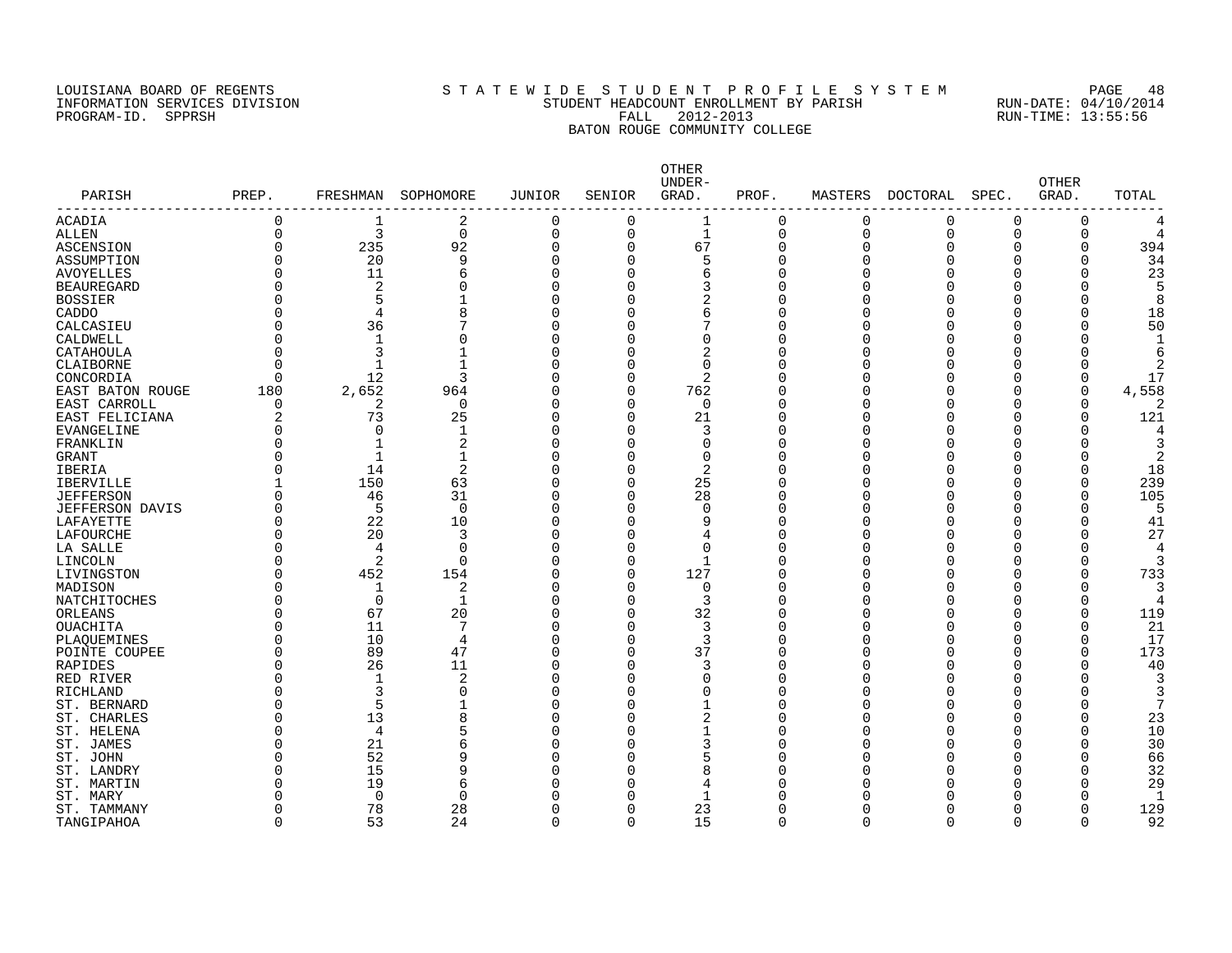#### LOUISIANA BOARD OF REGENTS S T A T E W I D E S T U D E N T P R O F I L E S Y S T E M PAGE 49 INFORMATION SERVICES DIVISION STUDENT HEADCOUNT ENROLLMENT BY PARISH RUN-DATE: 04/10/2014 PROGRAM-ID. SPPRSH FALL 2012-2013 RUN-TIME: 13:55:56 BATON ROUGE COMMUNITY COLLEGE

| PARISH              | PREP. | FRESHMAN | SOPHOMORE | JUNIOR | SENIOR | OTHER<br>UNDER-<br>GRAD. | PROF. | MASTERS | DOCTORAL | SPEC. | OTHER<br>GRAD. | TOTAL |
|---------------------|-------|----------|-----------|--------|--------|--------------------------|-------|---------|----------|-------|----------------|-------|
| TENSAS              |       |          |           |        |        |                          |       |         |          |       |                |       |
| TERREBONNE          |       |          |           |        |        |                          |       |         |          |       |                |       |
| UNION               |       |          |           |        |        |                          |       |         |          |       |                |       |
| VERMILLION          |       |          |           |        |        |                          |       |         |          |       |                |       |
| VERNON              |       |          |           |        |        |                          |       |         |          |       |                |       |
| WASHINGTON          |       |          |           |        |        |                          |       |         |          |       |                |       |
| WEBSTER             |       |          |           |        |        |                          |       |         |          |       |                |       |
| WEST BATON ROUGE    |       | 128      |           |        |        |                          |       |         |          |       |                | 259   |
| WEST CARROLL        |       |          |           |        |        |                          |       |         |          |       |                |       |
| WEST FELICIANA      |       | 52       | 18        |        |        |                          |       |         |          |       |                | 85    |
| WINN                |       |          |           |        |        |                          |       |         |          |       |                |       |
| LOUISIANA TOTALS    | 215   | 4,484    | 1,661     |        |        | 1,312                    |       |         |          |       |                | 7,672 |
| OUT-OF-STATE TOTALS |       | 88       | 30        |        |        | 19                       |       |         |          |       |                | 137   |
| FOREIGN TOTALS      |       | 84       | 27        |        |        | 22                       |       |         |          |       |                | 136   |
| TOTAL STUDENTS      | 218   | 4,656    | 1,718     |        | 0      | 1,353                    |       |         |          |       |                | 7,945 |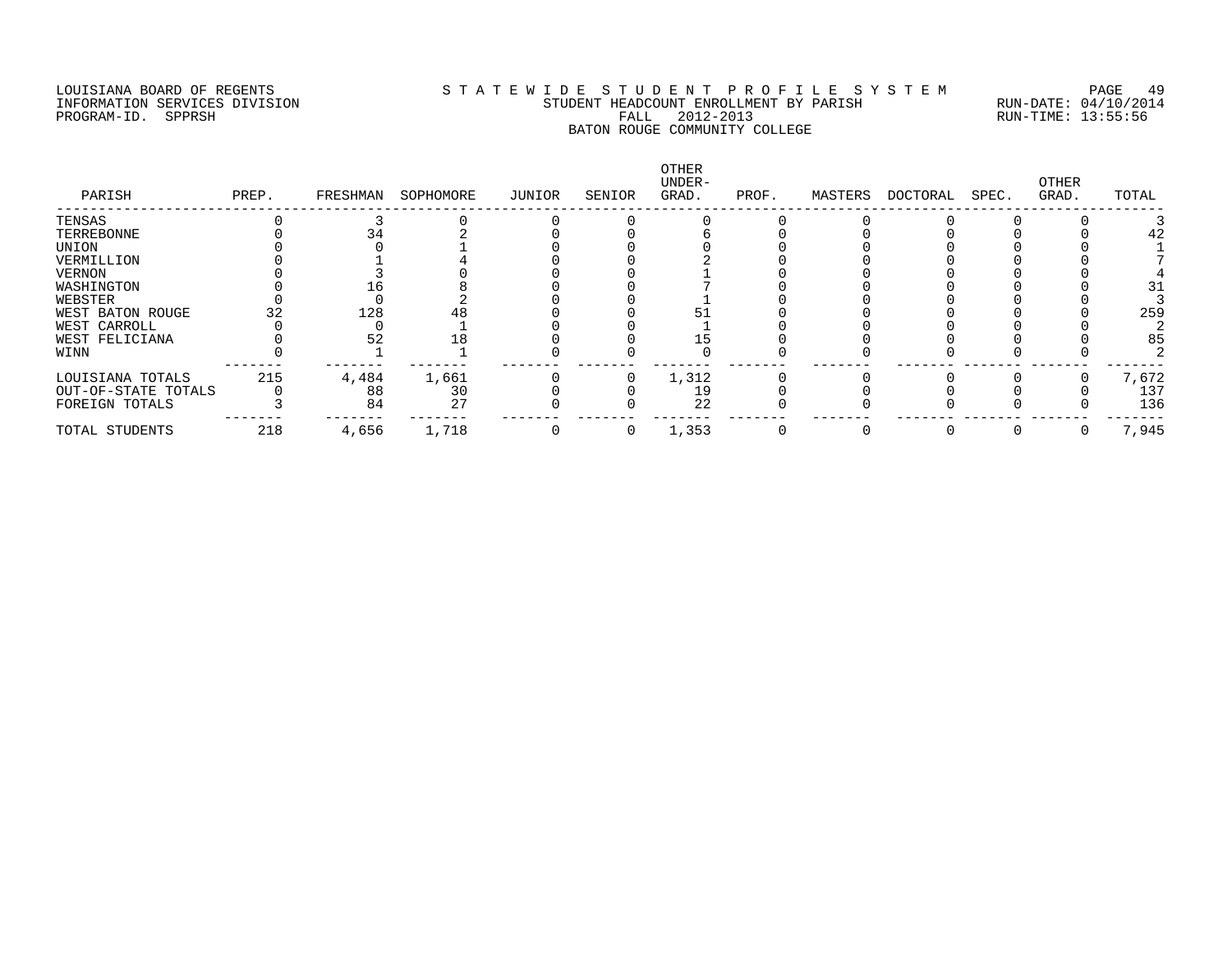## LOUISIANA BOARD OF REGENTS S T A T E W I D E S T U D E N T P R O F I L E S Y S T E M PAGE 50 INFORMATION SERVICES DIVISION STUDENT HEADCOUNT ENROLLMENT BY PARISH RUN-DATE: 04/10/2014 PROGRAM-ID. SPPRSH FALL 2012-2013 RUN-TIME: 13:55:56 BOSSIER PARISH COMMUNITY COLLEGE

|                              |                |                |                              |                |                      | OTHER<br>UNDER- |                      |                |                |          | <b>OTHER</b> |              |
|------------------------------|----------------|----------------|------------------------------|----------------|----------------------|-----------------|----------------------|----------------|----------------|----------|--------------|--------------|
| PARISH<br>-------------      | PREP.          | FRESHMAN       | SOPHOMORE                    | JUNIOR         | SENIOR               | GRAD.           | PROF.                | MASTERS        | DOCTORAL       | SPEC.    | GRAD.        | TOTAL        |
| ACADIA                       | $\mathbf 0$    | 2              | $\overline{2}$               | $\mathbf 0$    | 0                    | $\mathbf 0$     | $\mathbf 0$          | $\mathbf 0$    | $\mathbf 0$    | $\Omega$ | 0            |              |
| <b>ALLEN</b>                 | $\overline{0}$ | 5              | $\overline{2}$               | $\overline{0}$ | $\Omega$             | $\overline{2}$  | $\mathbf 0$          | $\overline{0}$ | $\overline{0}$ | $\Omega$ | $\Omega$     | q            |
| ASCENSION                    | $\Omega$       | 1              | $\Omega$                     | $\overline{0}$ | $\Omega$             | 3               | $\Omega$             | $\mathbf 0$    | $\Omega$       | n        | O            |              |
| ASSUMPTION                   | $\Omega$       |                | $\Omega$                     | $\overline{0}$ | $\Omega$             | $\Omega$        | $\Omega$             | $\Omega$       |                |          |              |              |
| <b>AVOYELLES</b>             | $\Omega$       | 9              |                              | $\Omega$       | $\Omega$             | $\overline{2}$  | $\Omega$             | $\Omega$       |                |          |              | 12           |
| <b>BEAUREGARD</b>            | $\Omega$       | 8              | 3                            | $\Omega$       | $\Omega$             | 3               | $\Omega$             | U              |                |          |              | 14           |
| <b>BIENVILLE</b>             | 18             | 110            | 39                           | $\Omega$       | $\Omega$             | 26              | $\Omega$             | O              |                |          | $\Omega$     | 193          |
| <b>BOSSIER</b>               | 307            | 1,094          | 592                          | $\Omega$       | $\Omega$             | 494             | $\Omega$             | O              |                | ∩        | 0            | 2,487        |
| CADDO                        | 35             | 1,425          | 700                          | $\mathbf 0$    | $\Omega$             | 655             | $\Omega$             | O              |                | n        | 0            | 2,815        |
| CALCASIEU                    | 0              | 12             | 4                            | $\mathbf 0$    | $\Omega$             | 8               | $\Omega$             | O              |                | n        | O            | 24           |
| CALDWELL                     | $\mathbf 0$    | $\mathbf 0$    | $\mathbf{1}$                 | $\mathbf 0$    | $\Omega$             | $\Omega$        | $\Omega$             | O              |                |          | $\Omega$     | -1           |
| CATAHOULA                    | $\overline{0}$ | $\overline{2}$ | 2                            | $\Omega$       | $\Omega$             | $\mathbf{1}$    | $\Omega$             | U              |                |          | $\Omega$     |              |
| CLAIBORNE                    | 41             | 71             | 30                           | $\Omega$       | $\Omega$             | 24              | $\Omega$             | U              |                |          |              | 166          |
| CONCORDIA                    | $\overline{0}$ | 14             | 2                            | $\mathbf 0$    | $\Omega$             | 3               | $\Omega$             | O              |                | ∩        | O            | 19           |
| DE SOTO                      | 14             | 130            | 65                           | $\Omega$       | $\Omega$             | 39              | $\Omega$             | O              |                |          |              | 248          |
| EAST BATON ROUGE             | $\Omega$       | 16             | 3                            | $\Omega$       | $\Omega$             | 10              | $\Omega$             | U              |                |          | U            | 29           |
| EAST CARROLL                 | $\Omega$       | 9              | $\Omega$                     | $\Omega$       | $\Omega$             | $\Omega$        | $\Omega$             | U              |                |          |              | 9            |
| EAST FELICIANA               | $\mathbf 0$    |                | $\Omega$                     | $\overline{0}$ | $\Omega$             | -1              | $\Omega$             | ∩              |                |          |              | 2            |
| <b>EVANGELINE</b>            | 0              | 3              | 4                            | $\mathbf 0$    | $\Omega$             |                 | $\Omega$             | ∩              |                |          |              | 8            |
| FRANKLIN                     | 0              |                | $\overline{2}$               | $\Omega$       | $\Omega$             | $\Omega$        | $\Omega$             | U              |                |          | U            | q            |
| GRANT                        | $\Omega$       | 9              | 2                            | $\Omega$       | $\Omega$             |                 | $\Omega$             | U              |                |          |              | 12           |
| <b>IBERIA</b>                | 0              | 2              |                              | $\Omega$       | $\Omega$             | $\cap$          | $\Omega$             | U              |                |          |              | 3            |
| <b>IBERVILLE</b>             | O              | 3              | $\Omega$                     | $\Omega$       | $\Omega$             | $\cap$          | $\Omega$             | U              |                |          |              | 3            |
| <b>JACKSON</b>               | $\mathbf 0$    | 24             | $\overline{2}$               | $\mathbf 0$    | $\Omega$             | 5               | $\Omega$             | O              |                | ∩        | $\Omega$     | 31           |
| <b>JEFFERSON</b>             | $\Omega$       | 12             | $\overline{2}$               | $\Omega$       | $\Omega$             | 3               | $\Omega$             | O              |                |          | $\Omega$     | 17           |
|                              | 0              | $\mathbf{1}$   | $\Omega$                     | $\overline{0}$ | $\Omega$             | $\Omega$        | $\mathbf 0$          | O              |                |          | $\Omega$     | $\mathbf{1}$ |
| JEFFERSON DAVIS<br>LAFAYETTE | $\overline{0}$ | 6              | 5                            | $\Omega$       | $\Omega$             | 2               | $\Omega$             | U              |                |          | $\Omega$     | 13           |
| LAFOURCHE                    | $\Omega$       | $\mathbf{1}$   | $\Omega$                     | $\Omega$       | $\Omega$             | $\Omega$        | $\Omega$             | O              |                |          |              |              |
| LA SALLE                     | $\Omega$       | 3              | 3                            | $\Omega$       | $\Omega$             | 2               | $\Omega$             | U              |                |          | U            | R            |
| LINCOLN                      | $\Omega$       | 90             | 26                           | $\Omega$       | $\Omega$             | 10              | $\Omega$             | U              |                |          |              | 126          |
|                              | $\Omega$       | 5              |                              | $\Omega$       | $\Omega$             | $\Omega$        | $\Omega$             | ∩              |                |          |              |              |
| LIVINGSTON                   |                |                | $\Omega$                     |                |                      |                 |                      |                |                |          |              |              |
| MADISON                      | $\Omega$       | 5<br>9         | $\mathbf{1}$<br>$\mathbf{1}$ | $\Omega$       | $\Omega$<br>$\Omega$ | $\mathbf{1}$    | $\Omega$<br>$\Omega$ | U              |                |          | U            |              |
| MOREHOUSE                    | $\mathbf 0$    |                |                              | $\overline{0}$ | $\Omega$             | 4               | $\Omega$             | ∩<br>U         |                |          | O            | 14           |
| NATCHITOCHES                 | $\mathbf 0$    | 104            | 49                           | $\mathbf 0$    |                      | 13              |                      |                |                |          |              | 166          |
| ORLEANS                      | $\mathbf 0$    | 16             | 8                            | $\mathbf 0$    | $\Omega$             | 4               | $\Omega$             | U              |                |          | O            | 28           |
| <b>OUACHITA</b>              | 0              | 61             | 21                           | $\Omega$       | $\Omega$             | 14              | $\Omega$             | U              |                |          |              | 96           |
| PLAQUEMINES                  | 0              | $\Omega$       | $\Omega$                     | $\Omega$       | $\Omega$             | 2               | $\Omega$             | $\Omega$       |                |          | $\Omega$     | 2            |
| POINTE COUPEE                | $\Omega$       | 2              | $\Omega$                     | $\Omega$       | $\Omega$             | $\Omega$        | $\Omega$             | O              |                |          | O            | 2            |
| RAPIDES                      | $\overline{0}$ | 46             | 12                           | $\overline{0}$ | $\Omega$             | 21              | $\Omega$             | O              |                | $\cap$   | $\Omega$     | 79           |
| RED RIVER                    | 12             | 45             | 17                           | $\overline{0}$ | $\Omega$             | 22              | $\Omega$             | O              |                |          | $\Omega$     | 96           |
| RICHLAND                     | $\mathbf 0$    | 5              | $\overline{4}$               | $\Omega$       | $\Omega$             | $\overline{4}$  | $\Omega$             | 0              |                | Ω        | $\Omega$     | 13           |
| SABINE                       | $\mathbf{1}$   | 57             | 19                           | $\Omega$       | $\Omega$             | 15              | $\Omega$             | U              |                |          | $\Omega$     | 92           |
| ST. CHARLES                  | $\Omega$       | $\mathbf{1}$   | $\overline{c}$               | $\Omega$       | $\Omega$             | $\mathbf 1$     | $\Omega$             | U              |                |          |              | 4            |
| ST. JAMES                    | $\Omega$       | 4              |                              | $\Omega$       | $\Omega$             | ∩               | $\cap$               |                |                |          |              |              |
| ST. JOHN                     | O              | 2              | $\Omega$                     | $\Omega$       | $\Omega$             | ∩               | $\Omega$             |                |                |          |              | 2            |
| ST. LANDRY                   | O              | 10             | 2                            | $\Omega$       | $\Omega$             | ∩               | $\Omega$             | ∩              |                |          |              | 12           |
| ST. MARTIN                   | $\mathbf 0$    | 5              | 1                            | $\mathbf 0$    | $\Omega$             | 1               | $\mathbf 0$          | $\Omega$       | $\Omega$       | $\Omega$ | $\Omega$     | 7            |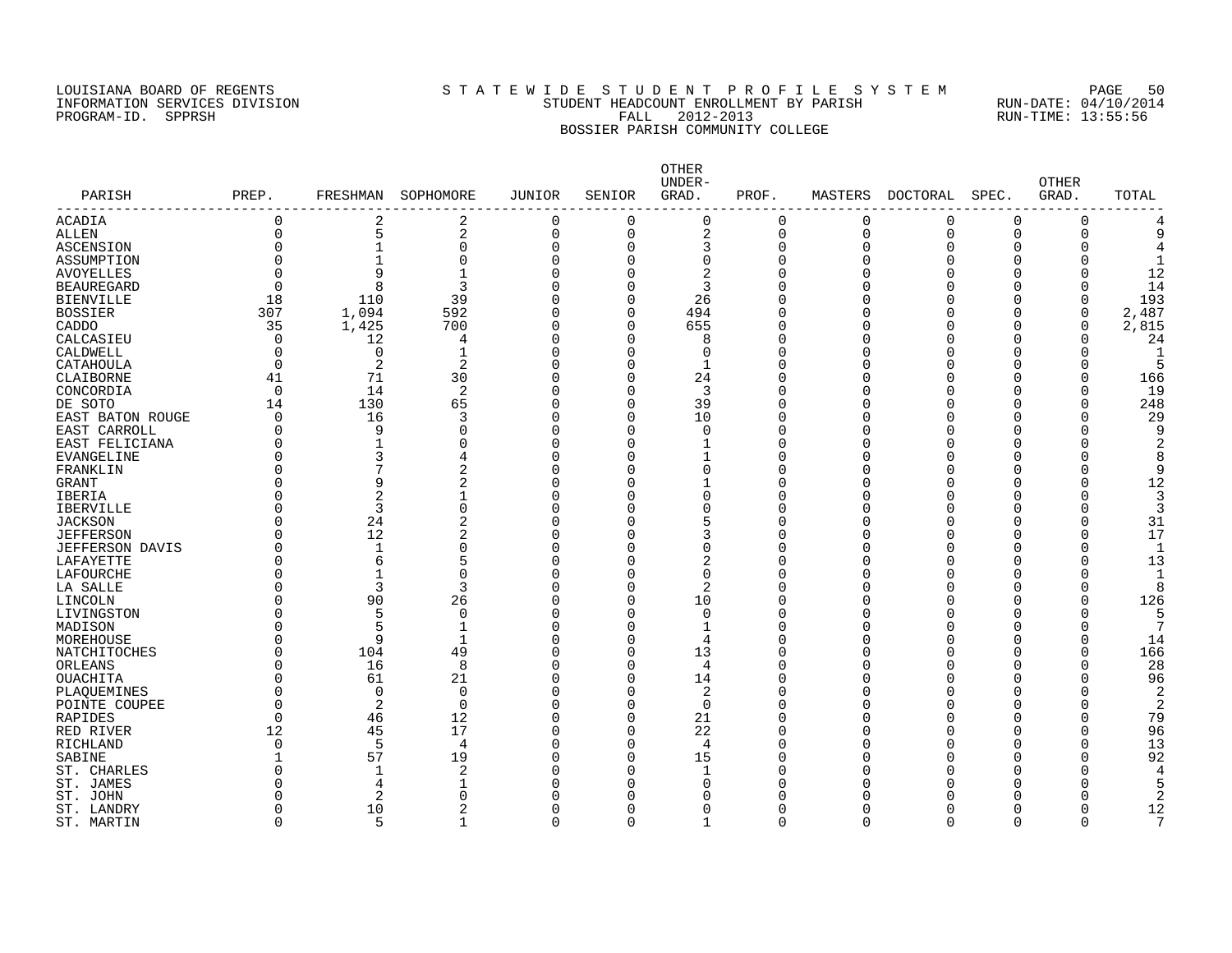#### LOUISIANA BOARD OF REGENTS S T A T E W I D E S T U D E N T P R O F I L E S Y S T E M PAGE 51 INFORMATION SERVICES DIVISION STUDENT HEADCOUNT ENROLLMENT BY PARISH RUN-DATE: 04/10/2014 PROGRAM-ID. SPPRSH FALL 2012-2013 RUN-TIME: 13:55:56 BOSSIER PARISH COMMUNITY COLLEGE

| PARISH              | PREP. | FRESHMAN | SOPHOMORE | JUNIOR | SENIOR   | OTHER<br>UNDER-<br>GRAD. | PROF. | MASTERS | DOCTORAL | SPEC. | OTHER<br>GRAD. | TOTAL |
|---------------------|-------|----------|-----------|--------|----------|--------------------------|-------|---------|----------|-------|----------------|-------|
| ST. TAMMANY         |       |          |           |        |          |                          |       |         |          |       |                | 10    |
| TANGIPAHOA          |       |          |           |        |          |                          |       |         |          |       |                |       |
| TENSAS              |       |          |           |        |          |                          |       |         |          |       |                |       |
| TERREBONNE          |       |          |           |        |          |                          |       |         |          |       |                |       |
| UNION               |       |          |           |        |          |                          |       |         |          |       |                |       |
| VERMILLION          |       |          |           |        |          |                          |       |         |          |       |                |       |
| VERNON              |       |          |           |        |          |                          |       |         |          |       |                |       |
| WASHINGTON          |       |          |           |        |          |                          |       |         |          |       |                |       |
| WEBSTER             |       | 352      | 175       |        |          | 169                      |       |         |          |       |                | 711   |
| WEST BATON ROUGE    |       |          |           |        |          |                          |       |         |          |       |                |       |
| WEST CARROLL        |       |          |           |        |          |                          |       |         |          |       |                |       |
| WEST FELICIANA      |       |          |           |        |          |                          |       |         |          |       |                |       |
| WINN                |       | 20       |           |        |          |                          |       |         |          |       |                | 30    |
| LOUISIANA TOTALS    | 443   | 3,886    | 1,833     |        |          | 1,585                    |       |         |          |       |                | 7,747 |
| OUT-OF-STATE TOTALS |       | 100      | 31        |        |          | 28                       |       |         |          |       |                | 159   |
| FOREIGN TOTALS      |       |          |           |        |          |                          |       |         |          |       |                | 11    |
| TOTAL STUDENTS      | 443   | 3,992    | 1,866     |        | $\Omega$ | 1,616                    |       |         |          |       |                | 7,917 |
|                     |       |          |           |        |          |                          |       |         |          |       |                |       |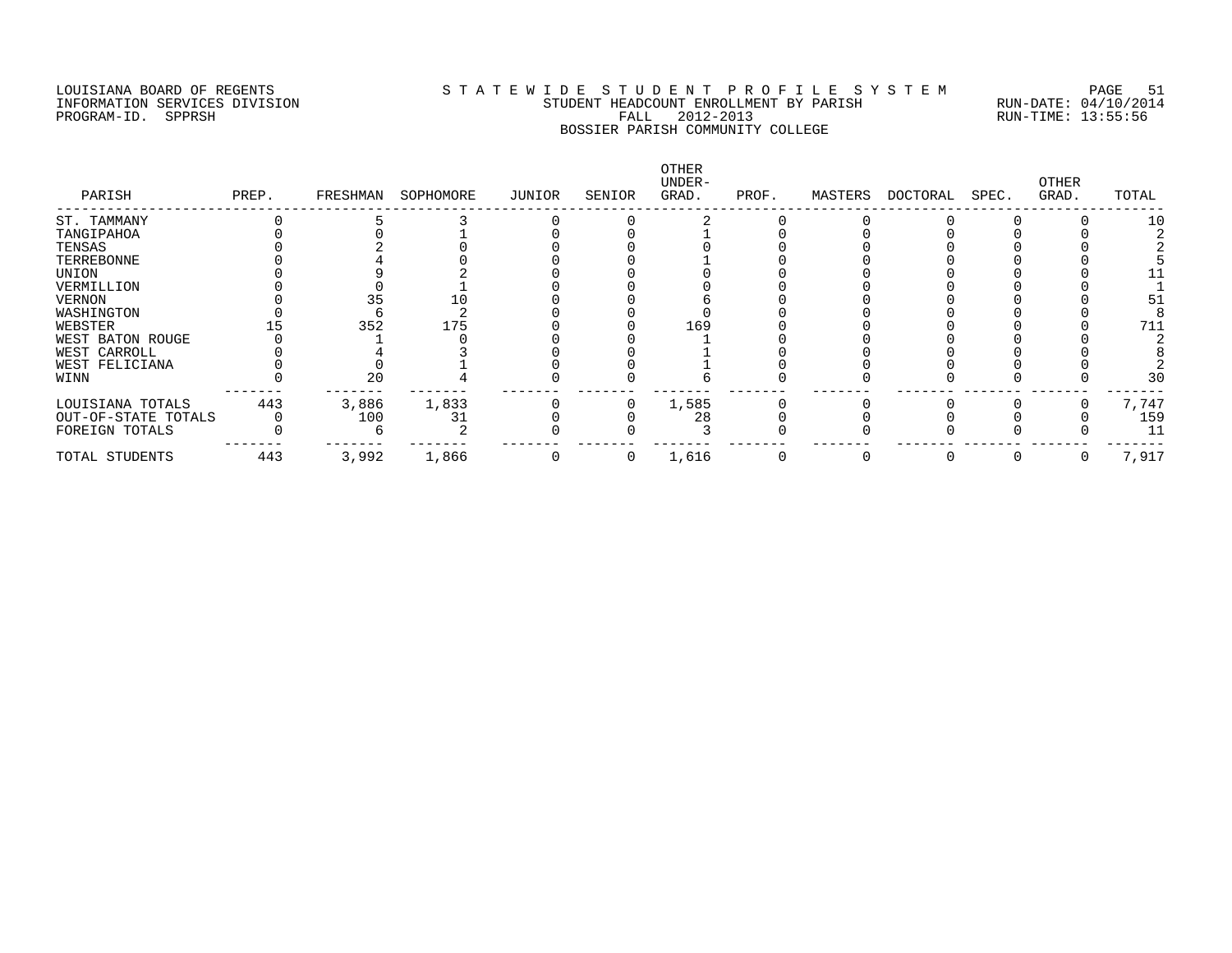#### LOUISIANA BOARD OF REGENTS S T A T E W I D E S T U D E N T P R O F I L E S Y S T E M PAGE 52 INFORMATION SERVICES DIVISION STUDENT HEADCOUNT ENROLLMENT BY PARISH RUN-DATE: 04/10/2014 PROGRAM-ID. SPPRSH FALL 2012-2013 RUN-TIME: 13:55:56 DELGADO COMMUNITY COLLEGE

|                        |              |                |                 |          |             | OTHER<br>UNDER- |          |          |          |             | <b>OTHER</b> |                |
|------------------------|--------------|----------------|-----------------|----------|-------------|-----------------|----------|----------|----------|-------------|--------------|----------------|
| PARISH                 | PREP.        | FRESHMAN       | SOPHOMORE       | JUNIOR   | SENIOR      | GRAD.           | PROF.    | MASTERS  | DOCTORAL | SPEC.       | GRAD.        | TOTAL          |
| ACADIA                 | 0            | 2              | 1               | $\Omega$ | $\mathbf 0$ |                 | $\Omega$ | 0        | $\Omega$ | $\mathbf 0$ | $\mathbf 0$  | 4              |
| <b>ALLEN</b>           | $\Omega$     | 2              | $\mathbf{1}$    | $\Omega$ | $\Omega$    | $\Omega$        | $\Omega$ | $\Omega$ | $\Omega$ | $\Omega$    | $\Omega$     | 3              |
| ASCENSION              | $\Omega$     | 29             | $7\phantom{.0}$ | $\Omega$ | $\Omega$    | 9               | $\Omega$ | $\Omega$ | $\Omega$ | $\Omega$    | $\Omega$     | 45             |
| ASSUMPTION             | U            | 10             | 11              | $\Omega$ | $\Omega$    | $\overline{2}$  | U        | O        | $\Omega$ | $\Omega$    | $\mathbf 0$  | 23             |
| <b>AVOYELLES</b>       |              | 7              | $\mathbf{1}$    | $\Omega$ | $\Omega$    | $\Omega$        | U        | U        | $\Omega$ | $\Omega$    | $\Omega$     | 8              |
| <b>BEAUREGARD</b>      |              | 1              | $\Omega$        | $\Omega$ | ∩           |                 | U        |          | $\Omega$ | $\Omega$    | $\Omega$     | $\overline{2}$ |
| <b>BIENVILLE</b>       |              | 0              |                 | U        | ∩           | $\Omega$        | U        |          | $\Omega$ | $\Omega$    | $\Omega$     | $\mathbf{1}$   |
| <b>BOSSIER</b>         |              | 1              |                 | U        | ∩           | 2               | Λ        |          | $\Omega$ | ∩           | $\Omega$     | 4              |
| CADDO                  |              | 11             | $\overline{2}$  | U        | $\Omega$    | 3               | U        |          | $\Omega$ | $\Omega$    | $\Omega$     | 16             |
| CALCASIEU              |              | 10             | 11              | ∩        | $\Omega$    |                 | U        |          | $\Omega$ | $\Omega$    | $\Omega$     | 25             |
| CALDWELL               | O            | 0              | 1               | O        | O           | $\Omega$        | O        |          | $\Omega$ | $\Omega$    | $\mathbf 0$  | 1              |
| CAMERON                |              | $\Omega$       | $\Omega$        | $\Omega$ | O           |                 | U        |          | $\Omega$ | $\Omega$    | $\Omega$     | $\mathbf{1}$   |
| CATAHOULA              | O            | 0              | 2               | U        | O           | $\Omega$        | U        |          | $\Omega$ | $\Omega$    | $\Omega$     | $\overline{2}$ |
| CLAIBORNE              |              | 0              | 1               | U        | ∩           |                 | ∩        |          | $\Omega$ | $\Omega$    | $\Omega$     | 2              |
| CONCORDIA              |              | 2              | 3               | $\Omega$ | $\Omega$    | $\Omega$        | N        |          | $\Omega$ | $\Omega$    | $\Omega$     | 5              |
| DE SOTO                | O            | $\mathbf{1}$   | $\Omega$        | U        | $\Omega$    | $\Omega$        | U        |          | $\Omega$ | $\Omega$    | $\Omega$     | $\mathbf{1}$   |
| EAST BATON ROUGE       | $\mathbf{1}$ | 74             | 36              | $\Omega$ | $\Omega$    | 37              | N        |          | $\Omega$ | $\Omega$    | $\mathbf 0$  | 148            |
| EAST CARROLL           | 0            | $\mathbf 0$    | $\mathbf 1$     | O        | $\Omega$    | $\Omega$        | U        | U        | $\Omega$ | $\Omega$    | $\Omega$     | 1              |
| EAST FELICIANA         |              | 3              | 3               | $\Omega$ | $\Omega$    |                 | U        |          | $\Omega$ | $\Omega$    | $\Omega$     | 7              |
| <b>EVANGELINE</b>      | 0            | $\overline{a}$ | $\Omega$        | $\Omega$ | $\Omega$    |                 | U        | U        | $\Omega$ | $\Omega$    | $\Omega$     | 3              |
| FRANKLIN               |              | 0              |                 | $\Omega$ | $\Omega$    | $\Omega$        | U        |          | $\Omega$ | $\Omega$    | $\Omega$     | $\mathbf{1}$   |
| <b>GRANT</b>           |              | 1              | $\Omega$        | U        | ∩           | $\Omega$        | U        |          | $\Omega$ | $\Omega$    | $\Omega$     |                |
| <b>IBERIA</b>          |              | 5              | $\overline{4}$  | U        | ∩           | 10              | Λ        |          | $\Omega$ | ∩           | $\Omega$     | 19             |
| IBERVILLE              | O            | 9              |                 | U        | $\Omega$    | $\mathbf 1$     | U        |          | $\Omega$ | $\Omega$    | $\mathbf 0$  | 14             |
| <b>JACKSON</b>         | $\Omega$     | U              | $\Omega$        | ∩        | $\Omega$    |                 | ∩        |          | $\Omega$ | $\Omega$    | $\mathbf 0$  |                |
| <b>JEFFERSON</b>       | 23           | 2,800          | 1,729           | $\Omega$ | $\mathbf 0$ | 1,414           | U        |          | $\Omega$ | $\Omega$    | $\mathbf 0$  | 5,966          |
| <b>JEFFERSON DAVIS</b> | $\Omega$     | $\overline{2}$ |                 | $\Omega$ | $\Omega$    | 1               | ∩        |          | $\Omega$ | $\Omega$    | $\Omega$     | 4              |
| LAFAYETTE              | $\Omega$     | 10             | 6               | U        | $\Omega$    | 20              | U        |          | $\Omega$ | $\Omega$    | $\Omega$     | 36             |
| LAFOURCHE              | U            | 47             | 28              | U        | $\Omega$    | 30              | ∩        |          | $\Omega$ | $\Omega$    | $\Omega$     | 105            |
| LA SALLE               |              | $\mathbf{1}$   | $\Omega$        | U        | $\Omega$    | $\Omega$        | Λ        |          | $\Omega$ | $\Omega$    | $\Omega$     | 1              |
| LINCOLN                |              | $\Omega$       | $\mathbf{1}$    | O        | $\Omega$    | 2               | ∩        |          | $\Omega$ | $\Omega$    | $\Omega$     | 3              |
| LIVINGSTON             | O            | 37             | 19              | O        | $\Omega$    | 14              | U        |          | $\Omega$ | $\Omega$    | 0            | 70             |
| MADISON                | $\Omega$     | $\mathbf{1}$   | $\mathbf 0$     | $\Omega$ | $\Omega$    | -1              | U        | U        | $\Omega$ | $\Omega$    | $\Omega$     | 2              |
| MOREHOUSE              | $\Omega$     | 2              | $\mathbf{1}$    | $\Omega$ | $\Omega$    | $\Omega$        | U        |          | $\Omega$ | $\Omega$    | $\mathbf 0$  | 3              |
| NATCHITOCHES           | $\Omega$     | 6              |                 | $\Omega$ | $\mathbf 0$ |                 | U        |          | $\Omega$ | $\Omega$    | $\mathbf 0$  | 8              |
| ORLEANS                | 111          | 2,902          | 1,433           | $\Omega$ | $\mathbf 0$ | 1,155           | U        |          | $\Omega$ | $\Omega$    | 0            | 5,601          |
| <b>OUACHITA</b>        | $\mathbf 0$  | 8              | 3               | $\Omega$ | $\Omega$    | 6               | U        |          | $\Omega$ | $\Omega$    | $\mathbf 0$  | 17             |
| PLAOUEMINES            | O            | 116            | 83              | O        | $\Omega$    | 63              | U        |          | $\Omega$ | $\Omega$    | $\Omega$     | 262            |
| POINTE COUPEE          |              | 4              | $\overline{2}$  | O        | $\Omega$    |                 | O        |          | $\Omega$ | $\Omega$    | $\Omega$     | 7              |
| RAPIDES                |              | 11             | 9               | ∩        | ∩           | 3               | U        |          | $\Omega$ | $\Omega$    | U            | 23             |
| RED RIVER              | O            | $\mathbf{1}$   | $\Omega$        | O        | $\Omega$    | ∩               | U        |          | $\Omega$ | $\Omega$    | $\Omega$     | $\mathbf{1}$   |
| RICHLAND               |              | $\mathbf{1}$   | $\Omega$        | ∩        | ∩           |                 | ∩        |          | $\Omega$ | ∩           | $\Omega$     | $\overline{2}$ |
| SABINE                 | U            | $\Omega$       | $\mathbf{1}$    | U        | ∩           | $\mathbf{1}$    | U        |          | $\Omega$ | $\Omega$    | $\Omega$     | $\overline{2}$ |
| ST. BERNARD            |              | 124            | 84              | U        | $\Omega$    | 83              |          |          | $\Omega$ | $\Omega$    | $\Omega$     | 293            |
| <b>CHARLES</b><br>ST.  | 3            | 281            | 175             | U        | $\Omega$    | 122             |          |          | $\Omega$ | $\Omega$    | $\Omega$     | 581            |
| ST. HELENA             | O            | 15             | 5               | U        | $\Omega$    | 1               | ∩        | U        | $\Omega$ | $\Omega$    | $\Omega$     | 21             |
| ST. JAMES              | $\Omega$     | 28             | 14              | $\Omega$ | $\Omega$    | 11              | $\Omega$ | $\Omega$ | $\Omega$ | $\mathbf 0$ | $\Omega$     | 53             |
|                        |              |                |                 |          |             |                 |          |          |          |             |              |                |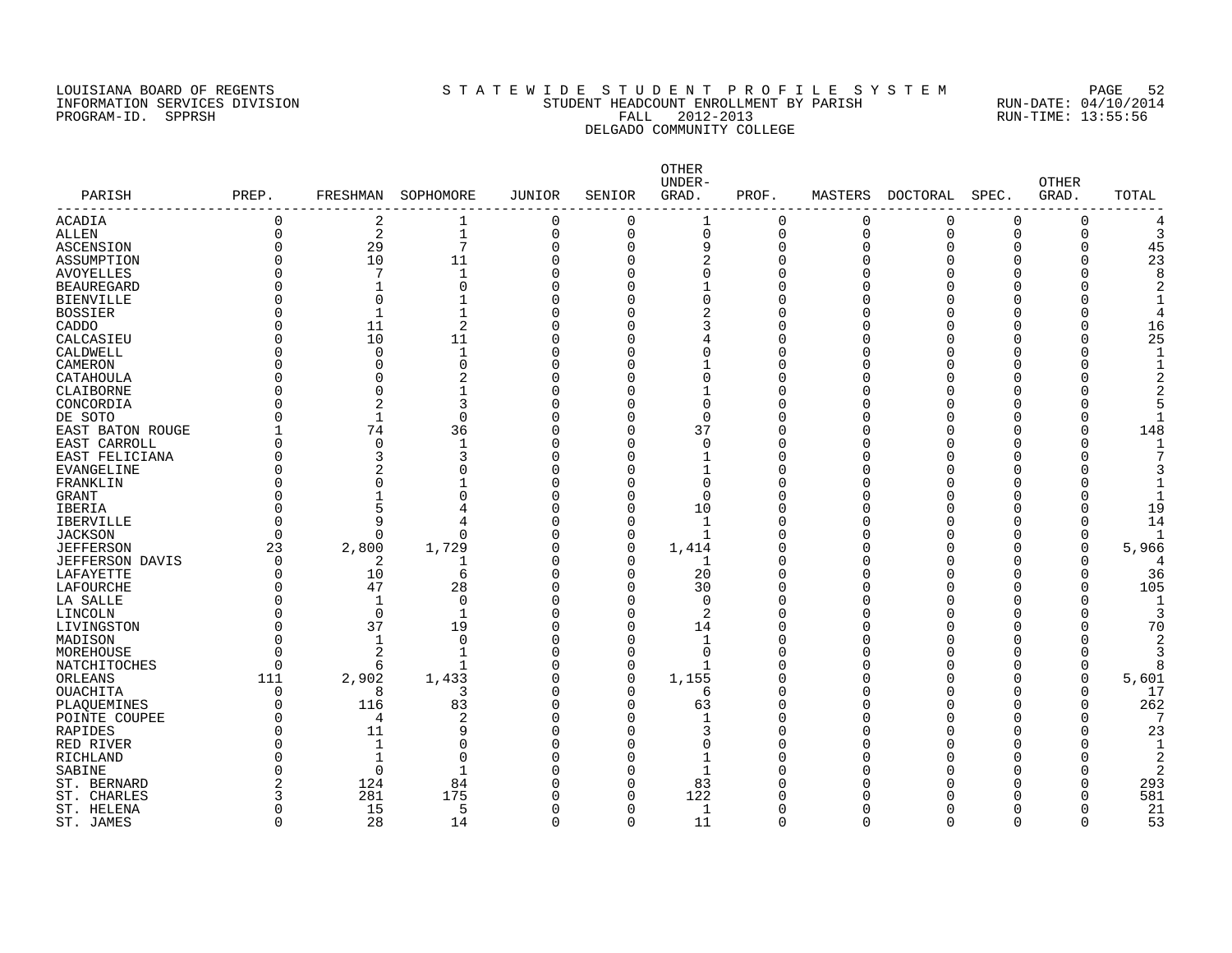## LOUISIANA BOARD OF REGENTS S T A T E W I D E S T U D E N T P R O F I L E S Y S T E M PAGE 53 INFORMATION SERVICES DIVISION STUDENT HEADCOUNT ENROLLMENT BY PARISH RUN-DATE: 04/10/2014 PROGRAM-ID. SPPRSH FALL 2012-2013 RUN-TIME: 13:55:56 DELGADO COMMUNITY COLLEGE

| PARISH              | PREP. | FRESHMAN | SOPHOMORE | JUNIOR | SENIOR   | OTHER<br>UNDER-<br>GRAD. | PROF. | MASTERS | DOCTORAL | SPEC. | OTHER<br>GRAD. | TOTAL  |
|---------------------|-------|----------|-----------|--------|----------|--------------------------|-------|---------|----------|-------|----------------|--------|
| ST. JOHN            |       | 186      | 90        |        |          | 67                       |       |         |          |       |                | 344    |
| ST. LANDRY          |       | 10       |           |        |          |                          |       |         |          |       |                | 19     |
| ST. MARTIN          |       | 12       |           |        |          |                          |       |         |          |       |                | 34     |
| ST. MARY            |       |          |           |        |          |                          |       |         |          |       |                |        |
| ST. TAMMANY         |       | 1,342    | 722       |        |          | 541                      |       |         |          |       |                | 2,611  |
| TANGIPAHOA          |       | 261      | 130       |        |          | 80                       |       |         |          |       |                | 471    |
| TENSAS              |       |          |           |        |          |                          |       |         |          |       |                |        |
| TERREBONNE          |       |          | 28        |        |          | 33                       |       |         |          |       |                | 106    |
| UNION               |       |          |           |        |          |                          |       |         |          |       |                |        |
| VERMILLION          |       |          |           |        |          |                          |       |         |          |       |                |        |
| VERNON              |       |          |           |        |          |                          |       |         |          |       |                |        |
| WASHINGTON          |       | 160      | 80        |        |          | 36                       |       |         |          |       |                | 276    |
| WEST BATON ROUGE    |       |          |           |        |          |                          |       |         |          |       |                |        |
| WEST FELICIANA      |       |          |           |        |          |                          |       |         |          |       |                |        |
| LOUISIANA TOTALS    | 147   | 8,598    | 4,755     |        |          | 3,784                    |       |         |          |       |                | 17,284 |
| OUT-OF-STATE TOTALS |       | 469      | 160       |        |          | 108                      |       |         |          |       |                | 737    |
| FOREIGN TOTALS      |       | 63       |           |        |          |                          |       |         |          |       |                | 72     |
| TOTAL STUDENTS      | 147   | 9,130    | 4,917     |        | $\Omega$ | 3,899                    |       |         |          |       | 0              | 18,093 |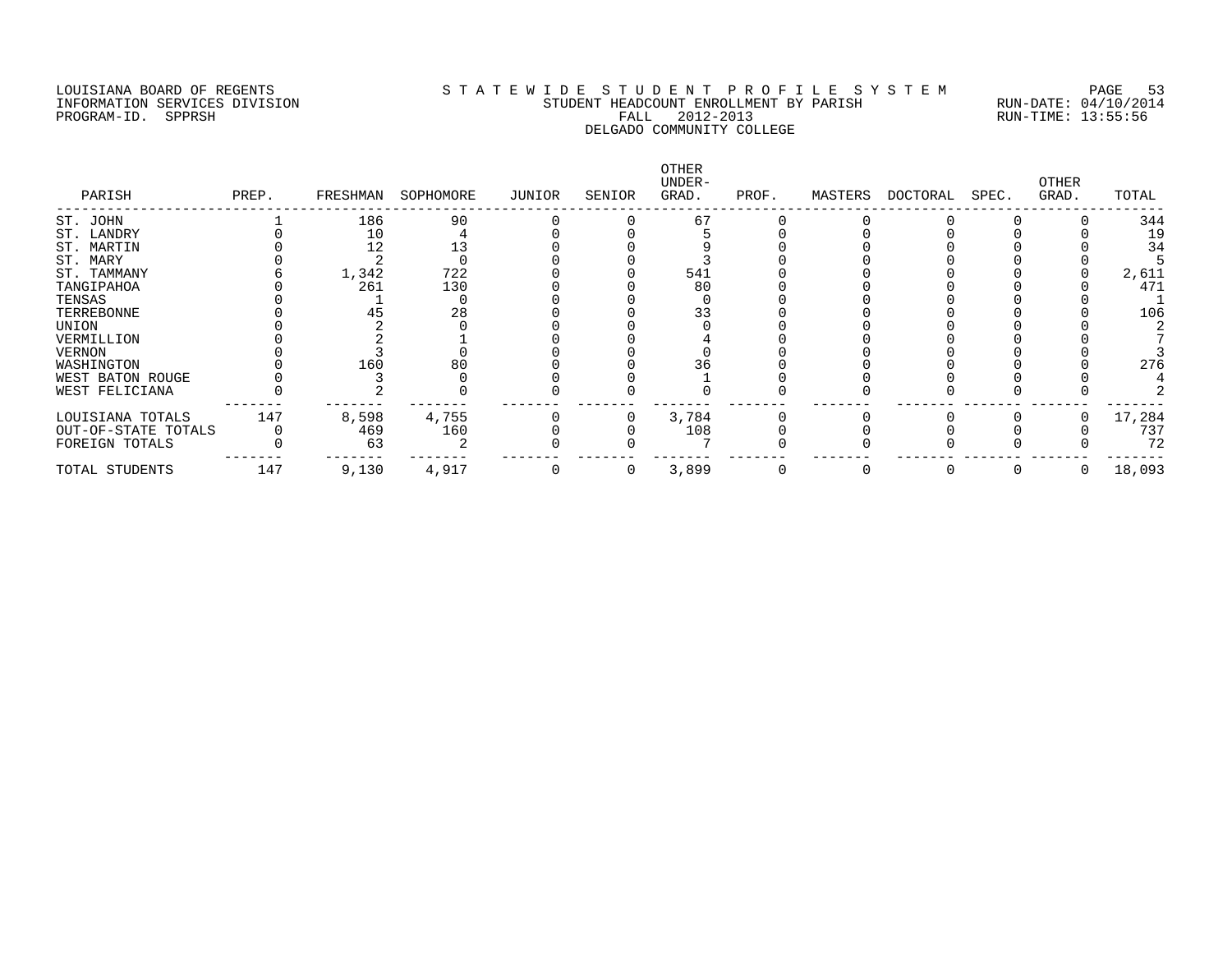## LOUISIANA BOARD OF REGENTS S T A T E W I D E S T U D E N T P R O F I L E S Y S T E M PAGE 54 INFORMATION SERVICES DIVISION STUDENT HEADCOUNT ENROLLMENT BY PARISH RUN-DATE: 04/10/2014 PROGRAM-ID. SPPRSH FALL 2012-2013 RUN-TIME: 13:55:56 ELAINE P. NUNEZ COMMUN. COLLEGE

| PARISH              | PREP. | FRESHMAN | SOPHOMORE | <b>JUNIOR</b> | SENIOR | OTHER<br>UNDER-<br>GRAD. | PROF. | MASTERS | <b>DOCTORAL</b> | SPEC. | <b>OTHER</b><br>GRAD. | TOTAL |
|---------------------|-------|----------|-----------|---------------|--------|--------------------------|-------|---------|-----------------|-------|-----------------------|-------|
| ASCENSION           |       |          |           |               |        |                          |       |         |                 |       |                       |       |
| ASSUMPTION          |       |          |           |               |        |                          |       |         |                 |       |                       |       |
| <b>AVOYELLES</b>    |       |          |           |               |        |                          |       |         |                 |       |                       |       |
| <b>BOSSIER</b>      |       |          |           |               |        |                          |       |         |                 |       |                       |       |
| CALCASIEU           |       |          |           |               |        |                          |       |         |                 |       |                       |       |
| EAST BATON ROUGE    |       |          |           |               |        |                          |       |         |                 |       |                       |       |
| <b>IBERIA</b>       |       |          |           |               |        |                          |       |         |                 |       |                       |       |
| <b>IBERVILLE</b>    |       |          |           |               |        |                          |       |         |                 |       |                       |       |
| <b>JEFFERSON</b>    |       | 80       | 48        |               |        | 26                       |       |         |                 |       |                       | 194   |
| LAFAYETTE           |       |          |           |               |        |                          |       |         |                 |       |                       |       |
| LAFOURCHE           |       |          |           |               |        |                          |       |         |                 |       |                       |       |
| LIVINGSTON          |       |          |           |               |        |                          |       |         |                 |       |                       |       |
| NATCHITOCHES        |       |          |           |               |        |                          |       |         |                 |       |                       |       |
| ORLEANS             | 19    | 328      | 124       |               |        | 89                       |       |         |                 |       |                       | 560   |
| PLAQUEMINES         | 70    | 31       | 18        |               |        | 13                       |       |         |                 |       |                       | 132   |
| RAPIDES             |       |          |           |               |        |                          |       |         |                 |       |                       |       |
| RED RIVER           |       |          |           |               |        |                          |       |         |                 |       |                       |       |
| ST. BERNARD         | 191   | 310      | 178       |               |        | 104                      |       |         |                 |       |                       | 783   |
| ST. CHARLES         |       |          |           |               |        |                          |       |         |                 |       |                       |       |
| ST. JOHN            |       |          |           |               |        |                          |       |         |                 |       |                       |       |
| ST. MARTIN          |       |          |           |               |        |                          |       |         |                 |       |                       |       |
| ST. MARY            |       |          |           |               |        |                          |       |         |                 |       |                       |       |
| ST. TAMMANY         | 405   | 63       |           |               |        | 25                       |       |         |                 |       |                       | 525   |
| TANGIPAHOA          |       |          |           |               |        |                          |       |         |                 |       |                       |       |
| WASHINGTON          |       |          |           |               |        |                          |       |         |                 |       |                       |       |
| WEST BATON ROUGE    |       |          |           |               |        |                          |       |         |                 |       |                       |       |
| LOUISIANA TOTALS    | 732   | 838      | 412       |               |        | 268                      |       |         |                 |       |                       | 2,250 |
| OUT-OF-STATE TOTALS |       | 11       |           |               |        |                          |       |         |                 |       |                       | 15    |
| FOREIGN TOTALS      |       |          |           |               |        |                          |       |         |                 |       |                       |       |
| TOTAL STUDENTS      | 733   | 851      | 412       | 0             | O      | 273                      | 0     | 0       | O               |       | O                     | 2,269 |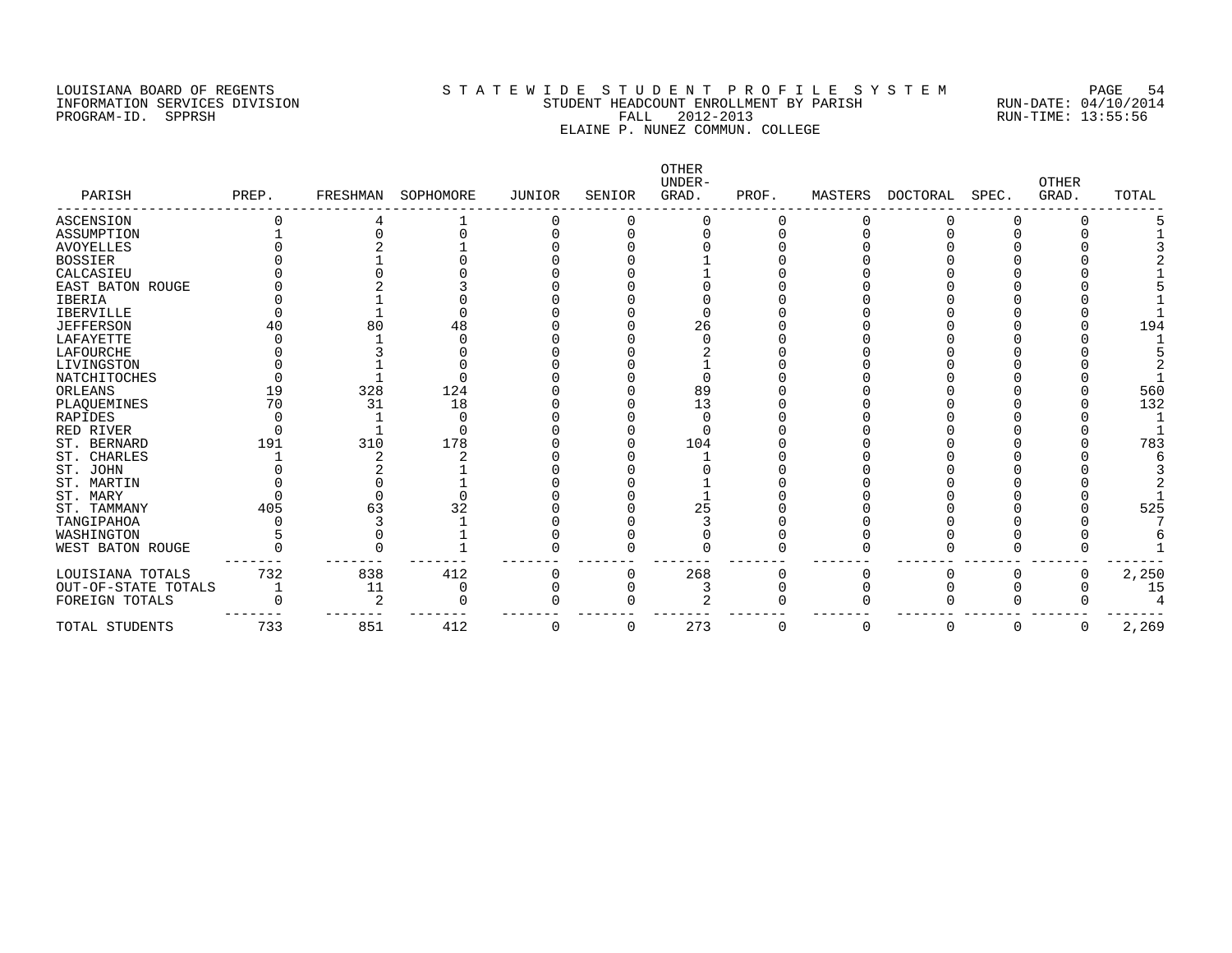#### LOUISIANA BOARD OF REGENTS S T A T E W I D E S T U D E N T P R O F I L E S Y S T E M PAGE 55 INFORMATION SERVICES DIVISION STUDENT HEADCOUNT ENROLLMENT BY PARISH RUN-DATE: 04/10/2014 PROGRAM-ID. SPPRSH FALL 2012-2013 RUN-TIME: 13:55:56 RIVER PARISHES COMMUNITY COLLEGE

| PARISH              | PREP.    | FRESHMAN       | SOPHOMORE   | <b>JUNIOR</b> | SENIOR   | OTHER<br>UNDER-<br>GRAD. | PROF.    | MASTERS     | <b>DOCTORAL</b> | SPEC.    | <b>OTHER</b><br>GRAD. | TOTAL |
|---------------------|----------|----------------|-------------|---------------|----------|--------------------------|----------|-------------|-----------------|----------|-----------------------|-------|
| <b>ALLEN</b>        | $\Omega$ | 0              | 0           | 0             | 0        |                          | 0        |             | 0               | $\Omega$ | 0                     |       |
| <b>ASCENSION</b>    | 1,257    | 527            | 254         | $\Omega$      | 0        | 170                      | 0        | $\Omega$    | O               | $\Omega$ | 0                     | 2,208 |
| ASSUMPTION          | 92       | 87             | 37          | n             | $\Omega$ | 20                       | O        |             |                 | ∩        |                       | 236   |
| <b>BOSSIER</b>      | O        | $\Omega$       |             |               |          | ∩                        | O        |             |                 |          |                       |       |
| CALCASIEU           | N        |                | O           |               |          |                          | Λ        |             |                 |          |                       |       |
| CLAIBORNE           |          | $\Omega$       |             |               |          |                          | N        |             |                 |          |                       |       |
| CONCORDIA           |          | $\Omega$       |             |               |          | C                        | N        |             |                 |          |                       |       |
| EAST BATON ROUGE    |          | 64             | 24          |               |          | 46                       | N        |             |                 |          |                       | 137   |
| EAST CARROLL        |          | 1              | $\Omega$    |               |          | C                        | N        |             |                 |          |                       |       |
| EAST FELICIANA      |          | $\mathbf{1}$   |             |               |          |                          | Λ        |             |                 |          |                       |       |
| <b>IBERVILLE</b>    |          | 32             |             |               |          | 4                        |          |             |                 |          |                       | 46    |
| <b>JEFFERSON</b>    |          | 12             |             |               |          | 22                       |          |             |                 |          |                       | 39    |
| JEFFERSON DAVIS     |          | -1             |             |               |          | ∩                        |          |             |                 |          |                       |       |
| LAFAYETTE           |          |                |             |               |          |                          |          |             |                 |          |                       |       |
| LAFOURCHE           |          |                |             |               |          |                          |          |             |                 |          |                       |       |
| LA SALLE            |          | $\Omega$       |             |               |          | $\Omega$                 | ი        |             |                 |          |                       |       |
| LIVINGSTON          |          | 45             | 24          |               |          | 24                       | N        |             |                 |          |                       | 94    |
| MADISON             |          |                | $\Omega$    |               |          |                          | Ω        |             |                 |          |                       |       |
| MOREHOUSE           |          | -1             |             |               |          | $\Omega$                 | Λ        |             |                 |          |                       |       |
| ORLEANS             |          | 10             |             |               |          | 10                       | Λ        |             |                 |          |                       | 27    |
| OUACHITA            |          | $\overline{2}$ |             |               |          | $\Omega$                 | N        |             |                 |          |                       |       |
| PLAQUEMINES         |          | 2              |             |               |          |                          | ი        |             |                 |          |                       |       |
| POINTE COUPEE       |          |                |             |               |          |                          | N        |             |                 |          |                       |       |
| RAPIDES             |          |                |             |               |          | ∩                        | Λ        |             |                 |          |                       |       |
| ST. BERNARD         |          | $\Omega$       | 2           |               |          |                          | ۲        |             |                 |          |                       |       |
| ST. CHARLES         | Λ        | 11             | 3           |               |          | 13                       |          |             |                 |          |                       | 27    |
| ST. HELENA          | Λ        | $\mathbf 0$    | $\Omega$    |               |          | -1                       |          |             |                 |          |                       |       |
| ST. JAMES           | 248      | 91             | 28          |               |          | 30                       |          |             |                 |          |                       | 397   |
| ST. JOHN            | 5        | 77             | 30          |               |          | 40                       |          |             |                 |          |                       | 152   |
| ST. LANDRY          |          |                | $\Omega$    |               |          | 2                        |          |             |                 |          |                       | 2     |
| ST. MARTIN          |          |                |             |               |          | 3                        | N        |             |                 |          |                       | 8     |
| ST. TAMMANY         |          |                |             |               |          | 21                       | Λ        |             |                 |          |                       | 26    |
| TANGIPAHOA          |          |                |             |               |          | 24                       | O        |             |                 |          |                       | 34    |
| TERREBONNE          |          |                |             |               |          |                          | ი        |             |                 |          |                       |       |
| UNION               |          |                | 0           |               |          | $\Omega$                 | Λ        |             |                 |          |                       |       |
| WASHINGTON          |          | 23             | 16          |               |          | 18                       | ი        |             |                 |          |                       | 57    |
| WEBSTER             |          | O              | $\mathbf 0$ |               |          |                          | Ω        |             |                 |          |                       |       |
| WEST BATON ROUGE    |          | 3              | 2           |               |          | ∩                        | O        |             |                 | ∩        |                       |       |
| WEST FELICIANA      |          | $\mathbf 1$    | $\mathbf 0$ | $\Omega$      | C        | ∩                        | O        |             |                 | $\Omega$ |                       |       |
| LOUISIANA TOTALS    | 1,619    | 1,010          | 451         | $\mathbf 0$   | 0        | 462                      | 0        | $\mathbf 0$ | 0               | $\Omega$ | 0                     | 3,542 |
| OUT-OF-STATE TOTALS | 0        | 13             | 0           | 0             | 0        | 4                        | $\Omega$ | $\mathbf 0$ | 0               | 0        | $\Omega$              | 17    |
| FOREIGN TOTALS      | 7        | 0              | 0           | 0             | 0        | O                        | O        | $\Omega$    | 0               | 0        | O                     | 7     |
| TOTAL STUDENTS      | 1,626    | 1,023          | 451         | $\Omega$      | 0        | 466                      | 0        | $\Omega$    | $\Omega$        | $\Omega$ | $\mathbf 0$           | 3,566 |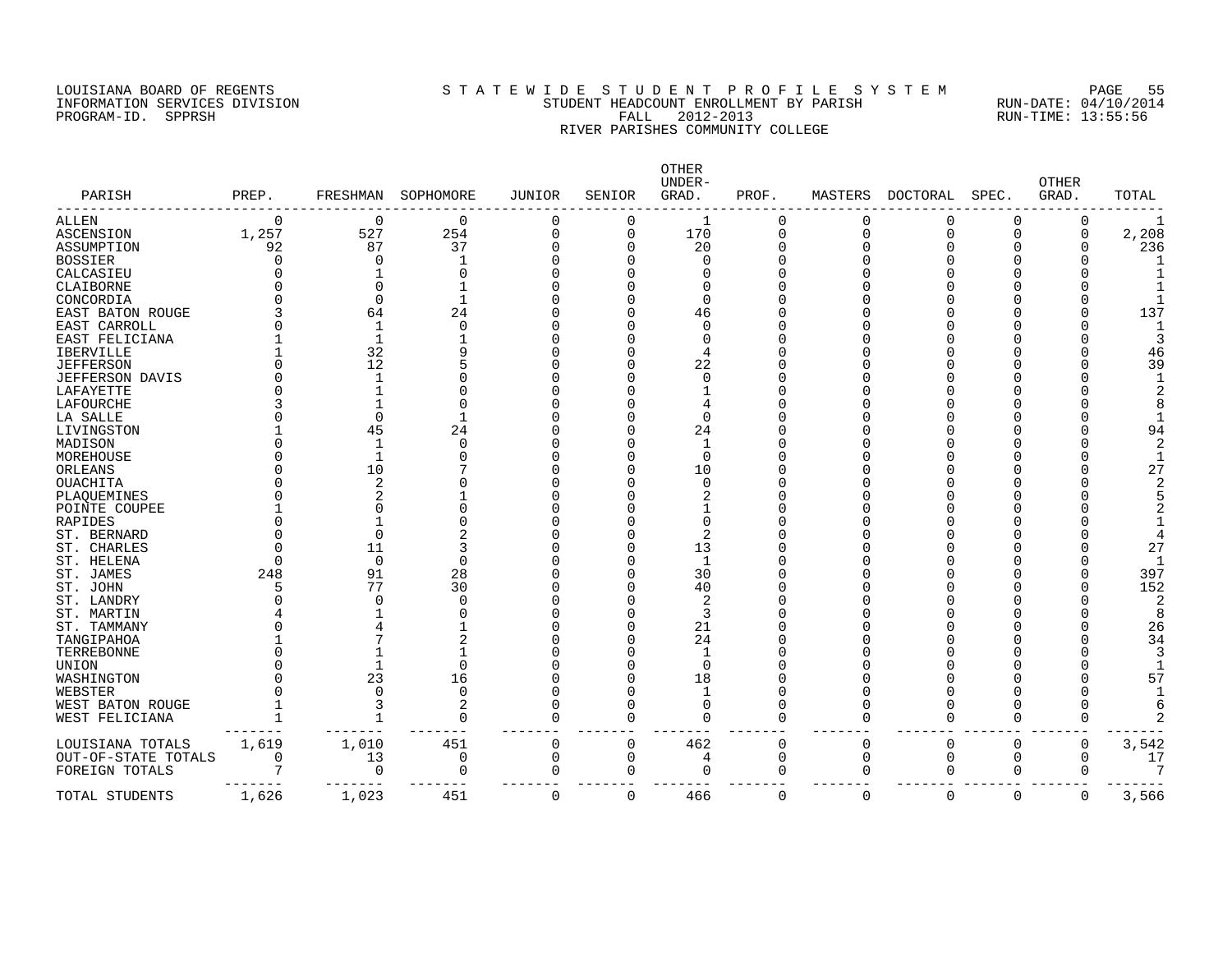#### LOUISIANA BOARD OF REGENTS S T A T E W I D E S T U D E N T P R O F I L E S Y S T E M PAGE 56 INFORMATION SERVICES DIVISION STUDENT HEADCOUNT ENROLLMENT BY PARISH RUN-DATE: 04/10/2014 PROGRAM-ID. SPPRSH FALL 2012-2013 RUN-TIME: 13:55:56 SOUTH LA. COMMUNITY COLLEGE

| PARISH                 | PREP.    |              | FRESHMAN SOPHOMORE | JUNIOR         | SENIOR   | <b>OTHER</b><br>UNDER-<br>GRAD. | PROF.    |             | MASTERS DOCTORAL | SPEC.        | <b>OTHER</b><br>GRAD. | TOTAL |
|------------------------|----------|--------------|--------------------|----------------|----------|---------------------------------|----------|-------------|------------------|--------------|-----------------------|-------|
| ACADIA                 | 108      | 185          | 121                | 0              | 0        | 56                              | 0        | $\mathbf 0$ | $\mathbf 0$      | $\mathbf 0$  | 0                     | 470   |
| ALLEN                  | 0        | 2            | $\sqrt{2}$         | $\mathbf 0$    | 0        | $\mathbf{1}$                    | 0        | $\mathbf 0$ | $\mathbf 0$      | 0            | 0                     |       |
| <b>ASCENSION</b>       | O        | 9            | 5                  | $\mathbf 0$    | $\Omega$ | $\mathbf{1}$                    | 0        | $\Omega$    | O                | $\Omega$     | $\Omega$              | 15    |
| ASSUMPTION             |          | 3            | $\mathbf{1}$       | $\mathbf 0$    | 0        | $\Omega$                        | 0        | n           | O                | $\Omega$     | $\Omega$              |       |
| <b>AVOYELLES</b>       | O        | 37           | 11                 | $\overline{0}$ |          | 5                               | $\Omega$ |             |                  | $\Omega$     | $\Omega$              | 53    |
| <b>BEAUREGARD</b>      | U        | 6            | 2                  | $\mathbf 0$    | 0        |                                 | 0        |             |                  | O            | $\Omega$              | 9     |
| <b>BOSSIER</b>         |          | $\mathbf{1}$ | $\mathbf 0$        | $\overline{0}$ |          | $\Omega$                        | 0        |             |                  |              |                       |       |
| CADDO                  |          | 6            | $\overline{2}$     | $\overline{0}$ |          | 3                               | 0        |             |                  |              | $\Omega$              | 11    |
| CALCASIEU              |          | 32           | 9                  | $\overline{0}$ |          |                                 | $\Omega$ |             |                  | n            |                       | 45    |
| CALDWELL               |          | $\mathbf{1}$ | 0                  | $\mathbf 0$    |          | $\Omega$                        | $\Omega$ |             |                  | n            |                       |       |
| CATAHOULA              |          | 0            | 2                  | $\Omega$       | O        |                                 | 0        |             |                  | $\Omega$     |                       |       |
| CONCORDIA              | O        | $\mathbf{1}$ | 1                  | $\mathbf 0$    |          | $\Omega$                        | $\Omega$ |             |                  | $\Omega$     |                       |       |
| DE SOTO                |          | $\mathbf{1}$ | $\mathbf 0$        | $\mathbf 0$    | $\Omega$ | $\Omega$                        | O        |             |                  | <sup>0</sup> |                       |       |
| EAST BATON ROUGE       | O        | 47           | 16                 | $\mathbf 0$    | 0        | 12                              | C        |             |                  | ∩            |                       | 75    |
| EAST FELICIANA         | O        | 2            | 2                  | $\mathbf 0$    | $\Omega$ | $\Omega$                        | C        |             |                  | U            |                       |       |
| <b>EVANGELINE</b>      | 23       | 133          | 80                 | $\mathbf 0$    | $\Omega$ | 22                              | O        |             |                  | ∩            |                       | 258   |
| FRANKLIN               | $\Omega$ | 1            | $\Omega$           | $\mathbf 0$    | ∩        | $\Omega$                        | C        |             |                  | ∩            |                       |       |
| GRANT                  | $\Omega$ | 6            | 1                  | $\Omega$       | $\Omega$ | $\Omega$                        | O        |             |                  | ∩            | O                     |       |
| IBERIA                 | 147      | 430          | 203                | $\mathbf 0$    | $\Omega$ | 101                             | O        |             |                  |              | $\Omega$              | 881   |
| IBERVILLE              | 0        | -5           | $\mathbf 0$        | $\Omega$       | 0        | 1                               | 0        |             |                  |              |                       | 6     |
| <b>JEFFERSON</b>       | 6        | 37           | 12                 | $\mathbf 0$    | U        |                                 | O        |             |                  |              |                       | 60    |
| <b>JEFFERSON DAVIS</b> | $\Omega$ | 15           | 6                  | $\mathbf 0$    | 0        |                                 | 0        |             |                  | ∩            | $\Omega$              | 26    |
| LAFAYETTE              | 493      | 1,237        | 557                | $\mathbf 0$    | $\Omega$ | 297                             | 0        |             |                  | ∩            | 0                     | 2,584 |
| LAFOURCHE              | 0        | 12           | 3                  | $\Omega$       | 0        |                                 | O        |             |                  | O            | O                     | 19    |
| LIVINGSTON             | U        | 20           |                    | $\Omega$       | U        | $\Omega$                        | O        |             |                  | ∩            | $\Omega$              | 27    |
| MADISON                |          | $\Omega$     |                    | $\mathbf 0$    | U        | O                               | O        |             |                  | n            | ∩                     |       |
| MOREHOUSE              |          | $\mathbf{1}$ | $\Omega$           | $\mathbf 0$    |          | $\Omega$                        | C        |             |                  |              |                       |       |
| NATCHITOCHES           |          | 5            | $\mathbf{1}$       | $\mathbf 0$    | U        | $\Omega$                        | C        |             |                  | n            |                       |       |
| ORLEANS                |          | 23           | 13                 | $\mathbf 0$    |          | 9                               | O        |             |                  | ∩            |                       | 46    |
| <b>OUACHITA</b>        | U        | 3            | $\mathbf 1$        | $\Omega$       |          |                                 | O        |             |                  | ∩            |                       |       |
| PLAQUEMINES            | O        | 2            | $\mathbf{1}$       | $\Omega$       |          |                                 | O        |             |                  | ∩            |                       | 4     |
| POINTE COUPEE          | O        | 12           | 5                  | $\overline{0}$ |          |                                 | C        |             |                  | ∩            | $\Omega$              | 22    |
| RAPIDES                | O        | 45           | 8                  | $\Omega$       |          | 6                               | O        |             |                  | ∩            |                       | 59    |
| SABINE                 | O        | 2            | 2                  | $\Omega$       |          | 2                               | O        |             |                  |              | $\Omega$              | h     |
| ST. BERNARD            | O        | $\mathbf{1}$ | $\overline{2}$     | $\Omega$       |          |                                 | O        |             |                  | ∩            |                       | 3     |
| ST. CHARLES            | O        | 8            | 2                  | $\mathbf 0$    | O        |                                 | O        |             |                  | O            | $\Omega$              | 11    |
| ST. JAMES              | O        | 5            | $\Omega$           | $\Omega$       |          |                                 | O        |             |                  | $\Omega$     |                       | 6     |
| ST. JOHN               | O        | 8            | 3                  | $\Omega$       | 0        | 3                               | 0        |             |                  | O            | $\Omega$              | 14    |
| ST. LANDRY             | 103      | 323          | 210                | $\mathbf 0$    | 0        | 94                              | O        |             |                  | <sup>0</sup> | $\Omega$              | 730   |
| ST. MARTIN             | 269      | 330          | 142                | $\mathbf 0$    | $\Omega$ | 84                              | 0        |             |                  | O            | $\Omega$              | 825   |
| ST. MARY               | O        | 7            | 1                  | $\mathbf 0$    | $\Omega$ | 4                               | C        |             |                  | U            | $\Omega$              | 12    |
| ST. TAMMANY            | O        | 30           | 10                 | $\overline{0}$ | O        | 5                               | C        |             |                  | n            |                       | 45    |
| TANGIPAHOA             | O        | 17           | $\mathbf 1$        | $\mathbf 0$    | O        |                                 | C        |             |                  | O            | $\Omega$              | 23    |
| TERREBONNE             | O        | 30           | 5                  | $\Omega$       |          |                                 | C        |             |                  |              |                       | 39    |
| UNION                  | O        | $\Omega$     | $\mathbf{1}$       | $\Omega$       |          | $\Omega$                        | Ω        |             |                  |              |                       |       |
| VERMILLION             | 399      | 266          | 174                | $\Omega$       | 0        | 87                              | 0        |             |                  | <sup>0</sup> | $\Omega$              | 926   |
| VERNON                 | $\Omega$ | 11           | 2                  | $\Omega$       | $\Omega$ | $\Omega$                        | $\Omega$ | $\Omega$    | $\cap$           | $\Omega$     | $\Omega$              | 13    |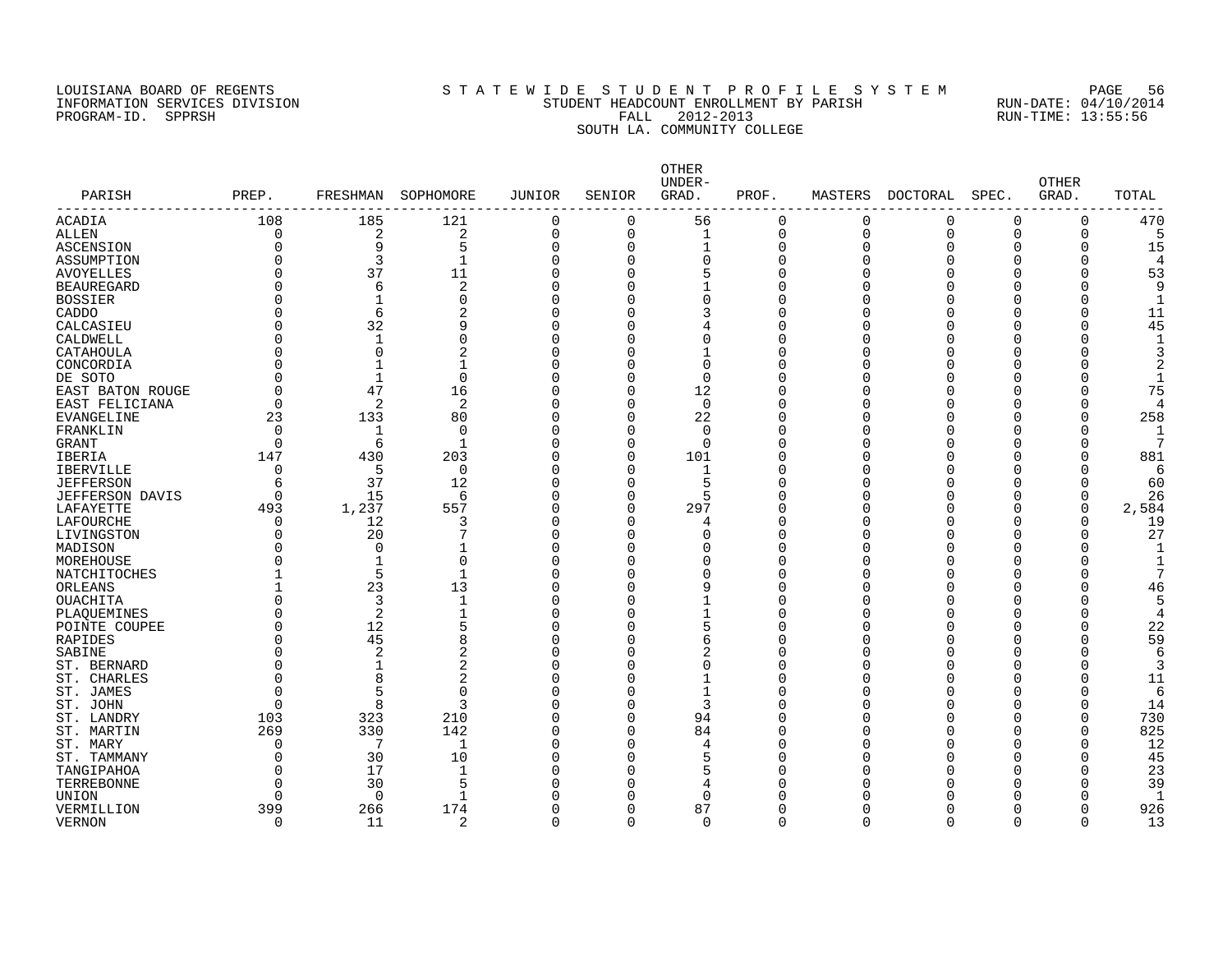# LOUISIANA BOARD OF REGENTS S T A T E W I D E S T U D E N T P R O F I L E S Y S T E M PAGE 57 INFORMATION SERVICES DIVISION STUDENT HEADCOUNT ENROLLMENT BY PARISH RUN-DATE: 04/10/2014 PROGRAM-ID. SPPRSH FALL 2012-2013 RUN-TIME: 13:55:56 SOUTH LA. 2012-2013<br>SOUTH LA. COMMUNITY COLLEGE

| PARISH              | PREP. | FRESHMAN | SOPHOMORE | JUNIOR | SENIOR | OTHER<br>UNDER-<br>GRAD. | PROF. | MASTERS | DOCTORAL | SPEC. | OTHER<br>GRAD. | TOTAL |
|---------------------|-------|----------|-----------|--------|--------|--------------------------|-------|---------|----------|-------|----------------|-------|
| WASHINGTON          |       |          |           |        |        |                          |       |         |          |       |                | 10    |
| WEBSTER             |       |          |           |        |        |                          |       |         |          |       |                |       |
| WEST BATON ROUGE    |       |          |           |        |        |                          |       |         |          |       |                |       |
| WEST FELICIANA      |       |          |           |        |        |                          |       |         |          |       |                |       |
| LOUISIANA TOTALS    | 1,550 | 3,373    | 1,633     |        |        | 835                      |       |         |          |       |                | 7,391 |
| OUT-OF-STATE TOTALS |       |          |           |        |        |                          |       |         |          |       |                | 53    |
| FOREIGN TOTALS      |       | ŦΖ       |           |        |        |                          |       |         |          |       |                | 14    |
| TOTAL STUDENTS      | 1,550 | 3,417    | 1,651     |        |        | 840                      |       |         |          |       |                | 7,458 |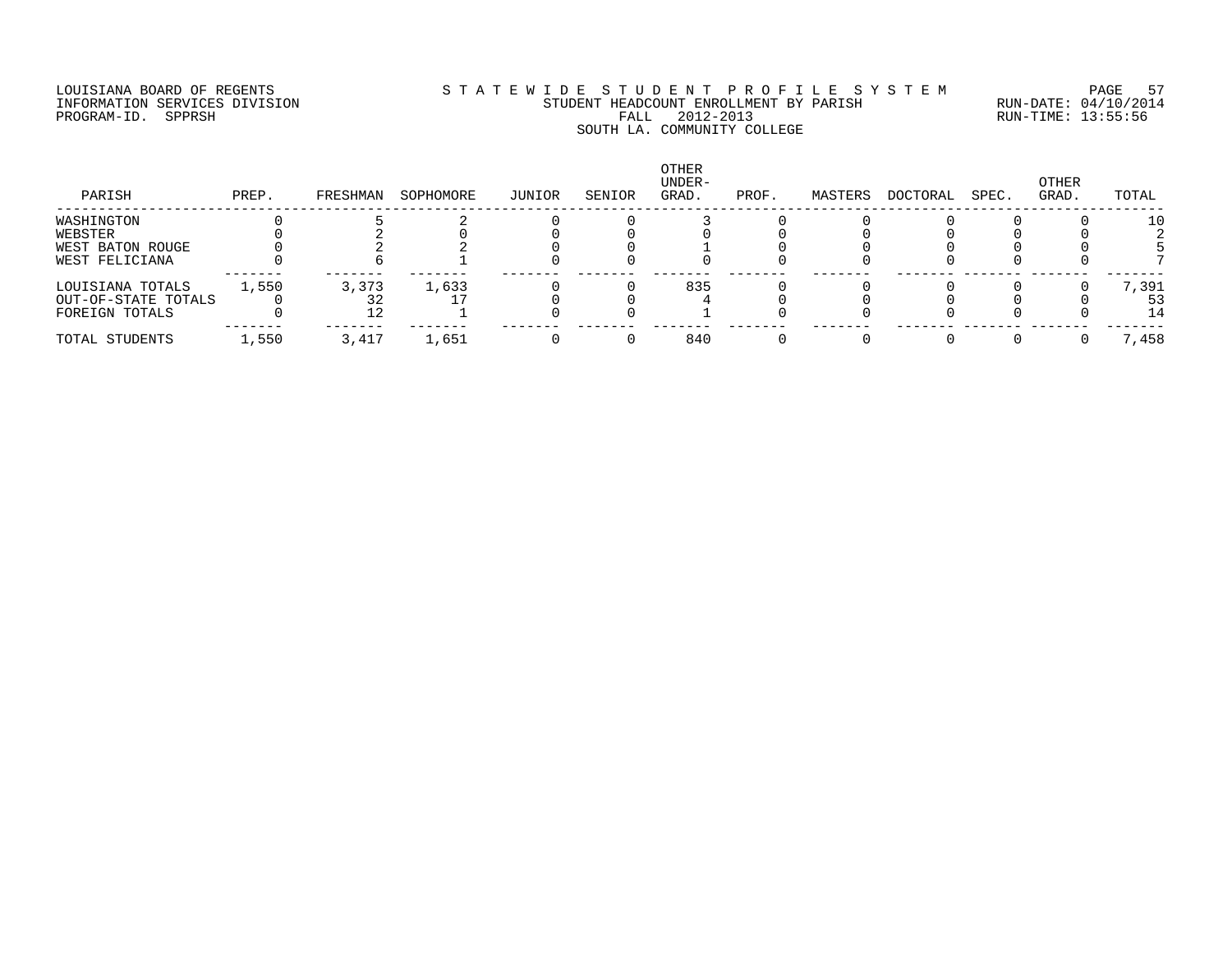#### LOUISIANA BOARD OF REGENTS S T A T E W I D E S T U D E N T P R O F I L E S Y S T E M PAGE 58 INFORMATION SERVICES DIVISION STUDENT HEADCOUNT ENROLLMENT BY PARISH RUN-DATE: 04/10/2014 PROGRAM-ID. SPPRSH FALL 2012-2013 RUN-TIME: 13:55:56 LA. DELTA COMMUNITY COLLEGE

| PARISH                 | PREP.             | FRESHMAN       | SOPHOMORE   | <b>JUNIOR</b>  | SENIOR   | OTHER<br>UNDER-<br>GRAD. | PROF. | MASTERS     | DOCTORAL    | SPEC.    | <b>OTHER</b><br>GRAD. | TOTAL          |
|------------------------|-------------------|----------------|-------------|----------------|----------|--------------------------|-------|-------------|-------------|----------|-----------------------|----------------|
| ACADIA                 | 0                 | 0              | 0           | 0              | 0        |                          | 0     | 0           | 0           | $\Omega$ | 0                     |                |
| ASCENSION              | $\Omega$          | $\Omega$       | 1           | $\overline{0}$ | $\Omega$ | $\mathbf{1}$             | 0     | $\Omega$    | $\Omega$    | $\Omega$ | $\Omega$              |                |
| AVOYELLES              | O                 |                | 0           | $\Omega$       | O        | $\Omega$                 | 0     | ∩           | O           | ∩        |                       |                |
| <b>BEAUREGARD</b>      |                   |                |             | $\Omega$       |          |                          | C     |             |             |          |                       |                |
| <b>BIENVILLE</b>       | Λ                 |                |             | $\Omega$       |          |                          | C     |             |             |          |                       |                |
| <b>BOSSIER</b>         |                   |                |             | $\Omega$       |          |                          | O     |             |             | n        |                       |                |
| CADDO                  | U                 | 4              |             | $\Omega$       |          |                          | 0     |             |             |          |                       |                |
| CALCASIEU              | O                 | $\Omega$       | $\mathbf 0$ | $\Omega$       |          |                          | O     |             |             | n        |                       |                |
| CALDWELL               | 42                | 51             | 31          | 0              | U        | 15                       | O     |             |             |          |                       | 139            |
| CATAHOULA              | 0                 | 19             | 8           | 0              | O        |                          | C     |             |             |          |                       | 32             |
| CLAIBORNE              | O                 | 4              | 3           | $\Omega$       |          |                          | 0     |             |             |          |                       | 8              |
| CONCORDIA              | Ω                 | 9              | 8           | $\Omega$       |          | 3                        | C     |             |             |          |                       | 20             |
| EAST BATON ROUGE       | $\Omega$          | 6              | $\Omega$    | $\Omega$       |          | $\mathbf{1}$             | C     |             |             |          |                       |                |
| EAST CARROLL           | 27                | 44             | 27          | 0              | O        | 27                       | 0     |             |             |          |                       | 125            |
| EAST FELICIANA         | O                 | $\mathbf{1}$   | $\Omega$    | $\Omega$       |          | $\mathbf{1}$             | C     |             |             |          |                       | $\overline{2}$ |
| FRANKLIN               |                   | 133            | 59          | $\Omega$       | U        | 38                       | C     |             |             | ∩        |                       | 234            |
| GRANT                  | U                 | 3              | $\mathbf 0$ | $\Omega$       | U        | $\Omega$                 | C     |             |             |          |                       | 3              |
| <b>IBERVILLE</b>       | U                 | 2              | $\mathbf 1$ | $\Omega$       |          |                          | O     |             |             |          |                       |                |
| <b>JACKSON</b>         | O                 | 25             | 21          | $\Omega$       |          | q                        | 0     |             |             |          |                       | 55             |
| <b>JEFFERSON</b>       | O                 | 2              | $\mathbf 0$ | $\Omega$       |          | U                        | C     |             |             |          |                       | 2              |
| <b>JEFFERSON DAVIS</b> | O                 | -1             | 0           | $\Omega$       |          | U                        | 0     |             |             |          |                       |                |
| LA SALLE               | 2                 | 10             | 7           | $\Omega$       |          | $\Omega$                 | C     |             |             |          |                       | 19             |
| LINCOLN                | 2                 | 115            | 69          | $\Omega$       | U        | 26                       | C     |             |             | O        |                       | 212            |
| LIVINGSTON             | 0                 | 1              | 1           | $\Omega$       | O        | $\Omega$                 | Λ     |             |             |          |                       | 2              |
|                        | 31                | 41             | 23          | $\Omega$       | O        | 28                       | C     |             |             |          |                       | 123            |
| MADISON<br>MOREHOUSE   | 75                | 141            | 99          | $\Omega$       | O        | 56                       | 0     |             |             |          | $\Omega$              | 371            |
|                        |                   |                |             |                |          | $\Omega$                 |       |             |             |          |                       |                |
| <b>NATCHITOCHES</b>    | 0<br>$\mathbf{1}$ | $\overline{2}$ |             | $\Omega$       | U        | $\mathbf{1}$             | Λ     |             |             |          |                       |                |
| ORLEANS                |                   | 5              | $\Omega$    | $\Omega$       | 0<br>∩   |                          | Λ     |             |             |          | $\Omega$<br>∩         |                |
| <b>OUACHITA</b>        | 261               | 918<br>7       | 558         | $\Omega$       |          | 287                      | C     |             |             | ∩        |                       | 2,024          |
| <b>RAPIDES</b>         | 0                 |                | 1           | $\Omega$       | C        | 2                        | C     |             |             |          |                       | 10             |
| RICHLAND               | 25                | 115            | 72          | $\Omega$       | U        | 53                       | C     |             |             | n        |                       | 265            |
| SABINE                 | O                 | 2              | $\Omega$    | $\Omega$       |          | ∩                        | O     |             |             |          |                       |                |
| ST. BERNARD            | O                 | $\Omega$       |             | $\Omega$       |          |                          | O     |             |             |          |                       |                |
| ST. CHARLES            | O                 |                | 0           | $\Omega$       |          |                          | 0     |             |             |          |                       |                |
| ST. JOHN               | Λ                 | $\Omega$       |             | $\Omega$       |          |                          | 0     |             |             |          |                       |                |
| ST. TAMMANY            |                   | 3              | 0           | $\Omega$       |          |                          | 0     |             |             | ∩        |                       |                |
| TENSAS                 | 3                 | 15             | 7           | $\Omega$       |          | 3                        | 0     |             |             |          |                       | 28             |
| TERREBONNE             |                   | $\mathbf{1}$   | $\Omega$    | $\Omega$       |          | $\Omega$                 | 0     |             |             | O        |                       |                |
| UNION                  |                   | 76             | 38          | $\Omega$       | 0        | 17                       | 0     |             |             |          |                       | 132            |
| <b>VERNON</b>          | O                 | $\overline{2}$ | $\Omega$    | $\Omega$       | O        |                          | C     |             |             |          |                       |                |
| WASHINGTON             | O                 | $\mathbf{1}$   |             | $\Omega$       |          | $\Omega$                 | 0     |             |             |          |                       |                |
| WEBSTER                |                   | $\overline{2}$ |             | $\Omega$       | U        | 2                        | U     |             |             |          |                       |                |
| WEST BATON ROUGE       | 0                 | $\Omega$       | $\mathbf 1$ | $\mathbf 0$    | U        | $\Omega$                 | C     |             |             | ∩        |                       |                |
| WEST CARROLL           | 43                | 62             | 36          | $\Omega$       | ∩        | 28                       | O     | ∩           | ∩           | U        | $\Omega$              | 169            |
| WINN                   | $\Omega$          | 11             | 4           | 0              | 0        | $\mathbf 1$              | 0     | $\cap$      | O           | 0        | $\Omega$              | 16             |
| LOUISIANA TOTALS       | 519               | 1,843          | 1,084       | $\mathbf 0$    | 0        | 618                      | 0     | $\mathbf 0$ | $\mathbf 0$ | 0        | 0                     | 4,064          |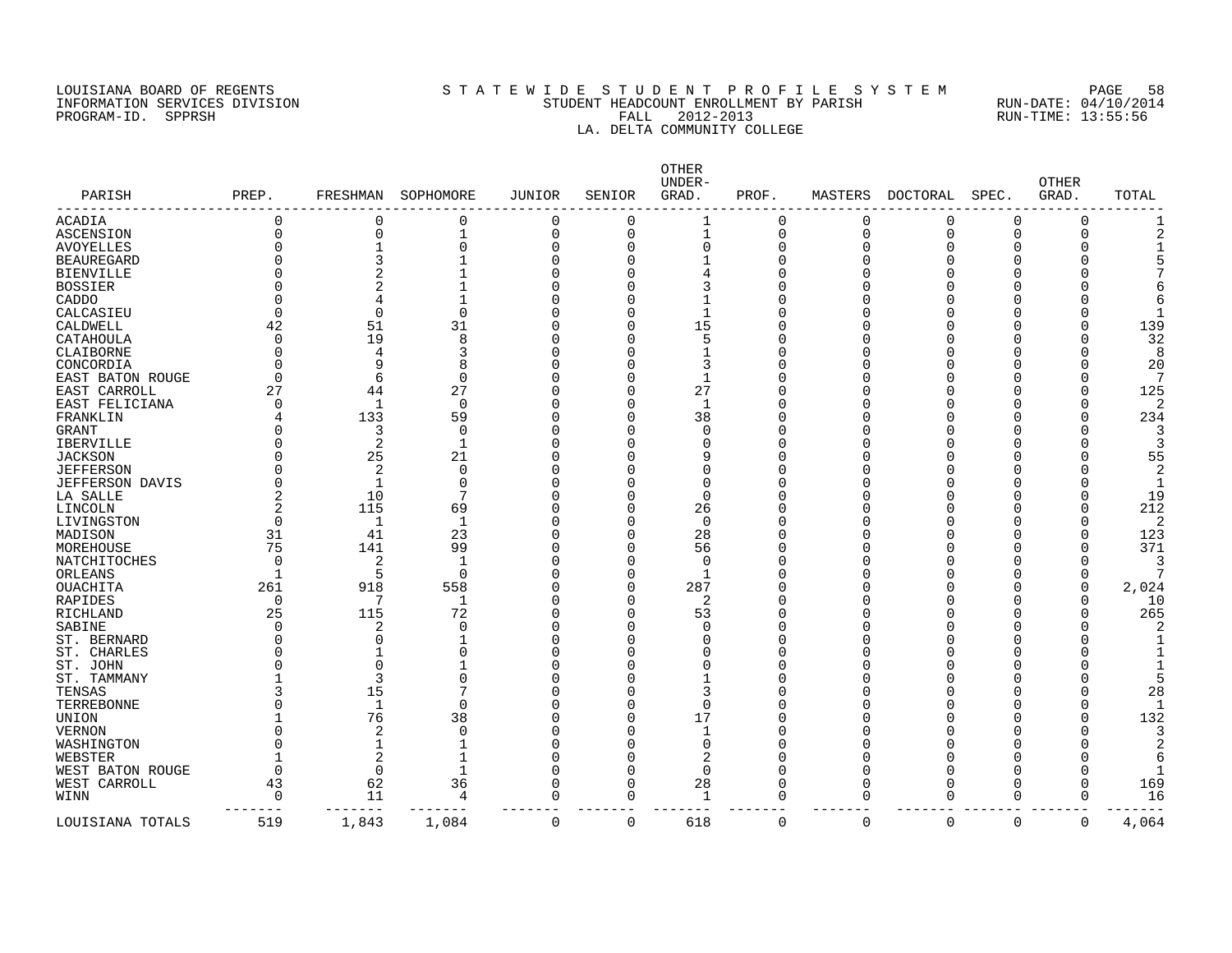## LOUISIANA BOARD OF REGENTS S T A T E W I D E S T U D E N T P R O F I L E S Y S T E M PAGE 59 INFORMATION SERVICES DIVISION STUDENT HEADCOUNT ENROLLMENT BY PARISH RUN-DATE: 04/10/2014 PROGRAM-ID. SPPRSH FALL 2012-2013 RUN-TIME: 13:55:56 LA. DELTA COMMUNITY COLLEGE

| PARISH              | PREP | FRESHMAN | SOPHOMORE | JUNIOR | SENIOR | OTHER<br>UNDER-<br>GRAD. | PROF | MASTERS | <b>DOCTORAL</b> | SPEC. | OTHER<br>GRAD. | TOTAL |
|---------------------|------|----------|-----------|--------|--------|--------------------------|------|---------|-----------------|-------|----------------|-------|
| OUT-OF-STATE TOTALS |      | 3 T      |           |        |        |                          |      |         |                 |       |                | 48    |
| FOREIGN TOTALS      |      |          |           |        |        |                          |      |         |                 |       |                |       |
| TOTAL STUDENTS      | 521  | .879     | 1,095     |        |        | 628                      |      |         |                 |       |                | 4,123 |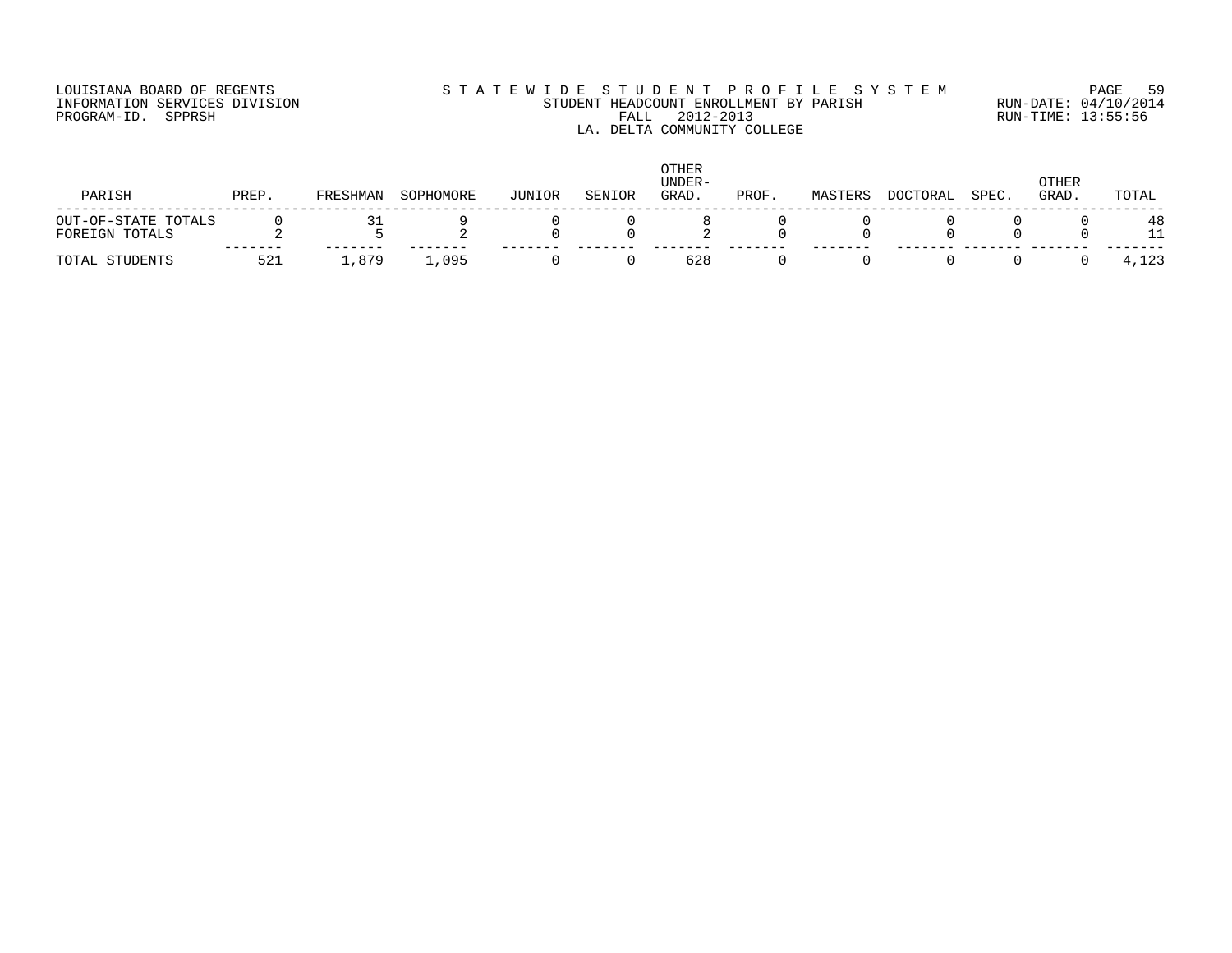## LOUISIANA BOARD OF REGENTS S T A T E W I D E S T U D E N T P R O F I L E S Y S T E M PAGE 60 INFORMATION SERVICES DIVISION STUDENT HEADCOUNT ENROLLMENT BY PARISH RUN-DATE: 04/10/2014 PROGRAM-ID. SPPRSH FALL 2012-2013 RUN-TIME: 13:55:56 FALL 2012-2013<br>L. E. FLETCHER

| PARISH                 | PREP.                | FRESHMAN             | SOPHOMORE | <b>JUNIOR</b>        | SENIOR      | OTHER<br>UNDER-<br>GRAD. | PROF.    | MASTERS              | DOCTORAL | SPEC.       | <b>OTHER</b><br>GRAD. | TOTAL |
|------------------------|----------------------|----------------------|-----------|----------------------|-------------|--------------------------|----------|----------------------|----------|-------------|-----------------------|-------|
| ACADIA                 | $\Omega$             | 1                    | 0         | 0                    | $\Omega$    | 0                        | $\Omega$ | 0                    | 0        | $\Omega$    | 0                     | 1     |
| ASCENSION              | $\Omega$             | $\mathbf{1}$         | 0         | $\mathbf 0$          | 0           | 10                       | 0        | $\Omega$             | $\Omega$ | $\Omega$    | 0                     | 11    |
| ASSUMPTION             | $\Omega$             | 41                   | 14        | $\Omega$             | $\Omega$    | 23                       | 0        | $\Omega$             | 0        | 0           | 0                     | 78    |
| <b>BEAUREGARD</b>      | $\Omega$             | $\Omega$             | 0         | $\Omega$             | $\Omega$    | 3                        | 0        | $\Omega$             | U        | C           | U                     |       |
| <b>BOSSIER</b>         |                      | $\Omega$             | $\Omega$  | $\Omega$             | 0           |                          | 0        | $\Omega$             |          | U           |                       |       |
| CADDO                  |                      | $\Omega$             | O         | $\Omega$             | 0           |                          | 0        | ∩                    |          | O           |                       |       |
| CALCASIEU              | ∩                    |                      | 0         | C                    | 0           | 2                        | 0        | $\Omega$             |          | C           |                       |       |
| CALDWELL               |                      | $\overline{2}$       | O         | $\Omega$             | 0           | $\Omega$                 | 0        | $\Omega$             |          | C           |                       |       |
| EAST BATON ROUGE       | U                    |                      | N         | $\Omega$             | 0           | 13                       | O        | $\Omega$             |          | U           |                       | 20    |
| EAST FELICIANA         |                      |                      |           | $\Omega$             | 0           | $\Omega$                 | O        | ∩                    |          | U           |                       |       |
| EVANGELINE             | ∩                    |                      | O         | $\Omega$             | 0           | $\mathbf{1}$             | O        | O                    | Ω        | O           |                       | 2     |
| IBERIA                 |                      |                      | O         | $\Omega$             | $\Omega$    | 10                       | O        | ∩                    | C        | C           |                       | 16    |
| <b>IBERVILLE</b>       | ∩                    |                      | 0         | $\Omega$             | $\Omega$    | 13                       | 0        | $\Omega$             | O        | C           | O                     | 14    |
| <b>JEFFERSON</b>       | ∩                    | 16                   | 2         | $\Omega$             | $\Omega$    | 50                       | Ω        | ∩                    | Ω        | U           | U                     | 68    |
| <b>JEFFERSON DAVIS</b> |                      | $\mathbf{1}$         | $\Omega$  | $\Omega$             | 0           | $\Omega$                 | Ω        | ∩                    | U        | O           | O                     | -1    |
| LAFAYETTE              | ∩                    | 10                   | $\Omega$  | $\Omega$             | $\Omega$    | 4                        | Ω        | ∩                    | U        | O           | U                     | 14    |
| LAFOURCHE              | 9                    | 356                  | 139       | $\Omega$             | $\Omega$    | 171                      | O        | ∩                    | C        | 0           | O                     | 675   |
| LIVINGSTON             | $\Omega$             | 4                    | $\Omega$  | $\Omega$             | $\Omega$    | $\Omega$                 | O        | ∩                    | O        | O           | U                     |       |
| MADISON                | ∩                    | $\Omega$             | $\Omega$  | n                    | U           |                          | O        | ∩                    | U        | U           |                       |       |
| MOREHOUSE              | ∩                    |                      | N         | $\Omega$             | U           |                          | Ω        | ∩                    |          | U           |                       |       |
| NATCHITOCHES           | ∩                    | 2                    | N         | $\sqrt{ }$           | O           | $\Omega$                 | O        | ∩                    | U        | U           |                       |       |
| ORLEANS                | $\Omega$             | 10                   |           | C                    | 0           | 38                       | O        | $\Omega$             |          | U           | U                     | 49    |
| OUACHITA               |                      | -1                   | 0         | $\sqrt{ }$           | 0           | $\Omega$                 | 0        | $\Omega$             | Ω        | O           | U                     |       |
| PLAQUEMINES            | ∩                    | 3                    |           | $\sqrt{ }$           | U           | 3                        | 0        | ∩                    |          | U           | U                     |       |
| POINTE COUPEE          | $\Omega$             | $\Omega$             | O         | ſ                    | U           |                          | 0        | ∩                    |          | U           |                       |       |
| RAPIDES                | ∩                    | 4                    | 0         | $\sqrt{ }$           | U           | $\Omega$                 | O        | ∩                    |          | U           |                       |       |
| RICHLAND               |                      | $\Omega$             | O         | C                    |             |                          | 0        | ∩                    |          | C           |                       |       |
| SABINE                 | $\Omega$             | $\overline{2}$       | O         | $\Omega$             | U           | $\Omega$                 | 0        | $\Omega$             |          | C           |                       |       |
| ST. BERNARD            | ∩                    | $\Omega$             | N         | n                    | U           | $\overline{4}$           | O        | ∩                    | Ω        | U           |                       |       |
| ST. CHARLES            | 2                    | 19                   | 3         | $\Omega$             | 0           | 17                       | O        | ∩                    |          | O           |                       | 41    |
| ST. JAMES              | ∩                    | 3                    | 4         | $\Omega$             | 0           | 15                       | O        | ∩                    | U        | O           |                       | 22    |
| ST. JOHN               |                      | 5                    | 0         | $\Omega$             | $\Omega$    | 19                       | O        | $\Omega$             | C        | C           |                       | 24    |
| ST. LANDRY             |                      | 3                    | $\Omega$  | $\Omega$             | $\Omega$    | 3                        | 0        | $\Omega$             | Ω        | C           | O                     | 6     |
| ST. MARTIN             | ∩                    | 43                   | 18        | $\Omega$             | $\Omega$    | 53                       | 0        | ∩                    | O        | O           | 0                     | 114   |
| ST. MARY               | ∩                    | 16                   | 0         | $\Omega$             | $\Omega$    | 12                       | O        | ∩                    | U        | U           | U                     | 28    |
| ST. TAMMANY            | ∩                    | 8                    | $\Omega$  | $\Omega$             | $\Omega$    | 12                       | O        | ∩                    | O        | O           | 0                     | 20    |
| TANGIPAHOA             | ∩                    | $\overline{c}$       | $\Omega$  | $\Omega$             | $\Omega$    |                          | Ω        | ∩                    | C        | C           | $\Omega$              |       |
| TERREBONNE             | 82                   | 501                  | 283       | $\Omega$             | $\Omega$    | 271                      | 0        | ∩                    | C        | C           | $\Omega$              | 1,137 |
| VERMILLION             | ∩                    | 3                    | 1         | n                    | U           | $\Omega$                 | Ω        | ∩                    | U        | U           |                       |       |
|                        | ∩                    | $\Omega$             | $\Omega$  | ſ                    | U           |                          | Ω        | ∩                    |          |             |                       |       |
| VERNON                 | ∩                    |                      | $\Omega$  | $\Omega$             | 0           | 2                        | O        |                      |          | U           | ∩                     |       |
| WASHINGTON             |                      | 4                    |           |                      |             |                          |          | O                    | U        |             |                       |       |
| WEBSTER                | $\Omega$             | $\Omega$             | 0         | $\Omega$             | 0           | $\mathbf{1}$             | O        | $\Omega$             | U        | C           |                       |       |
| WEST BATON ROUGE       | $\Omega$<br>$\Omega$ | $\Omega$<br>$\Omega$ | 0         | $\Omega$<br>$\Omega$ | $\Omega$    | 4<br>$\Omega$            | $\Omega$ | $\Omega$<br>$\Omega$ | C        | 0           | $\Omega$              |       |
| WEST CARROLL           |                      |                      | 1         |                      | $\Omega$    |                          | $\Omega$ |                      | 0        | $\mathbf 0$ | $\Omega$              |       |
| LOUISIANA TOTALS       | 93                   | 1,082                | 468       | 0                    | $\mathbf 0$ | 766<br>q                 | 0        | $\mathbf 0$          | 0        | 0           | 0                     | 2,409 |
| OUT-OF-STATE TOTALS    | $\Omega$             | 79                   | 5         | $\Omega$             | $\Omega$    |                          | 0        | $\Omega$             | $\Omega$ | $\mathbf 0$ | 0                     | 93    |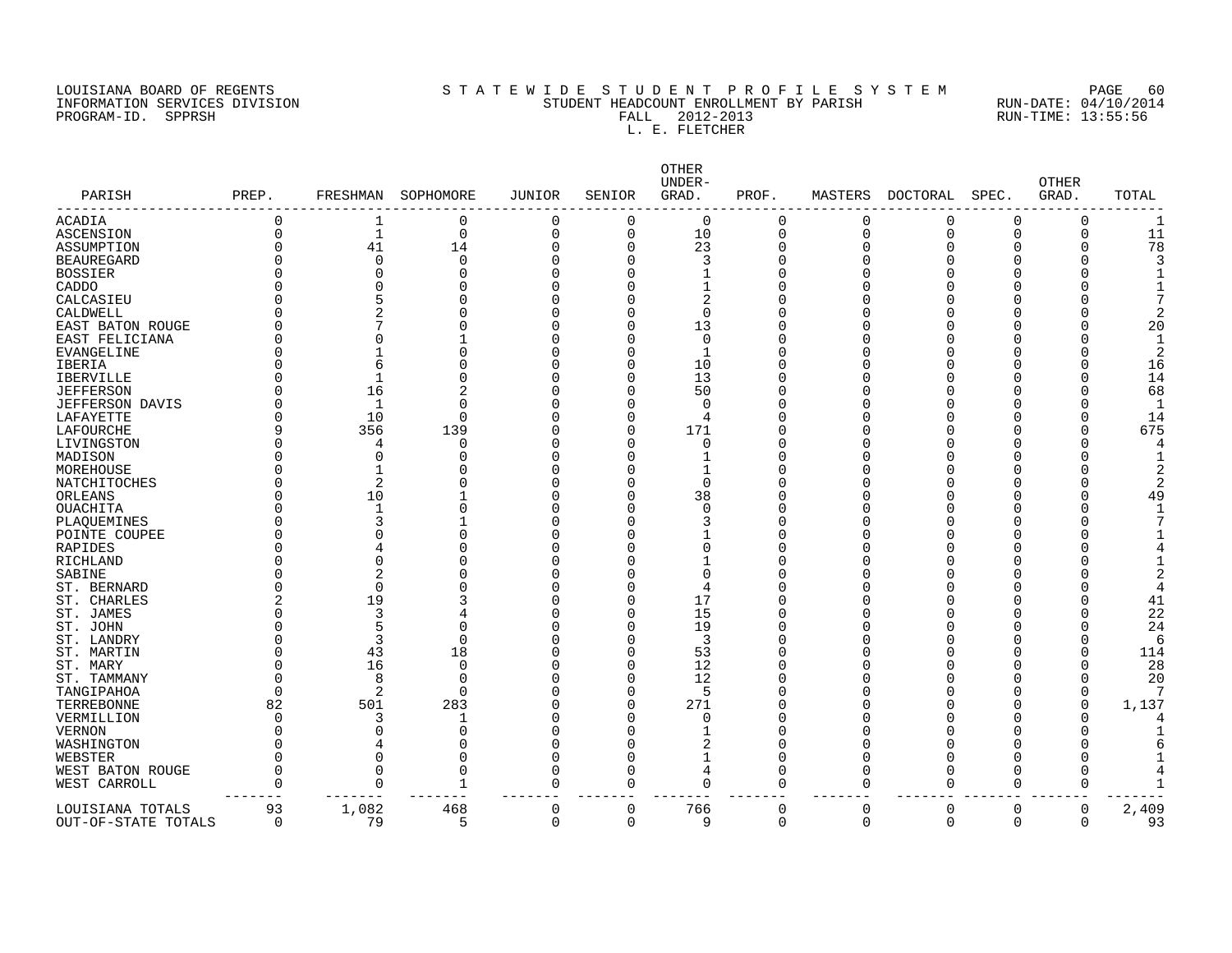## LOUISIANA BOARD OF REGENTS SOURCLEARIE WIDE STUDENT PROFILE SYSTEM PAGE 61. INFORMATION SERVICES DIVISION STUDENT HEADCOUNT ENROLLMENT BY PARISH RUN-DATE: 04/10/2014 PROGRAM-ID. SPPRSH FALL 2012-2013 RUN-TIME: 13:55:56 FALL 2012-2013<br>L. E. FLETCHER

|                   |       |          |           |        |            | <b>OTHER</b><br>UNDER- |       |         |          |       | OTHER |       |
|-------------------|-------|----------|-----------|--------|------------|------------------------|-------|---------|----------|-------|-------|-------|
| PARISH            | PREP. | FRESHMAN | SOPHOMORE | JUNIOR | SENIOR     | GRAD.                  | PROF. | MASTERS | DOCTORAL | SPEC. | GRAD. | TOTAL |
| FOREIGN TOTALS    |       |          |           |        | $^{\circ}$ | $\left( \right)$       |       |         |          |       |       |       |
| STUDENTS<br>TOTAL | 93    | 1,161    | 473       |        |            | 775                    |       |         |          |       |       | 2,502 |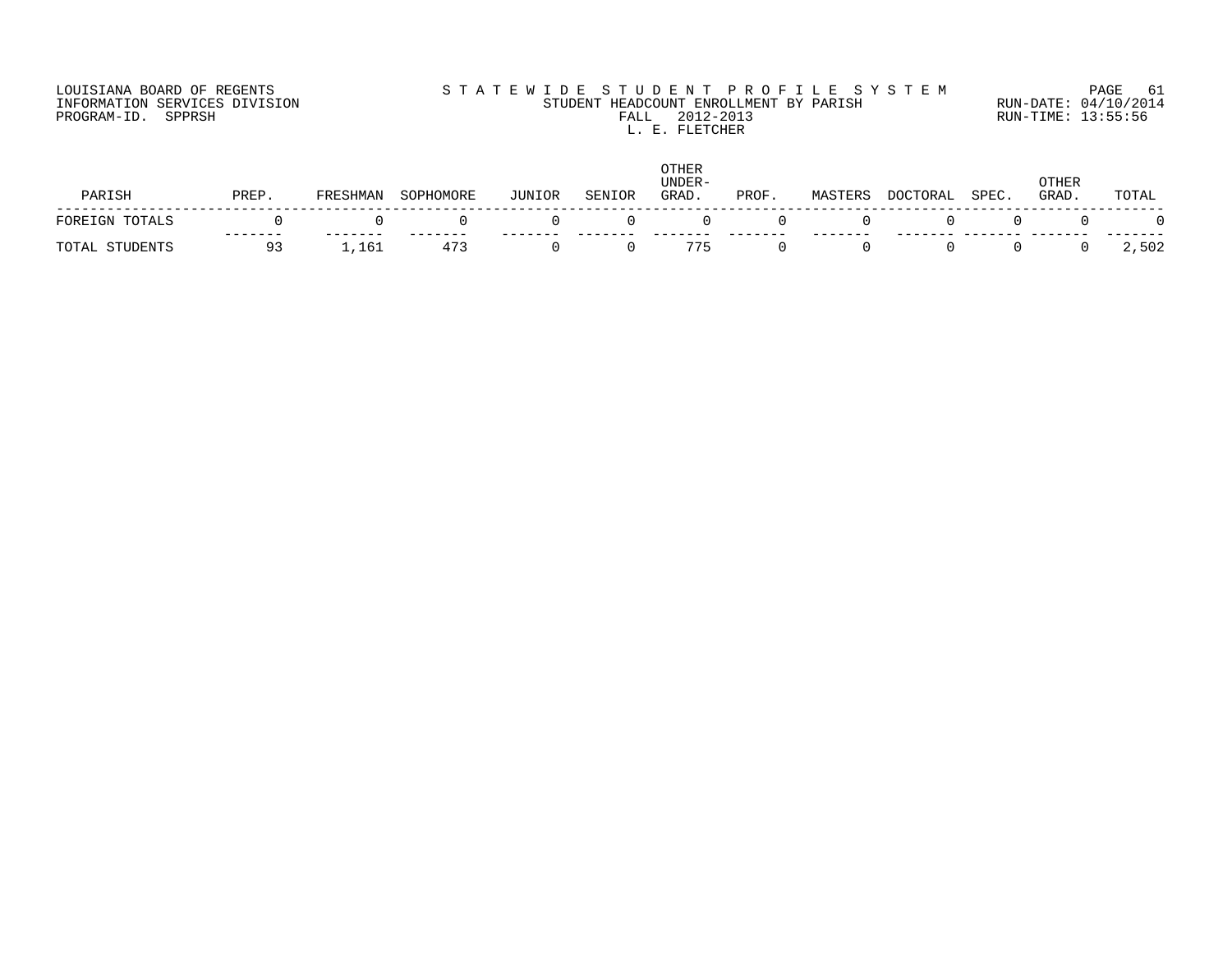PROGRAM-ID. SERVICES DIVISION<br>PROGRAM-ID. SPPRSH

# LOUISIANA BOARD OF REGENTS SOURCOMER'S STATEWIDE STUDENT PROFILE SYSTEM PAGE 62<br>INFORMATION SERVICES DIVISION STUDENT HEADCOUNT ENROLLMENT BY PARISH RUN-DATE: 04/10/2014 STUDENT HEADCOUNT ENROLLMENT BY PARISH RUN-DATE: 04/10/201<br>FALL 2012-2013 RUN-TIME: 13:55:56 SOWELA

| PARISH                 | PREP.    | FRESHMAN     | SOPHOMORE   | <b>JUNIOR</b> | SENIOR      | OTHER<br>UNDER-<br>GRAD. | PROF.    | MASTERS  | <b>DOCTORAL</b> | SPEC.    | <b>OTHER</b><br>GRAD. | TOTAL |
|------------------------|----------|--------------|-------------|---------------|-------------|--------------------------|----------|----------|-----------------|----------|-----------------------|-------|
| <b>ACADIA</b>          | 2        | 21           | 11          | $\mathbf 0$   | 0           | 4                        | 0        | 0        | 0               | 0        | 0                     | 38    |
| <b>ALLEN</b>           | 3        | 27           | 16          | $\Omega$      | $\Omega$    | 9                        | 0        | $\Omega$ | $\Omega$        | $\Omega$ | $\Omega$              | 55    |
| ASSUMPTION             | $\Omega$ | $\mathbf{1}$ | $\mathbf 0$ | $\Omega$      | 0           | $\Omega$                 | 0        | $\Omega$ | C               | 0        | U                     |       |
| <b>BEAUREGARD</b>      | 52       | 54           | 34          | n             | 0           | 14                       | O        | ∩        | Ω               | O        | O                     | 154   |
| <b>BOSSIER</b>         | $\Omega$ | 3            | $\Omega$    | ſ             | 0           |                          | O        |          |                 |          |                       |       |
| CADDO                  | $\Omega$ | 2            | $\Omega$    |               | 0           | $\Omega$                 | Ω        |          |                 |          | U                     |       |
| CALCASIEU              | 305      | 1,038        | 434         |               | 0           | 256                      | Ω        |          |                 |          | U                     | 2,033 |
| CALDWELL               | O        | $\Omega$     | 0           |               | 0           |                          | ი        |          |                 |          |                       |       |
| CAMERON                |          | 18           | 13          | ſ             | U           | 8                        | O        |          |                 |          |                       | 40    |
| CLAIBORNE              |          |              | 0           |               | O           | $\Omega$                 | O        |          |                 |          |                       |       |
| EAST BATON ROUGE       |          |              | $\Omega$    | r             | U           | U                        | O        |          |                 |          |                       |       |
| EAST CARROLL           |          | $\Omega$     |             |               |             |                          | 0        |          |                 |          |                       |       |
| <b>EVANGELINE</b>      | ∩        | 14           | O           | ſ             |             |                          | O        |          |                 |          |                       | 16    |
| <b>GRANT</b>           |          | $\Omega$     |             |               |             |                          | O        |          |                 |          |                       |       |
| IBERIA                 |          |              |             |               |             |                          | O        |          |                 |          |                       |       |
| IBERVILLE              | ∩        | 2            | O           |               |             | $\Omega$                 | O        |          |                 |          |                       |       |
| <b>JEFFERSON</b>       | ∩        |              | $\Omega$    |               |             | $\Omega$                 | Ω        |          |                 |          |                       |       |
| <b>JEFFERSON DAVIS</b> | 35       | 114          | 62          |               | 0           | 31                       | O        |          |                 |          |                       | 242   |
| LAFAYETTE              |          | 13           | 2           |               | U           |                          | Ω        |          |                 |          |                       | 17    |
| LAFOURCHE              | ∩        |              | 0           |               | O           | O                        | O        |          |                 |          |                       |       |
| LIVINGSTON             |          |              | 2           | r             | U           |                          | O        |          |                 |          |                       |       |
| NATCHITOCHES           |          | 2            |             |               |             | U                        | Ω        |          |                 | U        |                       |       |
| ORLEANS                |          |              |             |               |             |                          | O        |          |                 |          |                       |       |
| OUACHITA               |          | 2            | O           |               |             |                          | O        |          |                 |          |                       |       |
| RAPIDES                |          |              |             |               |             |                          | O        |          |                 |          |                       |       |
| SABINE                 |          |              | N           |               |             |                          | O        |          |                 |          |                       |       |
| ST. CHARLES            |          |              |             |               |             |                          | O        |          |                 |          |                       |       |
| ST. JOHN               |          |              |             |               |             |                          | O        |          |                 |          |                       |       |
| ST. LANDRY             |          | 6            |             |               |             | 2                        | Ω        |          |                 | U        |                       | 10    |
| ST. MARTIN             |          |              |             |               |             |                          | O        |          |                 |          |                       |       |
| ST. MARY               |          | $\Omega$     |             |               |             |                          | O        |          |                 |          |                       |       |
| ST. TAMMANY            |          |              |             |               |             |                          | 0        |          |                 |          |                       |       |
| TANGIPAHOA             |          |              |             |               |             |                          | O        |          |                 |          |                       |       |
| TENSAS                 |          |              |             |               |             |                          | Ω        |          |                 |          |                       |       |
| TERREBONNE             |          | $\Omega$     |             |               |             |                          | 0        |          |                 |          |                       |       |
| VERMILLION             |          | 14           |             |               |             |                          | O        |          |                 | U        |                       | 17    |
| <b>VERNON</b>          |          | 14           | 5           | ſ             |             |                          | 0        | ∩        |                 | U        |                       | 25    |
|                        | $\Omega$ | $\mathbf{1}$ | 0           | $\Omega$      | O           |                          | 0        | $\Omega$ |                 | O        | O                     |       |
| WEBSTER                | $\Omega$ | 16           |             | $\Omega$      | 0           | $\Omega$                 | 0        | $\Omega$ | U               | O        | O                     | 19    |
| WEST FELICIANA         |          |              | 3           |               |             | $\Omega$                 |          |          |                 |          |                       |       |
| WINN                   | $\Omega$ | $\Omega$     | 1           | $\Omega$      | $\Omega$    |                          | 0        | $\Omega$ | 0               | $\Omega$ | $\Omega$              |       |
| LOUISIANA TOTALS       | 400      | 1,384        | 598         | $\mathbf 0$   | $\mathbf 0$ | 340                      | 0        | 0        | 0               | 0        | 0                     | 2,722 |
| OUT-OF-STATE TOTALS    | 1        | 16           | 0           | 0             | 0           | $\Omega$                 | 0        | 0        | 0               | 0        | 0                     | 17    |
| FOREIGN TOTALS         | $\Omega$ |              | 0           | $\Omega$      | $\Omega$    |                          | O        | $\Omega$ | $\Omega$        | 0        | 0                     | 2     |
|                        |          |              |             |               |             |                          |          |          |                 |          |                       |       |
| TOTAL STUDENTS         | 401      | 1,401        | 598         | $\Omega$      | $\Omega$    | 341                      | $\Omega$ | $\Omega$ | $\Omega$        | $\Omega$ | 0                     | 2,741 |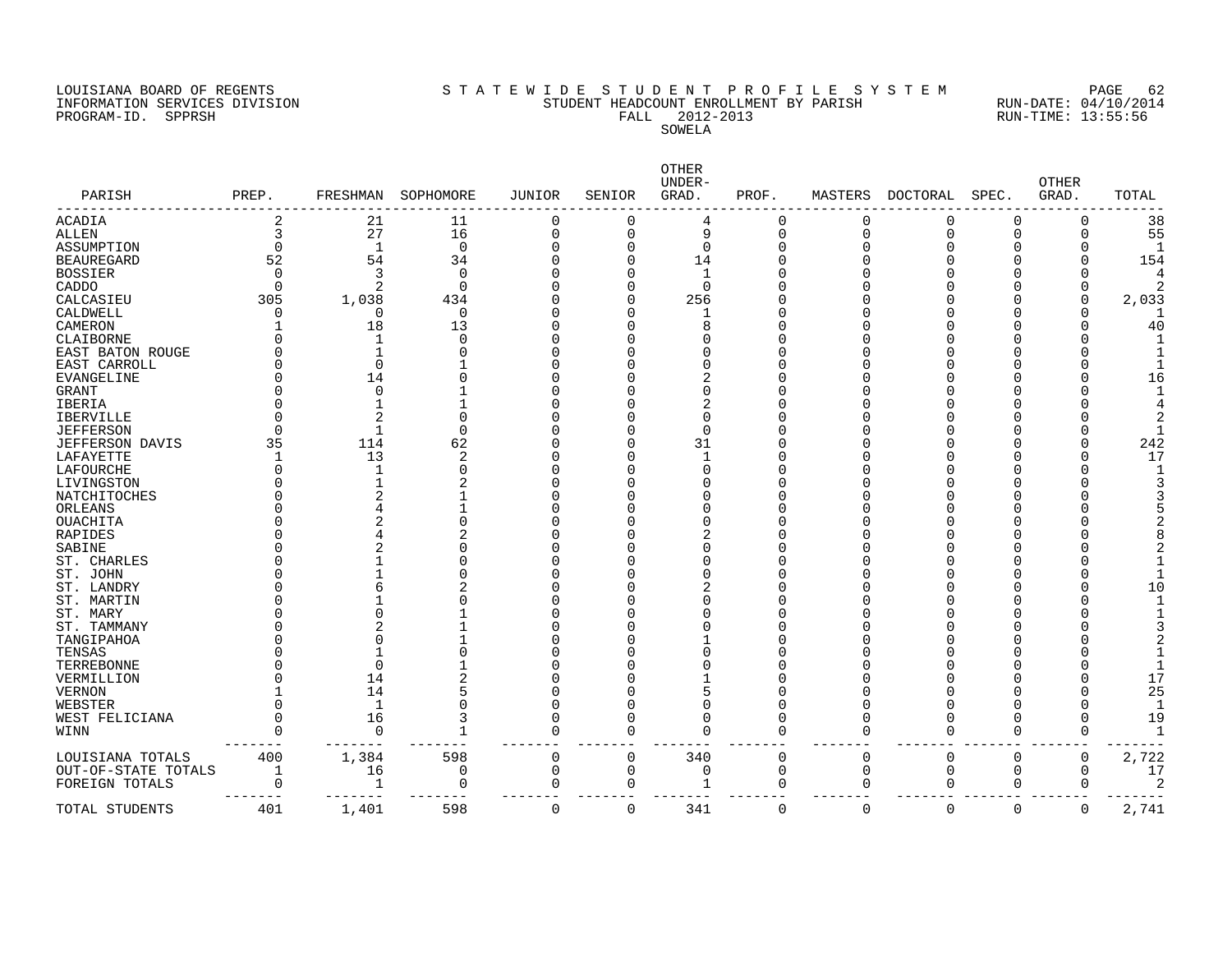#### LOUISIANA BOARD OF REGENTS S T A T E W I D E S T U D E N T P R O F I L E S Y S T E M PAGE 63 INFORMATION SERVICES DIVISION STUDENT HEADCOUNT ENROLLMENT BY PARISH RUN-DATE: 04/10/2014 PROGRAM-ID. SPPRSH FALL 2012-2013 RUN-TIME: 13:55:56 PUBLIC INSTITUTION SUMMARY

| PARISH                 | PREP. | FRESHMAN | SOPHOMORE | JUNIOR | SENIOR | <b>OTHER</b><br>UNDER-<br>GRAD. | PROF.          | MASTERS | DOCTORAL     | SPEC.        | <b>OTHER</b><br>GRAD. | TOTAL  |
|------------------------|-------|----------|-----------|--------|--------|---------------------------------|----------------|---------|--------------|--------------|-----------------------|--------|
| ACADIA                 | 269   | 720      | 459       | 245    | 405    | 148                             | 35             | 101     | 9            | 1            | 21                    | 2,413  |
| ALLEN                  | 104   | 329      | 182       | 85     | 116    | 47                              | $\overline{4}$ | 31      | 5            | 2            | 10                    | 915    |
| ASCENSION              | 1,793 | 1,526    | 818       | 427    | 592    | 285                             | 52             | 151     | 38           | $\mathbf{1}$ | 30                    | 5,713  |
| ASSUMPTION             | 97    | 323      | 170       | 73     | 114    | 59                              | 12             | 17      | 2            | 1            | 3                     | 871    |
| AVOYELLES              | 380   | 551      | 293       | 132    | 172    | 75                              | 7              | 40      | 6            | $\mathbf{1}$ | 21                    | 1,678  |
| <b>BEAUREGARD</b>      | 196   | 324      | 223       | 142    | 205    | 38                              | 11             | 62      | 7            | 2            | 11                    | 1,221  |
| <b>BIENVILLE</b>       | 66    | 241      | 117       | 52     | 77     | 52                              | 2              | 41      |              | $\Omega$     | 17                    | 669    |
| <b>BOSSIER</b>         | 681   | 2,013    | 1,167     | 452    | 833    | 643                             | 59             | 281     | 38           | 2            | 78                    | 6,247  |
| CADDO                  | 1,010 | 3,918    | 2,197     | 966    | 1,735  | 1,126                           | 264            | 641     | 119          | 9            | 138                   | 12,123 |
| CALCASIEU              | 718   | 2,437    | 1,530     | 891    | 1,609  | 324                             | 90             | 442     | 35           | 4            | 158                   | 8,238  |
| CALDWELL               | 90    | 95       | 59        | 22     | 51     | 16                              | 2              | 19      | 2            | $\Omega$     | 5                     | 361    |
| CAMERON                | 13    | 62       | 45        | 37     | 72     | 11                              | 1              | 14      | 0            | $\Omega$     | 6                     | 261    |
| CATAHOULA              | 74    | 84       | 63        | 34     | 53     | 23                              | 4              | 25      | $\Omega$     | $\Omega$     | 5                     | 365    |
| CLAIBORNE              | 58    | 275      | 135       | 44     | 67     | 52                              | $\overline{c}$ | 33      |              | $\Omega$     | 17                    | 690    |
| CONCORDIA              | 130   | 182      | 118       | 61     | 113    | 38                              | 4              | 36      |              | $\Omega$     | 7                     | 690    |
| DE SOTO                | 240   | 414      | 203       | 71     | 141    | 80                              | 4              | 33      | 1            | $\Omega$     | 7                     | 1,194  |
| EAST BATON ROUGE       | 1,731 | 5,937    | 3,217     | 2,149  | 3,526  | 1,191                           | 780            | 1,453   | 402          | 12           | 275                   | 20,673 |
| EAST CARROLL           | 32    | 84       | 53        | 20     | 48     | 29                              | 4              | 22      | 0            | $\Omega$     | 1                     | 293    |
| EAST FELICIANA         | 83    | 244      | 126       | 45     | 96     | 46                              | 12             | 30      | 4            | $\Omega$     | 9                     | 695    |
| EVANGELINE             | 78    | 474      | 273       | 116    | 189    | 82                              | 14             | 35      | 6            | $\Omega$     | 5                     | 1,272  |
| FRANKLIN               | 69    | 223      | 127       | 67     | 103    | 41                              | 7              | 41      | 8            | $\Omega$     | 19                    | 705    |
| <b>GRANT</b>           | 69    | 189      | 151       | 67     | 98     | 12                              | 1              | 24      |              |              | 4                     | 617    |
| IBERIA                 | 198   | 928      | 561       | 312    | 536    | 184                             | 36             | 117     | 23           |              | 27                    | 2,923  |
| <b>IBERVILLE</b>       | 509   | 519      | 260       | 84     | 142    | 105                             | 13             | 65      | 6            | 3            | 17                    | 1,723  |
| <b>JACKSON</b>         | 148   | 168      | 110       | 60     | 97     | 46                              | 5              | 43      | 3            | $\Omega$     | 21                    | 701    |
| <b>JEFFERSON</b>       | 481   | 5,046    | 3,147     | 1,248  | 1,924  | 1,692                           | 326            | 791     | 149          | 4            | 90                    | 14,898 |
| <b>JEFFERSON DAVIS</b> | 118   | 398      | 237       | 130    | 259    | 52                              | 11             | 55      | 3            | $\mathbf{1}$ | 20                    | 1,284  |
| LAFAYETTE              | 628   | 2,938    | 1,817     | 1,141  | 1,923  | 686                             | 132            | 456     | 85           | $\Omega$     | 84                    | 9,890  |
| LAFOURCHE              | 179   | 1,208    | 663       | 469    | 643    | 267                             | 33             | 228     | 39           | 6            | 37                    | 3,772  |
| LA SALLE               | 25    | 101      | 94        | 41     | 79     | $\overline{7}$                  | 4              | 16      | 2            |              | 2                     | 372    |
| LINCOLN                | 207   | 599      | 420       | 309    | 448    | 645                             | 18             | 438     | 62           | $\Omega$     | 62                    | 3,208  |
| LIVINGSTON             | 841   | 1,520    | 787       | 429    | 646    | 197                             | 42             | 164     | 42           | $\Omega$     | 51                    | 4,719  |
| MADISON                | 59    | 112      | 68        | 41     | 61     | 33                              | 1              | 20      | $\mathbf{1}$ | $\Omega$     | 3                     | 399    |
| MOREHOUSE              | 169   | 253      | 223       | 101    | 174    | 68                              | 6              | 47      | 5            |              | 35                    | 1,082  |
| NATCHITOCHES           | 329   | 579      | 382       | 230    | 374    | 46                              | 21             | 116     | 28           | 5            | 19                    | 2,129  |
| ORLEANS                | 412   | 5,847    | 3,270     | 1,703  | 2,628  | 1,609                           | 335            | 1,368   | 221          | 3            | 126                   | 17,522 |
| OUACHITA               | 1,162 | 1,971    | 1,431     | 701    | 1,348  | 397                             | 82             | 549     | 100          | 2            | 128                   | 7,871  |
| PLAQUEMINES            | 70    | 326      | 208       | 82     | 100    | 93                              | 7              | 37      | 8            | $\Omega$     | 7                     | 938    |
| POINTE COUPEE          | 228   | 281      | 155       | 83     | 114    | 60                              | 11             | 36      | 9            | $\Omega$     | 8                     | 985    |
| RAPIDES                | 609   | 1,613    | 884       | 645    | 856    | 115                             | 76             | 275     | 35           | 10           | 51                    | 5,169  |
| RED RIVER              | 101   | 114      | 64        | 33     | 47     | 28                              | 1              | 21      | 1            | $\Omega$     | 4                     | 414    |
| RICHLAND               | 109   | 225      | 167       | 88     | 142    | 62                              | 6              | 54      | 3            | $\Omega$     | 31                    | 887    |
| SABINE                 | 104   | 302      | 148       | 82     | 120    | 52                              | 1              | 45      | 3            | 3            | 44                    | 904    |
| ST. BERNARD            | 193   | 582      | 380       | 78     | 171    | 205                             | 7              | 56      | 13           | $\Omega$     | 8                     | 1,693  |
| ST. CHARLES            | 319   | 882      | 502       | 267    | 363    | 183                             | 25             | 111     | 6            |              | 20                    | 2,679  |
| ST. HELENA             | 26    | 97       | 47        | 12     | 35     | 14                              | 2              | 6       | 4            | $\Omega$     | 1                     | 244    |
| ST. JAMES              | 387   | 338      | 199       | 108    | 144    | 79                              | 8              | 42      | 4            | 2            | 8                     | 1,319  |
|                        |       |          |           |        |        |                                 |                |         |              |              |                       |        |